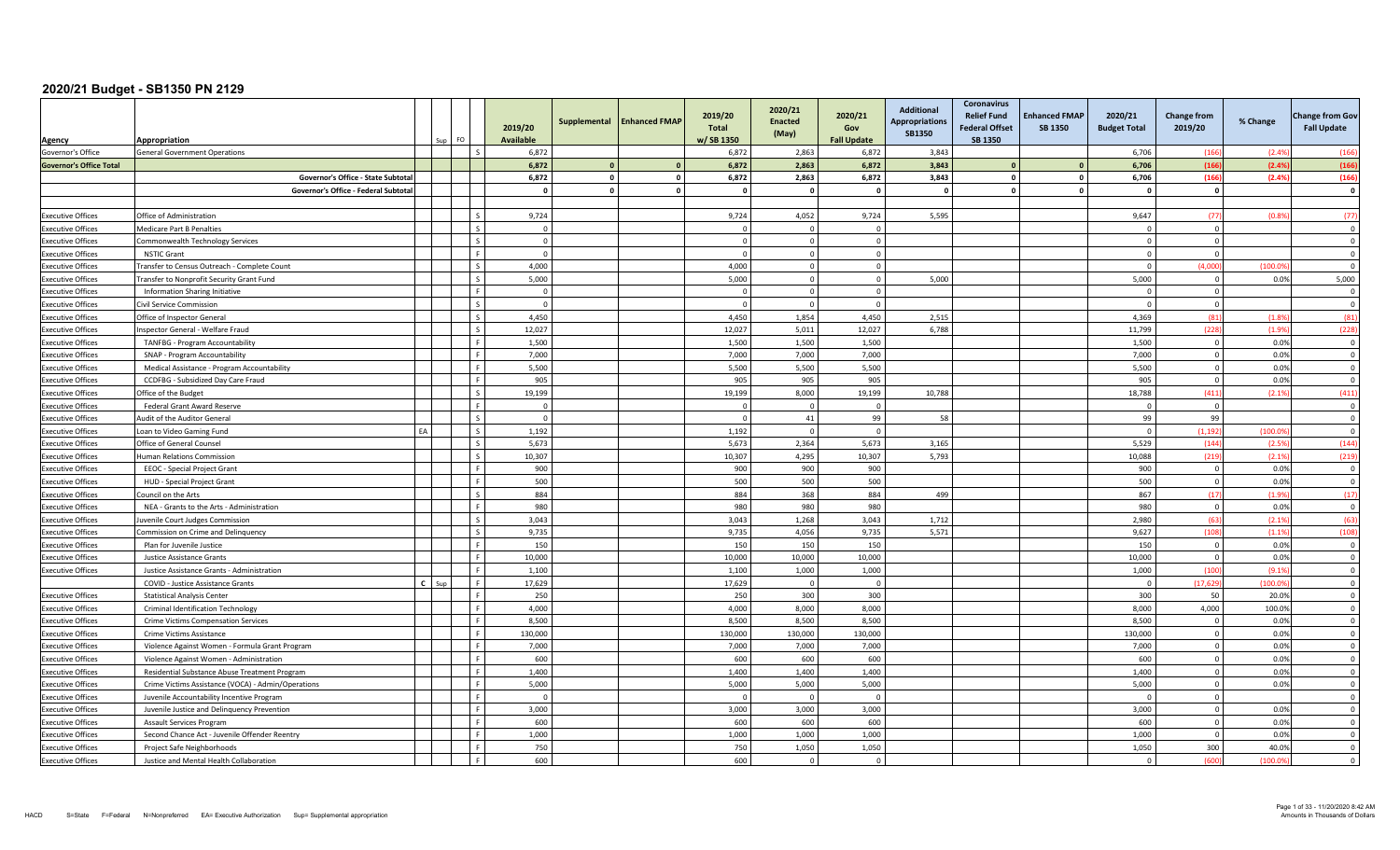|                                                      | Appropriation                                                                                         | FO.                      | 2019/20<br><b>Available</b> | Supplemental                  | <b>Enhanced FMAP</b> | 2019/20<br><b>Total</b><br>w/SB 1350 | 2020/21<br><b>Enacted</b><br>(May) | 2020/21<br>Gov<br><b>Fall Update</b> | <b>Additional</b><br><b>Appropriations</b><br><b>SB1350</b> | <b>Coronavirus</b><br><b>Relief Fund</b><br><b>Federal Offset</b><br>SB 1350 | <b>Enhanced FMAP</b><br><b>SB 1350</b> | 2020/21<br><b>Budget Total</b> | <b>Change from</b><br>2019/20 | % Change | <b>Change from Gov</b><br><b>Fall Update</b> |
|------------------------------------------------------|-------------------------------------------------------------------------------------------------------|--------------------------|-----------------------------|-------------------------------|----------------------|--------------------------------------|------------------------------------|--------------------------------------|-------------------------------------------------------------|------------------------------------------------------------------------------|----------------------------------------|--------------------------------|-------------------------------|----------|----------------------------------------------|
| Agency<br><b>Executive Offices</b>                   | Forensic Science Program                                                                              | - 6                      |                             | 1,500                         |                      | 1,500                                | 1,500                              | 1,500                                |                                                             |                                                                              |                                        | 1,500                          | $\Omega$                      | 0.0%     | $\Omega$                                     |
| <b>Executive Offices</b>                             | Justice Reinvestment Initiative                                                                       | F                        |                             | 1.000                         |                      | 1,000                                | $\Omega$                           | $\Omega$                             |                                                             |                                                                              |                                        | - 0                            | (1.000)                       | (100.09) | $\Omega$                                     |
| <b>Executive Offices</b>                             | Adam Walsh Implementation Support                                                                     | l F.                     |                             | 750                           |                      | 750                                  | 1,000                              | 1,000                                |                                                             |                                                                              |                                        | 1,000                          | 250                           | 33.3%    | $\overline{0}$                               |
|                                                      | <b>VOCA Training</b>                                                                                  | ء ا                      |                             | $\Omega$                      |                      | $\Omega$                             | 600                                | 600                                  |                                                             |                                                                              |                                        | 600                            | 600                           |          | $\overline{0}$                               |
| <b>Executive Offices</b><br><b>Executive Offices</b> |                                                                                                       | l F                      |                             | 300                           |                      | 300                                  | 450                                | 450                                  |                                                             |                                                                              |                                        | 450                            | 150                           | 50.0%    | $\Omega$                                     |
| <b>Executive Offices</b>                             | <b>Byrne Competitive Program</b><br>Comprehensive Opioid Abuse Site-based Program                     | ΙF                       |                             | 1,200                         |                      | 1,200                                | 1,200                              | 1,200                                | 1,000                                                       |                                                                              |                                        | 2,200                          | 1,000                         | 83.3%    | 1,000                                        |
| <b>Executive Offices</b>                             | Pennsylvania NCS-X Implementation                                                                     | - F                      |                             | 550                           |                      | 550                                  | 550                                | 550                                  |                                                             |                                                                              |                                        | 550                            | $\Omega$                      | 0.0%     | $\overline{\mathbf{0}}$                      |
|                                                      |                                                                                                       | - F                      |                             | 1,400                         |                      | 1,400                                | 1,000                              | 1,000                                |                                                             |                                                                              |                                        | 1,000                          | (400)                         | (28.69)  | $\overline{\mathbf{0}}$                      |
| <b>Executive Offices</b><br><b>Executive Offices</b> | Body Worn Camera Policy and Implementation<br>STOP School Violence                                    | ΙF                       |                             | $\mathbf{0}$                  |                      | $\Omega$                             | 777                                | 777                                  |                                                             |                                                                              |                                        | 777                            | 777                           |          | $\Omega$                                     |
|                                                      |                                                                                                       | l F.                     |                             | 117                           |                      | 117                                  | 160                                | 160                                  |                                                             |                                                                              |                                        | 160                            | 43                            | 36.8%    | $\mathbf 0$                                  |
| <b>Executive Offices</b>                             | Prosecutor and Defender Incentives                                                                    | L.F.                     |                             | $\Omega$                      |                      |                                      | 200                                | 200                                  |                                                             |                                                                              |                                        |                                | 200                           |          | $\overline{\mathbf{0}}$                      |
| <b>Executive Offices</b>                             | <b>State Deliquency Prevention Programs</b>                                                           | l F                      |                             | $\overline{0}$                |                      | $\mathbf 0$<br>$\overline{0}$        |                                    | 446                                  | 446                                                         |                                                                              |                                        | 200<br>446                     | 446                           |          | $\Omega$                                     |
| <b>Executive Offices</b>                             | Prosecuting Cold Cases Using DNA                                                                      | l F                      |                             |                               |                      |                                      |                                    | 525                                  | 525                                                         |                                                                              |                                        |                                | 525                           |          | $\overline{\mathbf{0}}$                      |
| <b>Executive Offices</b><br><b>Executive Offices</b> | Targeted Violence and Terrorism Prevention                                                            | <b>F</b>                 |                             | $\mathbf 0$<br>$\overline{0}$ |                      | $\mathbf 0$<br>$\Omega$              |                                    |                                      | 245                                                         |                                                                              |                                        | 525<br>245                     | 245                           |          | 245                                          |
| <b>Executive Offices</b>                             | NICS Act Record Improvement Program (NARIP)<br>Office of Safe Schools Advocate (Moved from Education) | l s                      |                             | $\overline{0}$                |                      | $\Omega$                             | 158                                | 379                                  | 221                                                         |                                                                              |                                        | 379                            | 379                           |          | $\Omega$                                     |
| <b>Executive Offices</b>                             | mprovement of Adult Probation Services (Moved from Criminal Justice)                                  | $\overline{\phantom{a}}$ |                             | $\overline{0}$                |                      | $\circ$                              | 6,760                              | 16,222                               | 9,462                                                       |                                                                              |                                        | 16,222                         | 16,222                        |          | $\Omega$                                     |
| <b>Executive Offices</b>                             | Victims of Juvenile Offenders                                                                         | $\overline{\phantom{a}}$ |                             | 1,300                         |                      | 1,300                                | 542                                | 1,300                                | 758                                                         |                                                                              |                                        | 1,300                          | $\mathbf 0$                   | 0.0%     | $\overline{\mathbf{0}}$                      |
| <b>Executive Offices</b>                             | <b>Violence Prevention Programs</b>                                                                   | $\overline{\phantom{a}}$ |                             | 4.039                         |                      | 4.039                                | 1.683                              | 4,039                                | 2,350                                                       |                                                                              |                                        | 4.033                          | -6                            | (0.1%    | (6)                                          |
| <b>Executive Offices</b>                             | ntermediate Punishment Treatment Programs                                                             | $\mathcal{S}$            |                             | 18,167                        |                      | 18,167                               | 7,570                              | 18,167                               | 10,597                                                      |                                                                              |                                        | 18,167                         | $\mathbf 0$                   | 0.0%     | $\overline{0}$                               |
| <b>Executive Offices</b>                             | uvenile Probation Services                                                                            | $\sim$                   |                             | 18,945                        |                      | 18,945                               | 7,894                              | 18,945                               | 11,051                                                      |                                                                              |                                        | 18,945                         | $^{\circ}$                    | 0.0%     | $\overline{0}$                               |
| <b>Executive Offices</b>                             | Grants to the Arts                                                                                    |                          |                             | 9,590                         |                      | 9,590                                | 3,996                              | 9,590                                | 5,594                                                       |                                                                              |                                        | 9,590                          | $\Omega$                      | 0.0%     | $\Omega$                                     |
| <b>Executive Offices</b>                             | COVID- National Endowment for the Arts - Grants to the Arts                                           | l F                      |                             | 527                           |                      | 527                                  | $\Omega$                           | $\Omega$                             |                                                             |                                                                              |                                        | $\Omega$                       | (527)                         | (100.09) | $\overline{\mathbf{0}}$                      |
| <b>Executive Offices</b>                             | aw Enforcement Activities                                                                             | $\ddot{\phantom{1}}$     |                             | 3,000                         |                      | 3.000                                | 1.250                              | 3,000                                | 1,750                                                       |                                                                              |                                        | 3.000                          | $\overline{0}$                | 0.0%     | $\Omega$                                     |
| <b>Executive Offices Total</b>                       |                                                                                                       |                          | 356,483                     | $\mathbf{0}$                  | $\mathbf{0}$         | 356,483                              | 263,484                            | 350,076                              | 91,483                                                      |                                                                              |                                        | 354,967                        | (1.516)                       | (0.4%    | 4,891                                        |
|                                                      | <b>Executive Offices - State Subtota</b>                                                              |                          | 140.275                     | $\circ$                       | $\mathbf 0$          | 140.275                              | 61.162                             | 146.783                              | 89.267                                                      |                                                                              | $\Omega$                               | 150.429                        | 10.154                        | 7.2%     | 3,646                                        |
|                                                      | <b>Executive Offices - Federal Subtotal</b>                                                           |                          | 216,208                     | $\overline{\mathbf{0}}$       | $\mathbf 0$          | 216,208                              | 202,322                            | 203,293                              | 2,216                                                       |                                                                              |                                        | 204,538                        | (11, 670)                     | (5.4%    | 1,245                                        |
|                                                      |                                                                                                       |                          |                             |                               |                      |                                      |                                    |                                      |                                                             |                                                                              |                                        |                                |                               |          |                                              |
| Lieutenant Governor                                  | <b>General Government Operations</b>                                                                  | $\sim$                   |                             | 1.394                         |                      | 1.394                                | 563                                | 1.394                                | 767                                                         |                                                                              |                                        | 1.330                          | (64)                          | (4.69)   | (64)                                         |
| Lieutenant Governor                                  | oard of Pardons                                                                                       | $\mathsf{R}$             |                             | 1,437                         |                      | 1,437                                | 388                                | 931                                  | 518                                                         |                                                                              |                                        | 906                            | (531)                         | (37.09)  | (25)                                         |
| <b>Lieutenant Governor Total</b>                     |                                                                                                       |                          |                             | 2,831<br>$\mathbf{0}$         | $\mathbf{0}$         | 2,831                                | 951                                | 2,325                                | 1,285                                                       |                                                                              |                                        | 2,236                          | (595                          | (21.0)   | (89)                                         |
|                                                      | Lieutenant Governor - State Subtota                                                                   |                          |                             | 2,831<br>$\overline{0}$       | $\mathbf 0$          | 2,831                                | 951                                | 2,325                                | 1,285                                                       | $\mathbf{0}$                                                                 | $\Omega$                               | 2,236                          | (595)                         | (21.09)  | (89)                                         |
|                                                      | Lieutenant Governor - Federal Subtota                                                                 |                          |                             | $\circ$<br>$\Omega$           | $\mathbf 0$          | $\Omega$                             | $\Omega$                           | $\Omega$                             | $\mathbf{0}$                                                |                                                                              |                                        | $\Omega$                       | $\mathbf{0}$                  |          | $\mathbf{o}$                                 |
|                                                      |                                                                                                       |                          |                             |                               |                      |                                      |                                    |                                      |                                                             |                                                                              |                                        |                                |                               |          |                                              |
| <b>Attorney General</b>                              | <b>General Government Operations</b>                                                                  | $\sim$                   |                             | 47.496                        |                      | 47,496                               | 19,790                             | 47,496                               | 26,867                                                      |                                                                              |                                        | 46,657                         | (839                          | (1.89)   | (839)                                        |
| <b>Attorney General</b>                              | <b>Medicaid Fraud</b>                                                                                 | l F.                     |                             | 9,586                         |                      | 9,586                                | 9,567                              | 9,567                                |                                                             |                                                                              |                                        | 9,567                          | (19)                          | (0.29)   | $\overline{\mathbf{0}}$                      |
| <b>Attorney General</b>                              | Orug Law Enforcement                                                                                  | $\overline{\phantom{a}}$ |                             | 49,682                        |                      | 49,682                               | 20,701                             | 49,682                               | 28,353                                                      |                                                                              |                                        | 49,054                         | (628)                         | (1.3%    | (628)                                        |
| <b>Attorney General</b>                              | High Intensity Drug Trafficking Areas                                                                 | l F.                     |                             | 5.308                         |                      | 5.308                                | 5,308                              | 5,308                                |                                                             |                                                                              |                                        | 5,308                          | $\Omega$                      | 0.0%     | $\overline{0}$                               |
| <b>Attorney General</b>                              | ocal Drug and Drug Strike Task Forces                                                                 | $\mathcal{S}$            |                             | $\overline{0}$                |                      | $\Omega$                             | $\Omega$                           | $\Omega$                             | $\Omega$                                                    |                                                                              |                                        | $\Omega$                       | $\mathbf 0$                   |          | $\overline{\mathbf{0}}$                      |
| <b>Attorney General</b>                              | oint Local-State Firearm Task Force                                                                   | $\sim$                   |                             | 6,878                         |                      | 6,878                                | 2,866                              | 6,878                                | 3,949                                                       |                                                                              |                                        | 6,815                          | (63)                          | (0.99)   | (63)                                         |
| <b>Attorney General</b>                              | <b>Witness Relocation Program</b>                                                                     |                          |                             | 1,215                         |                      | 1,215                                | 506                                | 1,215                                | 709                                                         |                                                                              |                                        | 1,215                          | $\overline{0}$                | 0.0%     | $\Omega$                                     |
| <b>Attorney General</b>                              | Child Predator Interception Unit                                                                      | $\mathsf{I}$             |                             | 5,375                         |                      | 5,375                                | 2,240                              | 5,375                                | 3,040                                                       |                                                                              |                                        | 5,280                          | (95)                          | (1.8%    | (95)                                         |
| <b>Attorney General</b>                              | <b>Tobacco Law Enforcement</b>                                                                        | l s                      |                             | 1.648                         |                      | 1,648                                | 631                                | 1,514                                | 858                                                         |                                                                              |                                        | 1,489                          | (159)                         | (9.6%    | (25)                                         |
| <b>Attorney General</b>                              | County Trial Reimbursement                                                                            | $\mathsf{L}$             |                             | 200                           |                      | 200                                  | 83                                 | 200                                  | 117                                                         |                                                                              |                                        | 200                            | $\overline{0}$                | 0.0%     | $\overline{\mathbf{0}}$                      |
| <b>Attorney General</b>                              | School Safety                                                                                         | $\mathsf{L}$             |                             | 1.696                         |                      | 1.696                                | 707                                | 1.696                                | 957                                                         |                                                                              |                                        | 1.664                          | (32)                          | (1.99)   | (32)                                         |
| <b>Attorney General</b>                              | Mobile Street Crimes Unit/ Strategic Response Team                                                    | l s                      |                             | $\Omega$                      |                      | $\Omega$                             | $\Omega$                           | $\Omega$                             | $\Omega$                                                    |                                                                              |                                        | $\Omega$                       | $\overline{0}$                |          | $\Omega$                                     |
| <b>Attorney General Total</b>                        |                                                                                                       |                          | 129,084                     | $\Omega$                      | $\mathbf{0}$         | 129,084                              | 62,399                             | 128,931                              | 64,850                                                      |                                                                              |                                        | 127,249                        | (1, 835)                      | (1.49)   | (1,682)                                      |
|                                                      | <b>Attorney General - State Subtotal</b>                                                              |                          | 114.190                     | $\overline{\mathbf{0}}$       | $\mathbf{0}$         | 114.190                              | 47.524                             | 114,056                              | 64.850                                                      |                                                                              |                                        | 112.374                        | (1.816)                       | (1.6%    | (1,682)                                      |
|                                                      | <b>Atorney General - Federal Subtota</b>                                                              |                          |                             | $\overline{0}$<br>14,894      | $\mathbf 0$          | 14,894                               | 14,875                             | 14,875                               | $\mathbf{0}$                                                |                                                                              |                                        | 14,875                         | (19)                          | (0.1%    | $\mathbf{0}$                                 |
|                                                      |                                                                                                       |                          |                             |                               |                      |                                      |                                    |                                      |                                                             |                                                                              |                                        |                                |                               |          |                                              |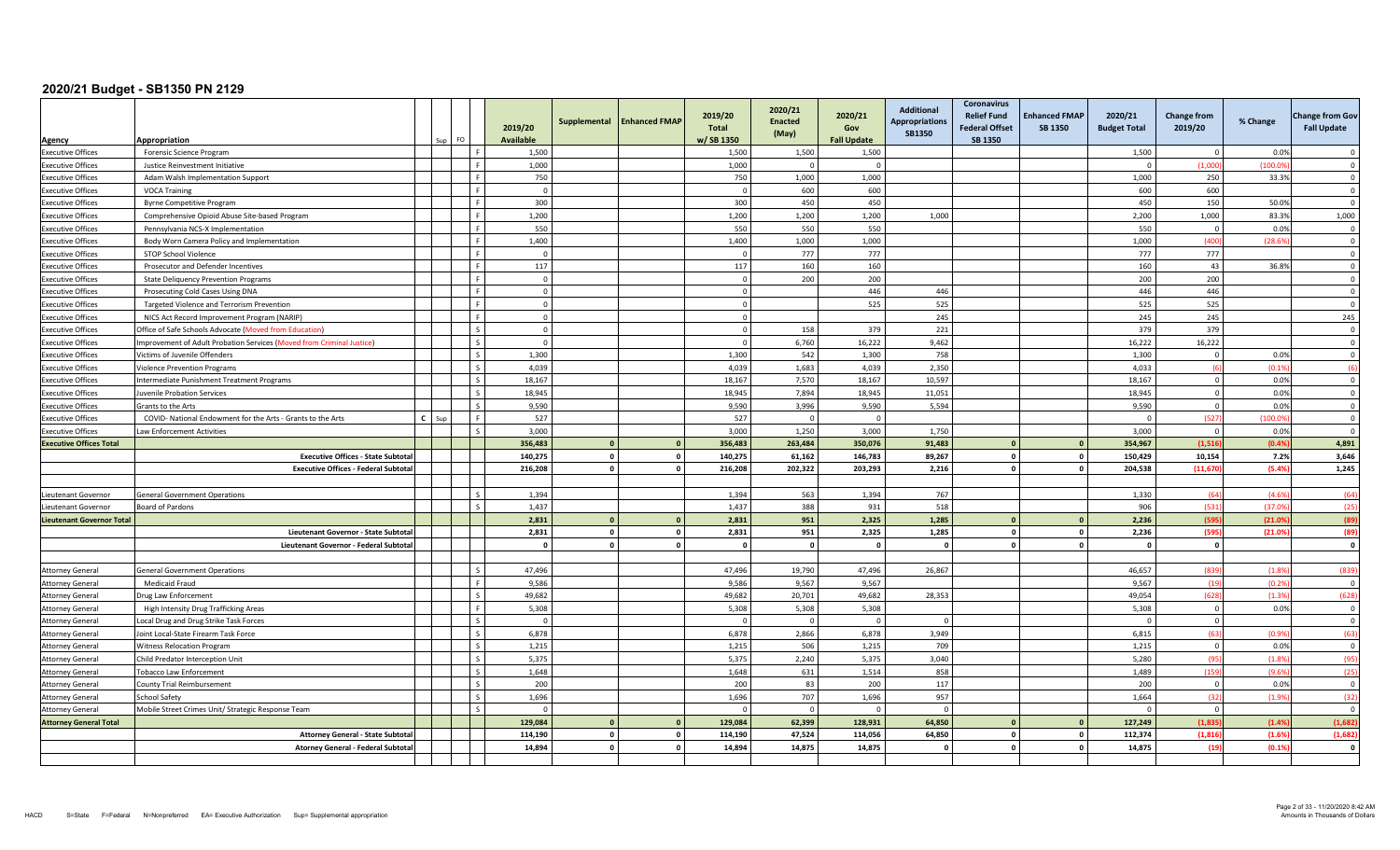|                                  | Appropriation                                                       |              |     | FO                       | 2019/20<br><b>Available</b> | Supplemental            | <b>Enhanced FMAP</b>    | 2019/20<br><b>Total</b><br>w/SB 1350 | 2020/21<br><b>Enacted</b><br>(May) | 2020/21<br>Gov<br><b>Fall Update</b> | <b>Additional</b><br><b>Appropriations</b><br>SB1350 | Coronavirus<br><b>Relief Fund</b><br><b>Federal Offset</b><br>SB 1350 | <b>Enhanced FMAP</b><br><b>SB 1350</b> | 2020/21<br><b>Budget Total</b> | <b>Change from</b><br>2019/20 | % Change | <b>Change from Gov</b><br><b>Fall Update</b> |
|----------------------------------|---------------------------------------------------------------------|--------------|-----|--------------------------|-----------------------------|-------------------------|-------------------------|--------------------------------------|------------------------------------|--------------------------------------|------------------------------------------------------|-----------------------------------------------------------------------|----------------------------------------|--------------------------------|-------------------------------|----------|----------------------------------------------|
| Agency<br><b>Auditor General</b> | <b>General Government Operations</b>                                |              |     | $\sim$                   | 36,455                      |                         |                         | 36,455                               | 15,190                             | 36,455                               | 20,491                                               |                                                                       |                                        | 35,681                         | (774)                         | (2.19)   | (774)                                        |
| <b>Auditor General</b>           | Board of Claims                                                     |              |     | l s                      | 1,910                       |                         |                         | 1,910                                | 796                                | 1,910                                | 1,084                                                |                                                                       |                                        | 1,880                          | (30)                          | (1.69)   | (30)                                         |
| <b>Auditor General</b>           | Special Financial Audits                                            |              |     | $\sim$                   | 500                         |                         |                         | 500                                  | 208                                | 208                                  | 292                                                  |                                                                       |                                        | 500                            | $\mathbf 0$                   | 0.0%     | 292                                          |
| <b>Auditor General</b>           | Information Technology Modernization                                |              |     |                          | $\Omega$                    |                         |                         | $\Omega$                             | $\sqrt{ }$                         | $\Omega$                             | $\Omega$                                             |                                                                       |                                        | $\Omega$                       | $\Omega$                      |          | $\Omega$                                     |
| <b>Auditor General Total</b>     |                                                                     |              |     |                          | 38,865                      | $\Omega$                | $\mathbf{0}$            | 38,865                               | 16,194                             | 38,573                               | 21,867                                               |                                                                       |                                        | 38,061                         | (804)                         | (2.1%    | (512)                                        |
|                                  | <b>Auditor General - State Subtotal</b>                             |              |     |                          | 38.865                      | $\overline{\mathbf{0}}$ | $\mathbf{o}$            | 38,865                               | 16,194                             | 38,573                               | 21,867                                               | $\Omega$                                                              | $\mathbf{r}$                           | 38,061                         | (804                          | (2.1%    | (512)                                        |
|                                  | <b>Auditor General - Federal Subtota</b>                            |              |     |                          | $\mathbf{0}$                | $\Omega$                | $\mathbf{0}$            | <sup>0</sup>                         | $\Omega$                           | $\Omega$                             | $\mathbf{0}$                                         | - 0                                                                   |                                        | $\mathbf{0}$                   | $\mathbf{0}$                  |          | $\mathbf{0}$                                 |
|                                  |                                                                     |              |     |                          |                             |                         |                         |                                      |                                    |                                      |                                                      |                                                                       |                                        |                                |                               |          |                                              |
| Treasury                         | <b>General Government Operations</b>                                |              |     | $\overline{\phantom{a}}$ | 36,593                      |                         |                         | 36,593                               | 15,247                             | 36,593                               | 20,468                                               |                                                                       |                                        | 35,715                         | (878)                         | (2.49)   | (878)                                        |
| Treasury                         | Board of Finance and Revenue                                        |              |     | $\mathsf{S}$             | 2,931                       |                         |                         | 2,931                                | 1,221                              | 2,931                                | 1,656                                                |                                                                       |                                        | 2,877                          | (54)                          | (1.89)   | (54)                                         |
| Treasury                         | Divestiture Reimbursement                                           |              |     | l s                      | 40                          |                         |                         | 40                                   | 83                                 | 83                                   |                                                      |                                                                       |                                        | 83                             | 43                            | 107.5%   | $\Omega$                                     |
| Treasury                         | ntergovernmental Organizations                                      |              |     | $\overline{\mathbf{s}}$  | 1,128                       |                         |                         | 1,128                                | 1,168                              | 1,128                                |                                                      |                                                                       |                                        | 1,168                          | 40                            | 3.5%     | 40                                           |
| Treasury                         | Publishing Monthly Statements                                       |              |     | l s                      | 10                          |                         |                         | 10                                   |                                    |                                      |                                                      |                                                                       |                                        |                                | $\sqrt{5}$                    | (50.09)  | $\Omega$                                     |
| Treasurv                         | nformation Tech Modernization                                       |              |     | $\overline{s}$           | $\overline{0}$              |                         |                         | $\Omega$                             | $\Omega$                           | $\Omega$                             |                                                      |                                                                       |                                        | $\Omega$                       | $\overline{0}$                |          | $\Omega$                                     |
| Treasury                         | Transfer to ABLE Fund                                               |              |     | $\mathsf{L}$             | 1,130                       |                         |                         | 1,130                                | 900                                | 900                                  |                                                      |                                                                       |                                        | 900                            | (230)                         | (20.49)  | $\overline{0}$                               |
| Treasury                         | Information Technology Cyber Security                               |              |     | $\overline{\phantom{a}}$ | 1,000                       |                         |                         | 1,000                                | 417                                | 1,000                                | 583                                                  |                                                                       |                                        | 1,000                          | $\overline{0}$                | 0.0%     | $\overline{0}$                               |
| Treasury                         | Cash Management Loan Interest                                       | FL           |     | $\overline{s}$           | 7,315                       |                         |                         | 7,315                                | 15.000                             | 1,400                                | (13.600)                                             |                                                                       |                                        | 1.400                          | (5.915                        | (80.99)  | $\Omega$                                     |
| Treasury                         | Replacement Checks                                                  | EA           |     | l s                      | $\Omega$                    |                         |                         | $\Omega$                             | $\Omega$                           | $\Omega$                             |                                                      |                                                                       |                                        | - 0                            | $\overline{0}$                |          | $\overline{0}$                               |
| Treasury                         | aw Enforcement & Emg Response Personnel Death Benefit               |              |     | l s                      | 2,980                       |                         |                         | 2,980                                | 1,242                              | 2,980                                | 1,738                                                |                                                                       |                                        | 2,980                          | $\overline{0}$                | 0.0%     | $\Omega$                                     |
| Treasurv                         | oan and Transfer Agents                                             |              |     | $\mathsf{L}$             | 40                          |                         |                         | 40                                   | 40                                 | 40                                   |                                                      |                                                                       |                                        | 40                             | $\overline{0}$                | 0.0%     | $\Omega$                                     |
| Treasury                         | <b>Tax Note Expenses</b>                                            | EA           |     | $\mathsf{L}$             | $\mathbf 0$                 |                         |                         | $\Omega$                             | $\Omega$                           | 300                                  | 338                                                  |                                                                       |                                        | 338                            | 338                           |          | 38                                           |
| Treasury                         | Interest on Tax Anticipation Notes                                  | EA           |     | $\overline{\phantom{a}}$ | $\Omega$                    |                         |                         | $\Omega$                             | $\Omega$                           | 6.100                                | 6,100                                                |                                                                       |                                        | 6,100                          | 6,100                         |          | $\overline{0}$                               |
| Treasury                         | <b>General Obligation Debt Service</b>                              |              |     | $\mathsf{L}$             | 1.144.000                   |                         |                         | 1.144.000                            | 1,150,000                          | 1,182,433                            | 32.433                                               |                                                                       |                                        | 1.182.433                      | 38.433                        | 3.4%     | $\overline{0}$                               |
| <b>Treasury Total</b>            |                                                                     |              |     |                          | 1,197,167                   | $\mathbf{0}$            | $\mathbf{0}$            | 1,197,167                            | 1,185,323                          | 1,235,893                            | 49,716                                               |                                                                       |                                        | 1,235,039                      | 37,872                        | 3.2%     | (854)                                        |
|                                  | <b>Treasury - State Subtota</b>                                     |              |     |                          | 1,197,167                   | $\Omega$                | $\mathbf 0$             | 1,197,167                            | 1,185,323                          | 1,235,893                            | 49,716                                               | $\mathbf{0}$                                                          | $\sqrt{2}$                             | 1,235,039                      | 37.872                        | 3.2%     | (854)                                        |
|                                  | <b>Treasury - Federal Subtota</b>                                   |              |     |                          | $\mathbf{0}$                | $\overline{0}$          | $\mathbf{o}$            | O.                                   | $\Omega$                           | $\Omega$                             | $\mathbf{0}$                                         |                                                                       |                                        | $\mathbf{0}$                   | $\mathbf{0}$                  |          | $\mathbf{o}$                                 |
|                                  |                                                                     |              |     |                          |                             |                         |                         |                                      |                                    |                                      |                                                      |                                                                       |                                        |                                |                               |          |                                              |
| Aging                            | Programs for the Aging - Title III - Administration (F)             |              |     | l F.                     | 1,781                       |                         |                         | 1,781                                | 1.781                              | 1.781                                |                                                      |                                                                       |                                        | 1,781                          | $\Omega$                      | 0.0%     | $\Omega$                                     |
| Aging                            | Programs for the Aging - Title V - Administration (F)               |              |     | <b>F</b>                 | 127                         |                         |                         | 127                                  | 127                                | 127                                  |                                                      |                                                                       |                                        | 127                            | $\overline{0}$                | 0.0%     | $\Omega$                                     |
| Aging                            | Medical Assistance - Administration (F)                             |              |     | <b>C</b>                 | 2,272                       |                         |                         | 2,272                                | 888                                | 888                                  |                                                      |                                                                       |                                        | 888                            | (1, 384)                      | (60.99)  | $\overline{\mathbf{0}}$                      |
| Aging                            | COVID- Title III - Supportive Services                              | $\mathbf{C}$ | Sur | $\mathbf{F}$             | 11.890                      |                         |                         | 11,896                               | $\Omega$                           | $\Omega$                             |                                                      |                                                                       |                                        | $\Omega$                       | (11, 896)                     | (100.09) | $\Omega$                                     |
| Aging                            | Program for the Aging - Title VII - Administration (F)              |              |     | F                        | 352                         |                         |                         | 352                                  | 352                                | 352                                  |                                                      |                                                                       |                                        | 352                            | $\mathbf{0}$                  | 0.0%     | $\overline{0}$                               |
| Aging                            | Programs for the Aging - Title III                                  |              |     | ΙF                       | 52,000                      |                         |                         | 52,000                               | 52,000                             | 52,000                               |                                                      |                                                                       |                                        | 52,000                         | $\mathbf 0$                   | 0.0%     | $\overline{0}$                               |
| Aging                            | COVID- Programs for the Aging - Title III                           | $\mathbf{c}$ |     | l F.                     | 30.589                      |                         |                         | 30,589                               | $\Omega$                           | $\Omega$                             |                                                      |                                                                       |                                        | $\Omega$                       | (30.589                       | (100.09) | $\overline{0}$                               |
| Aging                            | Programs for the Aging - Nutrition                                  |              |     | l F.                     | 10,000                      |                         |                         | 10,000                               | 10,000                             | 10,000                               |                                                      |                                                                       |                                        | 10,000                         | $\Omega$                      | 0.0%     | $\overline{0}$                               |
| Aging                            | COVID- Congregate and Home-Delivered Meals                          | $\mathbf{C}$ |     |                          | $\Omega$                    |                         |                         |                                      |                                    |                                      |                                                      |                                                                       |                                        | $\Omega$                       | $\overline{0}$                |          | $\Omega$                                     |
| Aging                            | Programs for the Aging - Title V Employment                         |              |     | $\mathsf{F}$             | 8.000                       |                         |                         | 8,000                                | 8,000                              | 8.000                                |                                                      |                                                                       |                                        | 8,000                          | $\Omega$                      | 0.0%     | $\Omega$                                     |
| Aging                            | Programs for the Aging - Title VII - Elder Rights Protection        |              |     | l F.                     | 4,700                       |                         |                         | 4,700                                | 7,800                              | 7,800                                |                                                      |                                                                       |                                        | 7,800                          | 3,100                         | 66.0%    | $\Omega$                                     |
| Aging                            | COVID- Programs for the Aging - Title VII - Elder Rights Protection | C            |     | l F.                     | 888                         |                         |                         | 888                                  | $\Omega$                           | $\Omega$                             |                                                      |                                                                       |                                        | $\Omega$                       | (888                          | (100.0)  | $\Omega$                                     |
| Aging                            | Medical Assistance - Attendant Care                                 |              |     | l F.                     | 23,222                      |                         |                         | 23,222                               | 69                                 | 69                                   |                                                      |                                                                       |                                        | 69                             | (23.153)                      | (99.7)   | $\overline{0}$                               |
| Aging                            | COVID- Medical Assistance - Attendant Care                          | C            | Sun | -F                       | 186                         |                         |                         | 186                                  | $\Omega$                           | 10                                   | 10                                                   |                                                                       |                                        | 10                             | (176)                         | (94.69)  | $\overline{0}$                               |
| Aging                            | Medical Assistance - Support (F)                                    |              |     | - F                      | 9,000                       |                         |                         | 9.000                                | 9.000                              | 9,000                                |                                                      |                                                                       |                                        | 9,000                          | $\overline{0}$                | 0.0%     | $\Omega$                                     |
| Aging                            | Medical Assistance - Nursing Home Transition - Administration       |              |     |                          | 700                         |                         |                         | 700                                  | 700                                | 700                                  |                                                      |                                                                       |                                        | 700                            | $\Omega$                      | 0.0%     | $\Omega$                                     |
| Aging                            | Programs for the Aging - Title III - Caregiver Support              |              |     | F                        | 10,000                      |                         |                         | 10,000                               | 10,000                             | 10,000                               |                                                      |                                                                       |                                        | 10,000                         | $\mathbf 0$                   | 0.0%     | $\overline{0}$                               |
| Aging                            | COVID- Programs for the Aging - Title III - Caregiver Support       | $\epsilon$   |     | l F                      | 4.326                       |                         |                         | 4.326                                |                                    | $\Omega$                             |                                                      |                                                                       |                                        | $\Omega$                       | (4.326)                       | (100.09) | $\Omega$                                     |
| Aging                            | Pre-Admission Assessment (F)                                        |              |     | F                        | 4,000                       |                         |                         | 4.000                                | 4,000                              | 4,000                                |                                                      |                                                                       |                                        | 4.000                          | $\overline{0}$                | 0.0%     | $\overline{0}$                               |
| <b>Aging Total</b>               |                                                                     |              |     |                          | 174,033                     | ĥ.                      | $\mathbf{0}$            | 174,039                              | 104,717                            | 104,727                              | 10                                                   |                                                                       |                                        | 104,727                        | (69, 312)                     | (39.89)  | $\mathbf{o}$                                 |
|                                  | <b>Aging - State Subtotal</b>                                       |              |     |                          | $\Omega$                    | $\mathbf{o}$            | $\mathbf 0$             | O.                                   | $\Omega$                           |                                      | $\mathbf{0}$                                         |                                                                       |                                        | $\Omega$                       | $\mathbf{0}$                  |          | $\mathbf{o}$                                 |
|                                  | <b>Aging - Federal Subtotal</b>                                     |              |     |                          | 174,033                     | 6                       | $\overline{\mathbf{0}}$ | 174,039                              | 104,717                            | 104,727                              | ${\bf 10}$                                           |                                                                       |                                        | 104,727                        | (69, 312)                     | (39.8)   | $\mathbf{o}$                                 |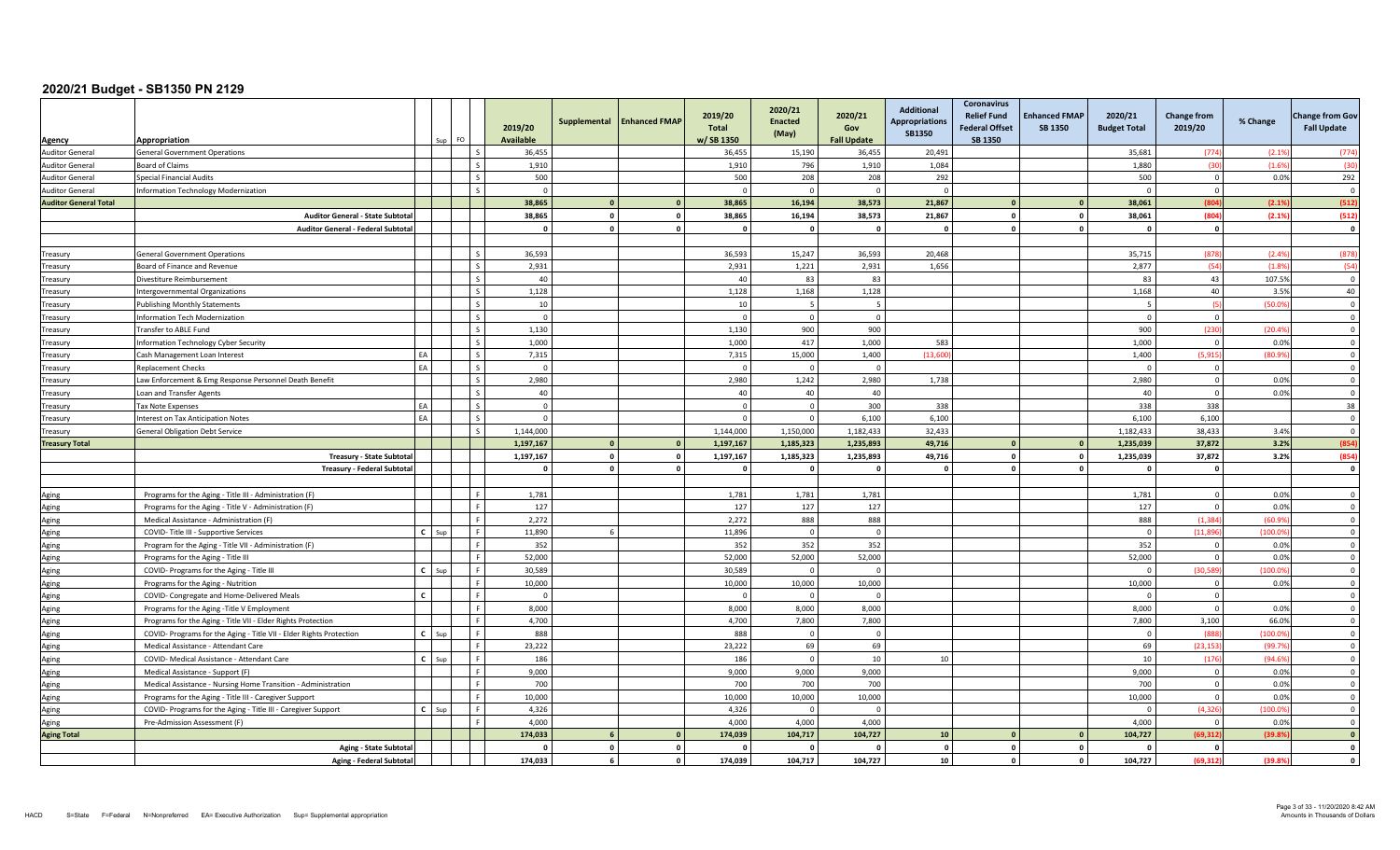|                            |                                                                         |              |          |                          | 2019/20          | Supplemental | <b>Enhanced FMAP</b> | 2019/20<br><b>Total</b> | 2020/21<br><b>Enacted</b><br>(May) | 2020/21<br>Gov     | <b>Additional</b><br>Appropriations<br><b>SB1350</b> | <b>Coronavirus</b><br><b>Relief Fund</b><br><b>Federal Offset</b> | <b>Enhanced FMAP</b><br>SB 1350 | 2020/21<br><b>Budget Total</b> | <b>Change from</b><br>2019/20 | % Change     | <b>Change from Gov</b><br><b>Fall Update</b> |
|----------------------------|-------------------------------------------------------------------------|--------------|----------|--------------------------|------------------|--------------|----------------------|-------------------------|------------------------------------|--------------------|------------------------------------------------------|-------------------------------------------------------------------|---------------------------------|--------------------------------|-------------------------------|--------------|----------------------------------------------|
| <u>Agency</u>              | Appropriation                                                           |              | $Sun$ FO |                          | <b>Available</b> |              |                      | w/SB 1350               |                                    | <b>Fall Update</b> |                                                      | SB 1350                                                           |                                 |                                |                               |              |                                              |
|                            |                                                                         |              |          |                          |                  |              |                      |                         |                                    |                    |                                                      |                                                                   |                                 |                                |                               |              |                                              |
| Agriculture                | <b>General Government Operations</b>                                    |              |          |                          | 33.731           |              |                      | 33,731                  | 14,055                             | 33,731             | 19,073                                               |                                                                   |                                 | 33,128                         | (603)                         | (1.89)       | (603)                                        |
| Agriculture                | Plant Pest Detection System                                             |              |          |                          | 1,300            |              |                      | 1,300                   | 1,300                              | 1,300              |                                                      |                                                                   |                                 | 1,300                          | $\overline{0}$                | 0.0%         | $\overline{\mathbf{0}}$                      |
| Agriculture                | <b>Poultry Grading Service</b>                                          |              |          |                          | 100              |              |                      | 100                     | 100                                | 100                |                                                      |                                                                   |                                 | 100                            | $\Omega$                      | 0.0%         | $\mathbf 0$                                  |
| Agriculture                | Medicated Feed Mill Inspection                                          |              |          |                          | 200              |              |                      | 200                     | 200                                | 200                |                                                      |                                                                   |                                 | 200                            | $\overline{0}$                | 0.0%         | $\overline{0}$                               |
| Agriculture                | National School Lunch Administration                                    |              |          |                          | 1,700            |              |                      | 1,700                   | 1,700                              | 1,700              |                                                      |                                                                   |                                 | 1,700                          | $\Omega$                      | 0.0%         | $\overline{0}$                               |
| Agriculture                | <b>Emergency Food Assistance</b>                                        |              | Sun      |                          | 10,000           |              |                      | 10,000                  | 11,500                             | 11,500             |                                                      |                                                                   |                                 | 11,500                         | 1,500                         | 15.0%        | $\Omega$                                     |
| Agriculture                | COVID - Emergency Food Assistance                                       | $\mathbf{c}$ | Sun      |                          | 9,400            |              |                      | 9,400                   | $\Omega$                           | $\overline{0}$     |                                                      |                                                                   |                                 | $\Omega$                       | (9.400)                       | (100.09)     | $\Omega$                                     |
| Agriculture                | Biofuel Infrastructure Partnership                                      |              |          |                          | $\overline{0}$   |              |                      |                         | $\overline{\mathbf{0}}$            | $\Omega$           |                                                      |                                                                   |                                 | $\overline{0}$                 | $^{\circ}$                    |              | $\overline{0}$                               |
| Agriculture                | Pesticide Enforcement, Certification, Training and Control Program      |              |          |                          | 1,000            |              |                      | 1,000                   | 1,000                              | 1,000              |                                                      |                                                                   |                                 | 1,000                          | $\overline{0}$                | 0.0%         | $\mathbf 0$                                  |
| Agriculture                | <b>Agricultural Risk Protection</b>                                     |              |          |                          | 1,000            |              |                      | 1,000                   | 1,000                              | 1,000              |                                                      |                                                                   |                                 | 1,000                          | $\Omega$                      | 0.0%         | $\overline{\mathbf{0}}$                      |
| Agriculture                | Commodity Supplemental Food                                             |              |          |                          | 3,500            |              |                      | 3,500                   | 3,500                              | 3,500              |                                                      |                                                                   |                                 | 3,500                          | $\overline{0}$                | 0.0%         | $\overline{0}$                               |
| Agriculture<br>Agriculture | Organic Cost Distribution<br>Animal Disease Control                     |              |          |                          | 650<br>4,000     |              |                      | 650<br>4,000            | 650<br>4,000                       | 650<br>4,000       |                                                      |                                                                   |                                 | 650<br>4,000                   | $\Omega$<br>$\Omega$          | 0.0%<br>0.0% | $\overline{0}$<br>$\Omega$                   |
| Agriculture                | Food Establishment Inspections                                          |              |          |                          | 3.500            |              |                      | 3.500                   | 4.500                              | 4.500              |                                                      |                                                                   |                                 | 4.500                          | 1.000                         | 28.6%        | $\Omega$                                     |
| Agriculture                | <b>Integrated Pest Management</b>                                       |              |          |                          | 250              |              |                      | 250                     | 250                                | 250                |                                                      |                                                                   |                                 | 250                            | $\overline{0}$                | 0.0%         | $\mathbf 0$                                  |
| Agriculture                | Johnes Disease Herd Project                                             |              |          |                          | 2,000            |              |                      | 2,000                   | 2,000                              | 2,000              |                                                      |                                                                   |                                 | 2,000                          | $\mathbf 0$                   | 0.0%         | $\overline{0}$                               |
| Agriculture                | Avian Influenza Surveillance                                            |              |          |                          | 25,000           |              |                      | 25,000                  | 25,000                             | 25,000             |                                                      |                                                                   |                                 | 25.000                         | $\overline{0}$                | 0.0%         | $\overline{0}$                               |
| Agriculture                | Scrapie Disease Control                                                 |              |          |                          | 60               |              |                      | 60                      | 60                                 | 60                 |                                                      |                                                                   |                                 | 60                             | $\overline{0}$                | 0.0%         | $\overline{0}$                               |
| Agriculture                | Foot and Mouth Disease Monitoring                                       |              |          |                          | 150              |              |                      | 150                     | 150                                | 150                |                                                      |                                                                   |                                 | 150                            | $\Omega$                      | 0.0%         | $\Omega$                                     |
| Agriculture                | Innovative Nutrient and Sediment Reduction                              |              |          |                          | 750              |              |                      | 750                     | 750                                | 750                |                                                      |                                                                   |                                 | 750                            | $\Omega$                      | 0.0%         | $\Omega$                                     |
| Agriculture                | Animal Identification                                                   |              |          |                          | 2,000            |              |                      | 2,000                   | 2,000                              | 2,000              |                                                      |                                                                   |                                 | 2,000                          | $\mathbf 0$                   | 0.0%         | $\overline{0}$                               |
| Agriculture                | <b>Specialty Crops</b>                                                  |              |          |                          | 3,500            |              |                      | 3,500                   | 3,500                              | 3,500              |                                                      |                                                                   |                                 | 3,500                          | $\overline{0}$                | 0.0%         | $\Omega$                                     |
| Agriculture                | <b>Emerald Ash Borer Mitigation</b>                                     |              |          |                          | 800              |              |                      | 800                     | 800                                | 800                |                                                      |                                                                   |                                 | 800                            | $\overline{0}$                | 0.0%         | $\overline{0}$                               |
| Agriculture                | <b>Mediation Grant</b>                                                  |              |          |                          | $\Omega$         |              |                      |                         | $\Omega$                           | $\Omega$           |                                                      |                                                                   |                                 | $\Omega$                       | $\Omega$                      |              | $\Omega$                                     |
| Agriculture                | <b>Farmland Protection</b>                                              |              |          |                          | 6,000            |              |                      | 6,000                   | 6,000                              | 6,000              |                                                      |                                                                   |                                 | 6,000                          | $\Omega$                      | 0.0%         | $\Omega$                                     |
| Agriculture                | Crop Insurance                                                          |              |          |                          | 2.000            |              |                      | 2,000                   | 2,000                              | 2,000              |                                                      |                                                                   |                                 | 2,000                          | $\Omega$                      | 0.0%         | $\Omega$                                     |
| Agriculture                | Spotted Lanternfly                                                      |              |          |                          | 12,000           |              |                      | 12,000                  | 12,000                             | 12,000             |                                                      |                                                                   |                                 | 12,000                         | $\Omega$                      | 0.0%         | $\overline{0}$                               |
| Agriculture                | Animal Feed Regulatory Program                                          |              |          |                          | 2,000            |              |                      | 2,000                   | 2,000                              | 2,000              |                                                      |                                                                   |                                 | 2,000                          | $\overline{0}$                | 0.0%         | $\overline{0}$                               |
| Agriculture                | Conservation Partnership Farmland Preservation                          |              |          |                          | 6,500            |              |                      | 6,500                   | 6,500                              | 6,500              |                                                      |                                                                   |                                 | 6,500                          | $\Omega$                      | 0.0%         | $\Omega$                                     |
| Agriculture                | Agricultural Preparedness and Response                                  |              |          |                          | 4,000            |              |                      | 4,000                   | 1,667                              | 4,000              | 1,333                                                |                                                                   |                                 | 3,000                          | (1.000)                       | (25.09)      | (1,000)                                      |
| Agriculture                | Spotted Lanternfly Control                                              |              |          |                          | $\Omega$         |              |                      |                         | $\Omega$                           | $\Omega$           |                                                      |                                                                   |                                 | $\Omega$                       | $\Omega$                      |              | $\overline{\mathbf{0}}$                      |
| Agriculture                | Agricultural Excellence                                                 |              |          |                          | 2,800            |              |                      | 2.800                   | 1,167                              | 2,800              | 1,633                                                |                                                                   |                                 | 2.800                          | $\overline{0}$                | 0.0%         | $\Omega$                                     |
| Agriculture                | Agricultural Business and Workforce Investment                          |              |          | $\overline{\phantom{a}}$ | 4,500            |              |                      | 4,500                   | 1,875                              | 4,500              | 2,625                                                |                                                                   |                                 | 4,500                          | $\Omega$                      | 0.0%         | $\overline{\mathbf{0}}$                      |
| Agriculture                | Farmers' Market Food Coupons                                            |              |          | $\sim$                   | 2,079            |              |                      | 2,079                   | 2,079                              | 2,079              |                                                      |                                                                   |                                 | 2,079                          | $\Omega$                      | 0.0%         | $\mathbf 0$                                  |
| Agriculture                | Farmers' Market Food Coupons                                            |              |          |                          | 3,500            |              |                      | 3,500                   | 3,500                              | 3,500              |                                                      |                                                                   |                                 | 3,500                          | $\overline{0}$                | 0.0%         | $\Omega$                                     |
| Agriculture                | Senior Farmers' Market Nutrition                                        |              |          |                          | 2,200            |              |                      | 2,200                   | 2,200                              | 2,200              |                                                      |                                                                   |                                 | 2,200                          | $\Omega$                      | 0.0%         | $\overline{\mathbf{0}}$                      |
| Agriculture                | Agricultural Research                                                   |              |          |                          | 2,187            |              |                      | 2,187                   | 911                                | 911                | 1,276                                                |                                                                   |                                 | 2,187                          | $\Omega$                      | 0.0%         | 1,276                                        |
| Agriculture                | Agricultural Promotion, Education, and Exports                          |              |          |                          | 553              |              |                      | 553                     | 230                                | 230                | 323                                                  |                                                                   |                                 | 553                            | $\Omega$                      | 0.0%         | 323                                          |
| Agriculture                | Hardwoods Research and Promotion                                        |              |          |                          | 474              |              |                      | 474                     | 198                                | 198                | 276                                                  |                                                                   |                                 | 474                            | $\mathbf{0}$                  | 0.0%         | 276                                          |
| Agriculture                | Livestock and Consumer Health Protection                                |              |          | $\zeta$                  | 1,000            |              |                      | 1,000                   | 417                                | 417                | 583                                                  |                                                                   |                                 | 1,000                          | $\mathbf 0$                   | 0.0%         | 583                                          |
| Agriculture                | Animal Health and Diagnostic Commission                                 |              |          | $\sim$                   | 2,000            |              |                      | 2,000                   | 833                                | 833                | 1,167                                                |                                                                   |                                 | 2,000                          | $\overline{0}$                | 0.0%         | 1,167                                        |
| Agriculture                | Livestock Show                                                          |              |          | $\varsigma$              | 215              |              |                      | 215                     | 90                                 | 90                 | 125                                                  |                                                                   |                                 | 215                            | $\overline{0}$                | 0.0%         | 125                                          |
| Agriculture                | Open Dairy Show                                                         |              |          |                          | 215              |              |                      | 215                     | 90                                 | 90                 | 125                                                  |                                                                   |                                 | 215                            | $\Omega$                      | 0.0%         | 125                                          |
| Agriculture                | Youth Shows                                                             |              |          |                          | 169              |              |                      | 169                     | 70                                 | 169                | 99                                                   |                                                                   |                                 | 169                            | $\Omega$                      | 0.0%         | $\Omega$                                     |
| Agriculture                | State Food Purchase (2020/21 exec. budget appropriates PASS separately) |              |          |                          | 19,688           |              |                      | 19.688                  | 19.688                             | 19.688             |                                                      |                                                                   |                                 | 19.688                         | $\Omega$                      | 0.0%         | $\Omega$                                     |
| Agriculture                | Pennsylvania Agricultural Surplus Program (PASS)                        |              |          |                          | $\Omega$         |              |                      |                         | $\Omega$                           | $\Omega$           |                                                      |                                                                   |                                 | $\Omega$                       | $\Omega$                      |              | $\overline{0}$                               |
| Agriculture                | Market Improvement                                                      |              |          |                          | 250              |              |                      | 250                     | 250                                | 250                |                                                      |                                                                   |                                 | 250                            | $\Omega$                      | 0.0%         | $\Omega$                                     |
| Agriculture                | Food Marketing and Research                                             |              |          |                          | 494              |              |                      | 494                     | 206                                | 206                | 288                                                  |                                                                   |                                 | 494                            | $\Omega$                      | 0.0%         | 288                                          |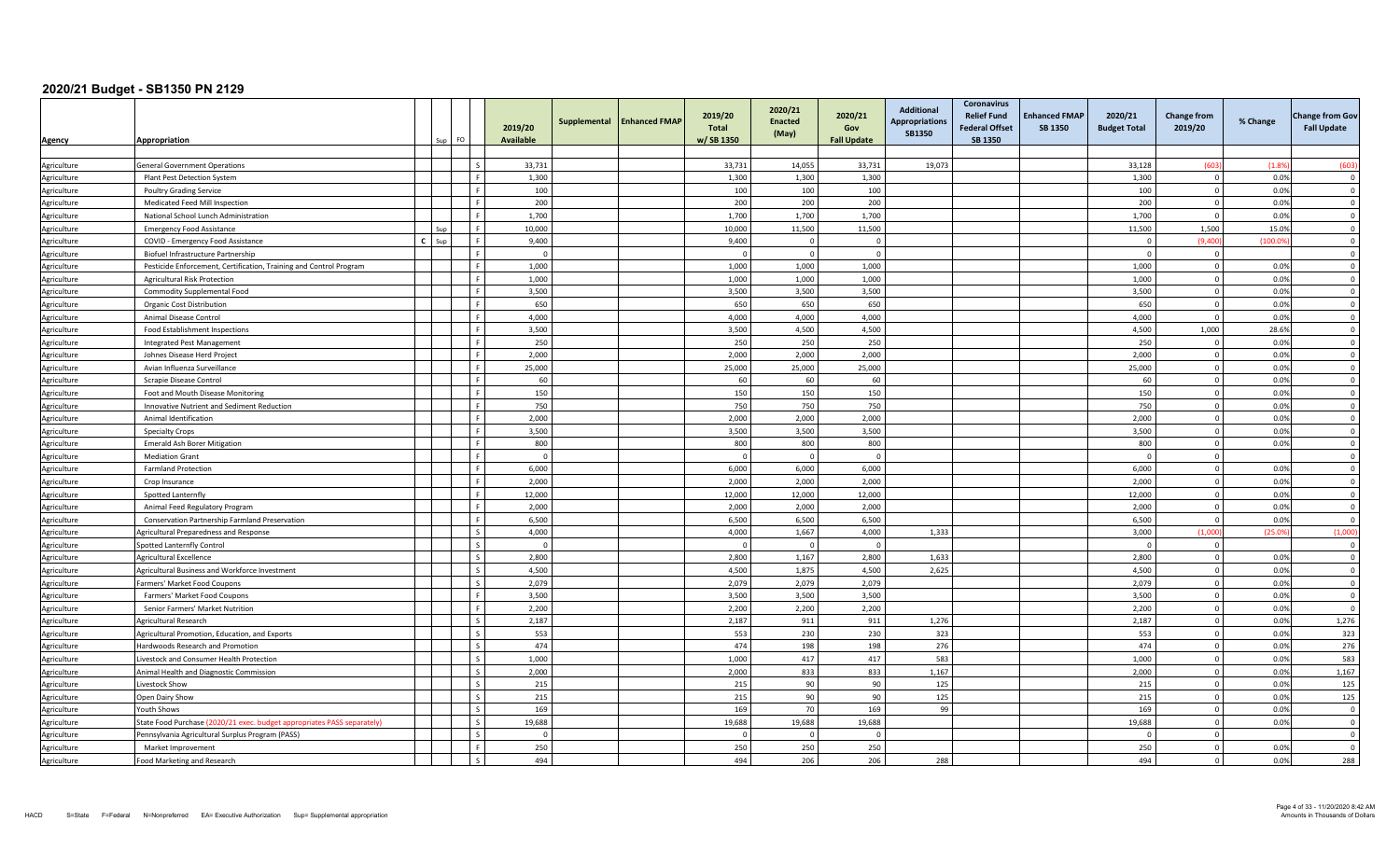| 6,200<br>6,200<br>2,583<br>Agriculture<br>ransfer to Nutrient Management Fund<br>6,200<br>3,617<br>6,200<br>0.0%<br>$\Omega$<br>0.0%<br>869<br>869<br>362<br>869<br>507<br>869<br>$\mathbf 0$<br>Agriculture<br>ransfer to the Conservation District Fund<br>54,960<br>54,960<br>54,960<br>54,960<br>54,960<br>$\overline{0}$<br>0.0%<br>Agriculture<br>ransfer to Agricultural College Land Scrip Fund<br>3.205<br>1.335<br>3.205<br>1.870<br>0.0%<br>3.205<br>3.205<br>$\Omega$<br>Agriculture<br>PA Preferred Program - Trademark Licensing<br>31,660<br>0.0%<br>31,660<br>31,660<br>31,660<br>31,660<br>$\mathbf 0$<br>Jniversity of Penn. - Veterinary Activities<br>Agriculture<br>295<br>295<br>0.0%<br>N<br>295<br>295<br>295<br>$\Omega$<br>Jniversity of Penn. - Center for Infect. Disease<br>Agriculture<br>(8.503)<br>(3.1%<br>2,560<br><b>Agriculture Total</b><br>276.604<br>$\mathbf{0}$<br>276.604<br>233,181<br>265,541<br>34.920<br>268.101<br>$\mathbf{0}$<br>(1,603)<br>(0.9%<br>2,560<br>171,294<br>$\mathbf{0}$<br>134,771<br>34,920<br>169,691<br>Agriculture - State Subtota<br>171,294<br>167,131<br>$\mathbf{0}$<br>105,310<br>$\Omega$<br>105,310<br>98,410<br>98,410<br>98,410<br>(6,900)<br>(6.6%<br>Agriculture - Federal Subtotal<br>$\Omega$<br>- 0<br>(426)<br>19,509<br>19,509<br>8,129<br>19,509<br>10,954<br>19,083<br>(426)<br>(2.29)<br><b>General Government Operations</b><br><b>Community and Economic</b><br>1,000<br>0.0%<br>1,000<br>1,000<br>1,000<br>1,000<br>ARC - Technical Assistance<br>$\overline{0}$<br>Community and Economic<br>3,800<br>3,800<br>6,000<br>6,000<br>6,000<br>2,200<br>57.9%<br>DOE - Weatherization Administration<br>Community and Economic<br><b>SCDBG</b> - Administration<br>4.000<br>4.000<br>4.000<br>4.000<br>4.000<br>0.0%<br><b>Community and Economic</b><br>$\mathbf{0}$<br>800<br>800<br>800<br>800<br>$\overline{0}$<br>0.0%<br>800<br>SCDBG - Neighborhood Stabilization Administration<br>Community and Economic<br>1,500<br>1,500<br>1,500<br>1,500<br>1,500<br>$\Omega$<br>0.0%<br>SCDBG - Disaster Recovery Administration<br>Community and Economic<br>1,607<br>1,607<br>1,000<br>1,607<br>1,607<br>1,000<br>2,607<br>62.2%<br><b>CSBG</b> - Administration<br>Community and Economic<br>1,500<br>0.0%<br>1,500<br>1,500<br>1,500<br>1,500<br>$\overline{0}$<br>Community and Economic<br>LIHEABG - Administration<br>State Small Business Credit Initiative - Administration<br>$\Omega$<br>$\Omega$<br>$\overline{0}$<br>Community and Economic<br>- 0<br>1,000<br>1,000<br>1.000<br>1.000<br>1,000<br>$\overline{0}$<br>0.0%<br><b>EMG Solutions Administration</b><br>Community and Economic<br>0.0%<br>4.000<br>4.000<br>4.000<br>4.000<br>4.000<br>$\Omega$<br>Community and Economic<br><b>Federal Grant Initiatives</b><br>$C$ Sup<br>(100.09)<br>2,117<br>(1,00)<br>1,117<br>$\overline{0}$<br>$\overline{0}$<br>(1, 117)<br>COVID - CSBG - Administration<br>$\Omega$<br>Community and Economic<br>$c$ Sup<br>40,216<br>40,216<br>$\Omega$<br>(40.216)<br>(100.0)<br>COVID - Community Services Block Grant Program<br>$\Omega$<br>$\Omega$<br>Community and Economic<br>$C$ Sup<br>841<br>3,781<br>1,123<br>1,964<br>$\Omega$<br>3,781<br>1,817<br>92.5%<br>Community and Economic<br>COVID - CDBG - Administration<br>$\Omega$<br>$\mathbf{c}$<br>23,851<br>23,851<br>(23, 851)<br>(100.09)<br>$\Omega$<br>COVID- Community Development Block Grant Program<br>$\Omega$<br>Community and Economic<br>$\Omega$<br>l Sur<br>$\mathbf{c}$<br>1,347<br>797<br>(400)<br>397<br>$\Omega$<br>1.347<br>1,347<br>950<br>COVID - Emergency Solutions Grant Admin<br>239.3%<br>Community and Economic<br>Suc<br>$c$ Sup<br>19,124<br>19,124<br>$\Omega$<br>$\Omega$<br>(19, 124)<br>(100.0)<br>Community and Economic<br>COVID - Emergency Solutions Grant Program<br>- 0<br>$\mathbf{r}$<br>112<br>112<br>$\Omega$<br>150<br>150<br>38<br>33.9%<br>COVID - LIHEAP - Administration<br>$\Omega$<br>Community and Economic<br>4,287<br>4,287<br>1,786<br>4.287<br>2,431<br>4,217<br>(70)<br>(1.6%<br>Center for Local Government Services<br>Community and Economic<br>5,000<br>5,000<br>5,000<br>5,000<br>5,000<br>0.0%<br>Economic Adjustment Assistance<br>$\overline{0}$<br>Community and Economic<br>3,356<br>3,356<br>1,398<br>3,356<br>1.901<br>3,299<br>(57)<br>(1.7%<br>Community and Economic D Office of Open Records<br>5,871<br>5,871<br>2,446<br>5,871<br>3,384<br>5,830<br>(41)<br>(0.79)<br>Office of Int'l Business Development (World Trade PA)<br>Community and Economic<br>550<br>950<br>1,500<br>1,500<br>57.9%<br>SBA State Trade and Export Promotion (STEP)<br>950<br>1,500<br>Community and Economic<br>17,339<br>17,339<br>7,225<br>9,597<br>10,601<br>17,826<br>487<br>2.8%<br>Marketing to Attract Tourists<br>Community and Economic<br>2,027<br>2,027<br>845<br>2,027<br>2,016<br>(11)<br>(0.5%<br>Marketing to Attract Business<br>1,171<br>Community and Economic<br>562<br>562<br>234<br>562<br>322<br>556<br>(6)<br>(1.1%<br><b>Community and Economic</b><br><b>Base Realignment and Closure</b><br>100<br>58<br>100<br>42<br>100<br>100<br>0.0%<br>$\overline{0}$<br>Community and Economic D Intergovernmental Cooperation Authority - 3rd Class Cities<br>4,500<br>4,500<br>1,875<br>4,500<br>2,625<br>0.0%<br>Community and Economic D Transfer to Municipalities Financial Recovery Revolving Fund<br>4,500<br>$\overline{0}$<br>$\overline{0}$<br>14.500<br>6.042<br>0.0%<br>14.500<br>14,500<br>8,458<br>14.500<br>Community and Economic D Transfer to Ben Franklin Tech. Development Authority Fund<br>$\mathbf 0$<br>Transfer to PA Economic Development Financing Authority<br>$\Omega$<br>Community and Economic I<br>$\Omega$<br>$\Omega$<br>32,000<br>13,333<br>20,000<br>(12,000)<br>(37.59)<br>Pennsylvania First (2020/21 - WEDnetPA appropriated separately)<br>32,000<br>20,000<br>6,667<br>Community and Economic I<br>546<br>546<br>228<br>546<br>318<br>546<br>0.0%<br>Municipal Assistance Program<br>$\overline{0}$<br>Community and Economic | Agency | Appropriation | FO. | 2019/20<br>Available | Supplemental Enhanced FMAP | 2019/20<br><b>Total</b><br>w/SB 1350 | 2020/21<br><b>Enacted</b><br>(May) | 2020/21<br>Gov<br><b>Fall Update</b> | <b>Additional</b><br><b>Appropriations</b><br><b>SB1350</b> | Coronavirus<br><b>Relief Fund</b><br><b>Federal Offset</b><br>SB 1350 | <b>Enhanced FMAP</b><br><b>SB 1350</b> | 2020/21<br><b>Budget Total</b> | <b>Change from</b><br>2019/20 | % Change | <b>Change from Gov</b><br><b>Fall Update</b> |
|----------------------------------------------------------------------------------------------------------------------------------------------------------------------------------------------------------------------------------------------------------------------------------------------------------------------------------------------------------------------------------------------------------------------------------------------------------------------------------------------------------------------------------------------------------------------------------------------------------------------------------------------------------------------------------------------------------------------------------------------------------------------------------------------------------------------------------------------------------------------------------------------------------------------------------------------------------------------------------------------------------------------------------------------------------------------------------------------------------------------------------------------------------------------------------------------------------------------------------------------------------------------------------------------------------------------------------------------------------------------------------------------------------------------------------------------------------------------------------------------------------------------------------------------------------------------------------------------------------------------------------------------------------------------------------------------------------------------------------------------------------------------------------------------------------------------------------------------------------------------------------------------------------------------------------------------------------------------------------------------------------------------------------------------------------------------------------------------------------------------------------------------------------------------------------------------------------------------------------------------------------------------------------------------------------------------------------------------------------------------------------------------------------------------------------------------------------------------------------------------------------------------------------------------------------------------------------------------------------------------------------------------------------------------------------------------------------------------------------------------------------------------------------------------------------------------------------------------------------------------------------------------------------------------------------------------------------------------------------------------------------------------------------------------------------------------------------------------------------------------------------------------------------------------------------------------------------------------------------------------------------------------------------------------------------------------------------------------------------------------------------------------------------------------------------------------------------------------------------------------------------------------------------------------------------------------------------------------------------------------------------------------------------------------------------------------------------------------------------------------------------------------------------------------------------------------------------------------------------------------------------------------------------------------------------------------------------------------------------------------------------------------------------------------------------------------------------------------------------------------------------------------------------------------------------------------------------------------------------------------------------------------------------------------------------------------------------------------------------------------------------------------------------------------------------------------------------------------------------------------------------------------------------------------------------------------------------------------------------------------------------------------------------------------------------------------------------------------------------------------------------------------------------------------------------------------------------------------------------------------------------------------------------------------------------------------------------------------------------------------------------------------------------------------------------------------------------------------------------------------------------------------------------------------------------------------------------------------------------------------------------------------------------------------------------------------------------------------------------------------------------------------------------------------------------------------------------------------------------------------------------------------------------------------------------------------------------------------------------------------------------------------------------------------------------------------------------------------------------------------------------------------------------------------------------------------------------------------------------------------------------------------------------------------------------------------------------------------------------------------------------------------------------------------------------------------------------------------------|--------|---------------|-----|----------------------|----------------------------|--------------------------------------|------------------------------------|--------------------------------------|-------------------------------------------------------------|-----------------------------------------------------------------------|----------------------------------------|--------------------------------|-------------------------------|----------|----------------------------------------------|
|                                                                                                                                                                                                                                                                                                                                                                                                                                                                                                                                                                                                                                                                                                                                                                                                                                                                                                                                                                                                                                                                                                                                                                                                                                                                                                                                                                                                                                                                                                                                                                                                                                                                                                                                                                                                                                                                                                                                                                                                                                                                                                                                                                                                                                                                                                                                                                                                                                                                                                                                                                                                                                                                                                                                                                                                                                                                                                                                                                                                                                                                                                                                                                                                                                                                                                                                                                                                                                                                                                                                                                                                                                                                                                                                                                                                                                                                                                                                                                                                                                                                                                                                                                                                                                                                                                                                                                                                                                                                                                                                                                                                                                                                                                                                                                                                                                                                                                                                                                                                                                                                                                                                                                                                                                                                                                                                                                                                                                                                                                                                                                                                                                                                                                                                                                                                                                                                                                                                                                                                                                                                                                    |        |               |     |                      |                            |                                      |                                    |                                      |                                                             |                                                                       |                                        |                                |                               |          | $\Omega$                                     |
|                                                                                                                                                                                                                                                                                                                                                                                                                                                                                                                                                                                                                                                                                                                                                                                                                                                                                                                                                                                                                                                                                                                                                                                                                                                                                                                                                                                                                                                                                                                                                                                                                                                                                                                                                                                                                                                                                                                                                                                                                                                                                                                                                                                                                                                                                                                                                                                                                                                                                                                                                                                                                                                                                                                                                                                                                                                                                                                                                                                                                                                                                                                                                                                                                                                                                                                                                                                                                                                                                                                                                                                                                                                                                                                                                                                                                                                                                                                                                                                                                                                                                                                                                                                                                                                                                                                                                                                                                                                                                                                                                                                                                                                                                                                                                                                                                                                                                                                                                                                                                                                                                                                                                                                                                                                                                                                                                                                                                                                                                                                                                                                                                                                                                                                                                                                                                                                                                                                                                                                                                                                                                                    |        |               |     |                      |                            |                                      |                                    |                                      |                                                             |                                                                       |                                        |                                |                               |          | $\Omega$                                     |
|                                                                                                                                                                                                                                                                                                                                                                                                                                                                                                                                                                                                                                                                                                                                                                                                                                                                                                                                                                                                                                                                                                                                                                                                                                                                                                                                                                                                                                                                                                                                                                                                                                                                                                                                                                                                                                                                                                                                                                                                                                                                                                                                                                                                                                                                                                                                                                                                                                                                                                                                                                                                                                                                                                                                                                                                                                                                                                                                                                                                                                                                                                                                                                                                                                                                                                                                                                                                                                                                                                                                                                                                                                                                                                                                                                                                                                                                                                                                                                                                                                                                                                                                                                                                                                                                                                                                                                                                                                                                                                                                                                                                                                                                                                                                                                                                                                                                                                                                                                                                                                                                                                                                                                                                                                                                                                                                                                                                                                                                                                                                                                                                                                                                                                                                                                                                                                                                                                                                                                                                                                                                                                    |        |               |     |                      |                            |                                      |                                    |                                      |                                                             |                                                                       |                                        |                                |                               |          | $\overline{0}$                               |
|                                                                                                                                                                                                                                                                                                                                                                                                                                                                                                                                                                                                                                                                                                                                                                                                                                                                                                                                                                                                                                                                                                                                                                                                                                                                                                                                                                                                                                                                                                                                                                                                                                                                                                                                                                                                                                                                                                                                                                                                                                                                                                                                                                                                                                                                                                                                                                                                                                                                                                                                                                                                                                                                                                                                                                                                                                                                                                                                                                                                                                                                                                                                                                                                                                                                                                                                                                                                                                                                                                                                                                                                                                                                                                                                                                                                                                                                                                                                                                                                                                                                                                                                                                                                                                                                                                                                                                                                                                                                                                                                                                                                                                                                                                                                                                                                                                                                                                                                                                                                                                                                                                                                                                                                                                                                                                                                                                                                                                                                                                                                                                                                                                                                                                                                                                                                                                                                                                                                                                                                                                                                                                    |        |               |     |                      |                            |                                      |                                    |                                      |                                                             |                                                                       |                                        |                                |                               |          | $\Omega$                                     |
|                                                                                                                                                                                                                                                                                                                                                                                                                                                                                                                                                                                                                                                                                                                                                                                                                                                                                                                                                                                                                                                                                                                                                                                                                                                                                                                                                                                                                                                                                                                                                                                                                                                                                                                                                                                                                                                                                                                                                                                                                                                                                                                                                                                                                                                                                                                                                                                                                                                                                                                                                                                                                                                                                                                                                                                                                                                                                                                                                                                                                                                                                                                                                                                                                                                                                                                                                                                                                                                                                                                                                                                                                                                                                                                                                                                                                                                                                                                                                                                                                                                                                                                                                                                                                                                                                                                                                                                                                                                                                                                                                                                                                                                                                                                                                                                                                                                                                                                                                                                                                                                                                                                                                                                                                                                                                                                                                                                                                                                                                                                                                                                                                                                                                                                                                                                                                                                                                                                                                                                                                                                                                                    |        |               |     |                      |                            |                                      |                                    |                                      |                                                             |                                                                       |                                        |                                |                               |          | $\overline{0}$                               |
|                                                                                                                                                                                                                                                                                                                                                                                                                                                                                                                                                                                                                                                                                                                                                                                                                                                                                                                                                                                                                                                                                                                                                                                                                                                                                                                                                                                                                                                                                                                                                                                                                                                                                                                                                                                                                                                                                                                                                                                                                                                                                                                                                                                                                                                                                                                                                                                                                                                                                                                                                                                                                                                                                                                                                                                                                                                                                                                                                                                                                                                                                                                                                                                                                                                                                                                                                                                                                                                                                                                                                                                                                                                                                                                                                                                                                                                                                                                                                                                                                                                                                                                                                                                                                                                                                                                                                                                                                                                                                                                                                                                                                                                                                                                                                                                                                                                                                                                                                                                                                                                                                                                                                                                                                                                                                                                                                                                                                                                                                                                                                                                                                                                                                                                                                                                                                                                                                                                                                                                                                                                                                                    |        |               |     |                      |                            |                                      |                                    |                                      |                                                             |                                                                       |                                        |                                |                               |          | $\Omega$                                     |
|                                                                                                                                                                                                                                                                                                                                                                                                                                                                                                                                                                                                                                                                                                                                                                                                                                                                                                                                                                                                                                                                                                                                                                                                                                                                                                                                                                                                                                                                                                                                                                                                                                                                                                                                                                                                                                                                                                                                                                                                                                                                                                                                                                                                                                                                                                                                                                                                                                                                                                                                                                                                                                                                                                                                                                                                                                                                                                                                                                                                                                                                                                                                                                                                                                                                                                                                                                                                                                                                                                                                                                                                                                                                                                                                                                                                                                                                                                                                                                                                                                                                                                                                                                                                                                                                                                                                                                                                                                                                                                                                                                                                                                                                                                                                                                                                                                                                                                                                                                                                                                                                                                                                                                                                                                                                                                                                                                                                                                                                                                                                                                                                                                                                                                                                                                                                                                                                                                                                                                                                                                                                                                    |        |               |     |                      |                            |                                      |                                    |                                      |                                                             |                                                                       |                                        |                                |                               |          |                                              |
|                                                                                                                                                                                                                                                                                                                                                                                                                                                                                                                                                                                                                                                                                                                                                                                                                                                                                                                                                                                                                                                                                                                                                                                                                                                                                                                                                                                                                                                                                                                                                                                                                                                                                                                                                                                                                                                                                                                                                                                                                                                                                                                                                                                                                                                                                                                                                                                                                                                                                                                                                                                                                                                                                                                                                                                                                                                                                                                                                                                                                                                                                                                                                                                                                                                                                                                                                                                                                                                                                                                                                                                                                                                                                                                                                                                                                                                                                                                                                                                                                                                                                                                                                                                                                                                                                                                                                                                                                                                                                                                                                                                                                                                                                                                                                                                                                                                                                                                                                                                                                                                                                                                                                                                                                                                                                                                                                                                                                                                                                                                                                                                                                                                                                                                                                                                                                                                                                                                                                                                                                                                                                                    |        |               |     |                      |                            |                                      |                                    |                                      |                                                             |                                                                       |                                        |                                |                               |          |                                              |
|                                                                                                                                                                                                                                                                                                                                                                                                                                                                                                                                                                                                                                                                                                                                                                                                                                                                                                                                                                                                                                                                                                                                                                                                                                                                                                                                                                                                                                                                                                                                                                                                                                                                                                                                                                                                                                                                                                                                                                                                                                                                                                                                                                                                                                                                                                                                                                                                                                                                                                                                                                                                                                                                                                                                                                                                                                                                                                                                                                                                                                                                                                                                                                                                                                                                                                                                                                                                                                                                                                                                                                                                                                                                                                                                                                                                                                                                                                                                                                                                                                                                                                                                                                                                                                                                                                                                                                                                                                                                                                                                                                                                                                                                                                                                                                                                                                                                                                                                                                                                                                                                                                                                                                                                                                                                                                                                                                                                                                                                                                                                                                                                                                                                                                                                                                                                                                                                                                                                                                                                                                                                                                    |        |               |     |                      |                            |                                      |                                    |                                      |                                                             |                                                                       |                                        |                                |                               |          | $\mathbf 0$                                  |
|                                                                                                                                                                                                                                                                                                                                                                                                                                                                                                                                                                                                                                                                                                                                                                                                                                                                                                                                                                                                                                                                                                                                                                                                                                                                                                                                                                                                                                                                                                                                                                                                                                                                                                                                                                                                                                                                                                                                                                                                                                                                                                                                                                                                                                                                                                                                                                                                                                                                                                                                                                                                                                                                                                                                                                                                                                                                                                                                                                                                                                                                                                                                                                                                                                                                                                                                                                                                                                                                                                                                                                                                                                                                                                                                                                                                                                                                                                                                                                                                                                                                                                                                                                                                                                                                                                                                                                                                                                                                                                                                                                                                                                                                                                                                                                                                                                                                                                                                                                                                                                                                                                                                                                                                                                                                                                                                                                                                                                                                                                                                                                                                                                                                                                                                                                                                                                                                                                                                                                                                                                                                                                    |        |               |     |                      |                            |                                      |                                    |                                      |                                                             |                                                                       |                                        |                                |                               |          |                                              |
|                                                                                                                                                                                                                                                                                                                                                                                                                                                                                                                                                                                                                                                                                                                                                                                                                                                                                                                                                                                                                                                                                                                                                                                                                                                                                                                                                                                                                                                                                                                                                                                                                                                                                                                                                                                                                                                                                                                                                                                                                                                                                                                                                                                                                                                                                                                                                                                                                                                                                                                                                                                                                                                                                                                                                                                                                                                                                                                                                                                                                                                                                                                                                                                                                                                                                                                                                                                                                                                                                                                                                                                                                                                                                                                                                                                                                                                                                                                                                                                                                                                                                                                                                                                                                                                                                                                                                                                                                                                                                                                                                                                                                                                                                                                                                                                                                                                                                                                                                                                                                                                                                                                                                                                                                                                                                                                                                                                                                                                                                                                                                                                                                                                                                                                                                                                                                                                                                                                                                                                                                                                                                                    |        |               |     |                      |                            |                                      |                                    |                                      |                                                             |                                                                       |                                        |                                |                               |          |                                              |
|                                                                                                                                                                                                                                                                                                                                                                                                                                                                                                                                                                                                                                                                                                                                                                                                                                                                                                                                                                                                                                                                                                                                                                                                                                                                                                                                                                                                                                                                                                                                                                                                                                                                                                                                                                                                                                                                                                                                                                                                                                                                                                                                                                                                                                                                                                                                                                                                                                                                                                                                                                                                                                                                                                                                                                                                                                                                                                                                                                                                                                                                                                                                                                                                                                                                                                                                                                                                                                                                                                                                                                                                                                                                                                                                                                                                                                                                                                                                                                                                                                                                                                                                                                                                                                                                                                                                                                                                                                                                                                                                                                                                                                                                                                                                                                                                                                                                                                                                                                                                                                                                                                                                                                                                                                                                                                                                                                                                                                                                                                                                                                                                                                                                                                                                                                                                                                                                                                                                                                                                                                                                                                    |        |               |     |                      |                            |                                      |                                    |                                      |                                                             |                                                                       |                                        |                                |                               |          | $\Omega$                                     |
|                                                                                                                                                                                                                                                                                                                                                                                                                                                                                                                                                                                                                                                                                                                                                                                                                                                                                                                                                                                                                                                                                                                                                                                                                                                                                                                                                                                                                                                                                                                                                                                                                                                                                                                                                                                                                                                                                                                                                                                                                                                                                                                                                                                                                                                                                                                                                                                                                                                                                                                                                                                                                                                                                                                                                                                                                                                                                                                                                                                                                                                                                                                                                                                                                                                                                                                                                                                                                                                                                                                                                                                                                                                                                                                                                                                                                                                                                                                                                                                                                                                                                                                                                                                                                                                                                                                                                                                                                                                                                                                                                                                                                                                                                                                                                                                                                                                                                                                                                                                                                                                                                                                                                                                                                                                                                                                                                                                                                                                                                                                                                                                                                                                                                                                                                                                                                                                                                                                                                                                                                                                                                                    |        |               |     |                      |                            |                                      |                                    |                                      |                                                             |                                                                       |                                        |                                |                               |          | $\Omega$                                     |
|                                                                                                                                                                                                                                                                                                                                                                                                                                                                                                                                                                                                                                                                                                                                                                                                                                                                                                                                                                                                                                                                                                                                                                                                                                                                                                                                                                                                                                                                                                                                                                                                                                                                                                                                                                                                                                                                                                                                                                                                                                                                                                                                                                                                                                                                                                                                                                                                                                                                                                                                                                                                                                                                                                                                                                                                                                                                                                                                                                                                                                                                                                                                                                                                                                                                                                                                                                                                                                                                                                                                                                                                                                                                                                                                                                                                                                                                                                                                                                                                                                                                                                                                                                                                                                                                                                                                                                                                                                                                                                                                                                                                                                                                                                                                                                                                                                                                                                                                                                                                                                                                                                                                                                                                                                                                                                                                                                                                                                                                                                                                                                                                                                                                                                                                                                                                                                                                                                                                                                                                                                                                                                    |        |               |     |                      |                            |                                      |                                    |                                      |                                                             |                                                                       |                                        |                                |                               |          | $\Omega$                                     |
|                                                                                                                                                                                                                                                                                                                                                                                                                                                                                                                                                                                                                                                                                                                                                                                                                                                                                                                                                                                                                                                                                                                                                                                                                                                                                                                                                                                                                                                                                                                                                                                                                                                                                                                                                                                                                                                                                                                                                                                                                                                                                                                                                                                                                                                                                                                                                                                                                                                                                                                                                                                                                                                                                                                                                                                                                                                                                                                                                                                                                                                                                                                                                                                                                                                                                                                                                                                                                                                                                                                                                                                                                                                                                                                                                                                                                                                                                                                                                                                                                                                                                                                                                                                                                                                                                                                                                                                                                                                                                                                                                                                                                                                                                                                                                                                                                                                                                                                                                                                                                                                                                                                                                                                                                                                                                                                                                                                                                                                                                                                                                                                                                                                                                                                                                                                                                                                                                                                                                                                                                                                                                                    |        |               |     |                      |                            |                                      |                                    |                                      |                                                             |                                                                       |                                        |                                |                               |          | $\overline{\mathbf{0}}$                      |
|                                                                                                                                                                                                                                                                                                                                                                                                                                                                                                                                                                                                                                                                                                                                                                                                                                                                                                                                                                                                                                                                                                                                                                                                                                                                                                                                                                                                                                                                                                                                                                                                                                                                                                                                                                                                                                                                                                                                                                                                                                                                                                                                                                                                                                                                                                                                                                                                                                                                                                                                                                                                                                                                                                                                                                                                                                                                                                                                                                                                                                                                                                                                                                                                                                                                                                                                                                                                                                                                                                                                                                                                                                                                                                                                                                                                                                                                                                                                                                                                                                                                                                                                                                                                                                                                                                                                                                                                                                                                                                                                                                                                                                                                                                                                                                                                                                                                                                                                                                                                                                                                                                                                                                                                                                                                                                                                                                                                                                                                                                                                                                                                                                                                                                                                                                                                                                                                                                                                                                                                                                                                                                    |        |               |     |                      |                            |                                      |                                    |                                      |                                                             |                                                                       |                                        |                                |                               |          | $\overline{0}$                               |
|                                                                                                                                                                                                                                                                                                                                                                                                                                                                                                                                                                                                                                                                                                                                                                                                                                                                                                                                                                                                                                                                                                                                                                                                                                                                                                                                                                                                                                                                                                                                                                                                                                                                                                                                                                                                                                                                                                                                                                                                                                                                                                                                                                                                                                                                                                                                                                                                                                                                                                                                                                                                                                                                                                                                                                                                                                                                                                                                                                                                                                                                                                                                                                                                                                                                                                                                                                                                                                                                                                                                                                                                                                                                                                                                                                                                                                                                                                                                                                                                                                                                                                                                                                                                                                                                                                                                                                                                                                                                                                                                                                                                                                                                                                                                                                                                                                                                                                                                                                                                                                                                                                                                                                                                                                                                                                                                                                                                                                                                                                                                                                                                                                                                                                                                                                                                                                                                                                                                                                                                                                                                                                    |        |               |     |                      |                            |                                      |                                    |                                      |                                                             |                                                                       |                                        |                                |                               |          | 1,000                                        |
|                                                                                                                                                                                                                                                                                                                                                                                                                                                                                                                                                                                                                                                                                                                                                                                                                                                                                                                                                                                                                                                                                                                                                                                                                                                                                                                                                                                                                                                                                                                                                                                                                                                                                                                                                                                                                                                                                                                                                                                                                                                                                                                                                                                                                                                                                                                                                                                                                                                                                                                                                                                                                                                                                                                                                                                                                                                                                                                                                                                                                                                                                                                                                                                                                                                                                                                                                                                                                                                                                                                                                                                                                                                                                                                                                                                                                                                                                                                                                                                                                                                                                                                                                                                                                                                                                                                                                                                                                                                                                                                                                                                                                                                                                                                                                                                                                                                                                                                                                                                                                                                                                                                                                                                                                                                                                                                                                                                                                                                                                                                                                                                                                                                                                                                                                                                                                                                                                                                                                                                                                                                                                                    |        |               |     |                      |                            |                                      |                                    |                                      |                                                             |                                                                       |                                        |                                |                               |          | $\overline{\mathbf{0}}$                      |
|                                                                                                                                                                                                                                                                                                                                                                                                                                                                                                                                                                                                                                                                                                                                                                                                                                                                                                                                                                                                                                                                                                                                                                                                                                                                                                                                                                                                                                                                                                                                                                                                                                                                                                                                                                                                                                                                                                                                                                                                                                                                                                                                                                                                                                                                                                                                                                                                                                                                                                                                                                                                                                                                                                                                                                                                                                                                                                                                                                                                                                                                                                                                                                                                                                                                                                                                                                                                                                                                                                                                                                                                                                                                                                                                                                                                                                                                                                                                                                                                                                                                                                                                                                                                                                                                                                                                                                                                                                                                                                                                                                                                                                                                                                                                                                                                                                                                                                                                                                                                                                                                                                                                                                                                                                                                                                                                                                                                                                                                                                                                                                                                                                                                                                                                                                                                                                                                                                                                                                                                                                                                                                    |        |               |     |                      |                            |                                      |                                    |                                      |                                                             |                                                                       |                                        |                                |                               |          | $\Omega$                                     |
|                                                                                                                                                                                                                                                                                                                                                                                                                                                                                                                                                                                                                                                                                                                                                                                                                                                                                                                                                                                                                                                                                                                                                                                                                                                                                                                                                                                                                                                                                                                                                                                                                                                                                                                                                                                                                                                                                                                                                                                                                                                                                                                                                                                                                                                                                                                                                                                                                                                                                                                                                                                                                                                                                                                                                                                                                                                                                                                                                                                                                                                                                                                                                                                                                                                                                                                                                                                                                                                                                                                                                                                                                                                                                                                                                                                                                                                                                                                                                                                                                                                                                                                                                                                                                                                                                                                                                                                                                                                                                                                                                                                                                                                                                                                                                                                                                                                                                                                                                                                                                                                                                                                                                                                                                                                                                                                                                                                                                                                                                                                                                                                                                                                                                                                                                                                                                                                                                                                                                                                                                                                                                                    |        |               |     |                      |                            |                                      |                                    |                                      |                                                             |                                                                       |                                        |                                |                               |          | $\Omega$                                     |
|                                                                                                                                                                                                                                                                                                                                                                                                                                                                                                                                                                                                                                                                                                                                                                                                                                                                                                                                                                                                                                                                                                                                                                                                                                                                                                                                                                                                                                                                                                                                                                                                                                                                                                                                                                                                                                                                                                                                                                                                                                                                                                                                                                                                                                                                                                                                                                                                                                                                                                                                                                                                                                                                                                                                                                                                                                                                                                                                                                                                                                                                                                                                                                                                                                                                                                                                                                                                                                                                                                                                                                                                                                                                                                                                                                                                                                                                                                                                                                                                                                                                                                                                                                                                                                                                                                                                                                                                                                                                                                                                                                                                                                                                                                                                                                                                                                                                                                                                                                                                                                                                                                                                                                                                                                                                                                                                                                                                                                                                                                                                                                                                                                                                                                                                                                                                                                                                                                                                                                                                                                                                                                    |        |               |     |                      |                            |                                      |                                    |                                      |                                                             |                                                                       |                                        |                                |                               |          | $\Omega$                                     |
|                                                                                                                                                                                                                                                                                                                                                                                                                                                                                                                                                                                                                                                                                                                                                                                                                                                                                                                                                                                                                                                                                                                                                                                                                                                                                                                                                                                                                                                                                                                                                                                                                                                                                                                                                                                                                                                                                                                                                                                                                                                                                                                                                                                                                                                                                                                                                                                                                                                                                                                                                                                                                                                                                                                                                                                                                                                                                                                                                                                                                                                                                                                                                                                                                                                                                                                                                                                                                                                                                                                                                                                                                                                                                                                                                                                                                                                                                                                                                                                                                                                                                                                                                                                                                                                                                                                                                                                                                                                                                                                                                                                                                                                                                                                                                                                                                                                                                                                                                                                                                                                                                                                                                                                                                                                                                                                                                                                                                                                                                                                                                                                                                                                                                                                                                                                                                                                                                                                                                                                                                                                                                                    |        |               |     |                      |                            |                                      |                                    |                                      |                                                             |                                                                       |                                        |                                |                               |          | $\overline{\mathbf{0}}$                      |
|                                                                                                                                                                                                                                                                                                                                                                                                                                                                                                                                                                                                                                                                                                                                                                                                                                                                                                                                                                                                                                                                                                                                                                                                                                                                                                                                                                                                                                                                                                                                                                                                                                                                                                                                                                                                                                                                                                                                                                                                                                                                                                                                                                                                                                                                                                                                                                                                                                                                                                                                                                                                                                                                                                                                                                                                                                                                                                                                                                                                                                                                                                                                                                                                                                                                                                                                                                                                                                                                                                                                                                                                                                                                                                                                                                                                                                                                                                                                                                                                                                                                                                                                                                                                                                                                                                                                                                                                                                                                                                                                                                                                                                                                                                                                                                                                                                                                                                                                                                                                                                                                                                                                                                                                                                                                                                                                                                                                                                                                                                                                                                                                                                                                                                                                                                                                                                                                                                                                                                                                                                                                                                    |        |               |     |                      |                            |                                      |                                    |                                      |                                                             |                                                                       |                                        |                                |                               |          | $\Omega$                                     |
|                                                                                                                                                                                                                                                                                                                                                                                                                                                                                                                                                                                                                                                                                                                                                                                                                                                                                                                                                                                                                                                                                                                                                                                                                                                                                                                                                                                                                                                                                                                                                                                                                                                                                                                                                                                                                                                                                                                                                                                                                                                                                                                                                                                                                                                                                                                                                                                                                                                                                                                                                                                                                                                                                                                                                                                                                                                                                                                                                                                                                                                                                                                                                                                                                                                                                                                                                                                                                                                                                                                                                                                                                                                                                                                                                                                                                                                                                                                                                                                                                                                                                                                                                                                                                                                                                                                                                                                                                                                                                                                                                                                                                                                                                                                                                                                                                                                                                                                                                                                                                                                                                                                                                                                                                                                                                                                                                                                                                                                                                                                                                                                                                                                                                                                                                                                                                                                                                                                                                                                                                                                                                                    |        |               |     |                      |                            |                                      |                                    |                                      |                                                             |                                                                       |                                        |                                |                               |          | 3,781                                        |
|                                                                                                                                                                                                                                                                                                                                                                                                                                                                                                                                                                                                                                                                                                                                                                                                                                                                                                                                                                                                                                                                                                                                                                                                                                                                                                                                                                                                                                                                                                                                                                                                                                                                                                                                                                                                                                                                                                                                                                                                                                                                                                                                                                                                                                                                                                                                                                                                                                                                                                                                                                                                                                                                                                                                                                                                                                                                                                                                                                                                                                                                                                                                                                                                                                                                                                                                                                                                                                                                                                                                                                                                                                                                                                                                                                                                                                                                                                                                                                                                                                                                                                                                                                                                                                                                                                                                                                                                                                                                                                                                                                                                                                                                                                                                                                                                                                                                                                                                                                                                                                                                                                                                                                                                                                                                                                                                                                                                                                                                                                                                                                                                                                                                                                                                                                                                                                                                                                                                                                                                                                                                                                    |        |               |     |                      |                            |                                      |                                    |                                      |                                                             |                                                                       |                                        |                                |                               |          | $\Omega$                                     |
|                                                                                                                                                                                                                                                                                                                                                                                                                                                                                                                                                                                                                                                                                                                                                                                                                                                                                                                                                                                                                                                                                                                                                                                                                                                                                                                                                                                                                                                                                                                                                                                                                                                                                                                                                                                                                                                                                                                                                                                                                                                                                                                                                                                                                                                                                                                                                                                                                                                                                                                                                                                                                                                                                                                                                                                                                                                                                                                                                                                                                                                                                                                                                                                                                                                                                                                                                                                                                                                                                                                                                                                                                                                                                                                                                                                                                                                                                                                                                                                                                                                                                                                                                                                                                                                                                                                                                                                                                                                                                                                                                                                                                                                                                                                                                                                                                                                                                                                                                                                                                                                                                                                                                                                                                                                                                                                                                                                                                                                                                                                                                                                                                                                                                                                                                                                                                                                                                                                                                                                                                                                                                                    |        |               |     |                      |                            |                                      |                                    |                                      |                                                             |                                                                       |                                        |                                |                               |          |                                              |
|                                                                                                                                                                                                                                                                                                                                                                                                                                                                                                                                                                                                                                                                                                                                                                                                                                                                                                                                                                                                                                                                                                                                                                                                                                                                                                                                                                                                                                                                                                                                                                                                                                                                                                                                                                                                                                                                                                                                                                                                                                                                                                                                                                                                                                                                                                                                                                                                                                                                                                                                                                                                                                                                                                                                                                                                                                                                                                                                                                                                                                                                                                                                                                                                                                                                                                                                                                                                                                                                                                                                                                                                                                                                                                                                                                                                                                                                                                                                                                                                                                                                                                                                                                                                                                                                                                                                                                                                                                                                                                                                                                                                                                                                                                                                                                                                                                                                                                                                                                                                                                                                                                                                                                                                                                                                                                                                                                                                                                                                                                                                                                                                                                                                                                                                                                                                                                                                                                                                                                                                                                                                                                    |        |               |     |                      |                            |                                      |                                    |                                      |                                                             |                                                                       |                                        |                                |                               |          | $\Omega$                                     |
|                                                                                                                                                                                                                                                                                                                                                                                                                                                                                                                                                                                                                                                                                                                                                                                                                                                                                                                                                                                                                                                                                                                                                                                                                                                                                                                                                                                                                                                                                                                                                                                                                                                                                                                                                                                                                                                                                                                                                                                                                                                                                                                                                                                                                                                                                                                                                                                                                                                                                                                                                                                                                                                                                                                                                                                                                                                                                                                                                                                                                                                                                                                                                                                                                                                                                                                                                                                                                                                                                                                                                                                                                                                                                                                                                                                                                                                                                                                                                                                                                                                                                                                                                                                                                                                                                                                                                                                                                                                                                                                                                                                                                                                                                                                                                                                                                                                                                                                                                                                                                                                                                                                                                                                                                                                                                                                                                                                                                                                                                                                                                                                                                                                                                                                                                                                                                                                                                                                                                                                                                                                                                                    |        |               |     |                      |                            |                                      |                                    |                                      |                                                             |                                                                       |                                        |                                |                               |          | 150                                          |
|                                                                                                                                                                                                                                                                                                                                                                                                                                                                                                                                                                                                                                                                                                                                                                                                                                                                                                                                                                                                                                                                                                                                                                                                                                                                                                                                                                                                                                                                                                                                                                                                                                                                                                                                                                                                                                                                                                                                                                                                                                                                                                                                                                                                                                                                                                                                                                                                                                                                                                                                                                                                                                                                                                                                                                                                                                                                                                                                                                                                                                                                                                                                                                                                                                                                                                                                                                                                                                                                                                                                                                                                                                                                                                                                                                                                                                                                                                                                                                                                                                                                                                                                                                                                                                                                                                                                                                                                                                                                                                                                                                                                                                                                                                                                                                                                                                                                                                                                                                                                                                                                                                                                                                                                                                                                                                                                                                                                                                                                                                                                                                                                                                                                                                                                                                                                                                                                                                                                                                                                                                                                                                    |        |               |     |                      |                            |                                      |                                    |                                      |                                                             |                                                                       |                                        |                                |                               |          | (70)                                         |
|                                                                                                                                                                                                                                                                                                                                                                                                                                                                                                                                                                                                                                                                                                                                                                                                                                                                                                                                                                                                                                                                                                                                                                                                                                                                                                                                                                                                                                                                                                                                                                                                                                                                                                                                                                                                                                                                                                                                                                                                                                                                                                                                                                                                                                                                                                                                                                                                                                                                                                                                                                                                                                                                                                                                                                                                                                                                                                                                                                                                                                                                                                                                                                                                                                                                                                                                                                                                                                                                                                                                                                                                                                                                                                                                                                                                                                                                                                                                                                                                                                                                                                                                                                                                                                                                                                                                                                                                                                                                                                                                                                                                                                                                                                                                                                                                                                                                                                                                                                                                                                                                                                                                                                                                                                                                                                                                                                                                                                                                                                                                                                                                                                                                                                                                                                                                                                                                                                                                                                                                                                                                                                    |        |               |     |                      |                            |                                      |                                    |                                      |                                                             |                                                                       |                                        |                                |                               |          | $\overline{\mathbf{0}}$                      |
|                                                                                                                                                                                                                                                                                                                                                                                                                                                                                                                                                                                                                                                                                                                                                                                                                                                                                                                                                                                                                                                                                                                                                                                                                                                                                                                                                                                                                                                                                                                                                                                                                                                                                                                                                                                                                                                                                                                                                                                                                                                                                                                                                                                                                                                                                                                                                                                                                                                                                                                                                                                                                                                                                                                                                                                                                                                                                                                                                                                                                                                                                                                                                                                                                                                                                                                                                                                                                                                                                                                                                                                                                                                                                                                                                                                                                                                                                                                                                                                                                                                                                                                                                                                                                                                                                                                                                                                                                                                                                                                                                                                                                                                                                                                                                                                                                                                                                                                                                                                                                                                                                                                                                                                                                                                                                                                                                                                                                                                                                                                                                                                                                                                                                                                                                                                                                                                                                                                                                                                                                                                                                                    |        |               |     |                      |                            |                                      |                                    |                                      |                                                             |                                                                       |                                        |                                |                               |          | (57)                                         |
|                                                                                                                                                                                                                                                                                                                                                                                                                                                                                                                                                                                                                                                                                                                                                                                                                                                                                                                                                                                                                                                                                                                                                                                                                                                                                                                                                                                                                                                                                                                                                                                                                                                                                                                                                                                                                                                                                                                                                                                                                                                                                                                                                                                                                                                                                                                                                                                                                                                                                                                                                                                                                                                                                                                                                                                                                                                                                                                                                                                                                                                                                                                                                                                                                                                                                                                                                                                                                                                                                                                                                                                                                                                                                                                                                                                                                                                                                                                                                                                                                                                                                                                                                                                                                                                                                                                                                                                                                                                                                                                                                                                                                                                                                                                                                                                                                                                                                                                                                                                                                                                                                                                                                                                                                                                                                                                                                                                                                                                                                                                                                                                                                                                                                                                                                                                                                                                                                                                                                                                                                                                                                                    |        |               |     |                      |                            |                                      |                                    |                                      |                                                             |                                                                       |                                        |                                |                               |          | (41)                                         |
|                                                                                                                                                                                                                                                                                                                                                                                                                                                                                                                                                                                                                                                                                                                                                                                                                                                                                                                                                                                                                                                                                                                                                                                                                                                                                                                                                                                                                                                                                                                                                                                                                                                                                                                                                                                                                                                                                                                                                                                                                                                                                                                                                                                                                                                                                                                                                                                                                                                                                                                                                                                                                                                                                                                                                                                                                                                                                                                                                                                                                                                                                                                                                                                                                                                                                                                                                                                                                                                                                                                                                                                                                                                                                                                                                                                                                                                                                                                                                                                                                                                                                                                                                                                                                                                                                                                                                                                                                                                                                                                                                                                                                                                                                                                                                                                                                                                                                                                                                                                                                                                                                                                                                                                                                                                                                                                                                                                                                                                                                                                                                                                                                                                                                                                                                                                                                                                                                                                                                                                                                                                                                                    |        |               |     |                      |                            |                                      |                                    |                                      |                                                             |                                                                       |                                        |                                |                               |          | $\overline{\mathbf{0}}$                      |
|                                                                                                                                                                                                                                                                                                                                                                                                                                                                                                                                                                                                                                                                                                                                                                                                                                                                                                                                                                                                                                                                                                                                                                                                                                                                                                                                                                                                                                                                                                                                                                                                                                                                                                                                                                                                                                                                                                                                                                                                                                                                                                                                                                                                                                                                                                                                                                                                                                                                                                                                                                                                                                                                                                                                                                                                                                                                                                                                                                                                                                                                                                                                                                                                                                                                                                                                                                                                                                                                                                                                                                                                                                                                                                                                                                                                                                                                                                                                                                                                                                                                                                                                                                                                                                                                                                                                                                                                                                                                                                                                                                                                                                                                                                                                                                                                                                                                                                                                                                                                                                                                                                                                                                                                                                                                                                                                                                                                                                                                                                                                                                                                                                                                                                                                                                                                                                                                                                                                                                                                                                                                                                    |        |               |     |                      |                            |                                      |                                    |                                      |                                                             |                                                                       |                                        |                                |                               |          | 8,229                                        |
|                                                                                                                                                                                                                                                                                                                                                                                                                                                                                                                                                                                                                                                                                                                                                                                                                                                                                                                                                                                                                                                                                                                                                                                                                                                                                                                                                                                                                                                                                                                                                                                                                                                                                                                                                                                                                                                                                                                                                                                                                                                                                                                                                                                                                                                                                                                                                                                                                                                                                                                                                                                                                                                                                                                                                                                                                                                                                                                                                                                                                                                                                                                                                                                                                                                                                                                                                                                                                                                                                                                                                                                                                                                                                                                                                                                                                                                                                                                                                                                                                                                                                                                                                                                                                                                                                                                                                                                                                                                                                                                                                                                                                                                                                                                                                                                                                                                                                                                                                                                                                                                                                                                                                                                                                                                                                                                                                                                                                                                                                                                                                                                                                                                                                                                                                                                                                                                                                                                                                                                                                                                                                                    |        |               |     |                      |                            |                                      |                                    |                                      |                                                             |                                                                       |                                        |                                |                               |          | (11)                                         |
|                                                                                                                                                                                                                                                                                                                                                                                                                                                                                                                                                                                                                                                                                                                                                                                                                                                                                                                                                                                                                                                                                                                                                                                                                                                                                                                                                                                                                                                                                                                                                                                                                                                                                                                                                                                                                                                                                                                                                                                                                                                                                                                                                                                                                                                                                                                                                                                                                                                                                                                                                                                                                                                                                                                                                                                                                                                                                                                                                                                                                                                                                                                                                                                                                                                                                                                                                                                                                                                                                                                                                                                                                                                                                                                                                                                                                                                                                                                                                                                                                                                                                                                                                                                                                                                                                                                                                                                                                                                                                                                                                                                                                                                                                                                                                                                                                                                                                                                                                                                                                                                                                                                                                                                                                                                                                                                                                                                                                                                                                                                                                                                                                                                                                                                                                                                                                                                                                                                                                                                                                                                                                                    |        |               |     |                      |                            |                                      |                                    |                                      |                                                             |                                                                       |                                        |                                |                               |          | (6)                                          |
|                                                                                                                                                                                                                                                                                                                                                                                                                                                                                                                                                                                                                                                                                                                                                                                                                                                                                                                                                                                                                                                                                                                                                                                                                                                                                                                                                                                                                                                                                                                                                                                                                                                                                                                                                                                                                                                                                                                                                                                                                                                                                                                                                                                                                                                                                                                                                                                                                                                                                                                                                                                                                                                                                                                                                                                                                                                                                                                                                                                                                                                                                                                                                                                                                                                                                                                                                                                                                                                                                                                                                                                                                                                                                                                                                                                                                                                                                                                                                                                                                                                                                                                                                                                                                                                                                                                                                                                                                                                                                                                                                                                                                                                                                                                                                                                                                                                                                                                                                                                                                                                                                                                                                                                                                                                                                                                                                                                                                                                                                                                                                                                                                                                                                                                                                                                                                                                                                                                                                                                                                                                                                                    |        |               |     |                      |                            |                                      |                                    |                                      |                                                             |                                                                       |                                        |                                |                               |          | $\overline{\mathbf{0}}$                      |
|                                                                                                                                                                                                                                                                                                                                                                                                                                                                                                                                                                                                                                                                                                                                                                                                                                                                                                                                                                                                                                                                                                                                                                                                                                                                                                                                                                                                                                                                                                                                                                                                                                                                                                                                                                                                                                                                                                                                                                                                                                                                                                                                                                                                                                                                                                                                                                                                                                                                                                                                                                                                                                                                                                                                                                                                                                                                                                                                                                                                                                                                                                                                                                                                                                                                                                                                                                                                                                                                                                                                                                                                                                                                                                                                                                                                                                                                                                                                                                                                                                                                                                                                                                                                                                                                                                                                                                                                                                                                                                                                                                                                                                                                                                                                                                                                                                                                                                                                                                                                                                                                                                                                                                                                                                                                                                                                                                                                                                                                                                                                                                                                                                                                                                                                                                                                                                                                                                                                                                                                                                                                                                    |        |               |     |                      |                            |                                      |                                    |                                      |                                                             |                                                                       |                                        |                                |                               |          | $\Omega$                                     |
|                                                                                                                                                                                                                                                                                                                                                                                                                                                                                                                                                                                                                                                                                                                                                                                                                                                                                                                                                                                                                                                                                                                                                                                                                                                                                                                                                                                                                                                                                                                                                                                                                                                                                                                                                                                                                                                                                                                                                                                                                                                                                                                                                                                                                                                                                                                                                                                                                                                                                                                                                                                                                                                                                                                                                                                                                                                                                                                                                                                                                                                                                                                                                                                                                                                                                                                                                                                                                                                                                                                                                                                                                                                                                                                                                                                                                                                                                                                                                                                                                                                                                                                                                                                                                                                                                                                                                                                                                                                                                                                                                                                                                                                                                                                                                                                                                                                                                                                                                                                                                                                                                                                                                                                                                                                                                                                                                                                                                                                                                                                                                                                                                                                                                                                                                                                                                                                                                                                                                                                                                                                                                                    |        |               |     |                      |                            |                                      |                                    |                                      |                                                             |                                                                       |                                        |                                |                               |          | $\Omega$                                     |
|                                                                                                                                                                                                                                                                                                                                                                                                                                                                                                                                                                                                                                                                                                                                                                                                                                                                                                                                                                                                                                                                                                                                                                                                                                                                                                                                                                                                                                                                                                                                                                                                                                                                                                                                                                                                                                                                                                                                                                                                                                                                                                                                                                                                                                                                                                                                                                                                                                                                                                                                                                                                                                                                                                                                                                                                                                                                                                                                                                                                                                                                                                                                                                                                                                                                                                                                                                                                                                                                                                                                                                                                                                                                                                                                                                                                                                                                                                                                                                                                                                                                                                                                                                                                                                                                                                                                                                                                                                                                                                                                                                                                                                                                                                                                                                                                                                                                                                                                                                                                                                                                                                                                                                                                                                                                                                                                                                                                                                                                                                                                                                                                                                                                                                                                                                                                                                                                                                                                                                                                                                                                                                    |        |               |     |                      |                            |                                      |                                    |                                      |                                                             |                                                                       |                                        |                                |                               |          | $\overline{0}$                               |
|                                                                                                                                                                                                                                                                                                                                                                                                                                                                                                                                                                                                                                                                                                                                                                                                                                                                                                                                                                                                                                                                                                                                                                                                                                                                                                                                                                                                                                                                                                                                                                                                                                                                                                                                                                                                                                                                                                                                                                                                                                                                                                                                                                                                                                                                                                                                                                                                                                                                                                                                                                                                                                                                                                                                                                                                                                                                                                                                                                                                                                                                                                                                                                                                                                                                                                                                                                                                                                                                                                                                                                                                                                                                                                                                                                                                                                                                                                                                                                                                                                                                                                                                                                                                                                                                                                                                                                                                                                                                                                                                                                                                                                                                                                                                                                                                                                                                                                                                                                                                                                                                                                                                                                                                                                                                                                                                                                                                                                                                                                                                                                                                                                                                                                                                                                                                                                                                                                                                                                                                                                                                                                    |        |               |     |                      |                            |                                      |                                    |                                      |                                                             |                                                                       |                                        |                                |                               |          | $\overline{\mathbf{0}}$                      |
|                                                                                                                                                                                                                                                                                                                                                                                                                                                                                                                                                                                                                                                                                                                                                                                                                                                                                                                                                                                                                                                                                                                                                                                                                                                                                                                                                                                                                                                                                                                                                                                                                                                                                                                                                                                                                                                                                                                                                                                                                                                                                                                                                                                                                                                                                                                                                                                                                                                                                                                                                                                                                                                                                                                                                                                                                                                                                                                                                                                                                                                                                                                                                                                                                                                                                                                                                                                                                                                                                                                                                                                                                                                                                                                                                                                                                                                                                                                                                                                                                                                                                                                                                                                                                                                                                                                                                                                                                                                                                                                                                                                                                                                                                                                                                                                                                                                                                                                                                                                                                                                                                                                                                                                                                                                                                                                                                                                                                                                                                                                                                                                                                                                                                                                                                                                                                                                                                                                                                                                                                                                                                                    |        |               |     |                      |                            |                                      |                                    |                                      |                                                             |                                                                       |                                        |                                |                               |          | $\mathbf{0}$                                 |
| $\Omega$<br>$\Omega$<br>$\Omega$<br>Community and Economic<br>FEMA - Mapping                                                                                                                                                                                                                                                                                                                                                                                                                                                                                                                                                                                                                                                                                                                                                                                                                                                                                                                                                                                                                                                                                                                                                                                                                                                                                                                                                                                                                                                                                                                                                                                                                                                                                                                                                                                                                                                                                                                                                                                                                                                                                                                                                                                                                                                                                                                                                                                                                                                                                                                                                                                                                                                                                                                                                                                                                                                                                                                                                                                                                                                                                                                                                                                                                                                                                                                                                                                                                                                                                                                                                                                                                                                                                                                                                                                                                                                                                                                                                                                                                                                                                                                                                                                                                                                                                                                                                                                                                                                                                                                                                                                                                                                                                                                                                                                                                                                                                                                                                                                                                                                                                                                                                                                                                                                                                                                                                                                                                                                                                                                                                                                                                                                                                                                                                                                                                                                                                                                                                                                                                       |        |               |     | 200                  |                            | 200                                  |                                    |                                      |                                                             |                                                                       |                                        |                                | (200)                         | (100.09) | $\Omega$                                     |
| 450<br>450<br>450<br>450<br>450<br>0.0%<br><b>FEMA Technical Assistance</b><br>$\Omega$<br>Community and Economic                                                                                                                                                                                                                                                                                                                                                                                                                                                                                                                                                                                                                                                                                                                                                                                                                                                                                                                                                                                                                                                                                                                                                                                                                                                                                                                                                                                                                                                                                                                                                                                                                                                                                                                                                                                                                                                                                                                                                                                                                                                                                                                                                                                                                                                                                                                                                                                                                                                                                                                                                                                                                                                                                                                                                                                                                                                                                                                                                                                                                                                                                                                                                                                                                                                                                                                                                                                                                                                                                                                                                                                                                                                                                                                                                                                                                                                                                                                                                                                                                                                                                                                                                                                                                                                                                                                                                                                                                                                                                                                                                                                                                                                                                                                                                                                                                                                                                                                                                                                                                                                                                                                                                                                                                                                                                                                                                                                                                                                                                                                                                                                                                                                                                                                                                                                                                                                                                                                                                                                  |        |               |     |                      |                            |                                      |                                    |                                      |                                                             |                                                                       |                                        |                                |                               |          | $\Omega$                                     |
| 21,075<br>21,075<br>8,781<br>12,490<br>15,444<br>24,225<br>3,150<br>14.9%<br><b>Keystone Communities</b><br>Community and Economic                                                                                                                                                                                                                                                                                                                                                                                                                                                                                                                                                                                                                                                                                                                                                                                                                                                                                                                                                                                                                                                                                                                                                                                                                                                                                                                                                                                                                                                                                                                                                                                                                                                                                                                                                                                                                                                                                                                                                                                                                                                                                                                                                                                                                                                                                                                                                                                                                                                                                                                                                                                                                                                                                                                                                                                                                                                                                                                                                                                                                                                                                                                                                                                                                                                                                                                                                                                                                                                                                                                                                                                                                                                                                                                                                                                                                                                                                                                                                                                                                                                                                                                                                                                                                                                                                                                                                                                                                                                                                                                                                                                                                                                                                                                                                                                                                                                                                                                                                                                                                                                                                                                                                                                                                                                                                                                                                                                                                                                                                                                                                                                                                                                                                                                                                                                                                                                                                                                                                                 |        |               |     |                      |                            |                                      |                                    |                                      |                                                             |                                                                       |                                        |                                |                               |          | 11,735                                       |
| 7,000<br>36.8%<br>19,000<br>19,000<br>26,000<br>26,000<br>26,000<br>Community and Economic<br>DOE - Weatherization                                                                                                                                                                                                                                                                                                                                                                                                                                                                                                                                                                                                                                                                                                                                                                                                                                                                                                                                                                                                                                                                                                                                                                                                                                                                                                                                                                                                                                                                                                                                                                                                                                                                                                                                                                                                                                                                                                                                                                                                                                                                                                                                                                                                                                                                                                                                                                                                                                                                                                                                                                                                                                                                                                                                                                                                                                                                                                                                                                                                                                                                                                                                                                                                                                                                                                                                                                                                                                                                                                                                                                                                                                                                                                                                                                                                                                                                                                                                                                                                                                                                                                                                                                                                                                                                                                                                                                                                                                                                                                                                                                                                                                                                                                                                                                                                                                                                                                                                                                                                                                                                                                                                                                                                                                                                                                                                                                                                                                                                                                                                                                                                                                                                                                                                                                                                                                                                                                                                                                                 |        |               |     |                      |                            |                                      |                                    |                                      |                                                             |                                                                       |                                        |                                |                               |          | $\Omega$                                     |
| 2,000<br>2,000<br>2,000<br>2,000<br>2,000<br>0.0%<br>Community and Economic<br>SCDBG - HUD Special Projects<br>$\Omega$                                                                                                                                                                                                                                                                                                                                                                                                                                                                                                                                                                                                                                                                                                                                                                                                                                                                                                                                                                                                                                                                                                                                                                                                                                                                                                                                                                                                                                                                                                                                                                                                                                                                                                                                                                                                                                                                                                                                                                                                                                                                                                                                                                                                                                                                                                                                                                                                                                                                                                                                                                                                                                                                                                                                                                                                                                                                                                                                                                                                                                                                                                                                                                                                                                                                                                                                                                                                                                                                                                                                                                                                                                                                                                                                                                                                                                                                                                                                                                                                                                                                                                                                                                                                                                                                                                                                                                                                                                                                                                                                                                                                                                                                                                                                                                                                                                                                                                                                                                                                                                                                                                                                                                                                                                                                                                                                                                                                                                                                                                                                                                                                                                                                                                                                                                                                                                                                                                                                                                            |        |               |     |                      |                            |                                      |                                    |                                      |                                                             |                                                                       |                                        |                                |                               |          | $\overline{\mathbf{0}}$                      |
| 90.440<br>90.440<br>(90.440)<br>(100.09)<br>COVID - Community Development Block Grant<br>$\Omega$<br>$\Omega$                                                                                                                                                                                                                                                                                                                                                                                                                                                                                                                                                                                                                                                                                                                                                                                                                                                                                                                                                                                                                                                                                                                                                                                                                                                                                                                                                                                                                                                                                                                                                                                                                                                                                                                                                                                                                                                                                                                                                                                                                                                                                                                                                                                                                                                                                                                                                                                                                                                                                                                                                                                                                                                                                                                                                                                                                                                                                                                                                                                                                                                                                                                                                                                                                                                                                                                                                                                                                                                                                                                                                                                                                                                                                                                                                                                                                                                                                                                                                                                                                                                                                                                                                                                                                                                                                                                                                                                                                                                                                                                                                                                                                                                                                                                                                                                                                                                                                                                                                                                                                                                                                                                                                                                                                                                                                                                                                                                                                                                                                                                                                                                                                                                                                                                                                                                                                                                                                                                                                                                      |        |               |     |                      |                            |                                      |                                    |                                      |                                                             |                                                                       |                                        |                                |                               |          | $\Omega$                                     |
| COVID - Emergency Solutions Grant (ESG) - State<br>38.101<br>38.101<br>(38.101<br>$\mathbf{0}$<br>(100.0)<br>$\Omega$                                                                                                                                                                                                                                                                                                                                                                                                                                                                                                                                                                                                                                                                                                                                                                                                                                                                                                                                                                                                                                                                                                                                                                                                                                                                                                                                                                                                                                                                                                                                                                                                                                                                                                                                                                                                                                                                                                                                                                                                                                                                                                                                                                                                                                                                                                                                                                                                                                                                                                                                                                                                                                                                                                                                                                                                                                                                                                                                                                                                                                                                                                                                                                                                                                                                                                                                                                                                                                                                                                                                                                                                                                                                                                                                                                                                                                                                                                                                                                                                                                                                                                                                                                                                                                                                                                                                                                                                                                                                                                                                                                                                                                                                                                                                                                                                                                                                                                                                                                                                                                                                                                                                                                                                                                                                                                                                                                                                                                                                                                                                                                                                                                                                                                                                                                                                                                                                                                                                                                              |        |               |     |                      |                            |                                      |                                    |                                      |                                                             |                                                                       |                                        |                                |                               |          | $\Omega$                                     |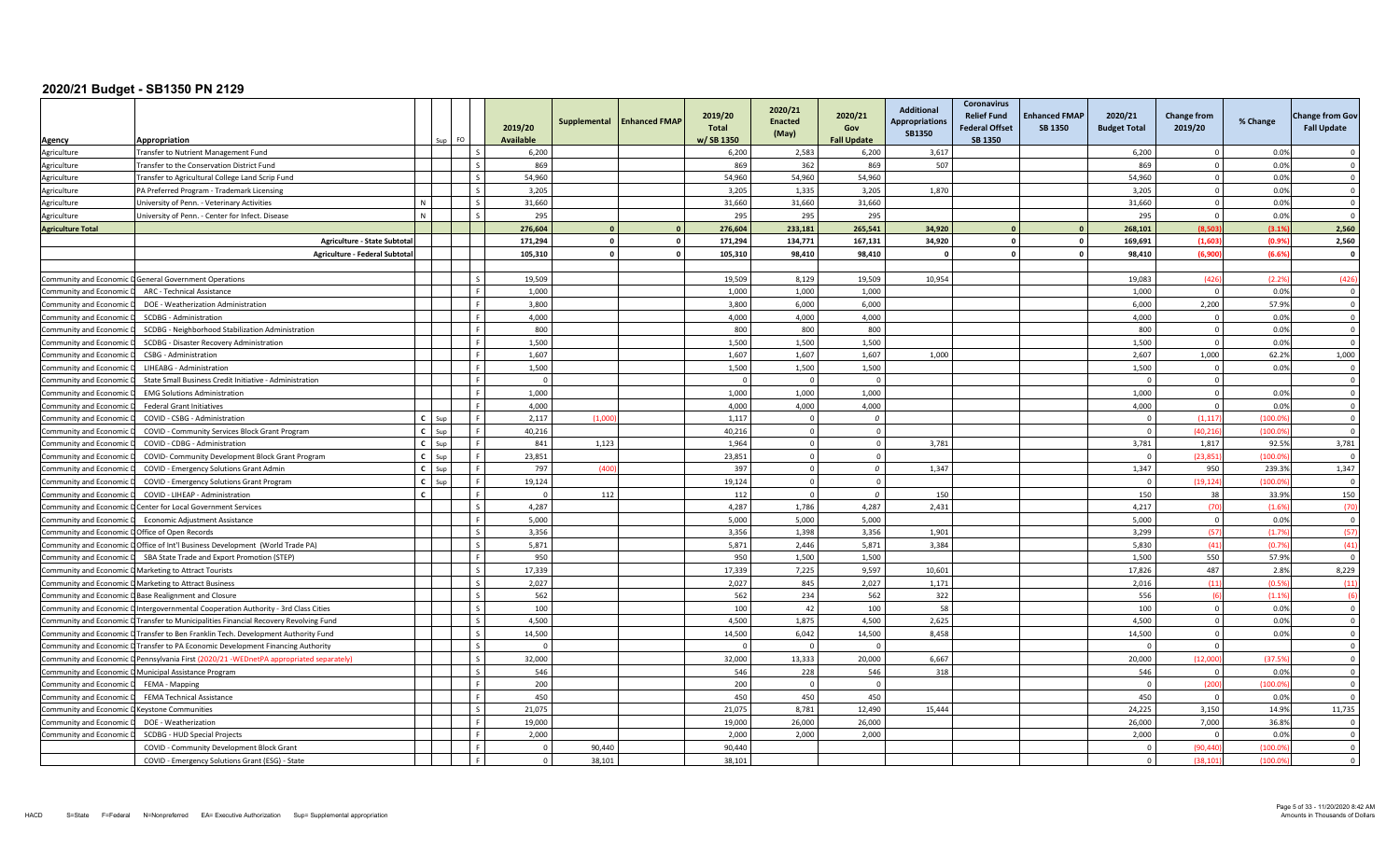| Agency                                               | Appropriation                                                                                                    | FO<br>Sup I | 2019/20<br><b>Available</b> | Supplemental | <b>Enhanced FMAP</b> | 2019/20<br><b>Total</b><br>w/SB 1350 | 2020/21<br><b>Enacted</b><br>(May) | 2020/21<br>Gov<br><b>Fall Update</b> | Additional<br><b>Appropriations</b><br><b>SB1350</b> | Coronavirus<br><b>Relief Fund</b><br><b>Federal Offset</b><br>SB 1350 | <b>Enhanced FMAP</b><br><b>SB 1350</b> | 2020/21<br><b>Budget Total</b> | <b>Change from</b><br>2019/20 | % Change | <b>Change from Gov</b><br><b>Fall Update</b> |
|------------------------------------------------------|------------------------------------------------------------------------------------------------------------------|-------------|-----------------------------|--------------|----------------------|--------------------------------------|------------------------------------|--------------------------------------|------------------------------------------------------|-----------------------------------------------------------------------|----------------------------------------|--------------------------------|-------------------------------|----------|----------------------------------------------|
| Community and Economic D                             | <b>COC Planning Grant</b>                                                                                        |             | 2,000                       |              |                      | 2,000                                | 2,000                              | 2.000                                |                                                      |                                                                       |                                        | 2,000                          | $\Omega$                      | 0.0%     |                                              |
| Community and Economic                               | LIHEABG - Weatherization Program                                                                                 |             | 48,000                      |              |                      | 48,000                               | 48,000                             | 48,000                               |                                                      |                                                                       |                                        | 48,000                         | $\Omega$                      | 0.0%     | $\Omega$                                     |
| Community and Economic                               | SCDBG - Disaster Recovery Grant                                                                                  |             | 56,000                      |              |                      | 56,000                               | 56,000                             | 56,000                               |                                                      |                                                                       |                                        | 56,000                         | $\Omega$                      | 0.0%     | $\overline{\mathbf{0}}$                      |
| Community and Economic                               | SCDBG - Neighborhood Stabilization                                                                               |             | 17,000                      |              |                      | 17,000                               | 5,000                              | 5,000                                |                                                      |                                                                       |                                        | 5,000                          | (12.000)                      | (70.69)  | $\Omega$                                     |
| <b>Community and Economic</b>                        | Assets for Independence                                                                                          |             | $\Omega$                    |              |                      | $\Omega$                             | $\Omega$                           | $\Omega$                             |                                                      |                                                                       |                                        | - 0                            | $\mathbf{0}$                  |          | $\Omega$                                     |
| Community and Economic                               | <b>EMG Solutions Program</b>                                                                                     |             | 12,000                      |              |                      | 12,000                               | 12,000                             | 12,000                               |                                                      |                                                                       |                                        | 12,000                         | $\mathbf 0$                   | 0.0%     | $\overline{\mathbf{0}}$                      |
| Community and Economic                               | CSBG - Program                                                                                                   |             | 50,000                      |              |                      | 50,000                               | 50,000                             | 50,000                               |                                                      |                                                                       |                                        | 50,000                         | $\Omega$                      | 0.0%     | $\Omega$                                     |
| <b>Community and Economic</b>                        | EDA - Power Grant                                                                                                |             | 3.000                       |              |                      | 3.000                                | 3.000                              | 3.000                                |                                                      |                                                                       |                                        | 3.000                          | $\Omega$                      | 0.0%     | $\Omega$                                     |
| Community and Economic                               | <b>SCDBG Program</b>                                                                                             |             | 6,000                       |              |                      | 6,000                                | 6,000                              | 6,000                                |                                                      |                                                                       |                                        | 6,000                          | $\mathbf{0}$                  | 0.0%     | $\overline{0}$                               |
| Community and Economic                               | ARC Construction - RSBA Program                                                                                  |             | $\Omega$                    |              |                      | $\Omega$                             | 6,000                              | 6,000                                |                                                      |                                                                       |                                        | 6,000                          | 6,000                         |          | $\Omega$                                     |
|                                                      | Community and Economic D State Facility Closure Transition Program                                               |             | $\Omega$                    |              |                      | $\Omega$                             | 2.084                              | 5.000                                | 2,916                                                |                                                                       |                                        | 5.000                          | 5.000                         |          | $\overline{0}$                               |
|                                                      | Community and Economic D Partners.for Reg. Economic Performance                                                  |             | 9,880                       |              |                      | 9,880                                | 4,117                              | 9,880                                | 5,763                                                |                                                                       |                                        | 9,880                          | $\mathbf 0$                   | 0.0%     | $\overline{\mathbf{0}}$                      |
| Community and Economic D Manufacturing PA            |                                                                                                                  |             | 12.000                      |              |                      | 12.000                               | 5.000                              | 12.000                               | 7,000                                                |                                                                       |                                        | 12,000                         | $\overline{0}$                | 0.0%     | $\Omega$                                     |
|                                                      | Community and Economic D Early Intervention for Distressed Municipalities - Strategic Managment Planning Program |             | 2.367                       |              |                      | 2.367                                | 986                                | 2,367                                | 1,381                                                |                                                                       |                                        | 2.367                          | $\circ$                       | 0.0%     | $\Omega$                                     |
| Community and Economic D Tourism - Accredited Zoos   |                                                                                                                  |             | 800                         |              |                      | 800                                  | 333                                | 333                                  | 467                                                  |                                                                       |                                        | 800                            | $\overline{0}$                | 0.0%     | 467                                          |
|                                                      | Community and Economic D Infrastructure Technical Assistance                                                     |             | 2,000                       |              |                      | 2,000                                | 833                                | 833                                  | 1,167                                                |                                                                       |                                        | 2,000                          | $\circ$                       | 0.0%     | 1,167                                        |
|                                                      | Community and Economic D Supercomputer Center Projects                                                           |             | 500                         |              |                      | 500                                  | 208                                | 208                                  | 292                                                  |                                                                       |                                        | 500                            | $\mathbf{0}$                  | 0.0%     | 292                                          |
| Community and Economic D Powdered Metals             |                                                                                                                  |             | 100                         |              |                      | 100                                  | 42                                 | 42                                   | 58                                                   |                                                                       |                                        | 100                            | $\mathbf 0$                   | 0.0%     | 58                                           |
| Community and Economic D Rural Leadership Training   |                                                                                                                  |             | 100                         |              |                      | 100                                  | 42                                 | 42                                   | 58                                                   |                                                                       |                                        | 100                            | $\mathbf{0}$                  | 0.0%     | 58                                           |
|                                                      | Community and Economic D Infrastructure & Facilities Improvement Grants                                          |             | 10,000                      |              |                      | 10,000                               | 4,167                              | 10.000                               | 5,833                                                |                                                                       |                                        | 10,000                         | $\circ$                       | 0.0%     | $\Omega$                                     |
|                                                      | Community and Economic D Regional Events Security and Support                                                    |             | $\Omega$                    |              |                      |                                      | $\Omega$                           | $\circ$                              |                                                      |                                                                       |                                        | - 0                            | $\circ$                       |          | $\overline{\mathbf{0}}$                      |
|                                                      | Community and Economic D Public Television Technology                                                            |             | 750                         |              |                      | 750                                  | 313                                | 313                                  | 437                                                  |                                                                       |                                        | 750                            | $\overline{0}$                | 0.0%     | 437                                          |
| Community and Economic D Invent Penn State           |                                                                                                                  |             | $\Omega$                    |              |                      | $\Omega$                             | $\Omega$                           | $\mathbf{0}$                         |                                                      |                                                                       |                                        | $\Omega$                       | $\mathbf{0}$                  |          | $\Omega$                                     |
|                                                      | Community and Economic D WEDnetPA (Previously part of PA First)                                                  |             | $\Omega$                    |              |                      |                                      | $\Omega$                           | $\Omega$                             |                                                      |                                                                       |                                        | $\Omega$                       | $\circ$                       |          | $\Omega$                                     |
| Community and Economic D Food Access Initiative      |                                                                                                                  |             | 1,000                       |              |                      | 1,000                                | 417                                | 417                                  | 583                                                  |                                                                       |                                        | 1,000                          | $\Omega$                      | 0.0%     | 583                                          |
|                                                      | Community and Economic D Local Municipal Emergency Relief                                                        |             | 14,217                      |              |                      | 14,217                               | 5,924                              | 5,924                                | 14,526                                               |                                                                       |                                        | 20,450                         | 6,233                         | 43.8%    | 14,526                                       |
| <b>Community and Economic Development Total</b>      |                                                                                                                  |             | 507,139                     | 128,376      |                      | 635,515                              | 321,187                            | 389,061                              | 111,093                                              | $\mathbf{0}$                                                          |                                        | 432,280                        | (203.235                      | (32.09   | 43,219                                       |
|                                                      | <b>Community and Economic Development - State Subtota</b>                                                        |             | 179,386                     | $\sqrt{2}$   | $\mathbf{0}$         | 179,386                              | 76,830                             | 144,704                              | 104,815                                              | $\mathbf 0$                                                           |                                        | 181,645                        | 2,259                         | 1.3%     | 36,941                                       |
|                                                      | <b>Community and Economic Development - Federal Subtotal</b>                                                     |             | 327.753                     | 128.376      | $\Omega$             | 456,129                              | 244.357                            | 244.357                              | 6,278                                                | $\Omega$                                                              |                                        | 250,635                        | (205.494)                     | (45.1%   | 6,278                                        |
|                                                      |                                                                                                                  |             |                             |              |                      |                                      |                                    |                                      |                                                      |                                                                       |                                        |                                |                               |          |                                              |
|                                                      |                                                                                                                  |             |                             |              |                      |                                      |                                    |                                      |                                                      |                                                                       |                                        |                                |                               |          |                                              |
|                                                      | <b>Conservation and Natural ReGeneral Government Operations</b>                                                  |             | 25.804                      |              |                      | 25.804                               | 11.060                             | 27.033                               | 15,657                                               |                                                                       |                                        | 26.717                         | 913                           | 3.5%     | (316)                                        |
| Conservation and Natural R                           | Topographic and Geologic Survey Grants                                                                           |             | 400                         |              |                      | 400                                  | 500                                | 800                                  | 300                                                  |                                                                       |                                        | 800                            | 400                           | 100.0%   | $^{\circ}$                                   |
| Conservation and Natural F                           | United States Endowment - Healthy Watershed                                                                      |             | 200                         |              |                      | 200                                  | 200                                | 200                                  |                                                      |                                                                       |                                        | 200                            | $\overline{0}$                | 0.0%     | $\overline{0}$                               |
| <b>Conservation and Natural F</b>                    | Land and Water Conservation Fund                                                                                 |             | 12.000                      |              |                      | 12.000                               | 14.000                             | 14.000                               |                                                      |                                                                       |                                        | 14.000                         | 2,000                         | 16.7%    | $\overline{0}$                               |
| Conservation and Natural I                           | <b>Highlands Conservation Program</b>                                                                            |             | 7,500                       |              |                      | 7,500                                | 7,500                              | 7,500                                |                                                      |                                                                       |                                        | 7,500                          | $\mathbf{0}$                  | 0.0%     | $\overline{\mathbf{0}}$                      |
| Conservation and Natural Re                          | Chesapeake Bay Gateway Network                                                                                   |             | 300                         |              |                      | 300                                  | 600                                | 600                                  |                                                      |                                                                       |                                        | 600                            | 300                           | 100.0%   | $\Omega$                                     |
| Conservation and Natural R                           | <b>Cooperative Endangered Species</b>                                                                            |             | 28                          |              |                      | 28                                   | 40                                 | 40                                   |                                                      |                                                                       |                                        | 40                             | 12                            | 42.9%    | $\Omega$                                     |
| <b>Conservation and Natural F</b>                    | Coastal Zone Management                                                                                          |             | $\overline{\mathbf{0}}$     |              |                      |                                      | $\Omega$                           | $\Omega$                             |                                                      |                                                                       |                                        | - 0                            | $\overline{0}$                |          | $\overline{0}$                               |
| <b>Conservation and Natural R</b>                    | Regional Conservation Partnership Program                                                                        |             | $\Omega$                    |              |                      | $\Omega$                             | 1.500                              | 1.500                                |                                                      |                                                                       |                                        | 1,500                          | 1,500                         |          | $\Omega$                                     |
| Conservation and Natural ReState Parks Operations    |                                                                                                                  |             | 55,311                      |              |                      | 55,311                               | 27,276                             | 55,369                               | 27,050                                               |                                                                       |                                        | 54,326                         | (985)                         | (1.8%    | (1,043)                                      |
| <b>Conservation and Natural F</b>                    | Port Security Grant Program                                                                                      |             | 1,200                       |              |                      | 1,200                                | 1,200                              | 1,200                                |                                                      |                                                                       |                                        | 1,200                          | $\Omega$                      | 0.0%     | $\overline{\mathbf{0}}$                      |
|                                                      | Conservation and Natural ReState Forests Operations - Including Forest Pest Management                           |             | 25,742                      |              |                      | 25,742                               | 14,927                             | 41,270                               | 25,708                                               |                                                                       |                                        | 40,635                         | 14,893                        | 57.9%    | (635)                                        |
| Conservation and Natural Re                          | Forest Fire Protection and Control                                                                               |             | 2,000                       |              |                      | 2,000                                | 2,500                              | 2.500                                |                                                      |                                                                       |                                        | 2,500                          | 500                           | 25.0%    | $\Omega$                                     |
| <b>Conservation and Natural R</b>                    | Forestry Incentives and Agriculture Conservation                                                                 |             | 50                          |              |                      | 50                                   | 50                                 | 50                                   |                                                      |                                                                       |                                        | 50                             | $\Omega$                      | 0.0%     | $\Omega$                                     |
| <b>Conservation and Natural R</b>                    | Forest Management and Processing                                                                                 |             | 6,500                       |              |                      | 6,500                                | 4,000                              | 4,000                                |                                                      |                                                                       |                                        | 4,000                          | (2.500)                       | (38.5)   | $\overline{\mathbf{0}}$                      |
| <b>Conservation and Natural R</b>                    | <b>Great Lakes Restoration</b>                                                                                   |             | $\overline{1}$              |              |                      |                                      | $\overline{0}$                     | $\overline{0}$                       |                                                      |                                                                       |                                        | $\sqrt{ }$                     | (1)                           | (100.09) | $\overline{0}$                               |
| <b>Conservation and Natural F</b>                    | Aid to Volunteer Fire Companies                                                                                  |             | 850                         |              |                      | 850                                  | 1.100                              | 1.100                                |                                                      |                                                                       |                                        | 1.100                          | 250                           | 29.4%    | $\Omega$                                     |
| Conservation and Natural Re  Wetland Protection Fund |                                                                                                                  |             | 300                         |              |                      | 300                                  | 300                                | 300                                  |                                                      |                                                                       |                                        | 300                            | $\mathbf 0$                   | 0.0%     | $\mathbf 0$                                  |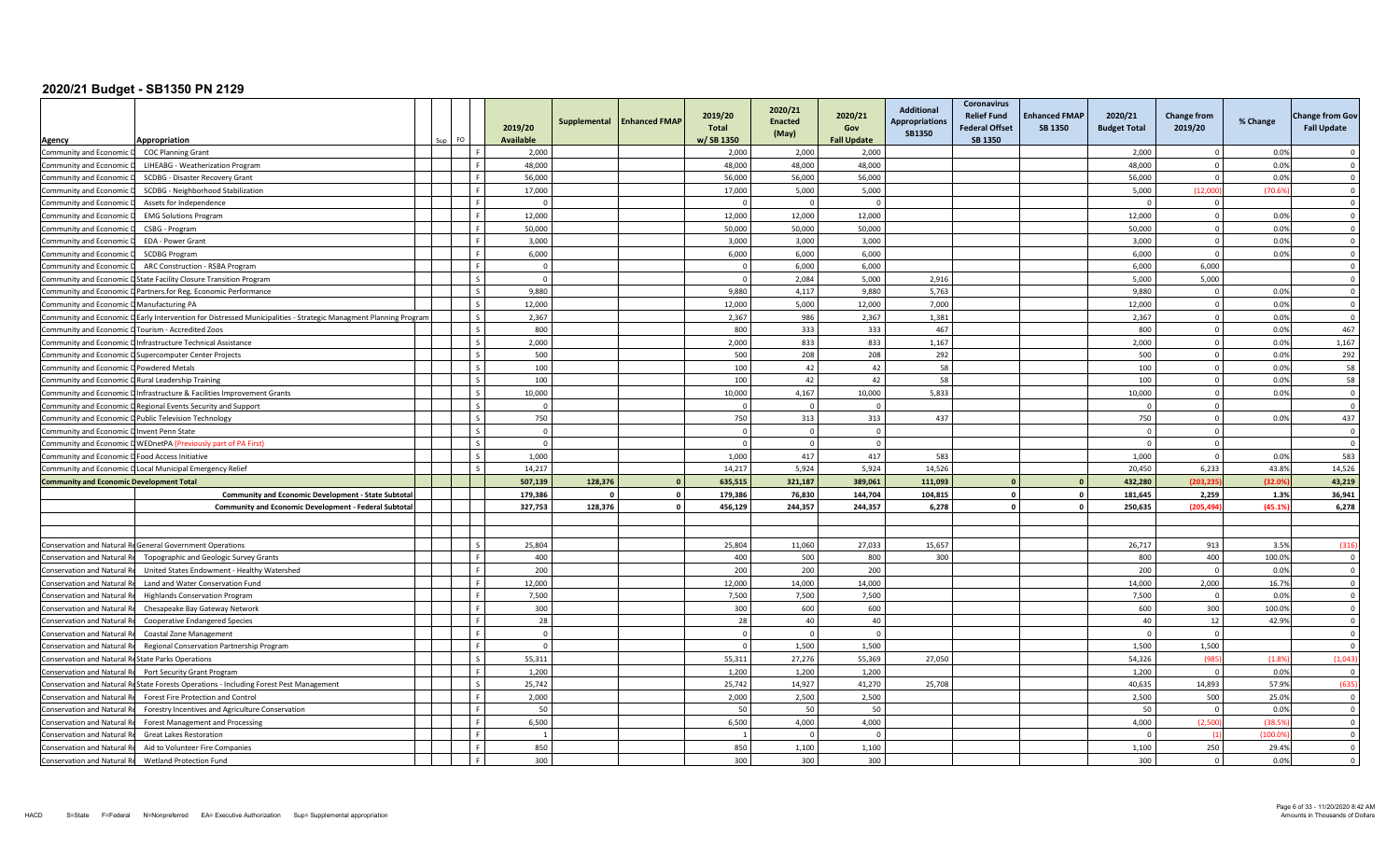|                                                                   |                                                                                                     |     |            | 2019/20<br>Available  | Supplemental            | <b>Enhanced FMAP</b> | 2019/20<br>Total<br>w/SB 1350 | 2020/21<br><b>Enacted</b><br>(May) | 2020/21<br>Gov<br><b>Fall Update</b> | <b>Additional</b><br><b>Appropriations</b><br><b>SB1350</b> | <b>Coronavirus</b><br><b>Relief Fund</b><br><b>Enhanced FMAP</b><br><b>Federal Offset</b><br><b>SB 1350</b><br><b>SB 1350</b> | 2020/21<br><b>Budget Total</b> | Change from<br>2019/20 | % Change       | <b>Change from Gov</b><br><b>Fall Update</b> |
|-------------------------------------------------------------------|-----------------------------------------------------------------------------------------------------|-----|------------|-----------------------|-------------------------|----------------------|-------------------------------|------------------------------------|--------------------------------------|-------------------------------------------------------------|-------------------------------------------------------------------------------------------------------------------------------|--------------------------------|------------------------|----------------|----------------------------------------------|
| Agency                                                            | Appropriation<br>Forest Insect and Disease Control                                                  | FO. |            | 4,000                 |                         |                      | 4,000                         | 4,000                              | 4,000                                |                                                             |                                                                                                                               |                                | $\Omega$               | 0.0%           | $\Omega$                                     |
| Conservation and Natural Re<br><b>Conservation and Natural Re</b> | Natural Resource Conservation Service                                                               |     |            | 200                   |                         |                      | 200                           | 200                                | 200                                  |                                                             |                                                                                                                               | 4,000<br>200                   | $\Omega$               | 0.0%           | $\Omega$                                     |
| Conservation and Natural F                                        | National Fish and Wildlife Foundation                                                               |     |            | 1,300                 |                         |                      | 1,300                         | 700                                | 700                                  |                                                             |                                                                                                                               | 700                            | (600)                  | (46.29)        | $\overline{0}$                               |
| Conservation and Natural I                                        | EPA Chesapeake Bay Grant                                                                            |     |            | $\overline{0}$        |                         |                      |                               | 1,500                              | 1,500                                |                                                             |                                                                                                                               | 1,500                          | 1,500                  |                | $\overline{0}$                               |
| Conservation and Natural F                                        | <b>USDA Good Neighbor Agreement</b>                                                                 |     |            | $\overline{0}$        |                         |                      | $\Omega$                      | 500                                | 500                                  |                                                             |                                                                                                                               | 500                            | 500                    |                | $\Omega$                                     |
| Conservation and Natural R                                        | Environmental Education Local Grants Program                                                        |     |            | $\Omega$              |                         |                      | $\Omega$                      | $\Omega$                           | $\Omega$                             |                                                             |                                                                                                                               |                                | $\overline{0}$         |                | $\overline{0}$                               |
|                                                                   | Conservation and Natural ReHeritage and Other Parks (19/20 See also Environmental Stewardship Fund) |     |            | 1,025                 |                         |                      | 1,025                         | 1,365                              | 2,677                                | 2,487                                                       |                                                                                                                               | 3,852                          | 2,827                  | 275.8%         | 1,175                                        |
|                                                                   | Conservation and Natural ReState Parks Infrastructure Projects                                      |     |            | 900                   |                         |                      | 900                           | 375                                | 375                                  | 525                                                         |                                                                                                                               | 900                            | $\Omega$               | 0.0%           | 525                                          |
|                                                                   | Conservation and Natural ReAnnual Fixed Charges - Flood Lands                                       |     |            | 70                    |                         |                      | 70                            | 70                                 | 70                                   |                                                             |                                                                                                                               | 70                             | $\overline{0}$         | 0.0%           | $\mathbf 0$                                  |
|                                                                   | Conservation and Natural ReAnnual Fixed Charges - Project 70                                        |     |            | 88                    |                         |                      | 88                            | 88                                 | 88                                   |                                                             |                                                                                                                               | 88                             | $\overline{0}$         | 0.0%           | $\overline{0}$                               |
|                                                                   | Conservation and Natural ReAnnual Fixed Charges - Forest Lands                                      |     |            | 7,808                 |                         |                      | 7,808                         | 7,812                              | 7,812                                |                                                             |                                                                                                                               | 7,812                          | $\overline{a}$         | 0.1%           | $\Omega$                                     |
|                                                                   | Conservation and Natural ReAnnual Fixed Charges - Park Lands                                        |     |            | 430                   |                         |                      | 430                           | 430                                | 430                                  |                                                             |                                                                                                                               | 430                            | $\overline{0}$         | 0.0%           | $\overline{0}$                               |
| <b>Conservation and Natural Resources Total</b>                   |                                                                                                     |     |            | 154,007               | $\Omega$                | $\Omega$             | 154,007                       | 103,793                            | 175,814                              | 71,727                                                      | $\Omega$                                                                                                                      | 175,520<br>$\mathbf{0}$        | 21,513                 | 14.0%          | (294)                                        |
|                                                                   | <b>Conservation and Natural Resources - State Subtotal</b>                                          |     |            | 117,178               | $\mathbf{0}$            | $\mathbf{0}$         | 117,178                       | 63,403                             | 135,124                              | 71,427                                                      | $\mathbf{0}$                                                                                                                  | 134,830<br>$\mathbf{0}$        | 17,652                 | 15.1%          | (294)                                        |
|                                                                   | <b>Conservation and Natural Resources - Federal Subtotal</b>                                        |     |            | 36.829                | $\mathbf{0}$            | $\mathbf{0}$         | 36.829                        | 40.390                             | 40.690                               | 300                                                         | $\Omega$                                                                                                                      | $\circ$<br>40.690              | 3.861                  | 10.5%          | $\mathbf{0}$                                 |
|                                                                   |                                                                                                     |     |            |                       |                         |                      |                               |                                    |                                      |                                                             |                                                                                                                               |                                |                        |                |                                              |
|                                                                   |                                                                                                     |     |            |                       |                         |                      |                               |                                    |                                      |                                                             |                                                                                                                               |                                |                        |                |                                              |
| <b>Criminal Justice</b>                                           | <b>General Government Operations</b>                                                                |     |            | 45.035                |                         |                      | 45.035                        | 18.655                             | 44.772                               | 25,613                                                      |                                                                                                                               | 44.268                         | (767)                  | (1.79)         | (504)                                        |
| Criminal Justice                                                  | <b>Medical Care</b>                                                                                 |     | $F \cap R$ | 308,710<br>$\sqrt{ }$ |                         |                      | 308,710                       | 128,629                            | 334,190                              | 107,857                                                     |                                                                                                                               | 236,486                        | (72, 224)<br>95.000    | (23.4%         | (97, 704)                                    |
|                                                                   | COVID Relief - Medical Care                                                                         |     |            | 308.710               | $\Omega$                |                      | 308.710                       | 128.629                            |                                      |                                                             | 95.000                                                                                                                        | 95.000                         | 22.776                 |                | 95,000                                       |
|                                                                   | <b>Subtotal - Medical Care</b>                                                                      |     |            |                       |                         |                      |                               |                                    | 334.190                              | 107.857                                                     | 95,000                                                                                                                        | 331.486                        |                        | 7.4%           | (2,704)                                      |
| Criminal Justice                                                  | nmate Education and Training                                                                        |     |            | 42,601<br>750         |                         |                      | 42,601<br>750                 | 17,750<br>850                      | 42,601<br>850                        | 23,871                                                      |                                                                                                                               | 41,621<br>850                  | (980<br>100            | (2.3%<br>13.3% | (980<br>$\overline{0}$                       |
| Criminal Justice                                                  | <b>Correctional Education</b>                                                                       |     |            | 324                   |                         |                      | 324                           | $\overline{0}$                     | $\circ$                              |                                                             |                                                                                                                               | - 0                            | (324)                  | (100.09)       | $\overline{0}$                               |
| Criminal Justice                                                  | Improving Re-Entry Education                                                                        |     |            |                       |                         |                      |                               |                                    |                                      |                                                             |                                                                                                                               |                                |                        |                |                                              |
| Criminal Justice                                                  | State Correctional Institutions                                                                     |     |            | 2,043,718             |                         |                      | 2,043,718                     | 873,256                            | 2,136,923                            | 256,782                                                     |                                                                                                                               | 1,130,038                      | (913, 680)             | (44.7%         | (1,006,885)                                  |
|                                                                   | COVID Relief - State Correctional Institutions                                                      |     | FO.        | $\Omega$              |                         |                      |                               |                                    |                                      |                                                             | 968,000                                                                                                                       | 968,000                        | 968.000                |                | 968,000                                      |
|                                                                   | <b>Subtotal - State Correctional Institutions</b>                                                   |     |            | 2,043,718             | $\Omega$                |                      | 2,043,718                     | 873,256                            | 2,136,923                            | 256,782                                                     | 968,000                                                                                                                       | 2,098,038                      | 54,320                 | 2.7%           | (38, 885)                                    |
| Criminal Justice                                                  | Reimbursement for Alien Inmates                                                                     |     |            | 3,800                 |                         |                      | 3,800                         | 4,992                              | 4,992                                |                                                             |                                                                                                                               | 4,992                          | 1,192                  | 31.4%          | $\overline{0}$                               |
| Criminal Justice                                                  | Criminal Justice and Mental Health Collaborative                                                    |     |            | 106                   |                         |                      | 106                           | 41                                 | 41                                   |                                                             |                                                                                                                               | 41                             | (65)                   | (61.3%         | $\Omega$                                     |
| Criminal Justice                                                  | Naloxone Reentry Tracking Program                                                                   |     |            | 947                   |                         |                      | 947                           | 947                                | 947                                  |                                                             |                                                                                                                               | 947                            | $\overline{0}$         | 0.0%           | $\overline{0}$                               |
|                                                                   | Second Chance Act                                                                                   |     |            | $\overline{0}$        |                         |                      |                               |                                    | 681                                  | 681                                                         |                                                                                                                               | 681                            | 681                    |                | $\Omega$                                     |
| Criminal Justice                                                  | ransfer to Justice Reinvestment Fund                                                                |     |            | $\overline{0}$        |                         |                      |                               | $\Omega$                           | $\Omega$                             |                                                             |                                                                                                                               |                                | $\Omega$               |                | $\Omega$                                     |
| Criminal Justice                                                  | Volunteer Support                                                                                   |     |            | $\Omega$              |                         |                      |                               | $\Omega$                           | $\Omega$                             |                                                             |                                                                                                                               |                                | $\overline{0}$         |                | $\overline{0}$                               |
| <b>Criminal Justice</b>                                           | <b>State Field Supervision</b>                                                                      |     | $\sim$     | 140,602               |                         |                      | 140,602                       | 58,584                             | 144,911                              | 82,943                                                      |                                                                                                                               | 141,527                        | 925                    | 0.7%           | (3, 384)                                     |
| <b>Criminal Justice</b>                                           | Swift Fair and Certain                                                                              |     |            | 505                   |                         |                      | 505                           | 488                                | 488                                  |                                                             |                                                                                                                               | 488                            | (17)                   | (3.4%          | $\overline{0}$                               |
| <b>Criminal Justice</b>                                           | <b>Smart Supervision</b>                                                                            |     |            | 441                   |                         |                      | 441                           | 720                                | 720                                  |                                                             |                                                                                                                               | 720                            | 279                    | 63.3%          | $\overline{0}$                               |
| Criminal Justice                                                  | Board of Probation and Parole                                                                       |     |            | 12,104                |                         |                      | 12,104                        | 5,043                              | 12,104                               | 6,816                                                       |                                                                                                                               | 11,859                         | (245)                  | (2.0%          | (245)                                        |
| Criminal Justice                                                  | Sexual Offenders Assessment Board                                                                   |     |            | 6,691                 |                         |                      | 6,691                         | 2,788                              | 6,691                                | 3,794                                                       |                                                                                                                               | 6,582                          | (109)                  | (1.6%          | (109)                                        |
| Criminal Justice                                                  | Office of Victim Advocate                                                                           |     |            | $\Omega$              |                         |                      |                               | $\Omega$                           | $\mathbf 0$                          |                                                             |                                                                                                                               |                                | $\Omega$               |                | $\overline{0}$                               |
| Criminal Justice                                                  | mprovement of Adult Probation Services (2020/21 - Moved to Executive Offices)                       |     |            | 16,222                |                         |                      | 16,222                        | $\Omega$                           | $\circ$                              |                                                             |                                                                                                                               | $\sqrt{ }$                     | (16, 222)              | (100.0)        | $\Omega$                                     |
| <b>Criminal Justice Total</b>                                     |                                                                                                     |     |            | 2,622,556             | $\mathbf{0}$            |                      | 2,622,556                     | 1,112,743                          | 2,730,911                            | 508,357                                                     | 1,063,000                                                                                                                     | 2,684,100<br>$\Omega$          | 61,544                 | 2.3%           | (46, 811)                                    |
|                                                                   | <b>Criminal Justice - State Subtotal</b>                                                            |     |            | 2.615.683             | $\overline{\mathbf{0}}$ | $\mathbf{0}$         | 2.615.683                     | 1.104.705                          | 2,722,192                            | 507,676                                                     | $\mathbf{0}$                                                                                                                  | 1,612,381<br>$\mathbf{0}$      | (1.003.302)            | (38.4%         | (1.109.811)                                  |
|                                                                   | Criminal Justice - Federal Subtotal                                                                 |     |            | 6,873                 | $\circ$                 | $\mathbf{0}$         | 6,873                         | 8,038                              | 8,719                                | 681                                                         | $\mathbf{0}$                                                                                                                  | $\mathbf{0}$<br>8,719          | 1,846                  | 26.9%          | $\sqrt{2}$                                   |
|                                                                   | Criminal Justice - Coronavirus Relief Fund Restricted Subtotal                                      |     |            | - 0                   | $\mathbf{0}$            | $\mathbf{0}$         |                               | $\sqrt{2}$                         | $\mathbf{0}$                         | $\sqrt{2}$                                                  | 1,063,000                                                                                                                     | $\mathbf{0}$<br>1,063,000      | 1,063,000              |                | 1,063,000                                    |
|                                                                   |                                                                                                     |     |            |                       |                         |                      |                               |                                    |                                      |                                                             |                                                                                                                               |                                |                        |                |                                              |
|                                                                   | <b>Federal Offset:</b>                                                                              |     |            | $\Omega$              | $\mathbf{0}$            | $\Omega$             |                               | $\mathbf{0}$                       | $\mathbf{0}$                         |                                                             | 1,063,000                                                                                                                     | $\mathbf{0}$<br>1,063,000      | 1,063,000              |                |                                              |
|                                                                   | State + Federal Offset:                                                                             |     |            | 2,615,683             | $\Omega$                | $\Omega$             | 2,615,683                     | 1,104,705                          | 2,722,192                            | 507,676                                                     | 1,063,000                                                                                                                     | $\circ$<br>2,675,381           | 59,698                 | 2.3%           |                                              |
|                                                                   |                                                                                                     |     |            |                       |                         |                      |                               |                                    |                                      |                                                             |                                                                                                                               |                                |                        |                |                                              |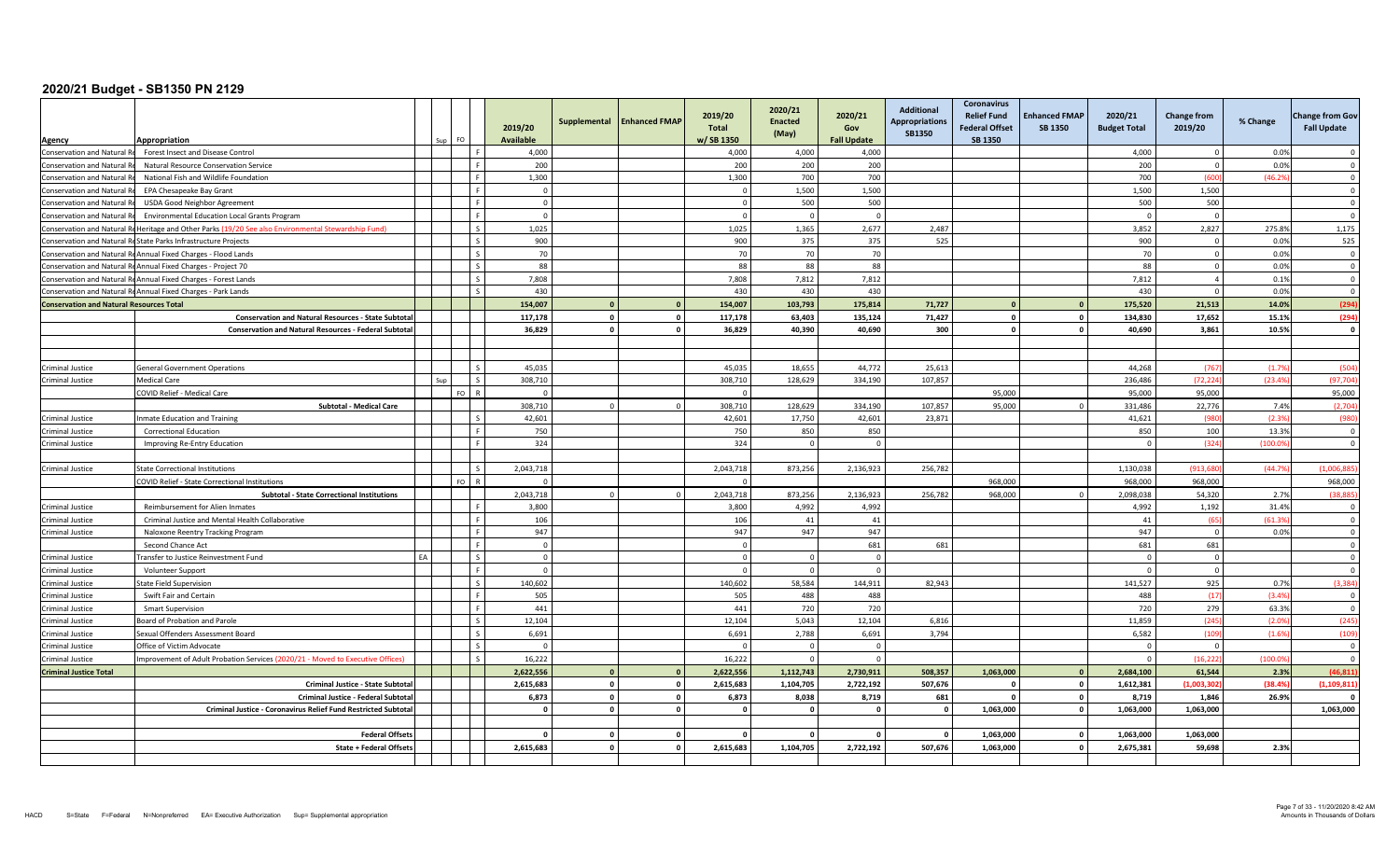|                                        |                                                                                                                            |              | FO. |              | 2019/20<br><b>Available</b> |          | Supplemental   Enhanced FMAP | 2019/20<br>Total<br>w/SB 1350 | 2020/21<br><b>Enacted</b><br>(May) | 2020/21<br>Gov<br><b>Fall Update</b> | Additional<br><b>Appropriations</b><br><b>SB1350</b> | <b>Coronavirus</b><br><b>Relief Fund</b><br><b>Federal Offset</b><br><b>SB 1350</b> | <b>Enhanced FMAP</b><br><b>SB 1350</b> | 2020/21<br><b>Budget Total</b> | <b>Change from</b><br>2019/20 | % Change | <b>Change from Gov</b><br><b>Fall Update</b> |
|----------------------------------------|----------------------------------------------------------------------------------------------------------------------------|--------------|-----|--------------|-----------------------------|----------|------------------------------|-------------------------------|------------------------------------|--------------------------------------|------------------------------------------------------|-------------------------------------------------------------------------------------|----------------------------------------|--------------------------------|-------------------------------|----------|----------------------------------------------|
| Agency                                 | Appropriation                                                                                                              |              |     | ΙS           | 2,657                       |          |                              | 2,657                         | 1,107                              | 2,657                                |                                                      |                                                                                     |                                        | 2,620                          | -637                          | (1.49)   | (37)                                         |
|                                        | Drug and Alcohol Programs General Government Operations<br>Drug and Alcohol Programs   SABG - Administration and Operation |              |     |              | 8,782                       |          |                              | 8,782                         | 9,657                              | 9,657                                | 1,513                                                |                                                                                     |                                        | 9,657                          | 875                           | 10.0%    | $\Omega$                                     |
| Drug and Alcohol Programs              | Substance Abuse Special Projects - Admin and Operation                                                                     |              |     | l c          | 3,824                       |          |                              | 3,824                         | 4,821                              | 4,821                                |                                                      |                                                                                     |                                        | 4,821                          | 997                           | 26.1%    | $\Omega$                                     |
| Drug and Alcohol Programs              | Opioid - State Targeted Response - Administration                                                                          |              |     | l c          | 1,358                       |          |                              | 1,358                         | $\sqrt{ }$                         | $\Omega$                             |                                                      |                                                                                     |                                        | $\Omega$                       | (1.358)                       | (100.09) | $\overline{\mathbf{0}}$                      |
| Drug and Alcohol Programs              | State Opioid Response Administration                                                                                       |              |     | Lε           | 4,256                       |          |                              | 4,256                         | 6,997                              | 6,997                                |                                                      |                                                                                     |                                        | 6,997                          | 2,741                         | 64.4%    | $\Omega$                                     |
|                                        | Drug and Alcohol Programs Assistance to Drug and Alcohol Programs                                                          |              |     | Ιs           | 44,732                      |          |                              | 44,732                        | 18,638                             | 44,732                               | 26,094                                               |                                                                                     |                                        | 44,732                         | $\Omega$                      | 0.0%     | $\Omega$                                     |
| Drug and Alcohol Programs              | SABG - Drug and Alcohol Services                                                                                           |              |     |              | 79,859                      |          |                              | 79,859                        | 81,956                             | 81,956                               |                                                      |                                                                                     |                                        | 81,956                         | 2,097                         | 2.6%     | $\Omega$                                     |
| Drug and Alcohol Programs              | Opioid - State Targeted Response                                                                                           |              |     |              | 26,634                      |          |                              | 26,634                        | $\Omega$                           |                                      |                                                      |                                                                                     |                                        | $\sqrt{ }$                     | (26.634)                      | (100.09) | $\Omega$                                     |
| Drug and Alcohol Programs              | Substance Abuse Special Project Grants                                                                                     |              |     | ΙF           | 23,703                      |          |                              | 23,703                        | 28,331                             | 28,331                               |                                                      |                                                                                     |                                        | 28,331                         | 4,628                         | 19.5%    | $\overline{0}$                               |
| Drug and Alcohol Programs              | <b>State Opioid Response</b>                                                                                               |              |     | l F          | 114,717                     |          |                              | 114,717                       | 182,669                            | 182,669                              |                                                      |                                                                                     |                                        | 182,669                        | 67,952                        | 59.2%    | $\overline{0}$                               |
| Drug and Alcohol Programs              | Access to Recovery                                                                                                         |              |     | Lε           |                             |          |                              |                               | $\Omega$                           |                                      |                                                      |                                                                                     |                                        | $\sqrt{ }$                     | - 0                           |          | $\overline{0}$                               |
| <b>Drug and Alcohol Programs Total</b> |                                                                                                                            |              |     |              | 310,522                     |          | $\mathbf{0}$                 | 310,522                       | 334,176                            | 361,820                              | 27,607                                               |                                                                                     |                                        | 361,783                        | 51,261                        | 16.5%    | (37)                                         |
|                                        | Drug and Alcohol Programs - State Subtota                                                                                  |              |     |              | 47,389                      | $\Omega$ | $\overline{\mathbf{0}}$      | 47,389                        | 19,745                             | 47,389                               | 27,607                                               |                                                                                     |                                        | 47,352                         | 737                           | (0.1%    | (37)                                         |
|                                        | Drug and Alcohol Programs - Federal Subtotal                                                                               |              |     |              | 263,133                     | $\Omega$ | $\circ$                      | 263,133                       | 314,431                            | 314,431                              | $\Omega$                                             |                                                                                     |                                        | 314,431                        | 51,298                        | 19.5%    | $\Omega$                                     |
|                                        |                                                                                                                            |              |     |              |                             |          |                              |                               |                                    |                                      |                                                      |                                                                                     |                                        |                                |                               |          |                                              |
| Education                              | <b>General Government Operations</b>                                                                                       |              |     | $\mathsf{I}$ | 28,323                      |          |                              | 28,323                        | 10,710                             | 28,323                               | 14,649                                               |                                                                                     |                                        | 25,359                         | (2,964)                       | (10.59)  | (2,964)                                      |
| Education                              | Adult Basic Education - Administration                                                                                     |              |     | Iя           | 1,500                       |          |                              | 1,500                         | 1,500                              | 1,500                                |                                                      |                                                                                     |                                        | 1,500                          | $\Omega$                      | 0.0%     | - 0                                          |
| Education                              | <b>Education of Exceptional Children</b>                                                                                   |              |     | ΙF           | 12,000                      |          |                              | 12,000                        | 12,000                             | 12,000                               |                                                      |                                                                                     |                                        | 12,000                         | $\Omega$                      | 0.0%     | $\overline{\mathbf{0}}$                      |
| Education                              | Special Education - State Personnel Development                                                                            |              |     |              | 2,500                       |          |                              | 2,500                         | 2,500                              | 2,500                                |                                                      |                                                                                     |                                        | 2,500                          | $\Omega$                      | 0.0%     | $\Omega$                                     |
| Education                              | ESEA - Title I - Administration                                                                                            |              |     |              | 12,333                      |          |                              | 12,333                        | 12,333                             | 12,333                               |                                                      |                                                                                     |                                        | 12,333                         | $\Omega$                      | 0.0%     | $\Omega$                                     |
| Education                              | State Approving Agency (VA)                                                                                                |              |     |              | 1.800                       |          |                              | 1.800                         | 1.800                              | 1.800                                |                                                      |                                                                                     |                                        | 1.800                          |                               | 0.0%     | $\Omega$                                     |
| Education                              | Food and Nutrition Service                                                                                                 |              |     | l F          | 21,000                      |          |                              | 21,000                        | 21,000                             | 21,000                               |                                                      |                                                                                     |                                        | 21,000                         | $\overline{0}$                | 0.0%     | $\overline{\mathbf{0}}$                      |
| Education                              | Migrant Education - Administration                                                                                         |              |     | Lε           | 700                         |          |                              | 700                           | 700                                | 700                                  |                                                      |                                                                                     |                                        | 700                            | $\Omega$                      | 0.0%     | $\overline{\mathbf{0}}$                      |
| Education                              | Vocational Education - Administration                                                                                      |              |     | ΙF           | 3,910                       |          |                              | 3,910                         | 3,910                              | 3,910                                |                                                      |                                                                                     |                                        | 3,910                          | $\overline{0}$                | 0.0%     | $\overline{0}$                               |
| Education                              | Title II - Improving Teacher Quality - Administration/State                                                                |              |     | l F          | 7,400                       |          |                              | 7,400                         | 7,400                              | 7,400                                |                                                      |                                                                                     |                                        | 7,400                          | $\Omega$                      | 0.0%     | $\overline{0}$                               |
| Education                              | Homeless Assistance                                                                                                        |              |     |              | 4,870                       |          |                              | 4,870                         | 4,870                              | 4,870                                |                                                      |                                                                                     |                                        | 4,870                          | $\Omega$                      | 0.0%     | $\Omega$                                     |
| Education                              | Preschool Grant                                                                                                            |              |     |              | 940                         |          |                              | 940                           | 960                                | 960                                  |                                                      |                                                                                     |                                        | 960                            | 20                            | 2.1%     | $\Omega$                                     |
| ducation                               | School Health Education Programs                                                                                           |              |     | l c          | 100                         |          |                              | 100                           | 100                                | 100                                  |                                                      |                                                                                     |                                        | 100                            | $\Omega$                      | 0.0%     | $\overline{0}$                               |
| Education                              | Preschool Development Grants                                                                                               |              |     | Iг           | 30,000                      |          |                              | 30,000                        | 30,000                             | 30,000                               |                                                      |                                                                                     |                                        | 30,000                         | $\Omega$                      | 0.0%     | $\overline{\mathbf{0}}$                      |
| Education                              | <b>Advanced Placement Testing</b>                                                                                          |              |     | Lε           | $\Omega$                    |          |                              | $\Omega$                      | $\Omega$                           | $\Omega$                             |                                                      |                                                                                     |                                        | $\Omega$                       | $\Omega$                      |          | $\mathbf{0}$                                 |
| Education                              | Medical Assistance - Nurses' Aide Training                                                                                 |              |     | ΙF           | 670                         |          |                              | 670                           | 670                                | 670                                  |                                                      |                                                                                     |                                        | 670                            | $\overline{0}$                | 0.0%     | $\overline{0}$                               |
| Education                              | State and Community Highway Safety                                                                                         |              |     |              | 1.000                       |          |                              | 1,000                         | 1,500                              | 1.500                                |                                                      |                                                                                     |                                        | 1,500                          | 500                           | 50.0%    | $\Omega$                                     |
| Education                              | Title IV - 21st Century Community Learning Centers -Admin.                                                                 |              |     |              | 4.000                       |          |                              | 4,000                         | 4,000                              | 4,000                                |                                                      |                                                                                     |                                        | 4,000                          | $\Omega$                      | 0.0%     | $\Omega$                                     |
| ducation                               | National Assessment of Educational Progress (NAEP)                                                                         |              |     | ΙF           | 148                         |          |                              | 148                           | 148                                | 148                                  |                                                      |                                                                                     |                                        | 148                            | $\overline{0}$                | 0.0%     | $\overline{\mathbf{0}}$                      |
| Education                              | Migrant Education Coordination Program                                                                                     |              |     | ΙF           | 130                         |          |                              | 130                           | 130                                | 130                                  |                                                      |                                                                                     |                                        | 130                            | $\Omega$                      | 0.0%     | $\overline{0}$                               |
| Education                              | <b>School Improvement Grants</b>                                                                                           |              |     | l F          | 20,000                      |          |                              | 20,000                        | 20,000                             | 20,000                               |                                                      |                                                                                     |                                        | 20,000                         | $\overline{0}$                | 0.0%     | $\overline{0}$                               |
| Education                              | <b>Striving Readers</b>                                                                                                    |              |     | l F          |                             |          |                              | $\Omega$                      | $\Omega$                           |                                      |                                                      |                                                                                     |                                        | $\Omega$                       | $\Omega$                      |          | $\overline{\mathbf{0}}$                      |
| Education                              | Student Support and Academic Enrichment - Administration                                                                   |              |     | l F          | 2,200                       |          |                              | 2,200                         | 2,200                              | 2,200                                |                                                      |                                                                                     |                                        | 2,200                          | $\Omega$                      | 0.0%     | $\Omega$                                     |
| Education                              | Troops to Teachers                                                                                                         |              |     | Iя           | 400                         |          |                              | 400                           | 400                                | 400                                  |                                                      |                                                                                     |                                        | 400                            | $\overline{0}$                | 0.0%     | $\overline{0}$                               |
| Education                              | Pennsylvania Project AWARE                                                                                                 |              |     | l c          | 1,800                       |          |                              | 1,800                         | 1,800                              | 1,800                                |                                                      |                                                                                     |                                        | 1,800                          | $\Omega$                      | 0.0%     | $\overline{0}$                               |
| Education                              | Education Innovation and Research Program                                                                                  |              |     | Iя           | 4,000                       |          |                              | 4,000                         | 4,000                              | 4,000                                |                                                      |                                                                                     |                                        | 4,000                          | $\overline{0}$                | 0.0%     | $\overline{0}$                               |
| Education                              | Emergency Impact Aid Program                                                                                               |              |     | Lε           | 2,000                       |          |                              | 2,000                         | 2,000                              | 2,000                                |                                                      |                                                                                     |                                        | 2,000                          | $\Omega$                      | 0.0%     | $\overline{0}$                               |
| Education                              | Assistance for Homeless Children and Youth                                                                                 |              |     |              | 13,000                      |          |                              | 13,000                        | 21                                 | 21                                   |                                                      |                                                                                     |                                        | 21                             | (12.979)                      | (99.89)  | $\Omega$                                     |
| Education                              | COVID- Governor's Emergency Education Relief Fund                                                                          | $C$ Sup      |     | l F          | 104,743                     |          |                              | 104,743                       | $\Omega$                           | $\Omega$                             |                                                      |                                                                                     |                                        | $\Omega$                       | (104, 743)                    | (100.09) | $\Omega$                                     |
| Education                              | COVID - ESSER - LEA                                                                                                        |              | Sun |              | 471,427                     |          |                              | 471,427                       | $\Omega$                           |                                      |                                                      |                                                                                     |                                        | $\Omega$                       | (471, 42)                     | (100.0)  | $\Omega$                                     |
| Education                              | COVID - ESSER - SEA                                                                                                        | $\mathbf{c}$ | Sur | Iя<br>Iя     | 49,762                      |          |                              | 49,762                        | $\Omega$                           | $\Omega$                             |                                                      |                                                                                     |                                        | $\overline{0}$                 | (49, 76)                      | (100.0)  | $\Omega$                                     |
| Education                              | COVID - ESSER - SEA Administration                                                                                         | $C$ Sup      |     | I۰           | 2,620                       |          |                              | 2,620                         | $\Omega$                           | $\Omega$                             |                                                      |                                                                                     |                                        | $\Omega$                       | (2,620)                       | (100.0)  | $\overline{\mathbf{0}}$                      |
| Education                              | <b>Recovery Schools</b>                                                                                                    |              |     |              | 250                         |          |                              | 250                           | 104                                | 250                                  | 146                                                  |                                                                                     |                                        | 250                            | $\Omega$                      | 0.0%     | $\Omega$                                     |
| Education                              | Office of Safe Schools Advocate (2020/21 - Moved to Executive Offices)                                                     |              |     |              | 379                         |          |                              | 379                           | $\Omega$                           | $\Omega$                             |                                                      |                                                                                     |                                        | $\Omega$                       | (379                          | (100.0)  | $\Omega$                                     |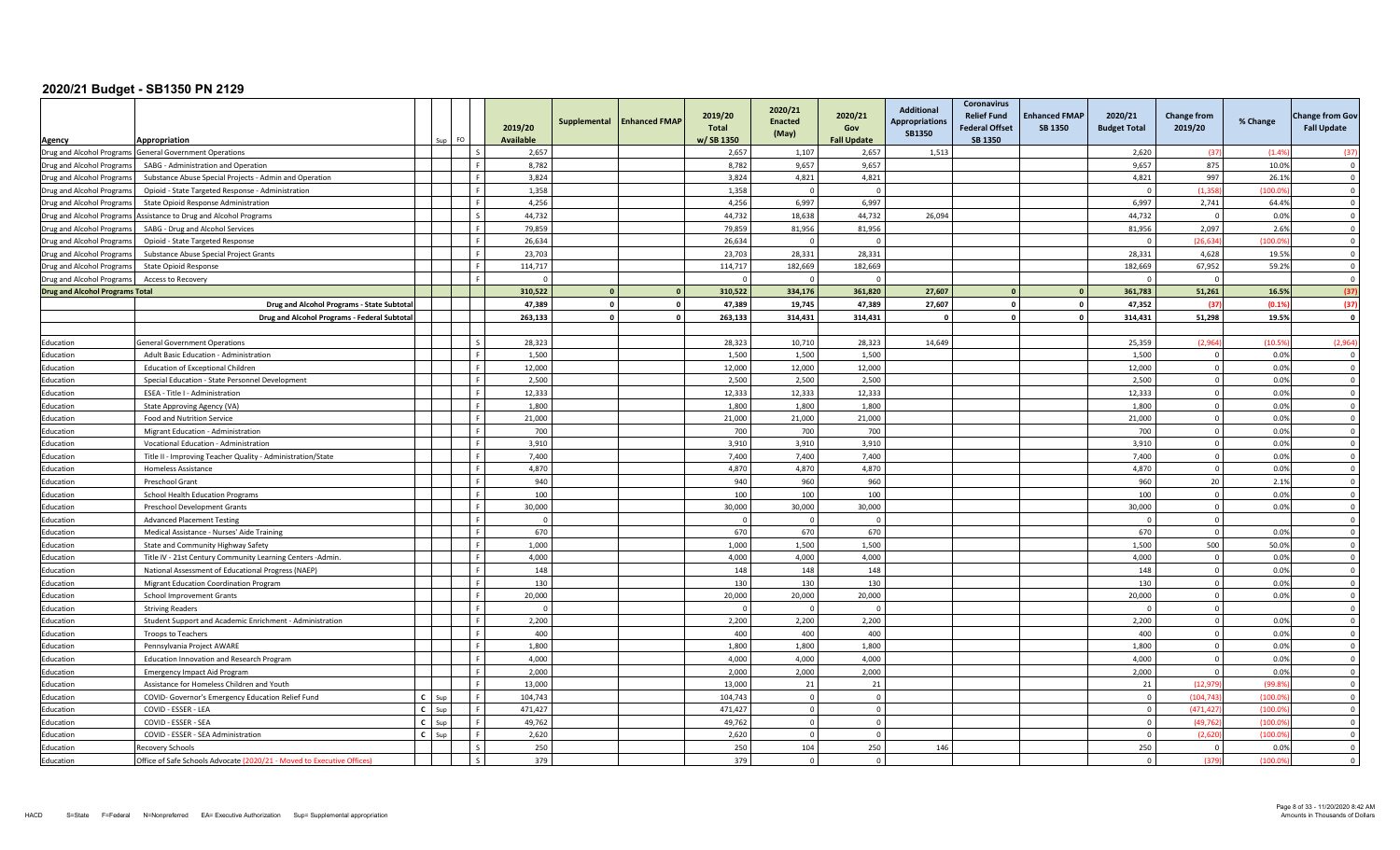| <b>Agency</b> | Appropriation                                                       |   | Sun<br>- FO |                          | 2019/20<br><b>Available</b> | Supplemental | <b>Enhanced FMAF</b> | 2019/20<br><b>Total</b><br>w/SB 1350 | 2020/21<br><b>Enacted</b><br>(May) | 2020/21<br>Gov<br><b>Fall Update</b> | <b>Additional</b><br><b>Appropriations</b><br><b>SB1350</b> | <b>Coronavirus</b><br><b>Relief Fund</b><br><b>Federal Offset</b><br><b>SB 1350</b> | <b>Enhanced FMAP</b><br>SB 1350 | 2020/21<br><b>Budget Total</b> | <b>Change from</b><br>2019/20 | % Change | <b>Change from Gov</b><br><b>Fall Update</b> |
|---------------|---------------------------------------------------------------------|---|-------------|--------------------------|-----------------------------|--------------|----------------------|--------------------------------------|------------------------------------|--------------------------------------|-------------------------------------------------------------|-------------------------------------------------------------------------------------|---------------------------------|--------------------------------|-------------------------------|----------|----------------------------------------------|
| Education     | Information and Technology Improvement (Combined with GGO)          |   |             |                          | 3,740                       |              |                      | 3,740                                | 1,558                              | 3,740                                | 2,182                                                       |                                                                                     |                                 | 3,740                          | $\Omega$                      | 0.0%     | $\Omega$                                     |
| Education     | Statewide Longitudinal Data Systems                                 |   |             |                          | 5,110                       |              |                      | 5,110                                | 5,110                              | 5,110                                |                                                             |                                                                                     |                                 | 5,110                          | $\Omega$                      | 0.0%     | $\Omega$                                     |
| Education     | <b>PA Assessment</b>                                                |   |             |                          | 48.990                      |              |                      | 48.990                               | 18.330                             | 48.990                               | 23,210                                                      |                                                                                     |                                 | 41.540                         | (7, 450)                      | (15.29)  | (7, 450)                                     |
| Education     | Title VI-Part A State Assessments                                   |   |             |                          | 15,000                      |              |                      | 15,000                               | 15,000                             | 15,000                               |                                                             |                                                                                     |                                 | 15,000                         | $\overline{0}$                | 0.0%     | $\Omega$                                     |
| Education     | Transfer to Empowerment                                             |   |             |                          | $\mathbf 0$                 |              |                      | $\overline{0}$                       | $\overline{0}$                     | $\overline{0}$                       |                                                             |                                                                                     |                                 | $\overline{0}$                 | $\overline{0}$                |          | $\Omega$                                     |
| Education     | State Library                                                       |   |             |                          | 2.280                       |              |                      | 2.280                                | 950                                | 2.280                                | 1.288                                                       |                                                                                     |                                 | 2.238                          | (42)                          | (1.89)   | (42)                                         |
| Education     | LSTA - Library Development                                          |   |             |                          | 8,500                       |              |                      | 8,500                                | 8,500                              | 8,500                                |                                                             |                                                                                     |                                 | 8,500                          | $\Omega$                      | 0.0%     | $\Omega$                                     |
| Education     | COVID - LSTA - Library Development Emergency Relief                 | C | Sun         |                          | 1.157                       |              |                      | 1,157                                | $\overline{0}$                     | $\Omega$                             |                                                             |                                                                                     |                                 | $\overline{0}$                 | (1, 157)                      | (100.09) | $\Omega$                                     |
| Education     | Youth Development Centers - Education                               |   |             |                          | 8.285                       |              |                      | 8,285                                | 3,452                              | 8,285                                | 4.831                                                       |                                                                                     |                                 | 8,283                          |                               | (0.09)   | (2)                                          |
| Education     | Basic Education Funding (Includes School District Soc. Security)    |   |             | $\sim$                   | 6,742,838                   |              |                      | 6,742,838                            | 6,742,838                          | 6,805,954                            | 63,116                                                      |                                                                                     |                                 | 6,805,954                      | 63,116                        | 0.9%     | $\overline{\mathbf{0}}$                      |
| Education     | Ready to Learn Block Grants                                         |   |             |                          | 268,000                     |              |                      | 268,000                              | 268,000                            | 268,000                              |                                                             |                                                                                     |                                 | 268,000                        | $\Omega$                      | 0.0%     | $\mathbf 0$                                  |
| Education     | Pre-K Counts                                                        |   |             |                          | 217,284                     |              |                      | 217.284                              | 217.284                            | 217.284                              |                                                             |                                                                                     |                                 | 217.284                        | $\overline{0}$                | 0.0%     | $\Omega$                                     |
| Education     | Head Start Supplemental Assistance                                  |   |             |                          | 64.178                      |              |                      | 64,178                               | 64,178                             | 64,178                               |                                                             |                                                                                     |                                 | 64,178                         | $\overline{0}$                | 0.0%     | $\Omega$                                     |
| Education     | Mobile Science and Math Education Programs                          |   |             |                          | 4.714                       |              |                      | 4,714                                | 1,964                              | 1,964                                | 2,750                                                       |                                                                                     |                                 | 4.714                          | $\Omega$                      | 0.0%     | 2,750                                        |
| Education     | Teacher Professional Development                                    |   |             |                          | 5,309                       |              |                      | 5,309                                | 2,212                              | 5,309                                | 2,832                                                       |                                                                                     |                                 | 5,044                          | (265)                         | (5.0%    | (265)                                        |
| Education     | <b>Adult and Family Literacy</b>                                    |   |             | $\sim$                   | 12,475                      |              |                      | 12,475                               | 5,198                              | 12,008                               | 7,277                                                       |                                                                                     |                                 | 12,475                         | $\Omega$                      | 0.0%     | 467                                          |
| Education     | Adult Basic Education - Local                                       |   |             |                          | 21,500                      |              |                      | 21,500                               | 22,000                             | 22,000                               |                                                             |                                                                                     |                                 | 22,000                         | 500                           | 2.3%     | $\Omega$                                     |
| Education     | Career and Technical Education                                      |   |             |                          | 99.000                      |              |                      | 99,000                               | 99.000                             | 99.000                               |                                                             |                                                                                     |                                 | 99.000                         | $\Omega$                      | 0.0%     | $\Omega$                                     |
| Education     | <b>Vocational Education Act - Local</b>                             |   |             |                          | 49.000                      |              |                      | 49,000                               | 49,000                             | 49,000                               |                                                             |                                                                                     |                                 | 49.000                         | $\Omega$                      | 0.0%     | $\Omega$                                     |
| Education     | Career and Technical Education Equipment Grants                     |   |             |                          | 5,550                       |              |                      | 5,550                                | 5,550                              | 5,550                                |                                                             |                                                                                     |                                 | 5.550                          | $\Omega$                      | 0.0%     | $\Omega$                                     |
| Education     | Authority Rentals and Sinking Fund Requirements                     |   |             |                          | 10,500                      |              |                      | 10,500                               | 10,500                             | 10,500                               |                                                             |                                                                                     |                                 | 10.500                         | $\Omega$                      | 0.0%     | $\Omega$                                     |
| Education     | <b>Pupil Transportation</b>                                         |   |             | $\overline{\phantom{a}}$ | 706,097                     |              |                      | 706,097                              | 612,000                            | 605,765                              | (6, 23)                                                     |                                                                                     |                                 | 605,765                        | (100, 332)                    | (14.2%   | $\overline{\mathbf{0}}$                      |
| Education     | Nonpublic and Charter School Pupil Transportation                   |   |             |                          | 79,442                      |              |                      | 79,442                               | 79,442                             | 79,442                               |                                                             |                                                                                     |                                 | 79,442                         | $\Omega$                      | 0.0%     | $\Omega$                                     |
| Education     | Special Education                                                   |   |             |                          | 1.186.815                   |              |                      | 1.186.815                            | 1,186,815                          | 1.186.815                            |                                                             |                                                                                     |                                 | 1.186.815                      | $\Omega$                      | 0.0%     | $\Omega$                                     |
| Education     | Individuals with Disabilities Education - Local                     |   |             |                          | 470,000                     |              |                      | 470,000                              | 470,000                            | 470,000                              |                                                             |                                                                                     |                                 | 470.000                        | $\Omega$                      | 0.0%     | $\Omega$                                     |
| Education     | Early Intervention                                                  |   |             |                          | 314,500                     |              |                      | 314,500                              | 135,625                            | 325,500                              | 189,875                                                     |                                                                                     |                                 | 325,500                        | 11,000                        | 3.5%     | $\Omega$                                     |
| Education     | Individuals with Disabilities Education                             |   |             |                          | 16,000                      |              |                      | 16,000                               | 16,000                             | 16,000                               |                                                             |                                                                                     |                                 | 16.000                         | $\overline{0}$                | 0.0%     | $\Omega$                                     |
| Education     | Tuition for Orphans and Children Placed in Private Homes            |   |             | $\sim$                   | 48,000                      |              |                      | 48,000                               | 20,000                             | 48,000                               | 28,000                                                      |                                                                                     |                                 | 48.000                         | $\overline{0}$                | 0.0%     | $\overline{0}$                               |
| Education     | Payments in Lieu of Taxes                                           |   |             |                          | 168                         |              |                      | 168                                  | 168                                | 170                                  | $\overline{2}$                                              |                                                                                     |                                 | 170                            | $\overline{2}$                | 1.2%     | $\overline{0}$                               |
| Education     | Education of Migrant Laborers' Children                             |   |             |                          | 853                         |              |                      | 853                                  | 355                                | 853                                  | 498                                                         |                                                                                     |                                 | 853                            | $\Omega$                      | 0.0%     | $\Omega$                                     |
| Education     | PA Chartered Schools for the Deaf and Blind                         |   |             |                          | 54,584                      |              |                      | 54,584                               | 29,180                             | 57,057                               | 28,377                                                      |                                                                                     |                                 | 57,557                         | 2,973                         | 5.4%     | 500                                          |
| Education     | Special Education - Approved Private Schools                        |   |             | $\overline{\phantom{a}}$ | 114,738                     |              |                      | 114,738                              | 77,872                             | 122,656                              | 44,784                                                      |                                                                                     |                                 | 122,656                        | 7,918                         | 6.9%     | $\overline{\mathbf{0}}$                      |
| Education     | <b>School Food Services</b>                                         |   |             |                          | 30,000                      |              |                      | 30,000                               | 30,000                             | 30,000                               |                                                             |                                                                                     |                                 | 30,000                         | $\Omega$                      | 0.0%     | $\Omega$                                     |
| Education     | Food and Nutrition - Local                                          |   |             | <b>F</b>                 | 795,869                     |              |                      | 795,869                              | 795,869                            | 795,869                              |                                                             |                                                                                     |                                 | 795,869                        | $\Omega$                      | 0.0%     | $\overline{\mathbf{0}}$                      |
|               | COVID - Food and Nutrition Emergency Relief                         |   |             |                          |                             | 196,611      |                      | 196,611                              | $\Omega$                           | 120,000                              | 120,000                                                     |                                                                                     |                                 | 120,000                        | (76, 611)                     | (39.09)  | $\overline{0}$                               |
| Education     | School Employees' Social Security (SD portion rolled into Basic Ed) |   |             |                          | 64,568                      |              |                      | 64.568                               | 64.568                             | 73.468                               | 8,900                                                       |                                                                                     |                                 | 73,468                         | 8,900                         | 13.8%    | $\Omega$                                     |
| Education     | School Employees' Retirement                                        |   |             |                          | 2,628,000                   |              |                      | 2,628,000                            | 2,702,000                          | 2,702,000                            |                                                             |                                                                                     |                                 | 2,702,000                      | 74.000                        | 2.8%     | $\Omega$                                     |
| Education     | ESEA - Title I - Local                                              |   |             |                          | 800,000                     |              |                      | 800,000                              | 850,000                            | 850,000                              |                                                             |                                                                                     |                                 | 850,000                        | 50,000                        | 6.3%     | $\overline{0}$                               |
| Education     | Improving Teacher Quality - Title II - Local                        |   |             |                          | 105,000                     |              |                      | 105,000                              | 105,000                            | 105,000                              |                                                             |                                                                                     |                                 | 105,000                        | $\overline{0}$                | 0.0%     | $\Omega$                                     |
| Education     | Title IV 21st Century Community Learning Centers - Local            |   |             |                          | 90,000                      |              |                      | 90,000                               | 90,000                             | 90,000                               |                                                             |                                                                                     |                                 | 90.000                         | $\overline{0}$                | 0.0%     | $\overline{0}$                               |
| Education     | Title III - Language Instruction for LEP & Immigrant Student        |   |             |                          | 24,000                      |              |                      | 24,000                               | 24,000                             | 24,000                               |                                                             |                                                                                     |                                 | 24,000                         | $\mathbf 0$                   | 0.0%     | $\Omega$                                     |
| Education     | Title VI - Rural & Low Income School - Local                        |   |             |                          | 1.830                       |              |                      | 1.830                                | 1.830                              | 1.830                                |                                                             |                                                                                     |                                 | 1.830                          | $\Omega$                      | 0.0%     | $\Omega$                                     |
| Education     | Student Support and Academic Enrichment - Local                     |   |             |                          | 60,000                      |              |                      | 60,000                               | 60,000                             | 60,000                               |                                                             |                                                                                     |                                 | 60,000                         | $\Omega$                      | 0.0%     | $\Omega$                                     |
| Education     | <b>Educational Access Programs</b>                                  |   |             | $\zeta$                  | $\Omega$                    |              |                      |                                      | $\Omega$                           | $\Omega$                             |                                                             |                                                                                     |                                 | $\Omega$                       | $\mathbf 0$                   |          | $\Omega$                                     |
| Education     | Services to Nonpublic Schools                                       |   |             | $\epsilon$               | 87.939                      |              |                      | 87.939                               | 87,939                             | 87,939                               |                                                             |                                                                                     |                                 | 87.939                         | $\Omega$                      | 0.0%     | $\Omega$                                     |
| Education     | Textbooks, Materials and Equipment for Nonpublic Schools            |   |             | $\zeta$                  | 26,751                      |              |                      | 26,751                               | 26,751                             | 26,751                               |                                                             |                                                                                     |                                 | 26,751                         | $\overline{0}$                | 0.0%     | $\overline{0}$                               |
| Education     | Public Library Subsidy                                              |   |             | $\zeta$                  | 59,470                      |              |                      | 59,470                               | 24,779                             | 59,470                               | 34,691                                                      |                                                                                     |                                 | 59,470                         | $\Omega$                      | 0.0%     | $\Omega$                                     |
| Education     | Library Services for the Visually Impaired and Disabled             |   |             |                          | 2,567                       |              |                      | 2,567                                | 1,070                              | 2,567                                | 1,497                                                       |                                                                                     |                                 | 2,567                          | $\Omega$                      | 0.0%     | $\Omega$                                     |
| Education     | Library Access                                                      |   |             |                          | 3,071                       |              |                      | 3,071                                | 1,280                              | 3,071                                | 1,791                                                       |                                                                                     |                                 | 3,071                          |                               | 0.0%     | $\Omega$                                     |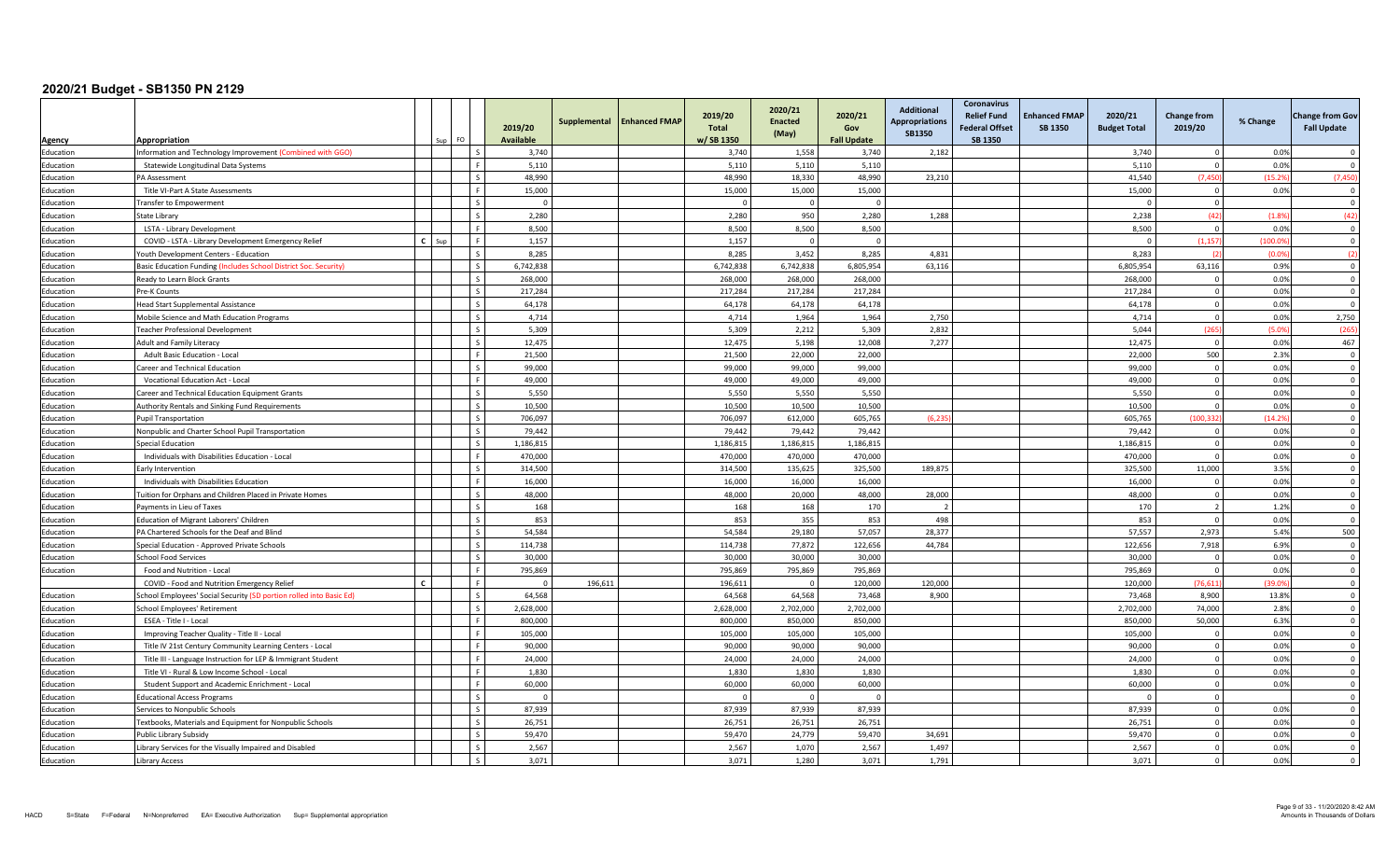|                                                     |                                                                                                             |   |           |                          | 2019/20<br><b>Available</b> | Supplemental | <b>Enhanced FMAP</b> | 2019/20<br><b>Total</b><br>w/SB 1350 | 2020/21<br><b>Enacted</b><br>(May) | 2020/21<br>Gov<br><b>Fall Update</b> | <b>Additional</b><br><b>Appropriations</b><br>SB1350 | <b>Coronavirus</b><br><b>Relief Fund</b><br><b>Federal Offset</b><br><b>SB 1350</b> | <b>Enhanced FMAP</b><br>SB 1350 | 2020/21<br><b>Budget Total</b> | <b>Change from</b><br>2019/20 | % Change       | <b>Change from Gov</b><br><b>Fall Update</b> |
|-----------------------------------------------------|-------------------------------------------------------------------------------------------------------------|---|-----------|--------------------------|-----------------------------|--------------|----------------------|--------------------------------------|------------------------------------|--------------------------------------|------------------------------------------------------|-------------------------------------------------------------------------------------|---------------------------------|--------------------------------|-------------------------------|----------------|----------------------------------------------|
| Agency                                              | Appropriation                                                                                               |   | FO<br>Sup |                          |                             |              |                      |                                      |                                    |                                      |                                                      |                                                                                     |                                 |                                |                               |                |                                              |
| Education<br>Education                              | <b>Job Training Programs</b><br>Safe School Initiatives                                                     |   |           |                          | 37,920<br>11,000            |              |                      | 37,920<br>11.000                     | 15,800<br>11.000                   | 15,800<br>11.000                     | 20,620                                               |                                                                                     |                                 | 36,420<br>11.000               | (1,500)                       | (4.09)<br>0.0% | 20,620                                       |
|                                                     | Trauma-Informed Education                                                                                   |   |           |                          | 750                         |              |                      | 750                                  | 313                                | 313                                  | 437                                                  |                                                                                     |                                 | 750                            | $\Omega$<br>$\mathbf 0$       | 0.0%           | 437                                          |
| Education                                           |                                                                                                             |   |           |                          |                             |              |                      | 243,855                              | 243,855                            | 243,855                              |                                                      |                                                                                     |                                 | 243,855                        | $\Omega$                      |                | $\Omega$                                     |
| Education<br>Education                              | <b>Community Colleges</b><br>Transfer to Community College Capital Fund                                     |   |           |                          | 243,855<br>48.869           |              |                      | 48.869                               | 48.869                             | 48.869                               |                                                      |                                                                                     |                                 | 48.869                         | $\mathbf{0}$                  | 0.0%<br>0.0%   | $\Omega$                                     |
|                                                     |                                                                                                             |   |           | $\overline{\phantom{a}}$ | 2,136                       |              |                      | 2,136                                | 2,136                              | 2,136                                |                                                      |                                                                                     |                                 | 2,136                          | $^{\circ}$                    | 0.0%           | $\overline{\mathbf{0}}$                      |
| Education<br>Education                              | <b>Regional Community Colleges Services</b><br>Northern Pennsylvania Regional College                       |   |           |                          | 7.000                       |              |                      | 7,000                                | 7,000                              | 7,000                                |                                                      |                                                                                     |                                 | 7.000                          | $\Omega$                      | 0.0%           | $\Omega$                                     |
| Education                                           | <b>Community Education Councils</b>                                                                         |   |           |                          | 2,393                       |              |                      | 2,393                                | 2,393                              | 2,393                                |                                                      |                                                                                     |                                 | 2.393                          | $\Omega$                      | 0.0%           | $\overline{0}$                               |
|                                                     | Higher Education Assistance / Sexual Assault Prevention                                                     |   |           |                          | 1,000                       |              |                      | 1.000                                | 1,000                              | 1.000                                |                                                      |                                                                                     |                                 | 1.000                          | $\Omega$                      | 0.0%           | $\overline{0}$                               |
| Education<br><b>Education Total</b>                 |                                                                                                             |   |           |                          | 16,524,500                  | 196,611      | $\Omega$             | 16,721,111                           | 15,512,289                         | 16,093,756                           | 595,518                                              |                                                                                     |                                 | 16,107,807                     | (613.30)                      | (3.7%          | 14,051                                       |
|                                                     | <b>Education - State Subtota</b>                                                                            |   |           |                          | 13,284,581                  |              | $\mathbf{0}$         | 13,284,581                           | 12,864,038                         | 13,325,505                           | 475,518                                              | $\mathbf{0}$                                                                        | <b>n</b>                        | 13,339,556                     | 54,975                        | 0.4%           | 14,051                                       |
|                                                     | <b>Education - Federal Subtota</b>                                                                          |   |           |                          | 3,239,919                   | 196,611      | $\mathbf{0}$         | 3,436,530                            | 2,648,251                          | 2,768,251                            | 120,000                                              | $\mathbf{0}$                                                                        | <sup>0</sup>                    | 2,768,251                      | (668.279                      | (19.4%         | $\mathbf{0}$                                 |
|                                                     |                                                                                                             |   |           |                          |                             |              |                      |                                      |                                    |                                      |                                                      |                                                                                     |                                 |                                |                               |                |                                              |
|                                                     | Nonpreferred appropriations to state-related universities do not appear in the General Appropriations bill. |   |           |                          |                             |              |                      |                                      |                                    |                                      |                                                      |                                                                                     |                                 |                                |                               |                |                                              |
| Pennsylvania State Universit General Support        |                                                                                                             |   |           |                          | 242,096                     |              |                      | 242,096                              | 242,096                            | 242,096                              |                                                      |                                                                                     |                                 | 242,096                        | $\Omega$                      | 0.0%           | $\Omega$                                     |
|                                                     | Pennsylvania State Universit Pennsylvania College of Technology                                             |   |           |                          | 26,736                      |              |                      | 26,736                               | 26,736                             | 26,736                               |                                                      |                                                                                     |                                 | 26,736                         | $\mathbf 0$                   | 0.0%           | $\Omega$                                     |
| Pennsylvania State University Total                 |                                                                                                             |   |           |                          | 268.832                     |              | $\Omega$             | 268.832                              | 268,832                            | 268,832                              | $\Omega$                                             |                                                                                     |                                 | 268.832                        | $\mathbf{0}$                  | 0.0%           | $\overline{0}$                               |
|                                                     | Pennsylvania State University - State Subtota                                                               |   |           |                          | 268,832                     | $\mathbf{0}$ | $\mathbf{o}$         | 268,832                              | 268,832                            | 268,832                              | $\mathbf{0}$                                         | $\Omega$                                                                            | $\overline{0}$                  | 268,832                        | $\mathbf 0$                   | 0.0%           | $\mathbf 0$                                  |
|                                                     | Pennsylvania State University - Federal Subtotal                                                            |   |           |                          | $\mathbf{0}$                | $\mathbf{0}$ | $\mathbf{o}$         | - 0                                  | $\Omega$                           | $\Omega$                             | $\Omega$                                             | $\Omega$                                                                            | $\mathbf{a}$                    | $\Omega$                       | $\mathbf{0}$                  |                | $\mathbf{0}$                                 |
|                                                     |                                                                                                             |   |           |                          |                             |              |                      |                                      |                                    |                                      |                                                      |                                                                                     |                                 |                                |                               |                |                                              |
| University of Pittsburgh                            | <b>General Support</b>                                                                                      |   |           |                          | 151,507                     |              |                      | 151,507                              | 151,507                            | 151,507                              |                                                      |                                                                                     |                                 | 151,507                        | $\Omega$                      | 0.0%           | $\Omega$                                     |
| University of Pittsburgh                            | <b>Rural Education Outreach</b>                                                                             | N |           | $\overline{\phantom{a}}$ | 3,346                       |              |                      | 3,346                                | 3,346                              | 3,346                                |                                                      |                                                                                     |                                 | 3,346                          | $\mathbf 0$                   | 0.0%           | $\overline{\mathbf{0}}$                      |
| <b>University of Pittsburgh Total</b>               |                                                                                                             |   |           |                          | 154,853                     |              | $\Omega$             | 154,853                              | 154,853                            | 154,853                              | $\mathbf{0}$                                         |                                                                                     |                                 | 154,853                        | $\mathbf{0}$                  | 0.0%           | $\overline{0}$                               |
|                                                     | University of Pittsburgh - State Subtota                                                                    |   |           |                          | 154.853                     | $\Omega$     | $\mathbf{0}$         | 154,853                              | 154.853                            | 154,853                              | $\mathbf{0}$                                         | $\Omega$                                                                            | $\mathbf{0}$                    | 154.853                        | $\mathbf 0$                   | 0.0%           | $\mathbf{0}$                                 |
|                                                     | University of Pittsburgh - Federal Subtotal                                                                 |   |           |                          | $\Omega$                    | $\Omega$     | $\mathbf{o}$         | $\Omega$                             | $\Omega$                           | $\Omega$                             | $\Omega$                                             | $\Omega$                                                                            | 0                               | $\Omega$                       | $\mathbf 0$                   |                | $\mathbf{0}$                                 |
|                                                     |                                                                                                             |   |           |                          |                             |              |                      |                                      |                                    |                                      |                                                      |                                                                                     |                                 |                                |                               |                |                                              |
| <b>Temple University</b>                            | <b>General Support</b>                                                                                      | N |           |                          | 158,206                     |              |                      | 158,206                              | 158,206                            | 158,206                              |                                                      |                                                                                     |                                 | 158.206                        | $\mathbf{0}$                  | 0.0%           | $\Omega$                                     |
| <b>Temple University Total</b>                      |                                                                                                             |   |           |                          | 158,206                     |              | $\mathbf{0}$         | 158,206                              | 158,206                            | 158,206                              | $\mathbf{0}$                                         |                                                                                     |                                 | 158,206                        | $\mathbf{0}$                  | 0.0%           | $\overline{\mathbf{0}}$                      |
|                                                     | Temple University - State Subtota                                                                           |   |           |                          | 158,206                     | $\Omega$     | $\bullet$            | 158,206                              | 158,206                            | 158,206                              | $\mathbf{0}$                                         | $\Omega$                                                                            | $\overline{0}$                  | 158,206                        | $\mathbf{o}$                  | 0.0%           | $\overline{\mathbf{0}}$                      |
|                                                     | Temple University - Federal Subtota                                                                         |   |           |                          | $\mathbf{0}$                | $\Omega$     | $\mathbf{0}$         | $\Omega$                             | $\Omega$                           | $\Omega$                             | $\mathbf{0}$                                         | $\Omega$                                                                            | n I                             | $\mathbf{0}$                   | $\mathbf{0}$                  |                | $\mathbf{0}$                                 |
|                                                     |                                                                                                             |   |           |                          |                             |              |                      |                                      |                                    |                                      |                                                      |                                                                                     |                                 |                                |                               |                |                                              |
| Lincoln University                                  | General Support                                                                                             |   |           |                          | 15.166                      |              |                      | 15,166                               | 15,166                             | 15,166                               |                                                      |                                                                                     |                                 | 15.166                         | $\Omega$                      | 0.0%           | $\Omega$                                     |
| <b>Lincoln University Total</b>                     |                                                                                                             |   |           |                          | 15,166                      |              | $\mathbf{0}$         | 15,166                               | 15,166                             | 15,166                               |                                                      |                                                                                     |                                 | 15.166                         | $\mathbf{0}$                  | 0.0%           | $\sqrt{2}$                                   |
|                                                     | Lincoln University - State Subtota                                                                          |   |           |                          | 15,166                      | $\mathbf{0}$ | $\mathbf{0}$         | 15,166                               | 15,166                             | 15,166                               | $\circ$                                              | $\Omega$                                                                            | $\circ$                         | 15,166                         | $\mathbf{0}$                  | 0.0%           | $\mathbf{0}$                                 |
|                                                     | Lincoln University - Federal Subtota                                                                        |   |           |                          | $\mathbf{0}$                | $\Omega$     | $\mathbf{0}$         | $\Omega$                             | $\Omega$                           | $\Omega$                             | $\mathbf{0}$                                         | $\Omega$                                                                            | $\mathbf{0}$                    | $\mathbf{0}$                   | $\mathbf{0}$                  |                | $\Omega$                                     |
|                                                     |                                                                                                             |   |           |                          |                             |              |                      |                                      |                                    |                                      |                                                      |                                                                                     |                                 |                                |                               |                |                                              |
|                                                     |                                                                                                             |   |           |                          |                             |              |                      |                                      |                                    |                                      |                                                      |                                                                                     |                                 |                                |                               |                |                                              |
| State System Higher Educati State Universities      |                                                                                                             |   |           |                          | 477,470                     |              |                      | 477,470                              | 477,470                            | 477,470                              |                                                      |                                                                                     |                                 | 477.470                        | $\Omega$                      | 0.0%           |                                              |
| <b>State System Higher Education Total</b>          |                                                                                                             |   |           |                          | 477,470                     |              | $\Omega$             | 477,470                              | 477,470                            | 477,470                              | $\Omega$                                             |                                                                                     |                                 | 477.470                        | $\Omega$                      | 0.0%           | $\overline{0}$                               |
|                                                     | State System of Higher Education - State Subtota                                                            |   |           |                          | 477,470                     | $\mathbf{0}$ | $\mathbf{o}$         | 477,470                              | 477,470                            | 477,470                              | $\circ$                                              | $\mathbf{0}$                                                                        | o l                             | 477,470                        | $\mathbf 0$                   | 0.0%           | $\mathbf{0}$                                 |
|                                                     | State System of Higher Education - Federal Subtota                                                          |   |           |                          | $\Omega$                    | $\Omega$     | $\mathbf{o}$         | - 0                                  | $\mathbf{0}$                       | $\Omega$                             | $\circ$                                              | $\Omega$                                                                            | $\Omega$                        | $\mathbf{0}$                   | $\mathbf 0$                   |                | $\mathbf{0}$                                 |
|                                                     |                                                                                                             |   |           |                          |                             |              |                      |                                      |                                    |                                      |                                                      |                                                                                     |                                 |                                |                               |                |                                              |
|                                                     | Thaddeus Stevens College of Thaddeus Stevens College of Technology                                          |   |           | $\sim$                   | 18,701                      |              |                      | 18,701                               | 18,701                             | 18,701                               |                                                      |                                                                                     |                                 | 18,701                         | $\mathbf 0$                   | 0.0%           | $\Omega$                                     |
| <b>Thaddeus Stevens College of Technology Total</b> |                                                                                                             |   |           |                          | 18,701                      |              | $\mathbf{0}$         | 18,701                               | 18,701                             | 18,701                               | $\mathbf{0}$                                         |                                                                                     |                                 | 18,701                         | $\mathbf{0}$                  | 0.0%           | $\mathbf{o}$                                 |
|                                                     | Thaddeus Stevens College of Technology - State Subtota                                                      |   |           |                          | 18,701                      | $\mathbf{0}$ | $\mathbf{0}$         | 18,701                               | 18,701                             | 18,701                               | $\Omega$                                             |                                                                                     |                                 | 18,701                         | $\Omega$                      | 0.0%           | $\mathbf{0}$                                 |
|                                                     | Thaddeus Stevens College of Technology - Federal Subtota                                                    |   |           |                          | $\Omega$                    |              | $\mathbf{0}$         |                                      | $\Omega$                           | $\Omega$                             | $\mathbf{a}$                                         |                                                                                     | n                               | $\Omega$                       | $\mathbf{0}$                  |                | $\Omega$                                     |
|                                                     |                                                                                                             |   |           |                          |                             |              |                      |                                      |                                    |                                      |                                                      |                                                                                     |                                 |                                |                               |                |                                              |
| PHEAA                                               | <b>Grants to Students</b>                                                                                   |   |           |                          | 310,733                     |              |                      | 310,733                              | 310,733                            | 310,733                              |                                                      |                                                                                     |                                 | 310,733                        | $\Omega$                      | 0.0%           | $\Omega$                                     |
| PHEAA                                               | Pennsylvania Internship Program Grants                                                                      |   |           |                          | 450                         |              |                      | 450                                  | 450                                | 450                                  |                                                      |                                                                                     |                                 | 450                            | $\mathbf{0}$                  | 0.0%           | $\overline{0}$                               |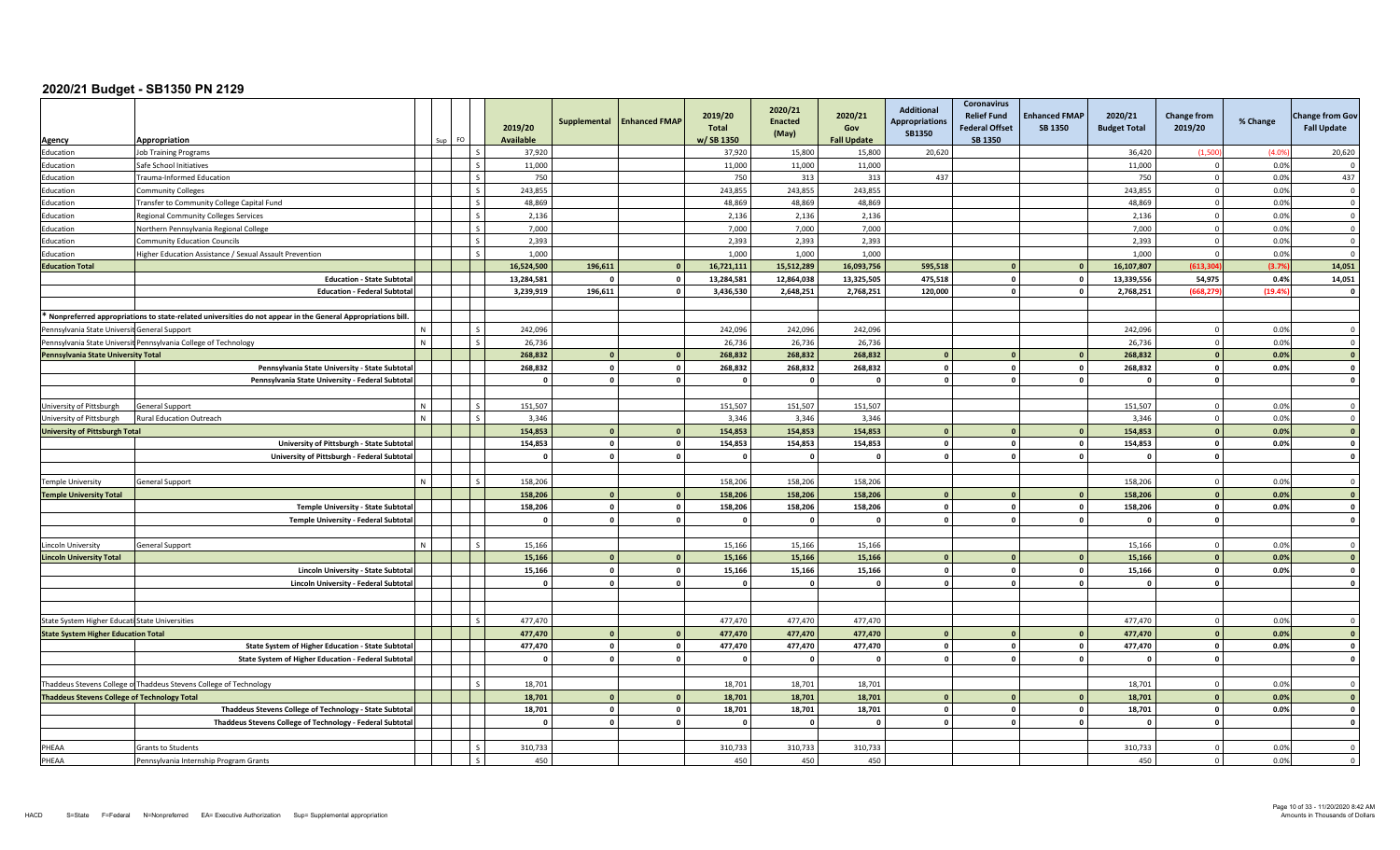| Agency                                                             | Appropriation                                                           | FO | 2019/20<br><b>Available</b> | Supplemental | <b>Enhanced FMAP</b> | 2019/20<br><b>Total</b><br>w/SB 1350 | 2020/21<br><b>Enacted</b><br>(May) | 2020/21<br>Gov<br><b>Fall Update</b> | <b>Additional</b><br><b>Appropriations</b><br><b>SB1350</b> | Coronavirus<br><b>Relief Fund</b><br><b>Federal Offset</b><br>SB 1350 | <b>Enhanced FMAP</b><br><b>SB 1350</b> | 2020/21<br><b>Budget Total</b> | <b>Change from</b><br>2019/20    | % Change     | <b>Change from Gov</b><br><b>Fall Update</b> |
|--------------------------------------------------------------------|-------------------------------------------------------------------------|----|-----------------------------|--------------|----------------------|--------------------------------------|------------------------------------|--------------------------------------|-------------------------------------------------------------|-----------------------------------------------------------------------|----------------------------------------|--------------------------------|----------------------------------|--------------|----------------------------------------------|
| PHEAA                                                              | Ready To Succeed Scholarships                                           |    | 5,550                       |              |                      | 5,550                                | 5,550                              | 5,550                                |                                                             |                                                                       |                                        | 5,550                          | $\Omega$                         | 0.0%         | $\cap$                                       |
| PHEAA                                                              | Matching Payments                                                       |    | 13.121                      |              |                      | 13.121                               | 13,121                             | 13,121                               |                                                             |                                                                       |                                        | 13.121                         | $\Omega$                         | 0.0%         | $\Omega$                                     |
| PHEAA                                                              | Institutional Assistance Grants                                         |    | 26,521                      |              |                      | 26,521                               | 26,521                             | 26,521                               |                                                             |                                                                       |                                        | 26,521                         | $\mathbf 0$                      | 0.0%         | $\overline{\mathbf{0}}$                      |
| PHEAA                                                              | Higher Education for the Disadvantaged - Act 101                        |    | 2,358                       |              |                      | 2,358                                | 2,358                              | 2,358                                |                                                             |                                                                       |                                        | 2,358                          | $\Omega$                         | 0.0%         | $\overline{0}$                               |
| PHEAA                                                              | Higher Education of Blind or Deaf Students                              |    | 49                          |              |                      | 49                                   | 49                                 | 49                                   |                                                             |                                                                       |                                        | 49                             | $\overline{0}$                   | 0.0%         | $\Omega$                                     |
| PHEAA                                                              | Bond-Hill Scholarship                                                   |    | 800                         |              |                      | 800                                  | 800                                | 800                                  |                                                             |                                                                       |                                        | 800                            | $\overline{0}$                   | 0.0%         | $\mathbf 0$                                  |
| <b>HEAA</b>                                                        | Cheyney Keystone Academy                                                |    | 3.500                       |              |                      | 3,500                                | 3,500                              | 3,500                                |                                                             |                                                                       |                                        | 3,500                          | $\overline{0}$                   | 0.0%         | $\Omega$                                     |
| PHEAA                                                              | Targeted Industry Scholarship Program                                   |    | 6.300                       |              |                      | 6,300                                | 6,300                              | 6,300                                |                                                             |                                                                       |                                        | 6.300                          | $\overline{0}$                   | 0.0%         | $\Omega$                                     |
| PHEAA                                                              | Primary Health Care Loan Forgiveness                                    |    | $\Omega$                    |              |                      |                                      |                                    | $\Omega$                             |                                                             |                                                                       |                                        | $\Omega$                       | $\mathbf 0$                      |              | $\overline{\mathbf{0}}$                      |
| PA Higher Education Assistance Agency Total                        |                                                                         |    | 369,382                     | $\Omega$     | $\mathbf{0}$         | 369,382                              | 369,382                            | 369,382                              | $\Omega$                                                    |                                                                       |                                        | 369,382                        | $\mathbf{0}$                     | 0.0%         | $\overline{\mathbf{0}}$                      |
|                                                                    | PA Higher Education Assistance Agency - State Subtotal                  |    | 369,382                     | $\circ$      | $\mathbf 0$          | 369,382                              | 369,382                            | 369,382                              | $\mathbf{0}$                                                |                                                                       | <sup>0</sup>                           | 369,382                        | $\mathbf{0}$                     | 0.0%         | $\mathbf 0$                                  |
|                                                                    | PA Higher Education Assistance Agency - Federal Subtotal                |    | $\mathbf{0}$                | $\circ$      | $\mathbf 0$          |                                      | $\Omega$                           | $\Omega$                             | $\mathbf{0}$                                                |                                                                       |                                        | $\Omega$                       | $\mathbf{0}$                     |              | $\mathbf{o}$                                 |
|                                                                    |                                                                         |    |                             |              |                      |                                      |                                    |                                      |                                                             |                                                                       |                                        |                                |                                  |              |                                              |
| <b>Environmental Protection</b>                                    | <b>General Government Operations</b>                                    |    | 13,469                      |              |                      | 13,469                               | 6,366                              | 15,279                               | 8,729                                                       |                                                                       |                                        | 15,095                         | 1,626                            | 12.1%        | (184)                                        |
| <b>Environmental Protection</b>                                    | Invironmental Program Management                                        |    | 27,920                      |              |                      | 27,920                               | 13,589                             | 32,613                               | 18,452                                                      |                                                                       |                                        | 32,041                         | 4,121                            | 14.8%        | (572)                                        |
| <b>Environmental Protection</b>                                    | <b>Coastal Zone Management</b>                                          |    | 4,700                       |              |                      | 4,700                                | 4,700                              | 4,700                                |                                                             |                                                                       |                                        | 4,700                          | $\overline{0}$                   | 0.0%         | $\overline{\mathbf{0}}$                      |
| <b>Environmental Protection</b>                                    | Construction Management Assistance Grants - Administration              |    | 1,400                       |              |                      | 1,400                                | 1,400                              | 1,400                                |                                                             |                                                                       |                                        | 1,400                          | $\overline{0}$                   | 0.0%         | $\overline{\mathbf{0}}$                      |
| <b>Environmental Protection</b>                                    | Storm Water Permitting Initiative                                       |    | 2,300                       |              |                      | 2,300                                | 2,300                              | 2,300                                |                                                             |                                                                       |                                        | 2,300                          | $\Omega$                         | 0.0%         | $\overline{0}$                               |
| <b>Environmental Protection</b>                                    | Safe Drinking Water Act - Management                                    |    | 5,500                       |              |                      | 5,500                                | 5,500                              | 5,500                                |                                                             |                                                                       |                                        | 5,500                          | $\Omega$                         | 0.0%         | $\Omega$                                     |
| <b>Environmental Protection</b>                                    | Water Pollution Control Grants - Management                             |    | 5.500                       |              |                      | 5,500                                | 5,500                              | 5,500                                |                                                             |                                                                       |                                        | 5,500                          | $\Omega$                         | 0.0%         | $\Omega$                                     |
| <b>Environmental Protection</b>                                    | Air Pollution Control Grants - Management                               |    | 3,200                       |              |                      | 3,200                                | 3,200                              | 3,200                                |                                                             |                                                                       |                                        | 3,200                          | $\Omega$                         | 0.0%         | $\overline{0}$                               |
| <b>Environmental Protection</b>                                    | <b>Surface Mine Conservation</b>                                        |    | 6,500<br><b>C</b>           |              |                      | 6,500                                | 6,500                              | 6,500                                |                                                             |                                                                       |                                        | 6,500                          | $\mathbf 0$                      | 0.0%         | $\mathbf 0$                                  |
| <b>Environmental Protection</b>                                    | Wetland Protection Fund                                                 |    | 840                         |              |                      | 840                                  | 840                                | 840                                  |                                                             |                                                                       |                                        | 840                            | $\Omega$                         | 0.0%         | $\overline{0}$                               |
| <b>Environmental Protection</b>                                    | Diagnostic X-Ray Equipment Testing                                      |    | 550                         |              |                      | 550                                  | 550                                | 550                                  |                                                             |                                                                       |                                        | 550                            | $\mathbf{0}$                     | 0.0%         | $\overline{0}$                               |
| <b>Environmental Protection</b>                                    | Water Quality Outreach Operator Training                                |    | 200                         |              |                      | 200                                  | 200                                | 200                                  |                                                             |                                                                       |                                        | 200                            | $\Omega$                         | 0.0%         | $\Omega$                                     |
| <b>Environmental Protection</b>                                    | Water Quality Management Planning Grants                                |    | 1,150                       |              |                      | 1,150                                | 1,150                              | 1,150                                |                                                             |                                                                       |                                        | 1,150                          | $\Omega$                         | 0.0%         | $\Omega$                                     |
| <b>Environmental Protection</b>                                    | <b>Small Operators Assistance</b>                                       |    | 300                         |              |                      | 300                                  | 300                                | 300                                  |                                                             |                                                                       |                                        | 300                            | $\mathbf 0$                      | 0.0%         | $\overline{0}$                               |
| <b>Environmental Protection</b>                                    | <b>Wellhead Protection Fund</b>                                         |    | 250                         |              |                      | 250                                  | 250                                | 250                                  |                                                             |                                                                       |                                        | 250                            | $\Omega$                         | 0.0%         | $\mathbf 0$                                  |
| <b>Invironmental Protection</b>                                    | Indoor Radon Abatement                                                  |    | 700                         |              |                      | 700                                  | 700                                | 700                                  |                                                             |                                                                       |                                        | 700                            | $\overline{0}$                   | 0.0%         | $\overline{\mathbf{0}}$                      |
| <b>Environmental Protection</b>                                    | Non-Point Source Implementation                                         |    | 14.800                      |              |                      | 14.800                               | 14.800                             | 14,800                               |                                                             |                                                                       |                                        | 14.800                         | $\overline{0}$                   | 0.0%         | $\overline{0}$                               |
| <b>Environmental Protection</b>                                    | Hydroelectric Power Conservation Fund                                   |    | 51                          |              |                      | 51                                   | 51                                 | 51                                   |                                                             |                                                                       |                                        | 51                             | $\overline{0}$                   | 0.0%         | $\overline{0}$                               |
| <b>Environmental Protection</b>                                    | <b>Survey Studies</b>                                                   |    | 5,000                       |              |                      | 5,000                                | 6,000                              | 6,000                                |                                                             |                                                                       |                                        | 6,000                          | 1,000                            | 20.0%        | $\Omega$                                     |
| <b>Environmental Protection</b>                                    | National Dam Safety                                                     |    | 1.500                       |              |                      | 1.500                                | 1,500                              | 1,500                                |                                                             |                                                                       |                                        | 1.500                          | $\Omega$                         | 0.0%         | $\Omega$                                     |
| nvironmental Protection                                            | Training Reimbursement for Small Systems                                |    | 3,500                       |              |                      | 3,500                                | 3,500                              | 3,500                                |                                                             |                                                                       |                                        | 3,500                          | $\mathbf 0$                      | 0.0%         | $\overline{0}$                               |
| <b>Environmental Protection</b>                                    | <b>State Energy Program</b>                                             |    | 15,000                      |              |                      | 15,000                               | 15,000                             | 15,000                               |                                                             |                                                                       |                                        | 15,000                         | $\Omega$                         | 0.0%         | $\overline{0}$                               |
| <b>Environmental Protection</b>                                    | <b>Pollution Prevention</b>                                             |    | 800                         |              |                      | 800                                  | 800                                | 800                                  |                                                             |                                                                       |                                        | 800                            | $\overline{0}$                   | 0.0%         | $\overline{0}$                               |
| <b>Environmental Protection</b>                                    | Energy & Environmental Opportunities                                    |    | 1,200                       |              |                      | 1,200                                | 1,200                              | 1,200                                |                                                             |                                                                       |                                        | 1,200                          | $\overline{0}$                   | 0.0%         | $\overline{0}$                               |
| <b>Environmental Protection</b>                                    | Surface Mine Conservation                                               |    | 680                         |              |                      | 680                                  | 680                                | 680                                  |                                                             |                                                                       |                                        | 680                            | $\overline{0}$                   | 0.0%         | $\Omega$                                     |
| <b>Environmental Protection</b>                                    | Multipurpose Grants to States and Tribes                                |    | 600                         |              |                      | 600                                  | 600                                | 600                                  |                                                             |                                                                       |                                        | 600                            | $\overline{0}$                   | 0.0%         | $\Omega$                                     |
| <b>Environmental Protection</b>                                    | Chesapeake Bay Agricultural Source Abatement                            |    | $\overline{\mathbf{0}}$     |              |                      |                                      | 1,239                              | 2,974                                | 1,696                                                       |                                                                       |                                        | 2,935                          | 2,935                            |              | (39)                                         |
| <b>Environmental Protection</b>                                    | Chesapeake Bay Pollution Abatement                                      |    | 15,000                      |              |                      | 15,000                               | 15,000                             | 15,000                               |                                                             |                                                                       |                                        | 15,000                         | $\Omega$                         | 0.0%         | $\Omega$                                     |
| <b>Environmental Protection</b>                                    | nvironmental Protection Operations                                      |    | 84,023                      |              |                      | 84,023                               | 39,987                             | 95,969                               | 54,215                                                      |                                                                       |                                        | 94,202                         | 10,179                           | 12.1%        | (1,767)                                      |
| <b>Environmental Protection</b>                                    | EPA Planning Grant - Administration                                     |    | 8,400                       |              |                      | 8,400                                | 8,400                              | 8,400                                |                                                             |                                                                       |                                        | 8,400                          | $\overline{0}$                   | 0.0%         | $\Omega$<br>$\overline{0}$                   |
| <b>Environmental Protection</b>                                    | <b>Water Pollution Control Grants</b>                                   |    | 8,900                       |              |                      | 8,900                                | 8,900                              | 8,900                                |                                                             |                                                                       |                                        | 8,900                          | $\overline{0}$                   | 0.0%         | $\Omega$                                     |
| <b>Environmental Protection</b>                                    | Air Pollution Control Grants                                            |    | 5,010                       |              |                      | 5,010                                | 5,500                              | 5,500                                |                                                             |                                                                       |                                        | 5,500                          | 490                              | 9.8%         | $\overline{0}$                               |
| <b>Environmental Protection</b>                                    | Surface Mine Control and Reclamation                                    |    | 12,344<br>1,700             |              |                      | 12,344<br>1,700                      | 12,344<br>1,700                    | 12,344                               |                                                             |                                                                       |                                        | 12,344                         | $\overline{0}$<br>$\overline{0}$ | 0.0%<br>0.0% | $\overline{0}$                               |
| <b>Environmental Protection</b><br><b>Environmental Protection</b> | Training & Education of Underground Coal Miners                         |    | 350                         |              |                      | 350                                  |                                    | 1,700                                |                                                             |                                                                       |                                        | 1,700                          | $\Omega$                         | 0.0%         | $\Omega$                                     |
| <b>Environmental Protection</b>                                    | <b>Construction Management Assistance Grants</b><br>Safe Drinking Water |    | 5,700                       |              |                      | 5,700                                | 350<br>5,700                       | 350<br>5,700                         |                                                             |                                                                       |                                        | 350<br>5,700                   | $\Omega$                         | 0.0%         | $\Omega$                                     |
|                                                                    |                                                                         |    |                             |              |                      |                                      |                                    |                                      |                                                             |                                                                       |                                        |                                |                                  |              |                                              |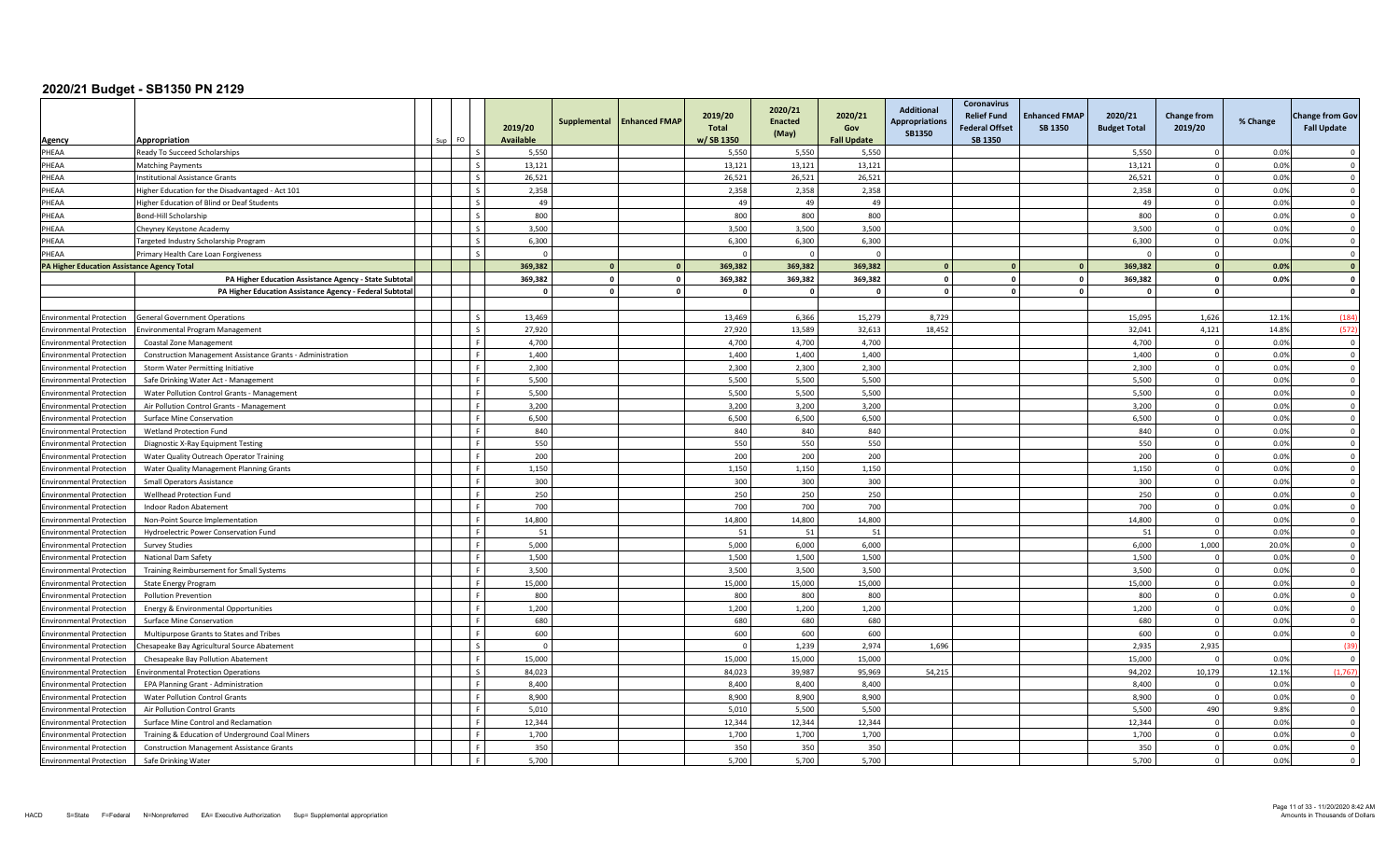| Agency                                | Appropriation                                                                                 |              | FO.                       | 2019/20<br><b>Available</b> | Supplemental            | <b>Enhanced FMAP</b> | 2019/20<br><b>Total</b><br>w/SB 1350 | 2020/21<br><b>Enacted</b><br>(May) | 2020/21<br>Gov<br><b>Fall Update</b> | Additional<br><b>Appropriations</b><br><b>SB1350</b> | <b>Coronavirus</b><br><b>Relief Fund</b><br><b>Federal Offset</b><br>SB 1350 | <b>Enhanced FMAP</b><br><b>SB 1350</b> | 2020/21<br><b>Budget Total</b> | <b>Change from</b><br>2019/20 | % Change      | <b>Change from Goy</b><br><b>Fall Update</b> |
|---------------------------------------|-----------------------------------------------------------------------------------------------|--------------|---------------------------|-----------------------------|-------------------------|----------------------|--------------------------------------|------------------------------------|--------------------------------------|------------------------------------------------------|------------------------------------------------------------------------------|----------------------------------------|--------------------------------|-------------------------------|---------------|----------------------------------------------|
| <b>Environmental Protection</b>       | Oil Pollution Spills Removal                                                                  |              |                           | 1,000                       |                         |                      | 1,000                                | 1,000                              | 1,000                                |                                                      |                                                                              |                                        | 1,000                          | - 0                           | 0.0%          |                                              |
| <b>Environmental Protection</b>       | <b>Black Fly Control and Research</b>                                                         |              |                           | 3,357                       |                         |                      | 3,357                                | 1,399                              | 3,357                                | 1,948                                                |                                                                              |                                        | 3,347                          | (10)                          | (0.3%         | (10)                                         |
| <b>Environmental Protection</b>       | West Nile Virus Control (and Zika)                                                            |              | $\epsilon$                | 5,378                       |                         |                      | 5,378                                | 2,241                              | 5,378                                | 3,104                                                |                                                                              |                                        | 5,345                          | (33)                          | (0.6%         | (33)                                         |
| <b>Environmental Protection</b>       | West Nile Virus and Zika Control                                                              |              |                           | $\overline{0}$              |                         |                      | $\Omega$                             | $\sqrt{ }$                         | $\overline{0}$                       |                                                      |                                                                              |                                        |                                | $\Omega$                      |               | $\overline{0}$                               |
| <b>Environmental Protection</b>       | Delaware River Master (19/20 see also Environmental Stewardship Fund)                         |              | $\zeta$                   | $\overline{0}$              |                         |                      | $\Omega$                             | 16                                 | 38                                   | 22                                                   |                                                                              |                                        | 38                             | 38                            |               | $\Omega$                                     |
| <b>Environmental Protection</b>       | Susquehanna River Basin Commission (19/20 see also Environmental Stewardship Fund             |              |                           | $\overline{0}$              |                         |                      |                                      | 86                                 | 205                                  | 119                                                  |                                                                              |                                        | 205                            | 205                           |               | $\Omega$                                     |
| <b>Environmental Protection</b>       | Interstate Commission on the Potomac River (19/20 see also Environmental Stewardship Fund)    |              | $\zeta$                   | $\overline{0}$              |                         |                      | $\Omega$                             | 10                                 | 23                                   | 13                                                   |                                                                              |                                        | 23                             | 23                            |               | $\sqrt{ }$                                   |
| <b>Environmental Protection</b>       | Delaware River Basin Commission (19/20 see also Environmental Stewardship Fund)               |              |                           | $\Omega$                    |                         |                      |                                      | 90                                 | 217                                  | 127                                                  |                                                                              |                                        | 217                            | 217                           |               | $\Omega$                                     |
| <b>Environmental Protection</b>       | Ohio River Valley Water Sanitation Commission (19/20 see also Environmental Stewardship Fund) |              | $\varsigma$               | $\overline{0}$              |                         |                      | $\Omega$                             | 28                                 | 68                                   | 40                                                   |                                                                              |                                        | 68                             | 68                            |               | $\overline{0}$                               |
| <b>Environmental Protection</b>       | Chesapeake Bay Commission (19/20 see also Environmental Stewardship Fund)                     |              | $\varsigma$               | $\overline{0}$              |                         |                      | $\Omega$                             | 125                                | 300                                  | 175                                                  |                                                                              |                                        | 300                            | 300                           |               | $\overline{0}$                               |
| <b>Environmental Protection</b>       | Fransfer to Conservation District Fund (19/20 see also Environmental Stewardship Fund         |              |                           | $\Omega$                    |                         |                      | $\Omega$                             | 1,044                              | 2.506                                | 1,462                                                |                                                                              |                                        | 2,506                          | 2,506                         |               | $\Omega$                                     |
| <b>Environmental Protection</b>       | Interstate Mining Commission (19/20 see also Environmental Stewardship Fund)                  |              |                           | $\overline{0}$              |                         |                      | $\Omega$                             |                                    | 15                                   |                                                      |                                                                              |                                        | 15                             | 15                            |               | $\overline{0}$                               |
| <b>Environmental Protection Total</b> |                                                                                               |              |                           | 268,772                     | $\mathbf{r}$            | $\mathbf{0}$         | 268,772                              | 202,341                            | 295,057                              | 90,111                                               | $\sqrt{2}$                                                                   |                                        | 292,452                        | 23.680                        | 8.8%          | (2,605)                                      |
|                                       | <b>Environmental Protection - State Subtota</b>                                               |              |                           | 134,147                     | $\Omega$                | $\mathbf{0}$         | 134,147                              | 66,226                             | 158,942                              | 90,111                                               | $\mathbf{0}$                                                                 |                                        | 156,337                        | 22,190                        | 16.5%         | (2,605)                                      |
|                                       | <b>Environmental Protection - Federal Subtota</b>                                             |              |                           | 134,625                     | $\mathbf{0}$            | $\mathbf 0$          | 134,625                              | 136,115                            | 136,115                              |                                                      | $\mathbf 0$                                                                  | $\Omega$                               | 136,115                        | 1,490                         | 1.1%          | $\mathbf{0}$                                 |
|                                       |                                                                                               |              |                           |                             |                         |                      |                                      |                                    |                                      |                                                      |                                                                              |                                        |                                |                               |               |                                              |
| <b>General Services</b>               | <b>General Government Operations</b>                                                          |              | $\mathsf{S}$              | 54,713                      |                         |                      | 54,713                               | 22,797                             | 54,713                               | 30,901                                               |                                                                              |                                        | 53,698                         | (1.015)                       | (1.9%         | (1,015)                                      |
| <b>General Services</b>               | <b>Capitol Police Operations</b>                                                              |              |                           | 13,398                      |                         |                      | 13,398                               | 5,414                              | 13,398                               | 7,298                                                |                                                                              |                                        | 12,712                         | (686)                         | (5.1%         | (686)                                        |
| <b>General Services</b>               | Rental and Municipal Charges                                                                  |              |                           | 22,302                      |                         |                      | 22,302                               | 11,351                             | 22,702                               | 11,351                                               |                                                                              |                                        | 22,702                         | 400                           | 1.8%          | $\overline{0}$                               |
| General Services                      | Utility Costs                                                                                 |              |                           | 22,748                      |                         |                      | 22,748                               | 9.478                              | 23.946                               | 14,468                                               |                                                                              |                                        | 23,946                         | 1,198                         | 5.3%          | $\Omega$                                     |
| <b>General Services</b>               | <b>Excess Insurance Coverage</b>                                                              |              |                           | 1.372                       |                         |                      | 1.372                                | 3.872                              | 4.328                                | 456                                                  |                                                                              |                                        | 4.328                          | 2.956                         | 215.5%        | $\overline{0}$                               |
| <b>General Services</b>               | Capitol Fire Protection                                                                       |              | $\mathbf{C}$              | 5,000                       |                         |                      | 5,000                                | 2,083                              | 5,000                                | 2,917                                                |                                                                              |                                        | 5,000                          | $\Omega$                      | 0.0%          | $\overline{0}$                               |
| <b>General Services Total</b>         |                                                                                               |              |                           | 119,533                     | $\Omega$                | $\mathbf{0}$         | 119,533                              | 54,995                             | 124,087                              | 67,391                                               |                                                                              |                                        | 122,386                        | 2,853                         | 2.4%          | (1,701)                                      |
|                                       | <b>General Services - State Subtota</b>                                                       |              |                           | 119.533                     | $\overline{\mathbf{0}}$ | $\mathbf{0}$         | 119,533                              | 54,995                             | 124.087                              | 67,391                                               | $\mathbf 0$                                                                  | $\Omega$                               | 122,386                        | 2.853                         | 2.4%          | (1,701)                                      |
|                                       | <b>General Services - Federal Subtotal</b>                                                    |              |                           | $\mathbf{0}$                | $\overline{0}$          | $\mathbf 0$          |                                      | $\mathbf{0}$                       | $\mathbf 0$                          |                                                      | $\Omega$                                                                     | $\mathbf{0}$                           | - 0                            | $\mathbf{0}$                  |               | $\mathbf{0}$                                 |
|                                       |                                                                                               |              |                           |                             |                         |                      |                                      |                                    |                                      |                                                      |                                                                              |                                        |                                |                               |               |                                              |
| Health                                | <b>General Government Operations</b>                                                          |              |                           | 26.283                      |                         |                      | 26.283                               | 10.951                             | 26.283                               | 10.871                                               |                                                                              |                                        | 21.822                         | (4.461)                       | (17.09)       | (4.461)                                      |
|                                       | COVID Relief - Health GGO                                                                     |              | <b>FO</b><br>$\mathbf{R}$ | $\overline{0}$              |                         |                      | $\Omega$                             |                                    |                                      |                                                      | 4,000                                                                        |                                        | 4,000                          | 4,000                         |               | 4,000                                        |
|                                       | Subtotal - Health GGO                                                                         |              |                           | 26,283                      | $\cap$                  | $\Omega$             | 26,283                               | 10,951                             | 26,283                               | 10,871                                               | 4,000                                                                        | $\Omega$                               | 25,822                         | (461)                         | (1.8%         | (461)                                        |
| Health                                | WIC Administration and Operation                                                              |              | F.                        | 42.959                      |                         |                      | 42,959                               | 42,959                             | 42.959                               |                                                      |                                                                              |                                        | 42,959                         | $\overline{0}$                | 0.0%          | $\overline{0}$                               |
| Health                                | <b>Health Assessment</b>                                                                      |              |                           | 613                         |                         |                      | 613                                  | 613                                | 613                                  |                                                      |                                                                              |                                        | 613                            | $\mathbf 0$                   | 0.0%          | $\overline{0}$                               |
| Health                                | PHHSBG - Administration and Operation                                                         |              |                           | 4.549                       |                         |                      | 4.549                                | 4.524                              | 4,524                                |                                                      |                                                                              |                                        | 4,524                          | (25)                          | (0.5%         | $\Omega$                                     |
| Health                                | MCHSBG - Administration and Operation                                                         |              | $\mathbf{E}$              | 14.847                      |                         |                      | 14.847                               | 16,596                             | 16.596                               |                                                      |                                                                              |                                        | 16,596                         | 1.749                         | 11.8%         | $\overline{0}$                               |
| Health                                | Adult Blood Lead Epidemiology                                                                 |              | $\mathbf{F}$              | 198                         |                         |                      | 198                                  | 167                                | 167                                  |                                                      |                                                                              |                                        | 167                            | (31)                          | (15.7%        | $\overline{0}$                               |
| Health                                | <b>EMS</b> for Children                                                                       |              | F.                        | 304                         |                         |                      | 304                                  | 304                                | 304                                  |                                                      |                                                                              |                                        | 304                            | $\Omega$<br>200               | 0.0%          | $\Omega$<br>$\overline{0}$                   |
| Health                                | TB - Administration and Operation                                                             |              |                           | 1,070<br>990                |                         |                      | 1,070<br>990                         | 1,270                              | 1,270<br>990                         |                                                      |                                                                              |                                        | 1,270<br>990                   |                               | 18.7%<br>0.0% |                                              |
| Health<br>Health                      | Lead - Administration and Operation<br>AIDS Health Education - Administration and Operation   |              |                           | 8,511                       |                         |                      | 8,511                                | 990<br>8,511                       | 8,511                                |                                                      |                                                                              |                                        | 8,511                          | $\overline{0}$<br>$\Omega$    | 0.0%          | $\mathbf 0$<br>$\Omega$                      |
| Health                                | Primary Care Cooperative Agreements                                                           |              | $\mathbf{E}$              | 468                         |                         |                      | 468                                  | 463                                | 463                                  |                                                      |                                                                              |                                        | 463                            | $\sqrt{5}$                    | (1.1%         | $\overline{0}$                               |
| Health                                | HIV / AIDS Surveillance                                                                       |              | $\mathbf{F}$              | 512                         |                         |                      | 512                                  | 444                                | 444                                  |                                                      |                                                                              |                                        | 444                            | (68)                          | (13.3%        | $\overline{0}$                               |
| Health                                | HIV Care - Administration and Operation                                                       |              | F.                        | 4,136                       |                         |                      | 4,136                                | 4,136                              | 4,136                                |                                                      |                                                                              |                                        | 4,136                          | $\overline{0}$                | 0.0%          | $\overline{0}$                               |
| Health                                | Cancer Prevention and Control                                                                 |              |                           | 8,364                       |                         |                      | 8,364                                | 7,921                              | 7,921                                |                                                      |                                                                              |                                        | 7,921                          | (443)                         | (5.3%         | $\overline{0}$                               |
| Health                                | Special Preparedness Initiatives                                                              |              |                           | 500                         |                         |                      | 500                                  | 500                                | 500                                  |                                                      |                                                                              |                                        | 500                            | $\overline{0}$                | 0.0%          | $\overline{0}$                               |
| Health                                | State Loan Repayment Program                                                                  |              |                           | 1,434                       |                         |                      | 1,434                                | 1,415                              | 1,415                                |                                                      |                                                                              |                                        | 1,415                          | (19)                          | (1.3%         | $\Omega$                                     |
| Health                                | <b>Environmental Public Health Tracking</b>                                                   |              |                           | $\Omega$                    |                         |                      |                                      | 190                                | 190                                  |                                                      |                                                                              |                                        | 190                            | 190                           |               | $\Omega$                                     |
| Health                                | COVID - Public Health Emergency Preparedness and Response                                     |              | $\mathbf{F}$              | $\overline{0}$              | 27,760                  |                      | 27,760                               | $\Omega$                           | 4,665                                | 4,665                                                |                                                                              |                                        | 4,665                          | (23,095)                      | (83.29)       | $\Omega$                                     |
|                                       | COVID - Public Assistance                                                                     | $\mathbf{c}$ | $\mathbf{E}$              | $\overline{0}$              |                         |                      | $\Omega$                             |                                    | 1,650                                |                                                      |                                                                              |                                        |                                | $\Omega$                      |               | (1,650)                                      |
|                                       | COVID - Health Assessment                                                                     | $\mathbf{C}$ |                           | $\Omega$                    |                         |                      | $\Omega$                             |                                    | 103                                  | 103                                                  |                                                                              |                                        | 103                            | 103                           |               | $\Omega$                                     |
| Health                                | Diabetes Programs                                                                             |              |                           | 200                         |                         |                      | 200                                  | 83                                 | 83                                   | 117                                                  |                                                                              |                                        | 200                            | $\overline{0}$                | 0.0%          | 117                                          |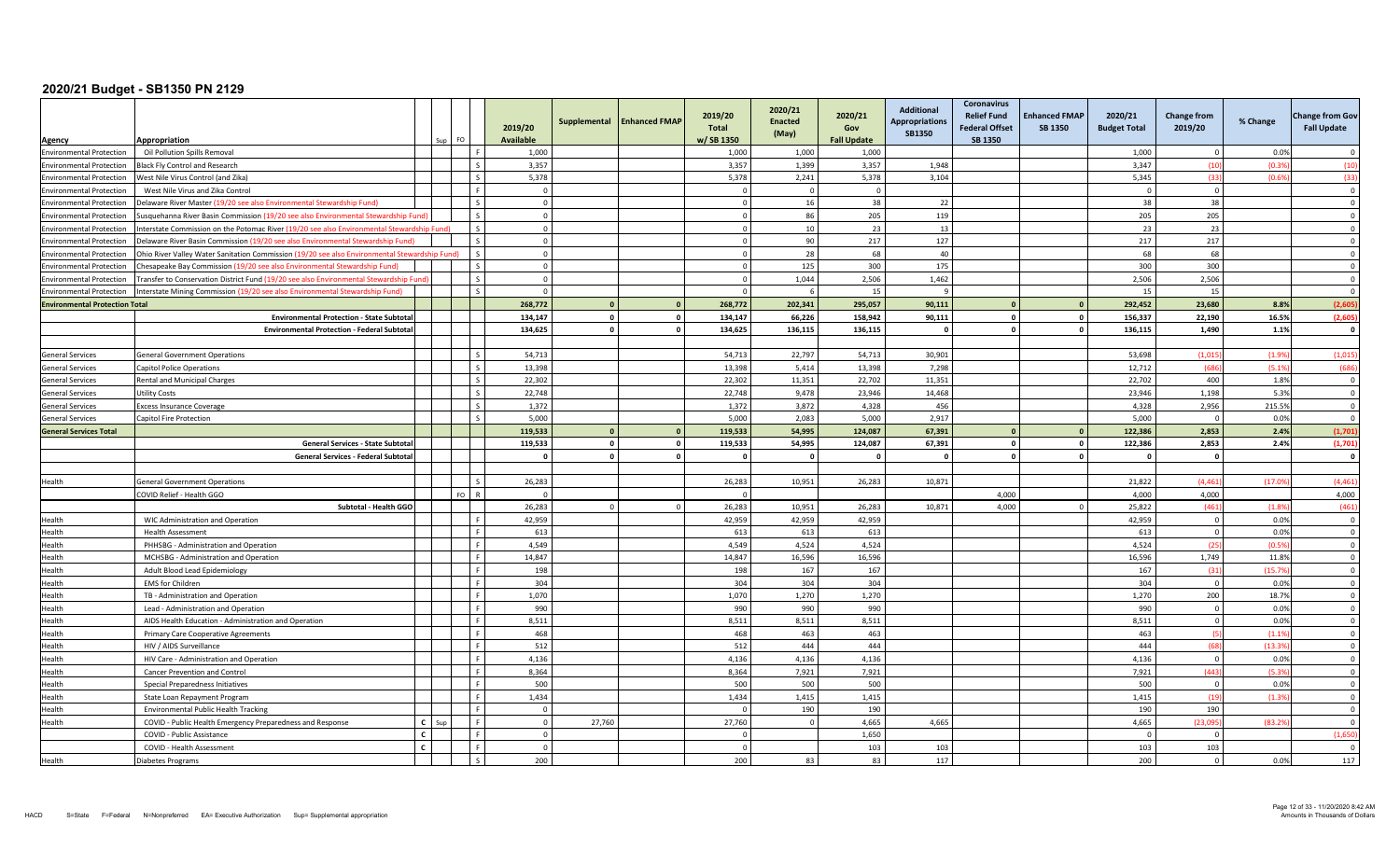| Agency        | Appropriation<br>Sup                                            | FO                      | 2019/20<br><b>Available</b> | Supplemental | <b>Enhanced FMAP</b> | 2019/20<br><b>Total</b><br>w/SB 1350 | 2020/21<br><b>Enacted</b><br>(May) | 2020/21<br>Gov<br><b>Fall Update</b> | <b>Additional</b><br><b>Appropriations</b><br><b>SB1350</b> | <b>Coronavirus</b><br><b>Relief Fund</b><br><b>Federal Offset</b><br><b>SB 1350</b> | <b>Enhanced FMAP</b><br>SB 1350 | 2020/21<br><b>Budget Total</b> | <b>Change from</b><br>2019/20 | % Change | <b>Change from Gov</b><br><b>Fall Update</b> |
|---------------|-----------------------------------------------------------------|-------------------------|-----------------------------|--------------|----------------------|--------------------------------------|------------------------------------|--------------------------------------|-------------------------------------------------------------|-------------------------------------------------------------------------------------|---------------------------------|--------------------------------|-------------------------------|----------|----------------------------------------------|
| Health        | <b>Quality Assurance</b>                                        |                         | 22,513                      |              |                      | 22,513                               | 9,797                              | 23,513                               | 13,296                                                      |                                                                                     |                                 | 23.093                         | 580                           | 2.6%     | (420)                                        |
| Health        | Medicare - Health Service Agency Certification                  |                         | 14,100                      |              |                      | 14,100                               | 14,100                             | 14,100                               |                                                             |                                                                                     |                                 | 14,100                         |                               | 0.0%     | $\Omega$                                     |
|               | COVID - Medicare - Health Service Agency Certification          |                         | $\Omega$                    | 14,984       |                      | 14,984                               |                                    | 2,185                                | 2,185                                                       |                                                                                     |                                 | 2,185                          | (12,79)                       | (85.4%   | $\overline{\mathbf{0}}$                      |
| Health        | <b>Medicaid Certification</b>                                   |                         | 11,300                      |              |                      | 11,300                               | 11,300                             | 11,300                               |                                                             |                                                                                     |                                 | 11,300                         |                               | 0.0%     | $\Omega$                                     |
|               | COVID - Medicaid Certification                                  |                         | $\overline{0}$              | 14.843       |                      | 14,843                               |                                    | 1.750                                | 1.750                                                       |                                                                                     |                                 | 1.750                          | (13.093)                      | (88.29)  | $\Omega$                                     |
| Health        | Health Innovation                                               |                         | 914                         |              |                      | 914                                  | 256                                | 614                                  | 349                                                         |                                                                                     |                                 | 605                            | (305)                         | (33.8)   | (9)                                          |
| Health        | <b>Rural Health</b>                                             |                         | 20,800                      |              |                      | 20,800                               | 8,943                              | 8,943                                |                                                             |                                                                                     |                                 | 8,943                          | (11, 85)                      | (57.09   | $\Omega$                                     |
| Health        | /ital Statistics                                                |                         | 100                         |              |                      | 100                                  | 42                                 | 100                                  | 58                                                          |                                                                                     |                                 | 100                            | $\overline{0}$                | 0.0%     | $\Omega$                                     |
| Health        | <b>Cooperative Health Statistics</b>                            |                         | 2,300                       |              |                      | 2,300                                | 2,182                              | 2,182                                |                                                             |                                                                                     |                                 | 2,182                          | (118)                         | (5.19)   | $\overline{0}$                               |
| Health        | <b>Health Statistics</b>                                        |                         | 103                         |              |                      | 103                                  | 103                                | 103                                  |                                                             |                                                                                     |                                 | 103                            | $\overline{0}$                | 0.0%     | $\overline{\mathbf{0}}$                      |
| Health        | Behavioral Risk Factor Surveilance System                       |                         | 535                         |              |                      | 535                                  | 565                                | 565                                  |                                                             |                                                                                     |                                 | 565                            | 30                            | 5.6%     | $\mathbf{0}$                                 |
| Health        | State Laboratory                                                |                         | 4,350                       |              |                      | 4,350                                | 1,813                              | 4,350                                | 2,456                                                       |                                                                                     |                                 | 4,269                          | (81)                          | (1.9%    | (81)                                         |
| Health        | Clinical Laboratory Improvement                                 |                         | 680                         |              |                      | 680                                  | 674                                | 674                                  |                                                             |                                                                                     |                                 | 674                            |                               | (0.99)   | $\Omega$                                     |
| Health        | Epidemiology and Laboratory Surveillance and Response           |                         | 8,775                       |              |                      | 8.775                                | 6,327                              | 6,327                                |                                                             |                                                                                     |                                 | 6.327                          | (2.448)                       | (27.9)   | $\Omega$                                     |
|               | COVID - Epidemiology and Laboratory Surveillance and Response   |                         | $\mathbf 0$                 | 293,156      |                      | 293,156                              | $\overline{\mathbf{0}}$            | 29,223                               | 29,223                                                      |                                                                                     |                                 | 29,223                         | (263, 93)                     | (90.0)   | $\overline{0}$                               |
| Health        | Food Emergency Responses                                        |                         | 305                         |              |                      | 305                                  | 305                                | 305                                  |                                                             |                                                                                     |                                 | 305                            | $\Omega$                      | 0.0%     | $\Omega$                                     |
|               |                                                                 |                         |                             |              |                      |                                      |                                    |                                      |                                                             |                                                                                     |                                 |                                |                               |          |                                              |
| Health        | <b>State Health Care Centers</b>                                | l s                     | 22,505                      |              |                      | 22,505                               | 9,377                              | 22,505                               | 2,677                                                       |                                                                                     |                                 | 12,054                         | (10, 45)                      | (46.49)  | (10, 451)                                    |
|               | COVID Relief - State Health Care Centers (from Restricted Acct) | $FQ$ R                  | $\Omega$                    |              |                      |                                      |                                    |                                      |                                                             | 10.000                                                                              |                                 | 10.000                         | 10.000                        |          | 10,000                                       |
|               | Subtotal - State Health Care Centers                            |                         | 22,505                      |              |                      | 22,505                               | 9.377                              | 22,505                               | 2,677                                                       | 10,000                                                                              |                                 | 22.054                         | (451)                         | (2.09)   | (451)                                        |
| <b>Health</b> | Disease Control Immunization                                    |                         | 11.899                      |              |                      | 11.899                               | 14.269                             | 14.269                               |                                                             |                                                                                     |                                 | 14.269                         | 2.370                         | 19.9%    | $\Omega$                                     |
| Health        | PHHSBG - Block Program Services                                 | ΙF                      | 7,995                       |              |                      | 7,995                                | 7,108                              | 7,108                                |                                                             |                                                                                     |                                 | 7,108                          | (887)                         | (11.19)  | $\overline{\mathbf{0}}$                      |
| Health        | Preventive Health Special Projects                              |                         | 3,579                       |              |                      | 3.579                                | 2,788                              | 2,788                                |                                                             |                                                                                     |                                 | 2,788                          | (791                          | (22.1)   | $\overline{0}$                               |
| Health        | Collaborative Chronic Disease Programs                          |                         | 5,927                       |              |                      | 5,927                                | 5,591                              | 5,591                                |                                                             |                                                                                     |                                 | 5,591                          | (336)                         | (5.79)   | $\Omega$                                     |
| Health        | Sexual Violence Prevention and Education                        |                         | 1.843                       |              |                      | 1,843                                | 1,673                              | 1,673                                |                                                             |                                                                                     |                                 | 1,673                          | (170)                         | (9.29)   | $\Omega$                                     |
| Health        | Live Healthy                                                    |                         | 5,458                       |              |                      | 5,458                                | 4,703                              | 4,703                                |                                                             |                                                                                     |                                 | 4,703                          | (755)                         | (13.89)  | $\Omega$                                     |
| Health        | COVID - Disease Control Immunization                            |                         | $\Omega$                    | 4.345        |                      | 4,345                                |                                    | 6,412                                | 6,412                                                       |                                                                                     |                                 | 6,412                          | 2,067                         | 47.6%    | $\Omega$                                     |
| Health        | Sexually Transmitted Disease Screening and Treatment            | Ιs                      | 1,757                       |              |                      | 1,757                                | 732                                | 1,757                                | 1,002                                                       |                                                                                     |                                 | 1,734                          | (23)                          | (1.39)   | (23)                                         |
| Health        | Survey and Follow-Up - Sexually Transmitted Diseases            |                         | 2,895                       |              |                      | 2,895                                | 3,195                              | 3,195                                |                                                             |                                                                                     |                                 | 3,195                          | 300                           | 10.4%    | $\overline{0}$                               |
| Health        | Achieving Better Care - MAP Administration                      | $\mathbf{s}$            | 2,672                       |              |                      | 2,672                                | 1,137                              | 2,729                                | 1,578                                                       |                                                                                     |                                 | 2,715                          | 43                            | 1.6%     | (14)                                         |
| Health        | <b>Prescription Drug Monitoring</b>                             |                         | 10,701                      |              |                      | 10,701                               | 18,124                             | 18,124                               |                                                             |                                                                                     |                                 | 18,124                         | 7,423                         | 69.4%    | $\Omega$                                     |
| Health        | <b>Primary Health Care Practitioner</b>                         |                         | 4.550                       |              |                      | 4.550                                | 1.896                              | 4.550                                | 2.654                                                       |                                                                                     |                                 | 4.550                          | $\Omega$                      | 0.0%     | $\Omega$                                     |
| Health        | Community Based Health Care Subsidy                             | $\zeta$                 | 2,125                       |              |                      | 2,125                                | 833                                | 2,000                                | 1,167                                                       |                                                                                     |                                 | 2,000                          | (125)                         | (5.99)   | $\overline{0}$                               |
| Health        | Newborn Screening                                               | $\sim$                  | 7,092                       |              |                      | 7,092                                | 2,955                              | 7,092                                | 4,137                                                       |                                                                                     |                                 | 7,092                          | $\Omega$                      | 0.0%     | $\Omega$                                     |
| Health        | <b>Cancer Screening Services</b>                                | l s                     | 2,563                       |              |                      | 2.563                                | 1.068                              | 2,563                                | 1,495                                                       |                                                                                     |                                 | 2.563                          | $\overline{0}$                | 0.0%     | $\overline{0}$                               |
| Health        | AIDS Programs and Special Pharmaceutical Services               | $\overline{\mathbf{s}}$ | 12,436                      |              |                      | 12,436                               | 4,348                              | 10,436                               | 5,566                                                       |                                                                                     |                                 | 9,914                          | (2,522)                       | (20.39)  | (522)                                        |
| Health        | AIDS Health Education                                           |                         | 2.613                       |              |                      | 2,613                                | 2.613                              | 2.613                                |                                                             |                                                                                     |                                 | 2,613                          | $\Omega$                      | 0.0%     | $\Omega$                                     |
| Health        | <b>HIV Care</b>                                                 |                         | 61.864                      |              |                      | 61,864                               | 61,864                             | 61,864                               |                                                             |                                                                                     |                                 | 61.864                         | $\Omega$                      | 0.0%     | $\Omega$                                     |
| Health        | $\mathbf{c}$<br>COVID- Ryan White and HIV Care<br>Sur           |                         | 1,242                       |              |                      | 1,242                                | $\overline{0}$                     | $\Omega$                             |                                                             |                                                                                     |                                 | $\Omega$                       | (1, 242)                      | (100.09) | $\overline{\mathbf{0}}$                      |
| Health        | Housing Opportunities for People with AIDS                      |                         | 3,737                       |              |                      | 3,737                                | 4,079                              | 4,079                                |                                                             |                                                                                     |                                 | 4,079                          | 342                           | 9.2%     | $\Omega$                                     |
| Health        | $\mathsf{c}$<br>COVID - Housing for Persons with AIDS<br>Sup    |                         | 448                         |              |                      | 448                                  | $\overline{0}$                     | $\overline{0}$                       |                                                             |                                                                                     |                                 | $\overline{0}$                 | (448)                         | (100.09) | $\overline{0}$                               |
| Health        | <b>Regional Cancer Institutes</b>                               | l s                     | 1,200                       |              |                      | 1,200                                | 500                                | 500                                  | 700                                                         |                                                                                     |                                 | 1,200                          | $\overline{0}$                | 0.0%     | 700                                          |
| Health        | <b>School District Health Services</b>                          |                         | 34,620                      |              |                      | 34,620                               | 14.425                             | 34,620                               | 20,195                                                      |                                                                                     |                                 | 34,620                         | $\overline{0}$                | 0.0%     | $\overline{0}$                               |
| Health        | Local Health Departments                                        |                         | 25,421                      |              |                      | 25,421                               | 25,421                             | 25,421                               |                                                             |                                                                                     |                                 | 25,421                         | $\Omega$                      | 0.0%     | $\Omega$                                     |
| Health        | Local Health - Environmental                                    |                         | 2.389                       |              |                      | 2.389                                | 995                                | 2.389                                | 1.394                                                       |                                                                                     |                                 | 2.389                          | $\Omega$                      | 0.0%     | $\Omega$                                     |
|               |                                                                 |                         |                             |              |                      |                                      |                                    |                                      |                                                             |                                                                                     |                                 |                                |                               |          | $\overline{0}$                               |
| Health        | Maternal and Child Health                                       | l s                     | 1,533                       |              |                      | 1,533                                | 569                                | 1,235                                | 436                                                         |                                                                                     |                                 | 1,005                          | (528)                         | (34.49)  | (230)                                        |
|               | <b>COVID - Screening Newborns</b><br>$S_{\text{HF}}$            | FO <sub>F</sub>         |                             |              | 190                  | 190                                  | $\Omega$                           | 270                                  |                                                             |                                                                                     | 360                             | 360                            | 170                           | 89.5%    | 90                                           |
|               | Subtotal - Maternal and Child Health                            |                         | 1,533                       |              | 190                  | 1,723                                | 569                                | 1,505                                | 436                                                         |                                                                                     | 360                             | 1,365                          | (358)                         | (20.89)  | (140)                                        |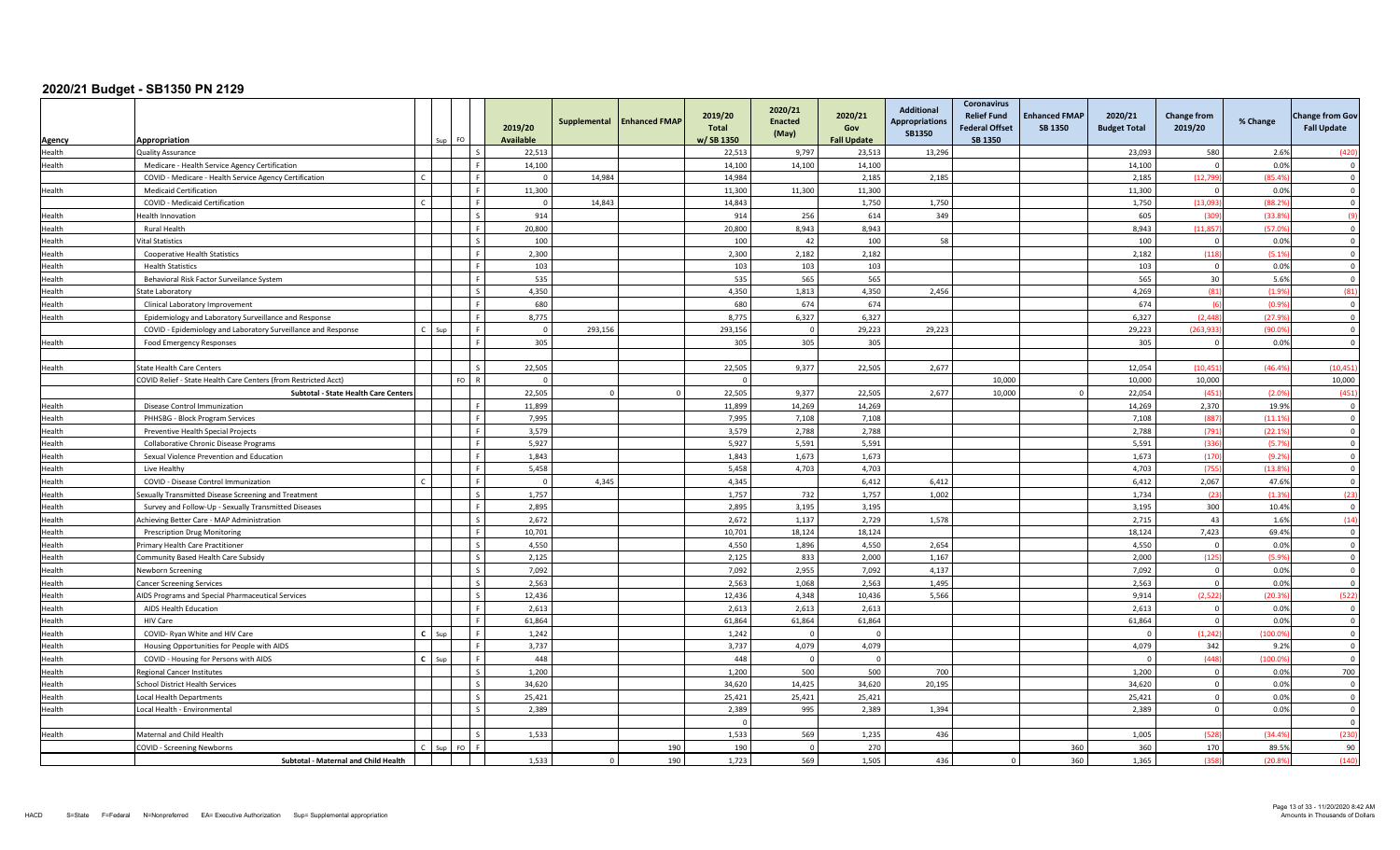|                       |                                                                                                       |                   |          |                          |                             | Supplemental    | <b>Enhanced FMAP</b>    | 2019/20                   | 2020/21<br><b>Enacted</b> | 2020/21                   | <b>Additional</b><br><b>Appropriations</b> | <b>Coronavirus</b><br><b>Relief Fund</b> | <b>Enhanced FMAP</b> | 2020/21                 | <b>Change from</b> | % Change         | <b>Change from Gov</b>                    |
|-----------------------|-------------------------------------------------------------------------------------------------------|-------------------|----------|--------------------------|-----------------------------|-----------------|-------------------------|---------------------------|---------------------------|---------------------------|--------------------------------------------|------------------------------------------|----------------------|-------------------------|--------------------|------------------|-------------------------------------------|
|                       | Appropriation                                                                                         |                   | $Sun$ FO |                          | 2019/20<br><b>Available</b> |                 |                         | <b>Total</b><br>w/SB 1350 | (May)                     | Gov<br><b>Fall Update</b> | <b>SB1350</b>                              | <b>Federal Offset</b><br><b>SB 1350</b>  | SB 1350              | <b>Budget Total</b>     | 2019/20            |                  | <b>Fall Update</b>                        |
| Agency<br>Health      | MCH Lead Poisoning Prevention and Abatement                                                           |                   |          |                          | 2,930                       |                 |                         | 2,930                     | 2,375                     | 2,375                     |                                            |                                          |                      | 2,375                   | (555)              | (18.9)           | $\Omega$                                  |
| Health                | MCHSBG - Program Services                                                                             |                   |          |                          | 17,792                      |                 |                         | 17,792                    | 20,500                    | 20,500                    |                                            |                                          |                      | 20,500                  | 2,708              | 15.2%            | $\Omega$                                  |
| Health                | Women, Infants and Children (WIC)                                                                     |                   |          |                          | 278,219                     |                 |                         | 278,219                   | 278,219                   | 278,219                   |                                            |                                          |                      | 278,219                 | $\mathbf 0$        | 0.0%             | $\overline{0}$                            |
| Health                | <b>Abstinence Education</b>                                                                           |                   |          |                          | 4,609                       |                 |                         | 4,609                     | 4,609                     | 4,609                     |                                            |                                          |                      | 4,609                   | $\overline{0}$     | 0.0%             | $\mathbf 0$                               |
| Health                | Traumatic Brain Injury                                                                                |                   |          |                          | 465                         |                 |                         | 465                       | 465                       | 465                       |                                            |                                          |                      | 465                     | $\Omega$           | 0.0%             | $\overline{0}$                            |
| Health                | Family Health Special Projects                                                                        |                   |          |                          | 4,203                       |                 |                         | 4,203                     | 4,557                     | 4,557                     |                                            |                                          |                      | 4,557                   | 354                | 8.4%             | $\overline{0}$                            |
| Health                | <b>Screening Newborns</b>                                                                             |                   |          |                          | 1,669                       |                 |                         | 1,669                     | 1,669                     | 1,669                     |                                            |                                          |                      | 1,669                   | $\Omega$           | 0.0%             | $\Omega$                                  |
| Health                | Newborn Hearing Screening and Intervention                                                            |                   |          |                          | 527                         |                 |                         | 527                       | 527                       | 527                       |                                            |                                          |                      | 527                     | $\Omega$           | 0.0%             | $\Omega$                                  |
| Health                | <b>Teenage Pregnancy Prevention</b>                                                                   |                   |          |                          | 5,383                       |                 |                         | 5,383                     | 5,383                     | 5,383                     |                                            |                                          |                      | 5,383                   | $\Omega$           | 0.0%             | $\overline{0}$                            |
| Health                | COVID - Special Supplemental Food Service Program for Women, Infants and Child                        |                   | Sup      |                          | 14,069                      |                 |                         | 14,069                    | $\overline{0}$            | $\overline{0}$            |                                            |                                          |                      | $\overline{\mathbf{0}}$ | (14,069)           | (100.09)         | $\overline{\mathbf{0}}$                   |
| Health                | <b>Tuberculosis Screening and Treatment</b>                                                           |                   |          |                          | 913                         |                 |                         | 913                       | 380                       | 913                       | 533                                        |                                          |                      | 913                     | $\Omega$           | 0.0%             | $\overline{0}$                            |
| Health                | <b>Tuberculosis Control Program</b>                                                                   |                   |          |                          | 326                         |                 |                         | 326                       | 326                       | 326                       |                                            |                                          |                      | 326                     | $\mathbf 0$        | 0.0%             | $\overline{0}$                            |
| Health                | <b>Renal Dialysis</b>                                                                                 |                   |          | $\zeta$                  | 6,300                       |                 |                         | 6,300                     | 2,625                     | 6,300                     | 3,675                                      |                                          |                      | 6.300                   | $\overline{0}$     | 0.0%             | $\Omega$                                  |
| Health                | Services for Children with Special Needs                                                              |                   |          |                          | 1,728                       |                 |                         | 1,728                     | 720                       | 1,728                     | 1,008                                      |                                          |                      | 1,728                   | $\Omega$           | 0.0%             | $\Omega$                                  |
| Health                | Adult Cystic Fibrosis and Other Chronic Respiratory Illnesses                                         |                   |          | $\zeta$                  | 750                         |                 |                         | 750                       | 313                       | 575                       | 437                                        |                                          |                      | 750                     | $\mathbf{0}$       | 0.0%             | 175                                       |
| Health                | Cooley's Anemia                                                                                       |                   |          | $\epsilon$               | 100                         |                 |                         | 100                       | 42                        | 100                       | 58                                         |                                          |                      | 100                     | $\Omega$           | 0.0%             | $\mathbf 0$                               |
| Health                | Hemophilia                                                                                            |                   |          | $\overline{\phantom{a}}$ | 959                         |                 |                         | 959                       | 400                       | 959                       | 559                                        |                                          |                      | 959                     | $\overline{0}$     | 0.0%             | $\overline{\mathbf{0}}$                   |
| Health                | Lupus                                                                                                 |                   |          | $\varsigma$              | 100                         |                 |                         | 100                       | 42                        | 42                        | 58                                         |                                          |                      | 100                     | $\mathbf{0}$       | 0.0%             | 58                                        |
| Health                | Sickle Cell                                                                                           |                   |          |                          | 1,260                       |                 |                         | 1,260                     | 525                       | 1,260                     | 735                                        |                                          |                      | 1,260                   | $\overline{0}$     | 0.0%             | $\Omega$                                  |
| Health                | Lyme Disease                                                                                          |                   |          |                          | 3,000                       |                 |                         | 3,000                     | 1,250                     | 2,708                     | 1,750                                      |                                          |                      | 3,000                   | $\Omega$           | 0.0%             | 292                                       |
| Health                | <b>Regional Poison Control Centers</b>                                                                |                   |          | $\overline{\phantom{a}}$ | 700                         |                 |                         | 700                       | 292                       | 292                       | 408                                        |                                          |                      | 700                     | $\Omega$           | 0.0%             | 408                                       |
| Health                | <b>Trauma Prevention</b>                                                                              |                   |          | $\overline{\phantom{a}}$ | 460                         |                 |                         | 460                       | 192                       | 192                       | 268                                        |                                          |                      | 460                     | $\mathbf 0$        | 0.0%             | 268                                       |
| Health                | <b>Epilepsy Support Services</b>                                                                      |                   |          | $\sim$                   | 550                         |                 |                         | 550                       | 229                       | 229                       | 321                                        |                                          |                      | 550                     | $\overline{0}$     | 0.0%             | 321                                       |
| Health                | <b>Bio-Technology Research</b>                                                                        |                   |          | $\varsigma$              | 7.700                       |                 |                         | 7,700                     | 3,208                     | 3,208                     | 4.492                                      |                                          |                      | 7.700                   | $\overline{0}$     | 0.0%             | 4,492                                     |
| Health                | <b>Tourette Syndrome</b>                                                                              |                   |          |                          | 150                         |                 |                         | 150                       | 63                        | 63                        | 87                                         |                                          |                      | 150                     | $\Omega$           | 0.0%             | 87                                        |
| Health                | Amyotrophic Lateral Sclerosis Support Services                                                        |                   |          |                          | 850                         |                 |                         | 850                       | 354                       | 354                       | 496                                        |                                          |                      | 850                     | $^{\circ}$         | 0.0%             | 496                                       |
| Health                | Leukemia/Lymphoma                                                                                     |                   |          | $\zeta$                  | 200                         |                 |                         | 200                       | 83                        | 83                        | 117                                        |                                          |                      | 200                     | $\overline{0}$     | 0.0%             | 117                                       |
| Health                | Medical Marijuana Program                                                                             |                   |          | $\epsilon$               | $\Omega$                    |                 |                         |                           | $\Omega$                  | $\Omega$                  |                                            |                                          |                      | $\Omega$                | $\Omega$           |                  | $\overline{\mathbf{0}}$                   |
| <b>Health Total</b>   |                                                                                                       |                   |          |                          | 799,689                     | 355,088         | 190                     | 1,154,967                 | 678,055                   | 818,143                   | 129,488                                    | 14,000                                   | 360                  | 821,903                 | (333,064)          |                  | 3,760                                     |
|                       | <b>Health - State Subtota</b>                                                                         |                   |          |                          | 200.943                     |                 | $\overline{\mathbf{0}}$ | 200.943                   | 97,916                    | 191.746                   | 85.150                                     | $\Omega$                                 | $\mathbf{0}$         | 183.066                 | (17.877            | (8.9%            | (8,680)                                   |
|                       | <b>Health - Federal Subtotal</b>                                                                      |                   |          |                          | 598,746                     | 355,088         | 190                     | 954,024                   | 580,139                   | 626,397                   | 44,338                                     | $^{\circ}$                               | 360                  | 624,837                 | (329, 187)         | (34.5)           | (1,560)                                   |
|                       | Health - Coronavirus Relief Fund Restricted Subtota                                                   |                   |          |                          | $\Omega$                    | - 0             | $\Omega$                | - 0                       | $\mathbf{0}$              | $\Omega$                  | $\Omega$                                   | 14,000                                   | $\mathbf{0}$         | 14,000                  | 14,000             |                  | 14,000                                    |
|                       |                                                                                                       |                   |          |                          |                             |                 |                         |                           |                           |                           |                                            |                                          |                      |                         |                    |                  |                                           |
|                       | <b>Federal Offset</b>                                                                                 |                   |          |                          | $\Omega$                    | $\Omega$        | 190                     | 190                       | $\Omega$                  | 270                       | $\Omega$                                   | 14,000                                   | 360                  | 14,360                  | 14,170             | 7457.9%          |                                           |
|                       | State + Federal Offset                                                                                |                   |          |                          | 200.943                     | $\Omega$        | 190                     | 201,133                   | 97,916                    | 192,016                   | 85,150                                     | 14,000                                   | 360                  | 197.426                 | (3.707             | (1.8)            |                                           |
|                       |                                                                                                       |                   |          |                          |                             |                 |                         |                           |                           |                           |                                            |                                          |                      |                         |                    |                  |                                           |
| <b>Human Services</b> | <b>General Government Operations</b>                                                                  |                   |          |                          | 107,884                     |                 |                         | 107,884                   | 44,952                    | 107,884                   | 61,283                                     |                                          |                      | 106,235                 | (1,649)            | (1.59)           | (1,649)                                   |
| Human Services        | Medical Assistance - Administration                                                                   |                   |          |                          | 31,392                      |                 |                         | 31,392                    | 33,509                    | 33,509                    |                                            |                                          |                      | 33,509                  | 2,117              | 6.7%             | $\Omega$<br>$\Omega$                      |
| <b>Human Services</b> | SNAP - Administration                                                                                 |                   |          |                          | 6,535                       |                 |                         | 6,535                     | 6,582                     | 6,582                     |                                            |                                          |                      | 6,582                   | 47                 | 0.7%             | $\Omega$                                  |
| <b>Human Services</b> | SSBG - Administration                                                                                 |                   |          |                          | 325                         |                 |                         | 325                       | 358                       | 358                       |                                            |                                          |                      | 358                     | 33                 | 10.2%            |                                           |
| <b>Human Services</b> | TANFBG - Administration                                                                               |                   |          |                          | 13,898                      |                 |                         | 13,898                    | 15,208                    | 15,208                    |                                            |                                          |                      | 15,208                  | 1,310              | 9.4%             | $\overline{\mathbf{0}}$<br>$\overline{0}$ |
| <b>Human Services</b> | <b>CCDFBG</b> - Administration                                                                        |                   |          |                          | 28,640<br>2,000             |                 |                         | 28,640                    | 31,201                    | 31,201<br>$\Omega$        |                                            |                                          |                      | 31,201                  | 2,561              | 8.9%             | $\Omega$                                  |
| <b>Human Services</b> | COVID - CCDFBG - Administration                                                                       | $\mathbf{c}$<br>C | Sun      |                          |                             | (2,000)<br>(500 |                         |                           | $\Omega$<br>$\Omega$      | $\Omega$                  |                                            |                                          |                      | $\Omega$<br>$\Omega$    | $\overline{0}$     |                  | $\Omega$                                  |
| <b>Human Services</b> | COVID - Crisis Support Line                                                                           |                   | Sup      |                          | 500                         |                 |                         |                           |                           |                           |                                            |                                          |                      |                         | $\overline{0}$     |                  | $\Omega$                                  |
| <b>Human Services</b> | Child Welfare - Title IV-E - Administration                                                           |                   |          |                          | 7,891<br>941                |                 |                         | 7,891<br>941              | 7,492<br>867              | 7,492<br>867              |                                            |                                          |                      | 7,492<br>867            | (399)<br>(74)      | (5.19)<br>(7.99) | $\overline{0}$                            |
| Human Services        | Child Welfare Services - Administration<br>Community Based Family Resource and Support-Administration |                   |          |                          | 689                         |                 |                         | 689                       | 689                       | 689                       |                                            |                                          |                      | 689                     | $\overline{0}$     | 0.0%             | $\overline{0}$                            |
| <b>Human Services</b> | Developmental Disabilities - Basic Support                                                            |                   |          |                          | 4,353                       |                 |                         | 4,353                     | 4,157                     | 4,157                     |                                            |                                          |                      | 4,157                   | (196)              | (4.59)           | $\Omega$                                  |
| <b>Human Services</b> | Disabled Education - Administration                                                                   |                   |          |                          | 714                         |                 |                         | 714                       | 90                        | 90                        |                                            |                                          |                      | 90                      | (624)              | (87.49)          | $\overline{0}$                            |
| <b>Human Services</b> |                                                                                                       |                   |          |                          |                             |                 |                         |                           |                           |                           |                                            |                                          |                      |                         |                    |                  |                                           |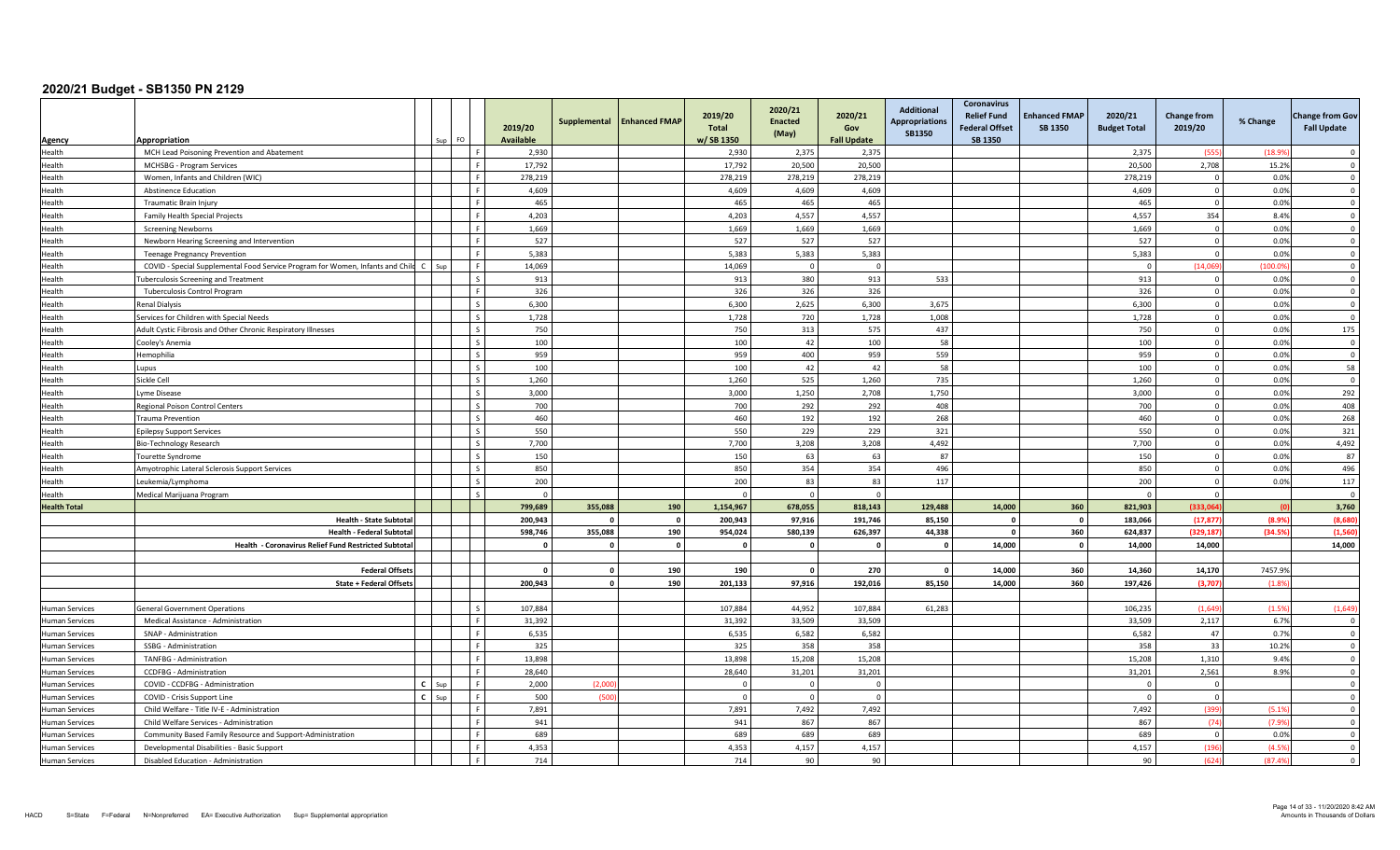| Agency                                  | Appropriation                                        |              | I FO             |         | 2019/20<br><b>Available</b> | Supplemental | <b>Enhanced FMAP</b> | 2019/20<br><b>Total</b><br>w/SB 1350 | 2020/21<br><b>Enacted</b><br>(May) | 2020/21<br>Gov<br><b>Fall Update</b> | <b>Additional</b><br><b>Appropriations</b><br><b>SB1350</b> | <b>Coronavirus</b><br><b>Relief Fund</b><br><b>Federal Offset</b><br><b>SB 1350</b> | <b>Enhanced FMAP</b><br><b>SB 1350</b> | 2020/21<br><b>Budget Total</b> | <b>Change from</b><br>2019/20 | % Change      | <b>Change from Gov</b><br><b>Fall Update</b> |
|-----------------------------------------|------------------------------------------------------|--------------|------------------|---------|-----------------------------|--------------|----------------------|--------------------------------------|------------------------------------|--------------------------------------|-------------------------------------------------------------|-------------------------------------------------------------------------------------|----------------------------------------|--------------------------------|-------------------------------|---------------|----------------------------------------------|
| <b>Human Services</b>                   | Early Headstart Expansion Program                    |              |                  |         | 14,950                      |              |                      | 14,950                               | 14,950                             | 14,950                               |                                                             |                                                                                     |                                        | 14,950                         | $\Omega$                      | 0.0%          | $\Omega$                                     |
| <b>Human Services</b>                   | Early Learning Challenge Grant - Administration      |              |                  |         | 131                         |              |                      | 131                                  |                                    | $\Omega$                             |                                                             |                                                                                     |                                        | - 0                            | (131)                         | (100.09)      | $\Omega$                                     |
| Iuman Services                          | MCH - Administration                                 |              |                  |         | 196                         |              |                      | 196                                  | 207                                | 207                                  |                                                             |                                                                                     |                                        | 207                            | 11                            | 5.6%          | $\overline{0}$                               |
| <b>Human Services</b>                   | MHSBG - Administration                               |              |                  |         | 579                         |              |                      | 579                                  | 979                                | 979                                  |                                                             |                                                                                     |                                        | 979                            | 400                           | 69.1%         | $\mathbf 0$                                  |
| <b>Human Services</b>                   | Refugees and Persons Seeking Asylum - Administration |              |                  |         | 2,810                       |              |                      | 2,810                                | 1,942                              | 1,942                                |                                                             |                                                                                     |                                        | 1,942                          | (868)                         | (30.9%        | $\overline{0}$                               |
|                                         |                                                      |              |                  |         | $\Omega$                    |              |                      |                                      |                                    |                                      |                                                             |                                                                                     |                                        |                                |                               |               | $\Omega$                                     |
| Human Services                          | nformation Systems                                   |              |                  |         | 86,206                      |              |                      | 86,206                               | 35,919                             | 86,206                               | 49,986                                                      |                                                                                     |                                        | 85,905                         | (301)                         | (0.39)        | (301)                                        |
| <b>Human Services</b>                   | COVID - CHIP - Information Systems                   | $\mathbf{c}$ | Sup FO           |         |                             |              | 115                  | 115                                  |                                    | 226                                  |                                                             |                                                                                     | 301                                    | 301                            | 186                           | 161.7%        | 75                                           |
|                                         | <b>Subtotal - Information Systems</b>                |              |                  |         | 86,206                      | $\Omega$     | 115                  | 86,321                               | 35,919                             | 86,432                               | 49.986                                                      |                                                                                     | 301                                    | 86,206                         | (115)                         | (0.19)        | (226)                                        |
| <b>Human Services</b>                   | Medical Assistance - Information Systems             |              |                  |         | 108,784                     |              |                      | 108,784                              | 100,307                            | 100,307                              |                                                             |                                                                                     |                                        | 100,307                        | (8.477)                       | (7.8%         | $\overline{0}$                               |
| <b>Human Services</b>                   | SNAP - Information Systems                           |              |                  |         | 27,711                      |              |                      | 27,711                               | 28,114                             | 28,114                               |                                                             |                                                                                     |                                        | 28,114                         | 403                           | 1.5%          | $\overline{0}$                               |
| Human Services                          | <b>TANFBG - Information Systems</b>                  |              |                  |         | 12,631                      |              |                      | 12,631                               | 11,189                             | 11,189                               |                                                             |                                                                                     |                                        | 11,189                         | (1.442)                       | (11.49)       | $\Omega$                                     |
| Human Services                          | Child Welfare - Title IV-E - Information Systems     |              |                  |         | 14,382                      |              |                      | 14,382                               | 8,510                              | 8,510                                |                                                             |                                                                                     |                                        | 8,510                          | (5, 872)                      | (40.89)       | $\Omega$                                     |
| Human Services                          | Child Support Enforcement - Information Systems      |              |                  |         | 9,272                       |              |                      | 9,272                                | 9,639                              | 9,639                                |                                                             |                                                                                     |                                        | 9,639                          | 367                           | 4.0%          | $\Omega$                                     |
| Iuman Services                          | CHIP - Information Systems                           |              |                  |         | 9,541                       |              |                      | 9,541                                | 14.868                             | 14.868                               |                                                             |                                                                                     |                                        | 14.868                         | 5,327                         | 55.8%         | $\Omega$                                     |
| <b>Human Services</b>                   | County Administration - Statewide                    |              |                  | $\zeta$ | 43,813                      |              |                      | 43,813                               | 19,505                             | 46,813                               | 26,334                                                      |                                                                                     |                                        | 45,839                         | 2,026                         | 4.6%          | (974)                                        |
| Human Services                          | Medical Assistance - Statewide                       |              |                  |         | 65,227                      |              |                      | 65,227                               | 65,058                             | 65,058                               |                                                             |                                                                                     |                                        | 65,058                         | (169)                         | (0.3%         | $\overline{0}$                               |
| Human Services                          | Food Stamps - Statewide                              |              |                  |         | 39,406                      |              |                      | 39,406                               | 38.484                             | 38,484                               |                                                             |                                                                                     |                                        | 38,484                         | (922)                         | (2.39)        | $\Omega$                                     |
| <b>Human Services</b>                   | TANFBG - Statewide                                   |              |                  |         | 1,072                       |              |                      | 1,072                                | 1,072                              | 1,072                                |                                                             |                                                                                     |                                        | 1,072                          | $\overline{0}$                | 0.0%          | $\Omega$                                     |
| Human Services                          | ARRA - Health Information Technology                 |              |                  |         | 12,291                      |              |                      | 12,291                               | 12,385                             | 12,385                               |                                                             |                                                                                     |                                        | 12,385                         | 94                            | 0.8%          | $\Omega$                                     |
| Human Services                          | CHIP - Statewide                                     |              |                  |         | $\Omega$                    |              |                      |                                      |                                    | 1,700                                | 1,700                                                       |                                                                                     |                                        | 1,700                          | 1.700                         |               | $\Omega$                                     |
| Human Services                          | County Assistance Offices                            |              |                  |         | 253,850                     |              |                      | 253,850                              | 106,396                            | 255,350                              | 140,807                                                     |                                                                                     |                                        | 247,203                        | (6.647)                       | (2.6%         | (8, 147)                                     |
| Human Services                          | Medical Assistance - County Assistance               |              |                  |         | 238,251                     |              |                      | 238,251                              | 202,042                            | 202,042                              | 45,000                                                      |                                                                                     |                                        | 247,042                        | 8,791                         | 3.7%          | 45,000                                       |
| <b>Human Services</b>                   | <b>TANFBG - County Assistance</b>                    |              |                  |         | 55.689                      |              |                      | 55,689                               | 51,037                             | 51,037                               |                                                             |                                                                                     |                                        | 51,037                         | (4.652)                       | (8.4%         | $\Omega$                                     |
| <b>Human Services</b>                   | SNAP - County Assistance Offices                     |              |                  |         | 132,394                     |              |                      | 132,394                              | 128,490                            | 128,490                              |                                                             |                                                                                     |                                        | 128,490                        | (3.904)                       | (2.9%         | $\Omega$                                     |
| <b>Human Services</b>                   | SSBG - County Assistance                             |              |                  |         | 3,000                       |              |                      | 3,000                                | 3,000                              | 3,000                                |                                                             |                                                                                     |                                        | 3,000                          | $\overline{0}$                | 0.0%          | $\Omega$                                     |
| uman Services                           | LIHEABG - Administration                             |              |                  |         | 28.859                      |              |                      | 28,859                               | 27.000                             | 27,000                               |                                                             |                                                                                     |                                        | 27,000                         | (1.859)                       | (6.49)        | $\Omega$                                     |
| Human Services                          | COVID- LIHEABG - Administration and Audit Costs      | $\mathbf{c}$ | Sur              |         | 3,493                       |              |                      | 3,493                                | $\Omega$                           | $\Omega$                             |                                                             |                                                                                     |                                        | $\Omega$                       | (3.493)                       | (100.09)      | $\overline{\mathbf{0}}$                      |
| <b>Human Services</b>                   | <b>CCDFBG</b> - County Assistance Offices            |              |                  |         | $\overline{0}$              |              |                      | $\Omega$                             | $\Omega$                           | $\Omega$                             |                                                             |                                                                                     |                                        | $\overline{0}$                 | $\overline{0}$                |               | $\Omega$                                     |
|                                         |                                                      |              |                  |         |                             |              |                      |                                      |                                    |                                      |                                                             |                                                                                     |                                        |                                |                               |               | $\Omega$                                     |
| <b>Human Services</b>                   | Children's Health Insurance Administration           |              | Sur              |         | 786                         |              |                      | 786                                  | 463                                | 821                                  | 226                                                         |                                                                                     |                                        | 689                            | (97)                          | (12.39)       | (132)                                        |
| <b>Human Services</b>                   | COVID - Children's Health Insurance Administration   | $\mathbf{c}$ | Sup<br><b>FO</b> |         | $\overline{0}$              |              | 325                  | 325                                  | $\Omega$                           | 397                                  |                                                             |                                                                                     | 529                                    | 529                            | 204                           | 62.8%         | 132                                          |
|                                         | <b>Subtotal - CHIP Administration</b>                |              |                  |         | 786                         | $\Omega$     | 325                  | 1,111                                | 463                                | 1,218                                | 226                                                         |                                                                                     | 529                                    | 1,218                          | 107                           | 9.6%          | $\Omega$                                     |
| <b>Human Services</b>                   | Children's Health Insurance Administration           |              |                  |         | 5,254                       |              |                      | 5,254                                | 4,955                              | 4,955                                |                                                             |                                                                                     |                                        | 4,955                          | (299)                         | (5.7%         | $\overline{\mathbf{0}}$<br>(48)              |
| <b>Human Services</b>                   | Child Support Enforcement                            |              |                  |         | 14,298                      |              |                      | 14,298                               | 6,791                              | 16,298                               | 9,459                                                       |                                                                                     |                                        | 16,250                         | 1,952                         | 13.7%         |                                              |
| <b>Human Services</b>                   | Child Support Enforcement - Title IV - D             |              |                  |         | 156,738                     |              |                      | 156,738                              | 159.007                            | 159,007                              |                                                             |                                                                                     |                                        | 159,007                        | 2,269<br>157                  | 1.4%<br>(0.4% | $\Omega$                                     |
| <b>Human Services</b>                   | <b>New Directions</b>                                |              |                  |         | 15,182                      |              |                      | 15,182                               | 6.534<br>126,197                   | 15,682                               | 8.591                                                       |                                                                                     |                                        | 15,125                         | 14,851                        | 13.3%         | (557)<br>$\overline{\mathbf{0}}$             |
| <b>Human Services</b>                   | <b>TANFBG - New Directions</b>                       |              |                  |         | 111,346<br>14,141           |              |                      | 111,346<br>14,141                    | 8,161                              | 126,197<br>8,161                     | 7,000                                                       |                                                                                     |                                        | 126,197<br>15,161              | 1,020                         | 7.2%          | 7,000                                        |
| Human Services<br><b>Human Services</b> | Medical Assistance - New Directions                  |              |                  |         | 15,364                      |              |                      | 15,364                               | 15,381                             | 15,381                               |                                                             |                                                                                     |                                        | 15,381                         | 17                            | 0.1%          | $\overline{\mathbf{0}}$                      |
|                                         | Food Stamps - New Directions                         |              |                  |         |                             |              |                      |                                      |                                    |                                      |                                                             |                                                                                     |                                        |                                |                               |               | $\Omega$                                     |
| Human Services                          | Youth Development Institutions and Forestry Camps    |              |                  |         | 61,199                      |              |                      | 61,199                               | 26,541                             | 66,198                               | 8.341                                                       |                                                                                     |                                        | 34.882                         | (26.317)                      | (43.09)       | (31.316)                                     |
|                                         | COVID Relief - Youth Development Institutions        |              | FO.              |         | $\Omega$                    |              |                      |                                      |                                    |                                      |                                                             | 30,000                                                                              |                                        | 30,000                         | 30,000                        |               | 30,000                                       |
|                                         | <b>Subtotal - Youth Development Institutions</b>     |              |                  |         | 61,199                      | $\Omega$     |                      | 61,199                               | 26,541                             | 66,198                               | 8,341                                                       | 30,000                                                                              |                                        | 64,882                         | 3,683                         | 6.0%          | (1, 316)                                     |
| Human Services                          | SSBG - Basic Institutional Program                   |              |                  |         | 10,000                      |              |                      | 10,000                               | 10,000                             | 10,000                               |                                                             |                                                                                     |                                        | 10,000                         | $\overline{0}$                | 0.0%          | $\overline{\mathbf{0}}$                      |
| Human Services                          | <b>Food Nutrition Services</b>                       |              |                  |         | 650                         |              |                      | 650                                  | 650                                | 650                                  |                                                             |                                                                                     |                                        | 650                            | $\overline{0}$                | 0.0%          | $\overline{0}$                               |
| <b>Human Services</b>                   | <b>Mental Health Services</b>                        |              | Sun              |         | 791,819                     |              |                      | 791,819                              | 334,654                            | 833,947                              | 490,043                                                     |                                                                                     |                                        | 824,697                        | 32,878                        | 4.2%          | (9,250)                                      |
| <b>Human Services</b>                   | COVID - Medical Assistance - Mental Health           |              | EO.              |         | $\Omega$                    |              | 11.350               | 11.350                               |                                    | 15.876                               |                                                             |                                                                                     | 21.168                                 | 21.168                         | 9.818                         | 86.5%         | 5,292                                        |
|                                         | <b>Subtotal - Mental Health Services</b>             |              |                  |         | 791,819                     | <sup>0</sup> | 11,350               | 803,169                              | 334,654                            | 849,823                              | 490,043                                                     |                                                                                     | 21,168                                 | 845,865                        | 42.696                        | 5.3%          | (3,958)                                      |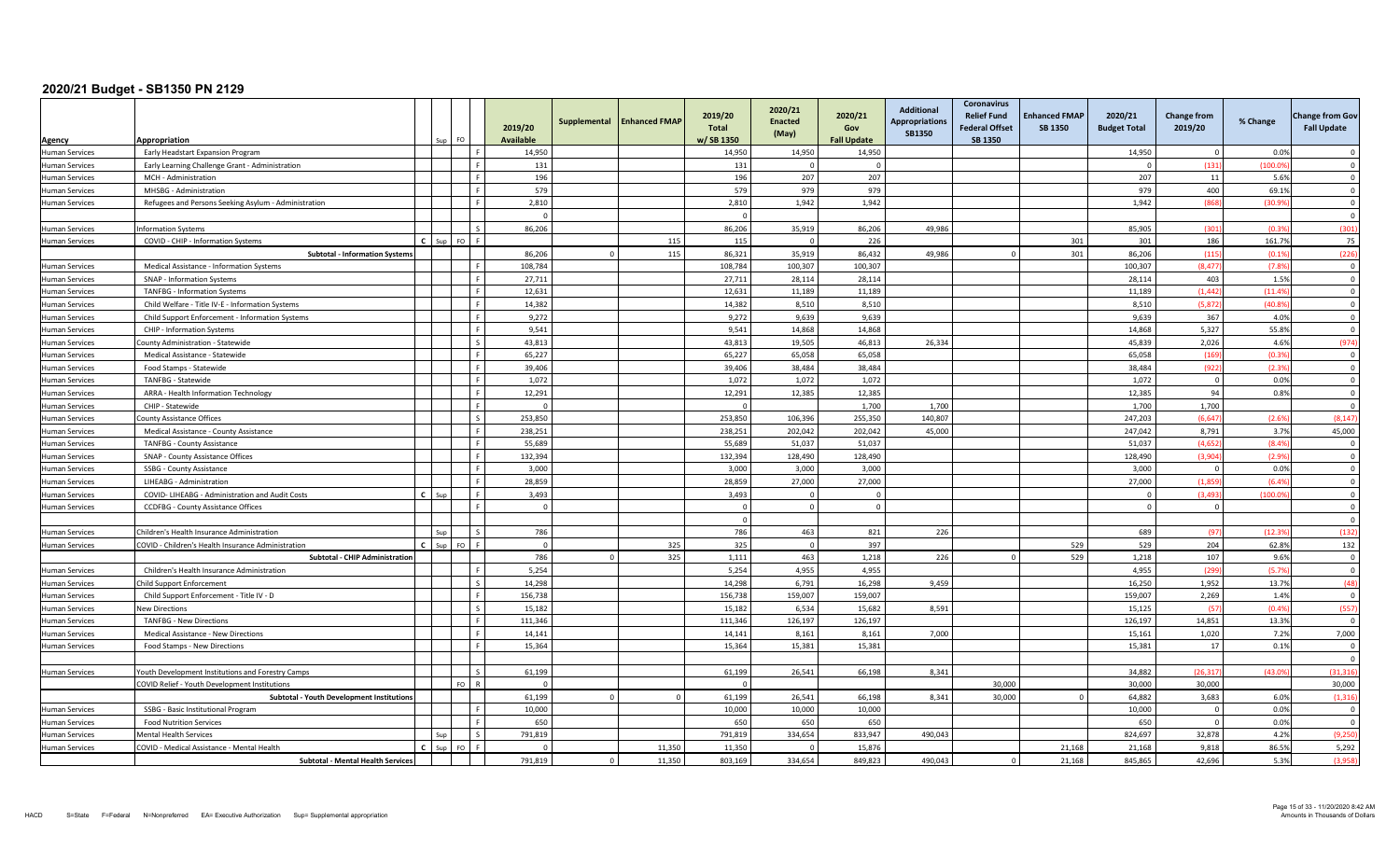| Agency                | Appropriation                                                                                      |              | FO        |             | 2019/20<br><b>Available</b> | Supplemental   | <b>Enhanced FMAP</b> | 2019/20<br><b>Total</b><br>w/SB 1350 | 2020/21<br><b>Enacted</b><br>(May) | 2020/21<br>Gov<br><b>Fall Update</b> | <b>Additional</b><br><b>Appropriations</b><br><b>SB1350</b> | Coronavirus<br><b>Relief Fund</b><br><b>Federal Offset</b><br><b>SB 1350</b> | <b>Enhanced FMAP</b><br><b>SB 1350</b> | 2020/21<br><b>Budget Total</b> | <b>Change from</b><br>2019/20                                                 | % Change      | <b>Change from Gov</b><br><b>Fall Update</b> |
|-----------------------|----------------------------------------------------------------------------------------------------|--------------|-----------|-------------|-----------------------------|----------------|----------------------|--------------------------------------|------------------------------------|--------------------------------------|-------------------------------------------------------------|------------------------------------------------------------------------------|----------------------------------------|--------------------------------|-------------------------------------------------------------------------------|---------------|----------------------------------------------|
| <b>Human Services</b> | Medical Assistance - Mental Health                                                                 |              |           |             | 203,542                     |                |                      | 203,542                              | 178,590                            | 178,590                              |                                                             |                                                                              |                                        | 178,590                        | (24, 952)                                                                     | (12.39)       | $\Omega$                                     |
|                       | COVID - Direct Relief to Providers/State Hospitals                                                 | $\mathbf{c}$ | Sun       |             | 737                         |                |                      | 737                                  |                                    | 2,187                                | 2.187                                                       |                                                                              |                                        | 2.187                          | 1.450                                                                         | 196.7%        | $\Omega$                                     |
|                       | COVID - Crisis Counselling                                                                         | $\mathbf{c}$ |           |             | $\overline{0}$              | 755            |                      | 755                                  |                                    |                                      | 1,127                                                       |                                                                              |                                        | 1,127                          | 372                                                                           | 49.3%         | 1,127                                        |
| <b>Human Services</b> | Medicare Services - State Mental Hospitals                                                         |              |           |             | 20,983                      |                |                      | 20,983                               | 17,900                             | 17,900                               |                                                             |                                                                              |                                        | 17,900                         | (3.083)                                                                       | (14.7%        | $\Omega$                                     |
| <b>Human Services</b> | <b>Homeless Mentally III</b>                                                                       |              |           |             | 2,496                       |                |                      | 2,496                                | 2,496                              | 2.496                                |                                                             |                                                                              |                                        | 2,496                          | $\overline{0}$                                                                | 0.0%          | $\Omega$                                     |
| <b>Human Services</b> | MHSBG - Community Mental Health Services                                                           |              |           |             | 28,100                      |                |                      | 28,100                               | 32,000                             | 32,000                               |                                                             |                                                                              |                                        | 32,000                         | 3,900                                                                         | 13.9%         | $\overline{0}$                               |
| <b>Human Services</b> | SSBG - Community Mental Health Services                                                            |              |           |             | 10.366                      |                |                      | 10.366                               | 10,366                             | 10.366                               |                                                             |                                                                              |                                        | 10.366                         | $\overline{0}$                                                                | 0.0%          | $\Omega$                                     |
| <b>Human Services</b> | Suicide Prevention                                                                                 |              |           |             | 1.496                       |                |                      | 1,496                                | 1,896                              | 1,896                                |                                                             |                                                                              |                                        | 1.896                          | 400                                                                           | 26.7%         | $\Omega$                                     |
| <b>Human Services</b> | Mental Health Data Infrastructure                                                                  |              |           |             | 145                         |                |                      | 145                                  | 145                                | 145                                  |                                                             |                                                                              |                                        | 145                            | $\overline{0}$                                                                | 0.0%          | $\overline{0}$                               |
| Human Services        | Child Mental Health Initiative                                                                     |              |           |             | $\overline{0}$              |                |                      | $\sqrt{ }$                           | $\Omega$                           | $\Omega$                             |                                                             |                                                                              |                                        | $\Omega$                       | $\overline{0}$                                                                |               | $\overline{\mathbf{0}}$                      |
| <b>Human Services</b> | Promoting Integration of Health Care                                                               |              |           |             | 3,500                       |                |                      | 3,500                                | 3,500                              | 3,500                                |                                                             |                                                                              |                                        | 3,500                          | $\overline{0}$                                                                | 0.0%          | $\overline{0}$                               |
| <b>Human Services</b> | Integrating Primary and Behavioral Healthcare                                                      |              |           |             | $\overline{0}$              |                |                      |                                      | $\Omega$                           | $\Omega$                             |                                                             |                                                                              |                                        | $\Omega$                       | $\mathbf 0$                                                                   |               | $\Omega$                                     |
| <b>Human Services</b> | Systems of Care Expansion Implementation                                                           |              |           |             | 7,000                       |                |                      | 7,000                                | 7,000                              | 7,000                                |                                                             |                                                                              |                                        | 7,000                          | $\overline{0}$                                                                | 0.0%          | $\Omega$                                     |
| <b>Human Services</b> | Mental Health - Safe Schools                                                                       |              |           |             | $\Omega$                    |                |                      |                                      | $\Omega$                           | $\Omega$                             |                                                             |                                                                              |                                        | - 0                            | $\Omega$                                                                      |               | $\Omega$                                     |
| <b>Human Services</b> | Project LAUNCH                                                                                     |              |           |             | 15                          |                |                      | 15                                   | $\Omega$                           | $\Omega$                             |                                                             |                                                                              |                                        | $\overline{0}$                 | (15)                                                                          | (100.09)      | $\overline{0}$                               |
| <b>Human Services</b> | Youth Suicide Prevention                                                                           |              |           |             | 736                         |                |                      | 736                                  | 736                                | 736                                  |                                                             |                                                                              |                                        | 736                            | $\overline{0}$                                                                | 0.0%          | $\overline{0}$                               |
| <b>Human Services</b> | <b>Transition Age Youth</b>                                                                        |              |           |             | 1,500                       |                |                      | 1,500                                | 1,500                              | 1,500                                |                                                             |                                                                              |                                        | 1,500                          | $\overline{0}$                                                                | 0.0%          | $\overline{0}$                               |
| <b>Human Services</b> | Early Childhood Mental Health                                                                      |              |           |             | 500                         |                |                      | 500                                  | 500                                | 500                                  |                                                             |                                                                              |                                        | 500                            | $\mathbf 0$                                                                   | 0.0%          | $\overline{0}$                               |
| <b>Human Services</b> | Treatment for Individuals Experiencing Homelessness                                                |              |           |             | 1.000                       |                |                      | 1,000                                | 1,000                              | 1,000                                |                                                             |                                                                              |                                        | 1,000                          | $\overline{0}$                                                                | 0.0%          | $\Omega$                                     |
| <b>Human Services</b> | Adolescents and Young Adults at High Risk for Psychosis                                            |              |           |             | 400                         |                |                      | 400                                  | 400                                | 400                                  |                                                             |                                                                              |                                        | 400                            | $\Omega$                                                                      | 0.0%          | $\Omega$                                     |
|                       |                                                                                                    |              |           |             |                             |                |                      |                                      |                                    |                                      |                                                             |                                                                              |                                        |                                |                                                                               |               | $\Omega$                                     |
| <b>Human Services</b> | Intellectual Disabilities - State Centers                                                          |              |           |             | 106,810<br>$\Omega$         |                |                      | 106,810                              | 48,186                             | 108,678                              | 53,208                                                      |                                                                              |                                        | 101,394                        | (5, 416)                                                                      | (5.1%         | (7, 284)                                     |
| <b>Human Services</b> | COVID - Medical Assistance - State Centers<br>Subtotal - Intellectual Disabilities - State Centers |              | FO.       |             | 106.810                     | $\overline{0}$ | 8.836<br>8,836       | 8.836<br>115.646                     | 48.186                             | 11.717<br>120,395                    | 53,208                                                      |                                                                              | 15.623<br>15,623                       | 15.623<br>117,017              | 6.787<br>1,371                                                                | 76.8%<br>1.2% | 3,906<br>(3, 378)                            |
| Human Services        | Medical Assistance - State Centers                                                                 |              |           |             | 166,059                     |                |                      | 166,059                              | 149,795                            | 153,059                              | 3,264                                                       |                                                                              |                                        | 153,059                        | (13,000)                                                                      | (7.8%         | $\overline{0}$                               |
|                       | COVID - Direct Relief to Providers/State Centers                                                   | $\epsilon$   | Sun       |             | 41                          | 448            |                      | 489                                  | $\Omega$                           | 363                                  | 363                                                         |                                                                              |                                        | 363                            | (126)                                                                         | (25.8%        | $\Omega$                                     |
| <b>Human Services</b> | Medicare Services - State Centers                                                                  |              |           |             | 505                         |                |                      | 505                                  | 507                                | 507                                  |                                                             |                                                                              |                                        | 507                            | $\overline{2}$                                                                | 0.4%          | $\Omega$                                     |
| Human Services        | Cash Grants                                                                                        |              |           |             | 14,987                      |                |                      | 14,987                               | 7,620                              | 13,740                               | 6,120                                                       |                                                                              |                                        | 13,740                         | (1, 247)                                                                      | (8.3%         | $\overline{\mathbf{0}}$                      |
| Human Services        | TANFBG - Cash Grants                                                                               |              |           |             | 189,319                     |                |                      | 189,319                              | 207,093                            | 207,093                              |                                                             |                                                                              |                                        | 207,093                        | 17,774                                                                        | 9.4%          | $\overline{\mathbf{0}}$                      |
| <b>Human Services</b> | Other Federal Support - Cash Grants                                                                |              |           |             | 6,428                       |                |                      | 6,428                                | 6,428                              | 6,428                                |                                                             |                                                                              |                                        | 6,428                          | $\overline{0}$                                                                | 0.0%          | $\overline{0}$                               |
| <b>Human Services</b> | LIHEABG - Low-Income Families and Individuals-Program                                              |              |           |             | 188.563                     |                |                      | 188.563                              | 188.563                            | 188.563                              |                                                             |                                                                              |                                        | 188.563                        | $\overline{0}$                                                                | 0.0%          | $\Omega$                                     |
| <b>Human Services</b> | COVID - LIHEABG - Program                                                                          |              |           |             | 31.439                      |                |                      | 31,439                               |                                    | $\Omega$                             |                                                             |                                                                              |                                        | $\Omega$                       | (31, 439)                                                                     | (100.0%       | $\Omega$                                     |
| <b>Human Services</b> | Refugees and Persons Seeking Asylum - Social Services                                              |              |           |             | 14,758                      |                |                      | 14,758                               | 14,758                             | 14,758                               |                                                             |                                                                              |                                        | 14,758                         | $\overline{0}$                                                                | 0.0%          | $\Omega$                                     |
|                       | COVID - Refugees and Persons Seeking Asylum - Social Services                                      |              |           |             | $\Omega$                    | 421            |                      | 421                                  |                                    |                                      |                                                             |                                                                              |                                        |                                | (421)                                                                         | (100.09)      | $\overline{\mathbf{0}}$                      |
| <b>Human Services</b> | Supplemental Grants - Aged, Blind and Disabled                                                     |              |           |             | 121,363                     |                |                      | 121,363                              | 51,190                             | 121,804                              | 70,614                                                      |                                                                              |                                        | 121,804                        | 441                                                                           | 0.4%          | $\overline{0}$                               |
|                       |                                                                                                    |              |           |             |                             |                |                      |                                      |                                    |                                      |                                                             |                                                                              |                                        |                                |                                                                               |               |                                              |
| <b>Human Services</b> | Medical Assistance - Capitation                                                                    |              |           |             | 2,507,519                   |                |                      | 2,507,519                            | 2,661,083                          | 3,011,134                            | (67,06)                                                     |                                                                              |                                        | 2,594,022                      | 86,503                                                                        | 3.4%          | (417, 112)                                   |
| <b>Human Services</b> | COVID - Medical Assistance - Capitation                                                            |              | FO.       |             | $\Omega$                    |                | 369,305              | 369,305                              | 199.645                            | 316,624                              |                                                             |                                                                              | 581.739                                | 781.384                        | 412,079                                                                       | 111.6%        | 464,760                                      |
|                       | <b>Subtotal - Capitation</b>                                                                       |              |           |             | 2,507,519                   |                | 369,305              | 2,876,824                            | 2,860,728                          | 3,327,758                            | (67.06)                                                     |                                                                              | 581.739                                | 3.375.406                      | 498.582                                                                       | 17.3%         | 47,648                                       |
|                       |                                                                                                    |              |           |             |                             |                |                      |                                      |                                    |                                      |                                                             |                                                                              |                                        |                                | Vote: Only enhanced FMAP appropriated in May - \$199.6 million for Capitation |               |                                              |
|                       |                                                                                                    |              |           |             |                             |                |                      |                                      |                                    |                                      |                                                             |                                                                              |                                        |                                |                                                                               |               |                                              |
| <b>Human Services</b> | Medical Assistance - Capitation                                                                    |              |           |             | 9,956,562                   |                |                      | 9,956,562                            | 10,773,118                         | 10,773,118                           | 346,000                                                     |                                                                              |                                        | 11,119,118                     | 1,162,556                                                                     | 11.7%         | 346,000                                      |
| <b>Human Services</b> | Medical Assistance - Fee for Service                                                               |              |           | $\varsigma$ | 344,107                     |                |                      | 344,107                              | 152,166                            | 493,881                              | 317,658                                                     |                                                                              |                                        | 469,824                        | 125,717                                                                       | 36.5%         | (24,057)                                     |
| <b>Human Services</b> | COVID - Medical Assistance - Fee For Service                                                       | $\mathbf{r}$ | <b>FO</b> |             | $\Omega$                    |                | 111,228              | 111,228                              | $\Omega$                           | 102,581                              |                                                             |                                                                              | 161.066                                | 161.066                        | 49.838                                                                        | 44.8%         | 58,485                                       |
|                       | <b>Subtotal - Fee for Service</b>                                                                  |              |           |             | 344,107                     | <sup>0</sup>   | 111,228              | 455,335                              | 152,166                            | 596,462                              | 317,658                                                     |                                                                              | 161,066                                | 630.890                        | 175,555                                                                       | 38.6%         | 34,428                                       |
| <b>Human Services</b> | Medical Assistance - Fee for Service                                                               |              |           |             | 1.929.453                   |                |                      | 1.929.453                            | 1.487.697                          | 1.487.697                            | 286.605                                                     |                                                                              |                                        | 1.774.302                      | (155.151                                                                      | (8.0%         | 286,605                                      |
| <b>Human Services</b> | ARRA - MA Health Information Technology                                                            |              |           |             | 45,000                      |                |                      | 45,000                               | 45,000                             | 45,000                               |                                                             |                                                                              |                                        | 45,000                         | $\Omega$                                                                      | 0.0%          | $\Omega$                                     |
| <b>Human Services</b> | Payment to Federal Government - Medicare Drug Program                                              |              |           |             | 775,602                     |                |                      | 775,602                              | 338,854                            | 697,430                              | 349,042                                                     |                                                                              |                                        | 687,896                        | (87, 706)                                                                     | (11.3%        | (9,534)                                      |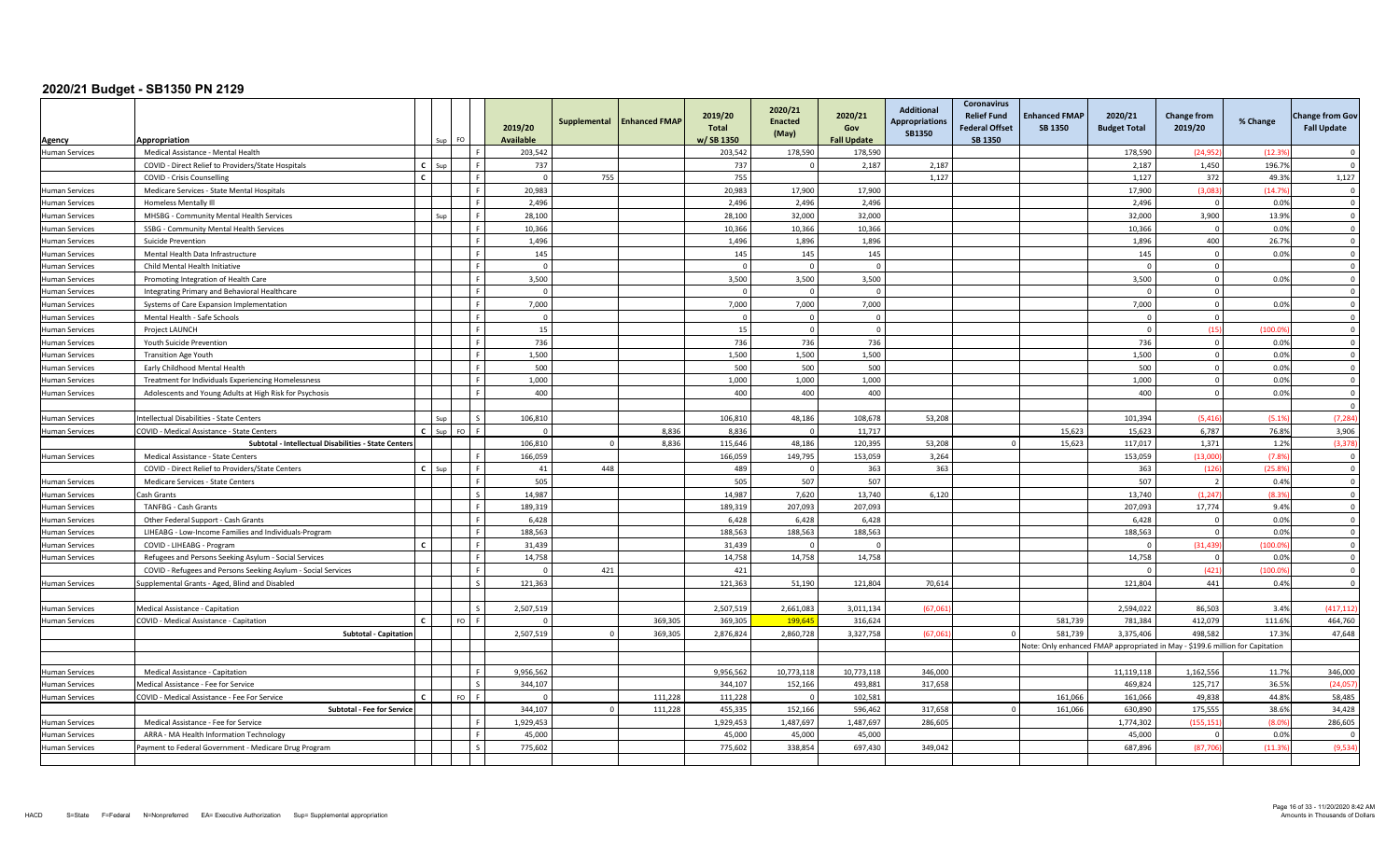| Agency                                         | Appropriation                                                                                          |              |            | FO.                      | 2019/20<br><b>Available</b> | Supplemental | <b>Enhanced FMAP</b> | 2019/20<br><b>Total</b><br>w/SB 1350 | 2020/21<br><b>Enacted</b><br>(May) | 2020/21<br>Gov<br><b>Fall Update</b> | <b>Additional</b><br><b>Appropriations</b><br><b>SB1350</b> | Coronavirus<br><b>Relief Fund</b><br><b>Federal Offset</b><br><b>SB 1350</b> | <b>Enhanced FMAP</b><br>SB 1350 | 2020/21<br><b>Budget Total</b> | <b>Change from</b><br>2019/20 | % Change | <b>Change from Gov</b><br><b>Fall Update</b> |
|------------------------------------------------|--------------------------------------------------------------------------------------------------------|--------------|------------|--------------------------|-----------------------------|--------------|----------------------|--------------------------------------|------------------------------------|--------------------------------------|-------------------------------------------------------------|------------------------------------------------------------------------------|---------------------------------|--------------------------------|-------------------------------|----------|----------------------------------------------|
| Human Services                                 | Medical Assistance for Workers with Disabilities                                                       |              |            |                          | 39,690                      |              |                      | 39,690                               | 34,086                             | 68,531                               | 26,432                                                      |                                                                              |                                 | 60,518                         | 20,828                        | 52.5%    | (8,01)                                       |
| <b>Human Services</b>                          | COVID- Medical Assistance - Workers with Disabilities                                                  |              |            | FO <sub>F</sub>          |                             |              | 24.728               | 24.728                               | $\Omega$                           | 10.341                               |                                                             |                                                                              | 18.556                          | 18.556                         | (6.17)                        | (25.09)  | 8,215                                        |
|                                                | Subtotal - MA Workers with Disabilities                                                                |              |            |                          | 39,690                      |              | 24,728               | 64,418                               | 34,086                             | 78,872                               | 26,432                                                      |                                                                              | 18,556                          | 79,074                         | 14,656                        | 22.8%    | 202                                          |
| Human Services                                 | Medical Asistance for Workers with Disabilities                                                        |              |            |                          | 69,086                      |              |                      | 69,086                               | 94,436                             | 94,436                               |                                                             |                                                                              |                                 | 94,436                         | 25,350                        | 36.7%    | $\overline{0}$                               |
|                                                |                                                                                                        |              |            |                          |                             |              |                      |                                      |                                    |                                      |                                                             |                                                                              |                                 |                                |                               |          |                                              |
| <b>Human Services</b>                          | Medical Assistance - Physician Practice Plans                                                          |              |            |                          | 7,502                       |              |                      | 7,502                                | 4,196                              | 6,571                                | 4,568                                                       |                                                                              |                                 | 8,764                          | 1,262                         | 16.8%    | 2,193                                        |
| <b>Human Services</b>                          | COVID - Medical Assistance - Physician Practice Plans                                                  |              |            | F <sub>O</sub>           | $\Omega$                    |              | 2.569                | 2.569                                | $\Omega$                           | 427                                  |                                                             |                                                                              | 1.307                           | 1.307                          | (1.262)                       | (49.1%   | 880                                          |
|                                                | <b>Subtotal - Physician Practice Plans</b>                                                             |              |            |                          | 7.502                       |              | 2,569                | 10,071                               | 4.196                              | 6,998                                | 4.568                                                       |                                                                              | 1,307                           | 10.071                         | $\overline{0}$                | 0.0%     | 3,073                                        |
| Human Services                                 | Medical Assistance - Physician Practice Plans                                                          |              |            |                          | 11,579                      |              |                      | 11.579                               | 7.180                              | 7.180                                | 3,824                                                       |                                                                              |                                 | 11.004                         | (575                          | (5.0%    | 3,824                                        |
|                                                |                                                                                                        |              |            |                          |                             |              |                      |                                      |                                    |                                      |                                                             |                                                                              |                                 |                                |                               |          | $\overline{0}$                               |
| Human Services                                 | <b>Hospital Based Burn Centers</b>                                                                     |              |            |                          | 3,792                       |              |                      | 3,792                                | 1,849                              | 4,506                                | 2,072                                                       |                                                                              |                                 | 3,921                          | 129                           | 3.4%     | (585                                         |
| <b>Human Services</b>                          | COVID- Medical Assistance - Hospital-Based Burn Centers                                                |              |            |                          | $\mathbf 0$                 |              | 645                  | 645                                  | $\Omega$                           | $\overline{0}$                       |                                                             |                                                                              | 585                             | 585                            | (60)                          | (9.3%    | 585                                          |
|                                                | <b>Subtotal - Hospital Based Burn Centers</b>                                                          |              |            |                          | 3,792                       |              | 645                  | 4,437                                | 1,849                              | 4,506                                | 2,072                                                       |                                                                              | 585                             | 4,506                          | 69                            | 1.6%     | $\Omega$                                     |
| <b>Human Services</b>                          | Medical Assistance - Hospital-Based Burn Centers                                                       |              |            |                          | 4,856                       |              |                      | 4,856                                | 4.846                              | 4.921                                | 77                                                          |                                                                              |                                 | 4,923                          | 67                            | 1.4%     | $\overline{2}$                               |
|                                                |                                                                                                        |              |            |                          |                             |              |                      |                                      |                                    |                                      |                                                             |                                                                              |                                 |                                |                               |          | $\Omega$                                     |
| Human Services                                 | Medical Assistance - Critical Access Hospitals                                                         |              |            | $\overline{\phantom{a}}$ | 8,850                       |              |                      | 8,850                                | 4,880                              | 10,900                               | 4,897                                                       |                                                                              |                                 | 9,777                          | 927                           | 10.5%    | (1, 12)                                      |
| <b>Human Services</b>                          | COVID - Medical Assistance - Critical Access Hospitals                                                 |              |            |                          | $\Omega$                    |              | 2.050                | 2.050                                | $\Omega$                           | $\Omega$                             |                                                             |                                                                              | 1.935                           | 1.935                          | (115)                         | (5.6%    | 1,935                                        |
|                                                | <b>Subtotal - Critical Access Hospitals</b>                                                            |              |            |                          | 8,850                       |              | 2,050                | 10,900                               | 4,880                              | 10,900                               | 4,897                                                       |                                                                              | 1,935                           | 11,712                         | 812                           | 7.4%     | 812                                          |
| Human Services                                 | Medical Assistance - Critical Access Hospitals                                                         |              |            |                          | 15.429                      |              |                      | 15,429                               | 16.293                             | 16.293                               |                                                             |                                                                              |                                 | 16,293                         | 864                           | 5.6%     | $\Omega$                                     |
|                                                |                                                                                                        |              |            |                          |                             |              |                      |                                      |                                    |                                      |                                                             |                                                                              |                                 |                                |                               |          | $\Omega$                                     |
| <b>Human Services</b>                          | Medical Assistance - Obstetric and Neonatal Services                                                   |              |            |                          | 2,709                       |              |                      | 2,709                                | 1,534                              | 3,681                                | 1,280                                                       |                                                                              |                                 | 2,814                          | 105                           | 3.9%     | (867)                                        |
| <b>Human Services</b>                          | COVID - Medical Assistance - Obstetrics and Neonatal services                                          | $\mathbf{c}$ | Sup        | FO <sub>F</sub>          | $\Omega$                    |              | 972                  | 972                                  | $\overline{0}$                     | $\Omega$                             |                                                             |                                                                              | 867                             | 867                            | (105)                         | (10.8%   | 867                                          |
|                                                | <b>Subtotal - Obstetric and Neonatal Services</b>                                                      |              |            |                          | 2,709                       |              | 972                  | 3,681                                | 1,534                              | 3,681                                | 1,280                                                       |                                                                              | 867                             | 3,681                          | $\overline{0}$                | 0.0%     | $\overline{\mathbf{0}}$                      |
| <b>Human Services</b>                          | Medical Assistance - Obstetric and Neonatal Services                                                   |              |            |                          | 7.311                       |              |                      | 7,311                                | 7,296                              | 7,296                                | $\overline{a}$                                              |                                                                              |                                 | 7.300                          | (11)                          | (0.2%    | $\overline{4}$                               |
|                                                |                                                                                                        |              |            |                          |                             |              |                      |                                      |                                    |                                      |                                                             |                                                                              |                                 |                                |                               |          | $\Omega$                                     |
| Human Services                                 | <b>Trauma Centers</b>                                                                                  |              | Sun        |                          | 7,397                       |              |                      | 7,397                                | 3,607                              | 8,792                                | 4,044                                                       |                                                                              |                                 | 7,651                          | 254                           | 3.4%     | (1, 141)                                     |
| <b>Human Services</b>                          | COVID - Medical Assistance - Trauma Centers                                                            | $\epsilon$   | Sun        | FO <sub>F</sub>          | $\mathbf 0$                 |              | 1.259                | 1.259                                | $\Omega$                           | $\Omega$                             |                                                             |                                                                              | 1.141                           | 1.141                          | (118)                         | (9.4%    | 1,141                                        |
|                                                | Subtotal - Trauma Centers                                                                              |              |            | l c                      | 7,397                       |              | 1,259                | 8,656                                | 3,607                              | 8,792                                | 4,044                                                       |                                                                              | 1,141                           | 8,792                          | 136                           | 1.6%     | $\overline{\mathbf{0}}$                      |
| <b>Human Services</b>                          | Medical Assistance - Trauma Centers                                                                    |              |            |                          | 9,472                       |              |                      | 9,472<br>$\Omega$                    | 9.453                              | 9,602                                | 153                                                         |                                                                              |                                 | 9,606                          | 134                           | 1.4%     | $\overline{4}$<br>$\overline{\mathbf{0}}$    |
|                                                |                                                                                                        |              |            |                          | 21.092                      |              |                      |                                      | 10.284                             |                                      |                                                             |                                                                              |                                 | 21.479                         | 387                           | 1.8%     | 4,048                                        |
| <b>Human Services</b><br><b>Human Services</b> | Medical Assistance - Academic Medical Centers<br>COVID - Medical Assistance - Academic Medical Centers | $\mathbf{c}$ | Sup<br>Sun | FO.                      | $\Omega$                    |              | 3.589                | 21,092<br>3.589                      | $\Omega$                           | 17,431<br>$\Omega$                   | 11,195                                                      |                                                                              | 3,202                           | 3.202                          | (387)                         | (10.8%   | 3,202                                        |
|                                                | <b>Subtotal - Academic Medical Centers</b>                                                             |              |            |                          | 21,092                      |              | 3,589                | 24,681                               | 10,284                             | 17,431                               | 11,195                                                      |                                                                              | 3,202                           | 24,681                         | $\mathbf{0}$                  | 0.0%     | 7,250                                        |
| <b>Human Services</b>                          | Medical Assistance - State-Related Academic Medical Centers                                            |              |            |                          | 27,007                      |              |                      | 27,007                               | 19,036                             | 19,036                               | 8,338                                                       |                                                                              |                                 | 27,374                         | 367                           | 1.4%     | 8,338                                        |
|                                                |                                                                                                        |              |            |                          |                             |              |                      |                                      |                                    |                                      |                                                             |                                                                              |                                 |                                |                               |          | $\overline{\mathbf{0}}$                      |
| <b>Human Services</b>                          | Medical Assistance - Transportation                                                                    |              | Sup        |                          | 59,613                      |              |                      | 59,613                               | 26,637                             | 61,241                               | 34,056                                                      |                                                                              |                                 | 60.693                         | 1,080                         | 1.8%     | (548)                                        |
| <b>Human Services</b>                          | COVID - Medical Assistance - Transportation                                                            | $\mathbf{c}$ | Sup        | FO <sub>F</sub>          | $\Omega$                    |              | 2,121                | 2.121                                | $\Omega$                           | 1.645                                |                                                             |                                                                              | 2,193                           | 2.193                          | 72                            | 3.4%     | 548                                          |
|                                                | Subtotal - MA Transportation                                                                           |              |            |                          | 59,613                      |              | 2,121                | 61,734                               | 26,637                             | 62,886                               | 34,056                                                      |                                                                              | 2,193                           | 62,886                         | 1,152                         | 1.9%     | $\Omega$                                     |
|                                                |                                                                                                        |              |            |                          |                             |              |                      |                                      |                                    |                                      |                                                             |                                                                              |                                 |                                |                               |          | $\Omega$                                     |
| Human Services                                 | Medical Assistance - Transportation                                                                    |              |            |                          | 85,706                      |              |                      | 85,706                               | 83,514                             | 83,514                               |                                                             |                                                                              |                                 | 83,514                         | (2, 192)                      | (2.6%    | $\overline{\mathbf{0}}$                      |
| Human Services                                 | <b>Expanded Medical Services for Women</b>                                                             |              |            | $\sim$                   | 6,263                       |              |                      | 6,263                                | 2,610                              | 6,263                                | 3,653                                                       |                                                                              |                                 | 6,263                          | $\mathbf{0}$                  | 0.0%     | $\overline{\mathbf{0}}$                      |
| Human Services                                 | TANFBG - Alternatives to Abortion                                                                      |              |            |                          | 1,000                       |              |                      | 1,000                                | 1,000                              | 1,000                                |                                                             |                                                                              |                                 | 1,000                          | $\Omega$                      | 0.0%     | $\overline{0}$                               |
|                                                |                                                                                                        |              |            |                          |                             |              |                      |                                      |                                    |                                      |                                                             |                                                                              |                                 |                                |                               |          | $\Omega$                                     |
| <b>Human Services</b>                          | Children's Health Insurance                                                                            |              | Sup        |                          | 31,037                      |              |                      | 31,037                               | 41,564                             | 73,040                               | 26,971                                                      |                                                                              |                                 | 68,535                         | 37,498                        | 120.8%   | (4,505)                                      |
| Human Services                                 | COVID - Children's Health Insurance Program                                                            |              |            |                          | $\Omega$                    |              | 10,310               | 10.310                               | $\Omega$                           | 13.927                               |                                                             |                                                                              | 18.432                          | 18.432                         | 8.122                         | 78.8%    | 4,505                                        |
|                                                | Subtotal - CHIP                                                                                        |              |            |                          | 31.037                      |              | 10.310               | 41.347                               | 41.564                             | 86.967                               | 26.971                                                      |                                                                              | 18.432                          | 86.967                         | 45.620                        | 110.3%   | $\Omega$                                     |
| <b>Human Services</b>                          | Children's Health Insurance Program                                                                    |              |            |                          | 390,135                     |              |                      | 390,135                              | 352,142                            | 352,142                              |                                                             |                                                                              |                                 | 352,142                        | (37, 99)                      | (9.7%    | $\overline{\mathbf{0}}$                      |
| Human Services                                 | Access to Reproductive Health Care                                                                     |              |            |                          | $\mathbf 0$                 |              |                      | $\bigcap$                            | $\Omega$                           | $\Omega$                             |                                                             |                                                                              |                                 | $\Omega$                       | $\mathbf 0$                   |          | $\Omega$                                     |
|                                                |                                                                                                        |              |            |                          |                             |              |                      |                                      |                                    |                                      |                                                             |                                                                              |                                 |                                |                               |          | $\overline{0}$                               |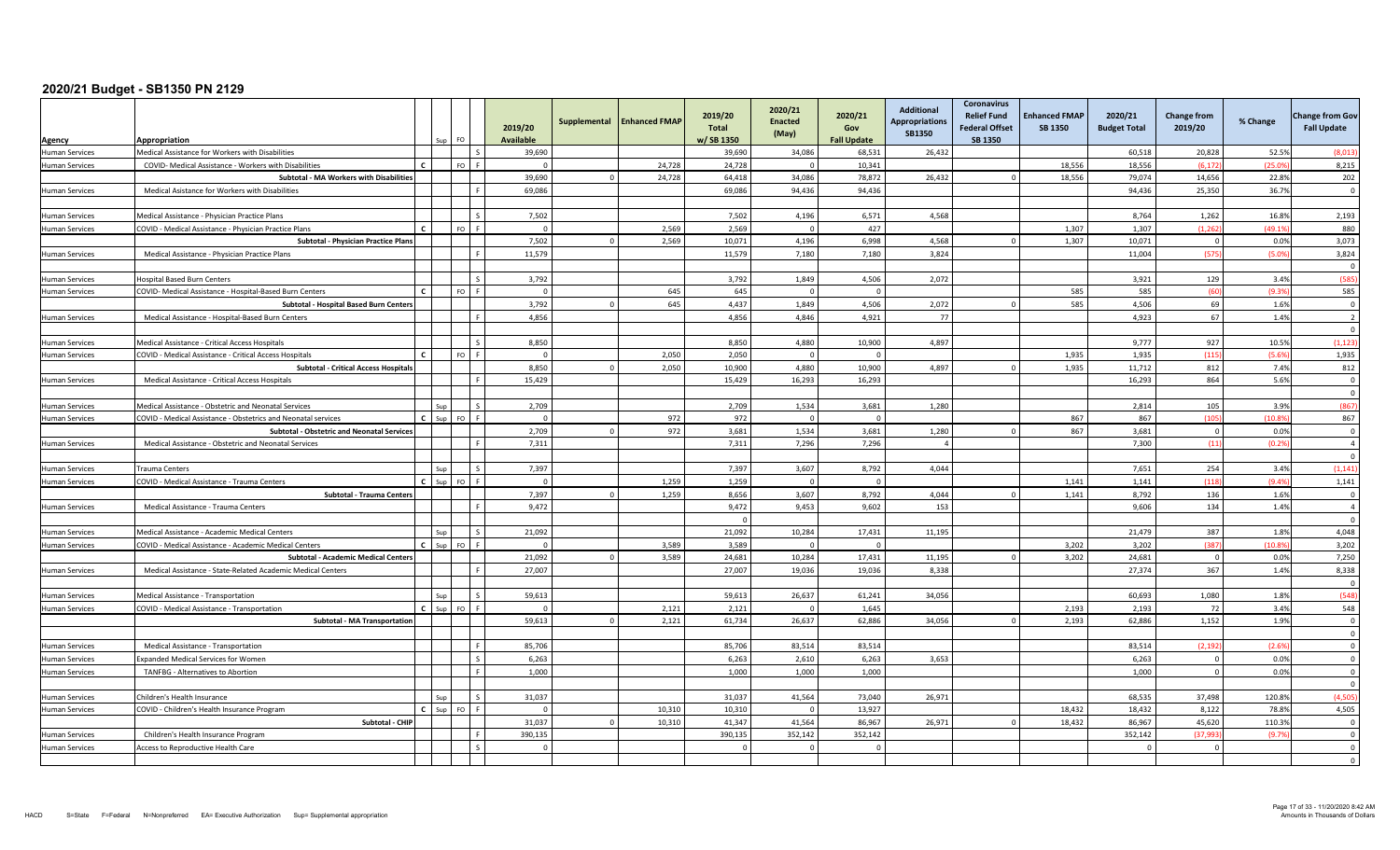| Agency                | Appropriation                                                                          |              |         |                          | 2019/20<br><b>Available</b> | Supplemental | <b>Enhanced FMAP</b> | 2019/20<br>Total<br>w/SB 1350 | 2020/21<br><b>Enacted</b><br>(May) | 2020/21<br>Gov<br><b>Fall Update</b> | <b>Additional</b><br><b>Appropriations</b><br><b>SB1350</b> | <b>Coronavirus</b><br><b>Relief Fund</b><br><b>Federal Offset</b><br>SB 1350 | <b>Enhanced FMAP</b><br><b>SB 1350</b> | 2020/21<br><b>Budget Total</b> | <b>Change from</b><br>2019/20 | % Change | <b>Change from Gov</b><br><b>Fall Update</b> |
|-----------------------|----------------------------------------------------------------------------------------|--------------|---------|--------------------------|-----------------------------|--------------|----------------------|-------------------------------|------------------------------------|--------------------------------------|-------------------------------------------------------------|------------------------------------------------------------------------------|----------------------------------------|--------------------------------|-------------------------------|----------|----------------------------------------------|
| <b>Human Services</b> | Medical Assistance - Long Term Living (20/21 - includes HCBS & AC & Services to Person |              | Sup     | ΙS                       | 470,244                     |              |                      | 470,244                       | 62,446                             | 235,124                              | 170,696                                                     |                                                                              |                                        | 233.142                        | (237, 102)                    | (50.49)  | (1,98)                                       |
| <b>Human Services</b> | COVID - Medical Assistance - Long Term Care                                            |              |         | FO <sub>F</sub>          |                             |              | 67,581               | 67,581                        | $\Omega$                           | 11,603                               |                                                             |                                                                              | 14,878                                 | 14,878                         | (52,7)                        | (78.0)   | 3,275                                        |
|                       | Subtotal - Long Term Living                                                            |              |         |                          | 470,244                     |              | 67,581               | 537,825                       | 62,446                             | 246,727                              | 170,696                                                     |                                                                              | 14,878                                 | 248,020                        | (289.80)                      | (53.9)   | 1,293                                        |
| <b>Human Services</b> | Medical Assistance - Long Term Living                                                  |              | Sun     | Lε                       | 777,565                     |              |                      | 777.565                       | 107,890                            | 138,928                              | 46,554                                                      |                                                                              |                                        | 154,444                        | (623.121)                     | (80.19)  | 15,516                                       |
|                       |                                                                                        |              |         |                          |                             |              |                      |                               |                                    |                                      |                                                             |                                                                              |                                        |                                |                               |          | $\Omega$                                     |
| <b>Human Services</b> | Medical Assistance - Community Health Choices                                          |              | Sup     | l s                      | 2,328,939                   |              |                      | 2,328,939                     | 1,375,944                          | 3,375,917                            | 1,574,556                                                   |                                                                              |                                        | 2,950,500                      | 621,561                       | 26.7%    | (425, 417)                                   |
| <b>Human Services</b> | COVID - Medical Assistance - Community Health Choices                                  |              | Sun     | FO <sub>F</sub>          | $\Omega$                    |              | 353,745              | 353.745                       | $\Omega$                           | 448.692                              |                                                             |                                                                              | 704.516                                | 704.516                        | 350.771                       | 99.2%    | 255,824                                      |
|                       | <b>Subtotal - Community Health Choices</b>                                             |              |         |                          | 2.328.939                   |              | 353.745              | 2.682.684                     | 1.375.944                          | 3.824.609                            | 1.574.556                                                   |                                                                              | 704.516                                | 3.655.016                      | 972.332                       | 36.2%    | (169, 593)                                   |
| <b>Human Services</b> | Medical Assistance - Community Health Choices                                          |              | Sup     |                          | 4,200,922                   |              |                      | 4,200,922                     | 5,112,710                          | 5,427,147                            | 314,437                                                     |                                                                              |                                        | 5,427,147                      | 1,226,225                     | 29.2%    | $\overline{\mathbf{0}}$                      |
|                       |                                                                                        |              |         |                          | $\bigcap$                   |              |                      | $\sqrt{ }$                    |                                    |                                      |                                                             |                                                                              |                                        |                                |                               |          | $\overline{0}$                               |
| <b>Human Services</b> | Home and Community Based Services (moved to Long Term Living)                          |              | Sup     | l s                      | 182.421                     |              |                      | 182.421                       | $\Omega$                           | $\Omega$                             |                                                             |                                                                              |                                        | $\Omega$                       | (182.421)                     | (100.09) | $\overline{0}$                               |
| Human Services        | COVID- Medical Assistance - Home and Community Based Services                          |              | Sup     | $FO$ $F$                 | $\Omega$                    |              | 9,159                | 9,159                         | $\overline{0}$                     | $\Omega$                             |                                                             |                                                                              |                                        | $\Omega$                       | (9.159                        | (100.0)  | $\overline{0}$                               |
|                       | Subtotal - Home and Community Based Services                                           |              |         |                          | 182.421                     |              | 9.159                | 191.580                       | $\overline{0}$                     | $\Omega$                             | $\Omega$                                                    |                                                                              |                                        | $\Omega$                       | (191.58)                      | (100.09) | $\Omega$                                     |
| <b>Human Services</b> | Medical Assistance - Home and Community Based Services                                 |              | Sup     |                          | 211,504                     |              |                      | 211.504                       | $\Omega$                           | $\Omega$                             |                                                             |                                                                              |                                        | $\Omega$                       | (211,504)                     | (100.09) | $\Omega$                                     |
|                       |                                                                                        |              |         |                          |                             |              |                      |                               |                                    |                                      |                                                             |                                                                              |                                        |                                |                               |          | $\overline{\mathbf{0}}$                      |
| <b>Human Services</b> | Long-Term Care - Managed Care                                                          |              | Sup     | $\overline{\phantom{a}}$ | 151,168                     |              |                      | 151,168                       | 71,383                             | 153,156                              | 75,459                                                      |                                                                              |                                        | 146.842                        | (4.32)                        | (2.99)   | (6, 314)                                     |
| <b>Human Services</b> | COVID- Medical Assistance - Long Term Care - Managed Care                              |              |         | $FO$ $F$                 |                             |              | 10.550               | 10.550                        | $\Omega$                           | 15.986                               |                                                             |                                                                              | 21.892                                 | 21.892                         | 11.342                        | 107.5%   | 5,906                                        |
|                       | Subtotal - Long-Term Care - Managed Care                                               |              |         |                          | 151,168                     |              | 10,550               | 161,718                       | 71,383                             | 169,142                              | 75,459                                                      |                                                                              | 21,892                                 | 168,734                        | 7,016                         | 4.3%     | (408)                                        |
| <b>Human Services</b> | Medical Assistance - Long Term Care - Managed Care                                     |              | Sup     |                          | 177.131                     |              |                      | 177,131                       | 187.182                            | 187.182                              |                                                             |                                                                              |                                        | 187,182                        | 10,051                        | 5.7%     | $\Omega$                                     |
|                       |                                                                                        |              |         |                          |                             |              |                      |                               |                                    |                                      |                                                             |                                                                              |                                        |                                |                               |          | $\Omega$                                     |
| Human Services        | Services to Persons with Disabilities (Moved to Long Term Living)                      |              |         | Ιc                       | 130.215                     |              |                      | 130.215                       | $\Omega$                           | $\Omega$                             |                                                             |                                                                              |                                        | $\overline{0}$                 | (130.21)                      | (100.0)  | $\Omega$                                     |
| Human Services        | COVID - Medical Assistance - Services to Persons with Disabilities                     |              | $C$ Sun | FO <sub>F</sub>          | $\Omega$                    |              | 6.037                | 6.037                         | $\Omega$                           | $\Omega$                             |                                                             |                                                                              |                                        | $\Omega$                       | (6.037)                       | (100.0)  | $\overline{0}$                               |
|                       | Subtotal - Services to Persons with Disabilities                                       |              |         |                          | 130,215                     |              | 6,037                | 136,252                       | $\overline{0}$                     | $\Omega$                             | $\Omega$                                                    |                                                                              |                                        | $\overline{0}$                 | (136.25                       | (100.0)  | $\overline{0}$                               |
| Human Services        | Medical Assistance - Services to Persons with Disabilities                             |              | Sur     | l F                      | 144,487                     |              |                      | 144,487                       | $\Omega$                           | $\Omega$                             |                                                             |                                                                              |                                        | $\Omega$                       | (144.487)                     | (100.0)  | $\Omega$                                     |
|                       |                                                                                        |              |         |                          |                             |              |                      |                               |                                    |                                      |                                                             |                                                                              |                                        |                                |                               |          | $\Omega$                                     |
| Human Services        | Attendant Care (Moved to Long Term Living)                                             |              | Sun     |                          | 43,885                      |              |                      | 43,885                        |                                    |                                      |                                                             |                                                                              |                                        |                                | (43.88)                       | (100.0)  | $\Omega$                                     |
| Human Services        | COVID - Medical Assistance - Attendant Care                                            |              |         | FO <sub>F</sub>          |                             |              | 974                  | 974                           | $\Omega$                           | $\Omega$                             |                                                             |                                                                              |                                        | $\overline{0}$                 | (974)                         | (100.0)  | $\Omega$                                     |
|                       | Subtotal - Attendant Care                                                              |              |         |                          | 43,885                      |              | 974                  | 44,859                        | $\Omega$                           | $\Omega$                             | $\Omega$                                                    |                                                                              |                                        | $\Omega$                       | (44, 859)                     | (100.09) | $\overline{0}$                               |
|                       |                                                                                        |              |         |                          |                             |              |                      |                               |                                    |                                      |                                                             |                                                                              |                                        |                                |                               |          | $\overline{0}$                               |
| Human Services        | Medical Assistance - Attendant Care                                                    |              |         | Lε                       | 67,938                      |              |                      | 67,938                        | $\Omega$                           |                                      |                                                             |                                                                              |                                        | $\Omega$                       | (67.938                       | (100.0)  | $\Omega$                                     |
| Human Services        | Intellectual Disabilities - Community Base Program                                     |              | Sur     | l s                      | 148,943                     |              |                      | 148,943                       | 60,793                             | 144,888                              | 83,639                                                      |                                                                              |                                        | 144,432                        | (4, 511)                      | (3.09)   | (456)                                        |
| <b>Human Services</b> | COVID - Medical Assistance - Community ID Services                                     |              | Sun     | $FO$ $F$                 | $\Omega$                    |              | 710                  | 710                           | $\Omega$                           | 1.369                                |                                                             |                                                                              | 1.825                                  | 1.825                          | 1.115                         | 157.0%   | 456                                          |
|                       | Subtotal - ID - Community Base Program                                                 |              |         |                          | 148,943                     |              | 710                  | 149,653                       | 60.793                             | 146,257                              | 83,639                                                      |                                                                              | 1,825                                  | 146,257                        | (3.396)                       | (2.39)   | $\overline{\mathbf{0}}$                      |
| <b>Human Services</b> | Medical Assistance - Community ID Services                                             |              |         | l F                      | 59,038                      |              |                      | 59,038                        | 59,723                             | 59,723                               |                                                             |                                                                              |                                        | 59,723                         | 685                           | 1.2%     | $\overline{0}$                               |
| Human Services        | SSBG - Community ID Services                                                           |              |         | IЕ                       | 7.451                       |              |                      | 7.451                         | 7.451                              | 7,451                                |                                                             |                                                                              |                                        | 7.451                          | $\overline{0}$                | 0.0%     | $\Omega$                                     |
|                       |                                                                                        |              |         |                          |                             |              |                      |                               |                                    |                                      |                                                             |                                                                              |                                        |                                |                               |          | $\Omega$                                     |
| Human Services        | Intellectual Disabilities - Intermediate Care Facilities                               |              | Sun     | l s                      | 148,359                     |              |                      | 148.359                       | 66.598                             | 140,561                              | 68.463                                                      |                                                                              |                                        | 135.061                        | (13.29)                       | (9.09)   | (5,500)                                      |
| Human Services        | COVID - Medical Assistance - ID/ICF                                                    |              | Sun     | FO <sub>F</sub>          |                             |              | 11.126               | 11.126                        | $\Omega$                           | 16.994                               |                                                             |                                                                              | 22.494                                 | 22.494                         | 11.368                        | 102.2%   | 5,500                                        |
|                       | Subtotal - Intellectual Disabilities - ID/ICF                                          |              |         |                          | 148,359                     |              | 11,126               | 159,485                       | 66,598                             | 157,555                              | 68,463                                                      |                                                                              | 22,494                                 | 157,555                        | (1,930)                       | (1.2%    | $\overline{\mathbf{0}}$                      |
| Human Services        | Medical Assistance - ID/ICF                                                            |              | Sup     | l c                      | 193,685                     |              |                      | 193.685                       | 194.752                            | 194.752                              |                                                             |                                                                              |                                        | 194.752                        | 1,067                         | 0.6%     | $\Omega$                                     |
|                       |                                                                                        |              |         |                          |                             |              |                      |                               |                                    |                                      |                                                             |                                                                              |                                        |                                |                               |          | $\Omega$                                     |
| Human Services        | Intellectual Disabilities - Community Waiver Program                                   |              | Sup     | l s                      | 1,664,206                   |              |                      | 1,664,206                     | 784,163                            | 1,706,307                            | 861,144                                                     |                                                                              |                                        | 1,645,307                      | (18.89)                       | (1.1%    | (61,000)                                     |
| <b>Human Services</b> | COVID - Medical Assistance - Community ID Waiver                                       |              | $C$ Sun | $F \cap F$               | $\Omega$                    |              | 108.169              | 108.169                       | $\sqrt{ }$                         | 183.587                              |                                                             |                                                                              | 244.587                                | 244,587                        | 136,418                       | 126.1%   | 61,000                                       |
|                       | Subtotal - Intellectual Disabilities - Community Waiver                                |              |         |                          | 1,664,206                   |              | 108,169              | 1,772,375                     | 784,163                            | 1,889,894                            | 861,144                                                     |                                                                              | 244,587                                | 1,889,894                      | 117,519                       | 6.6%     | $\Omega$                                     |
| Human Services        | Medical Assistance - Community ID Waiver                                               |              | Sun     |                          | 1.900.758                   |              |                      | 1.900.758                     | 1.984.147                          | 1.984.147                            |                                                             |                                                                              |                                        | 1.984.147                      | 83.389                        | 4.4%     | $\Omega$                                     |
| <b>Human Services</b> | MR Residential Services - Lansdowne                                                    |              |         | $\sim$                   | 340                         |              |                      | 340                           | 83                                 | 200                                  | 117                                                         |                                                                              |                                        | 200                            | (140)                         | (41.29)  | $\overline{\mathbf{0}}$                      |
|                       |                                                                                        |              |         |                          |                             |              |                      |                               |                                    |                                      |                                                             |                                                                              |                                        |                                |                               |          | $\overline{0}$                               |
| Human Services        | Autism Intervention and Services                                                       |              |         |                          | 25.252                      |              |                      | 25.252                        | 12.435                             | 25.955                               | 14.013                                                      |                                                                              |                                        | 26.448                         | 1.196                         | 4.7%     | 493                                          |
| <b>Human Services</b> | COVID - Medical Assistance - Autism                                                    | $\mathbf{c}$ | Sup     | FO <sub>F</sub>          | $\Omega$                    |              | 1,673                | 1,673                         | $\overline{0}$                     | 2,296                                |                                                             |                                                                              | 2,875                                  | 2.875                          | 1,202                         | 71.8%    | 579                                          |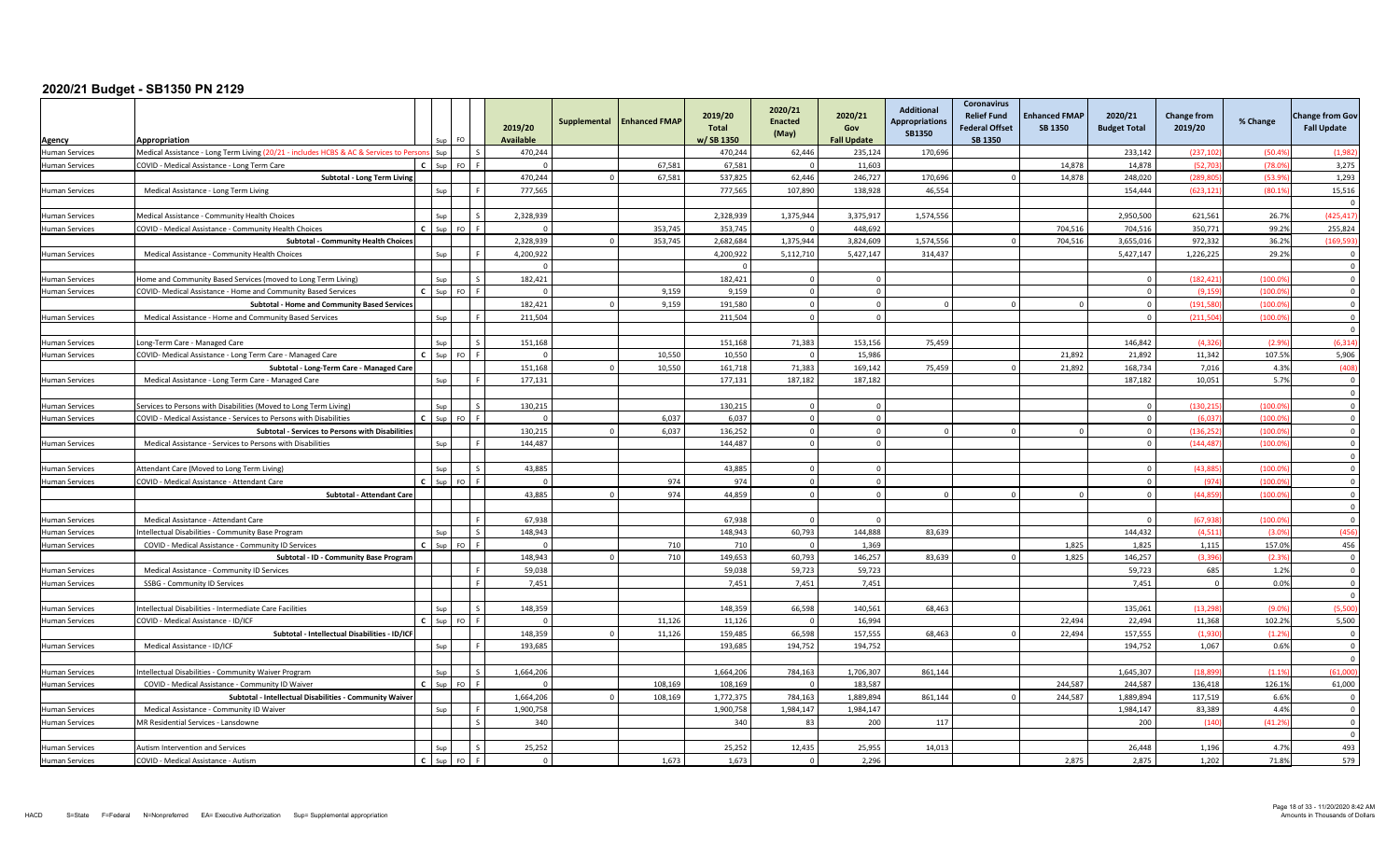| Agency                                         | Appropriation                                                                       |              | <b>FO</b> |         | 2019/20<br><b>Available</b> | Supplemental | <b>Enhanced FMAP</b> | 2019/20<br><b>Total</b><br>w/SB 1350 | 2020/21<br><b>Enacted</b><br>(May) | 2020/21<br>Gov<br><b>Fall Update</b> | <b>Additional</b><br><b>Appropriations</b><br><b>SB1350</b> | Coronavirus<br><b>Relief Fund</b><br><b>Federal Offset</b><br>SB 1350 | <b>Enhanced FMAP</b><br><b>SB 1350</b> | 2020/21<br><b>Budget Total</b> | <b>Change from</b><br>2019/20 | % Change      | <b>Change from Gov</b><br><b>Fall Update</b> |
|------------------------------------------------|-------------------------------------------------------------------------------------|--------------|-----------|---------|-----------------------------|--------------|----------------------|--------------------------------------|------------------------------------|--------------------------------------|-------------------------------------------------------------|-----------------------------------------------------------------------|----------------------------------------|--------------------------------|-------------------------------|---------------|----------------------------------------------|
|                                                | Subtotal - Autism Intervention and Services                                         |              |           |         | 25,252                      |              | 1,673                | 26,925                               | 12,435                             | 28,251                               | 14,013                                                      |                                                                       | 2,875                                  | 29,323                         | 2,398                         | 8.9%          | 1,072                                        |
| <b>Human Services</b>                          | Medical Assistance - Autism Intervention Services                                   |              |           |         | 33,839                      |              |                      | 33,839                               | 27,438                             | 27,438                               |                                                             |                                                                       |                                        | 27,438                         | (6, 401)                      | (18.99)       | $\mathbf 0$                                  |
| <b>Human Services</b>                          | <b>Behavioral Health Services</b>                                                   |              |           |         | 57,149                      |              |                      | 57,149                               | 23,812                             | 57,149                               | 33,337                                                      |                                                                       |                                        | 57,149                         | $\mathbf 0$                   | 0.0%          | $\mathbf 0$                                  |
| <b>Human Services</b>                          | Access to Medication-Assisted Treatment                                             |              |           |         | 1.500                       |              |                      | 1.500                                | 1,500                              | 1,500                                |                                                             |                                                                       |                                        | 1.500                          | $\Omega$                      | 0.0%          | $\overline{0}$                               |
| <b>Human Services</b>                          | Special Pharmaceutical Services for Schizophrenia                                   |              |           |         | 952                         |              |                      | 952                                  | 313                                | 752                                  | 439                                                         |                                                                       |                                        | 752                            | (200)                         | (21.0%        | $\Omega$<br>$\Omega$                         |
| <b>Human Services</b>                          | County Child Welfare                                                                |              |           |         | 1,257,751                   |              |                      | 1,257,751                            | 1,101,907                          | 1,170,948                            | 64,541                                                      |                                                                       |                                        | 1,166,448                      | (91, 30)                      | (7.39)        | (4,500)                                      |
| <b>Human Services</b>                          | COVID - Child Welfare - Title IV-E                                                  | $\mathbf{r}$ |           |         | $\Omega$                    |              | 18.000               | 18,000                               |                                    | 13.500                               |                                                             |                                                                       | 18,000                                 | 18,000                         | $\overline{0}$                | 0.0%          | 4.500                                        |
|                                                | Subtotal - County Child Welfare                                                     |              |           |         | 1,257,751                   | $\Omega$     | 18,000               | 1,275,751                            | 1,101,907                          | 1,184,448                            | 64,541                                                      |                                                                       | 18,000                                 | 1,184,448                      | (91, 30)                      | (7.2%         | $\overline{\mathbf{0}}$                      |
| <b>Human Services</b>                          | Child Welfare Services                                                              |              |           |         | 13,735                      |              |                      | 13,735                               | 34,719                             | 34,719                               |                                                             |                                                                       |                                        | 34,719                         | 20,984                        | 152.8%        | $\overline{0}$                               |
| <b>Human Services</b>                          | Child Welfare - Title IV-E                                                          |              |           |         | 385.369                     |              |                      | 385.369                              | 440.805                            | 440.805                              |                                                             |                                                                       |                                        | 440.805                        | 55.436                        | 14.4%         | $\overline{0}$                               |
|                                                | COVID - Child Welfare Services                                                      | $\mathbf{c}$ | Sur       |         | 1,571                       |              |                      | 1,571                                | 1,571                              | 1,571                                |                                                             |                                                                       |                                        | 1,571                          | $\overline{0}$                | 0.0%          | $\Omega$                                     |
| <b>Human Services</b>                          | Medical Assistance - Child Welfare                                                  |              |           |         | 1,438                       |              |                      | 1,438                                | 1,824                              | 1,824                                |                                                             |                                                                       |                                        | 1,824                          | 386                           | 26.8%         | $\overline{0}$                               |
| <b>Human Services</b>                          | COVID - Medical Assistance - Child Welfare                                          | $\epsilon$   |           |         | $\overline{0}$              |              |                      |                                      | $\Omega$                           | $\Omega$                             |                                                             |                                                                       |                                        | $\Omega$                       | $\overline{0}$                |               | $\Omega$                                     |
| <b>Human Services</b>                          | TANFBG - Child Welfare                                                              |              |           |         | 58,508                      |              |                      | 58,508                               | 58,508                             | 58,508                               |                                                             |                                                                       |                                        | 58,508                         | $\mathbf 0$                   | 0.0%          | $\mathbf 0$                                  |
| <b>Human Services</b>                          | SSBG - Child Welfare                                                                |              |           |         | 12,021<br>16.665            |              |                      | 12,021<br>16.665                     | 12,021<br>18.665                   | 12,021<br>18.665                     |                                                             |                                                                       |                                        | 12,021<br>18.665               | $\overline{0}$<br>2.000       | 0.0%<br>12.0% | $\overline{0}$<br>$\overline{0}$             |
| <b>Human Services</b>                          | Child Welfare Training and Certification                                            |              |           |         | 143                         |              |                      | 143                                  | 143                                | 143                                  |                                                             |                                                                       |                                        | 143                            | $\Omega$                      | 0.0%          | $\overline{\mathbf{0}}$                      |
| <b>Human Services</b><br><b>Human Services</b> | Community Based Family Resource and Support<br>Child Abuse Prevention and Treatment |              |           |         | 4,000                       |              |                      | 4,000                                | 4,608                              | 4,608                                |                                                             |                                                                       |                                        | 4,608                          | 608                           | 15.2%         | $\Omega$                                     |
| <b>Human Services</b>                          | Title IV B - Caseworker Visits                                                      |              |           |         | 1.365                       |              |                      | 1.365                                | 1.365                              | 1.365                                |                                                             |                                                                       |                                        | 1.365                          | $\overline{0}$                | 0.0%          | $\Omega$                                     |
| <b>Human Services</b>                          | Children's Justice Act                                                              |              |           |         | 1,150                       |              |                      | 1,150                                | 1,150                              | 1,150                                |                                                             |                                                                       |                                        | 1,150                          | $\mathbf 0$                   | 0.0%          | $\overline{0}$                               |
| <b>Human Services</b>                          | Community Based Family Centers                                                      |              |           | $\zeta$ | 18,320                      |              |                      | 18,320                               | 7.733                              | 19,558                               | 11.825                                                      |                                                                       |                                        | 19,558                         | 1,238                         | 6.8%          | $\overline{0}$                               |
| <b>Human Services</b>                          | Family Preservation - Family Centers                                                |              |           |         | 2.691                       |              |                      | 2.691                                | 2.691                              | 2,691                                |                                                             |                                                                       |                                        | 2.691                          | $\overline{0}$                | 0.0%          | $\mathbf{0}$                                 |
| <b>Human Services</b>                          | Family Resource & Support - Family Centers                                          |              |           |         | 480                         |              |                      | 480                                  | 480                                | 480                                  |                                                             |                                                                       |                                        | 480                            | $\mathbf 0$                   | 0.0%          | $\overline{0}$                               |
| Human Services                                 | Title IV-B - Family Centers                                                         |              |           |         | 5,871                       |              |                      | 5,871                                | 5.871                              | 5.871                                |                                                             |                                                                       |                                        | 5,871                          | $\Omega$                      | 0.0%          | $\Omega$                                     |
| <b>Human Services</b>                          | MCHBG - Early Childhood Home Visiting                                               |              |           |         | 16.300                      |              |                      | 16.300                               | 16.300                             | 16.300                               |                                                             |                                                                       |                                        | 16.300                         | $\overline{0}$                | 0.0%          | $\Omega$                                     |
| <b>Human Services</b>                          | <b>Child Care Services</b>                                                          |              |           |         | 156,332                     |              |                      | 156,332                              | 65,201                             | 156,482                              | 91,281                                                      |                                                                       |                                        | 156,482                        | 150                           | 0.1%          | $\overline{0}$                               |
| <b>Human Services</b>                          | CCDFBG - Child Care Services                                                        |              |           |         | 392,812                     |              |                      | 392,812                              | 431,136                            | 431,136                              |                                                             |                                                                       |                                        | 431,136                        | 38.324                        | 9.8%          | $\overline{0}$                               |
| <b>Human Services</b>                          | COVID - CCFFBG - Child Care Services                                                | $\mathbf{c}$ |           |         | 70,000                      | 38,000       |                      | 108,000                              | $\Omega$                           | $\Omega$                             |                                                             |                                                                       |                                        | $\Omega$                       | (108.000                      | (100.0%       | $\Omega$                                     |
| <b>Human Services</b>                          | CCDFBG - School Age                                                                 |              |           |         | 1,260                       |              |                      | 1,260                                | 1,260                              | 1,260                                |                                                             |                                                                       |                                        | 1,260                          | $^{\circ}$                    | 0.0%          | $\overline{0}$                               |
| <b>Human Services</b>                          | SSBG - Child Care Services                                                          |              |           |         | 30,977                      |              |                      | 30,977                               | 30,977                             | 30.977                               |                                                             |                                                                       |                                        | 30,977                         | $\overline{0}$                | 0.0%          | $\Omega$                                     |
| <b>Human Services</b>                          | <b>Head Start Collaboration Project</b>                                             |              |           |         | 242                         |              |                      | 242                                  | 225                                | 225                                  |                                                             |                                                                       |                                        | 225                            | (17)                          | (7.0%         | $\overline{0}$                               |
| <b>Human Services</b>                          | Early Learning Challenge Grant - Child Care Services                                |              |           |         | $\overline{0}$              |              |                      |                                      |                                    | $\Omega$                             |                                                             |                                                                       |                                        | $\sqrt{ }$                     | $\overline{0}$                |               | $\overline{0}$                               |
| <b>Human Services</b>                          | Child Care Assistance                                                               |              |           |         | 104,569                     |              |                      | 104,569                              | 45,785                             | 109,885                              | 64,100                                                      |                                                                       |                                        | 109,885                        | 5,316                         | 5.1%          | $\overline{0}$                               |
| <b>Human Services</b>                          | TANFBG - Child Care Assistance                                                      |              |           |         | 152,214                     |              |                      | 152,214                              | 230,306                            | 230,306                              |                                                             |                                                                       |                                        | 230,306                        | 78,092                        | 51.3%         | $\overline{0}$                               |
| <b>Human Services</b>                          | CCDFBG - Child Care Assistance                                                      |              |           |         | 85,356                      |              |                      | 85,356                               | 38,710                             | 38,710                               |                                                             |                                                                       |                                        | 38,710                         | (46, 646)                     | (54.69)       | $\Omega$                                     |
| <b>Human Services</b>                          | COVID - CCDFBG - Child Care Assistance                                              | $\mathbf{c}$ | Sun       |         | 36,000                      | (36.00)      |                      |                                      | $\sqrt{ }$                         | $\Omega$                             |                                                             |                                                                       |                                        | $\Omega$                       | $\Omega$                      |               | $\Omega$                                     |
| <b>Human Services</b>                          | Food Stamps - Child Care Assistance                                                 |              |           |         | 1,678                       |              |                      | 1,678                                | 2,194                              | 2,194                                |                                                             |                                                                       |                                        | 2,194                          | 516                           | 30.8%         | $\overline{0}$<br>$\Omega$                   |
| <b>Human Services</b>                          | Nurse Family Partnership                                                            |              | Sun       |         | 13,059                      |              |                      | 13,059                               | 5,491                              | 12,888                               | 7,508                                                       |                                                                       |                                        | 12,999                         | (60)                          | (0.5%         | 111                                          |
| <b>Human Services</b>                          | COVID - Medical Assistance - Nurse Family Partnership                               | $\mathbf{c}$ | Sup FO    |         | 60                          |              | 20                   | 80                                   | $\Omega$                           | 90                                   |                                                             |                                                                       | 120                                    | 120                            | 40                            | 50.0%         | 30                                           |
|                                                | Subtotal - Nurse Family Partnership                                                 |              |           |         | 13.119                      |              | 20                   | 13,139                               | 5,491                              | 12,978                               | 7.508                                                       |                                                                       | 120                                    | 13,119                         | (20)                          | (0.2%         | 141                                          |
| <b>Human Services</b>                          | Medical Assistance - Nurse Family Partnership                                       |              |           |         | 2,544                       |              |                      | 2,544                                | 2,544                              | 2,544                                |                                                             |                                                                       |                                        | 2,544                          | $\overline{0}$                | 0.0%          | $\Omega$                                     |
|                                                | Early Intervention                                                                  |              |           |         | 174,271                     |              |                      | 174,271                              | 78,870                             | 180,027                              | 99,557                                                      |                                                                       |                                        | 178,427                        | 4.156                         | 2.4%          | (1,600)                                      |
| <b>Human Services</b><br><b>Human Services</b> | COVID - Medical Assistance - Early Intervention                                     | $\mathbf{c}$ | $Sun$ FO  |         | 3.200                       |              | 300                  | 3.500                                | $\Omega$                           | 5.250                                |                                                             |                                                                       | 6.900                                  | 6.900                          | 3.400                         | 97.1%         | 1,650                                        |
|                                                | Subtotal - Early Intervention                                                       |              |           |         | 177,471                     | <sup>n</sup> | 300                  | 177,771                              | 78,870                             | 185,277                              | 99,557                                                      |                                                                       | 6,900                                  | 185,327                        | 7,556                         | 4.3%          | 50                                           |
|                                                |                                                                                     |              |           |         |                             |              |                      |                                      |                                    |                                      |                                                             |                                                                       |                                        |                                |                               |               | $\Omega$                                     |
| <b>Human Services</b>                          | Medical Assistance - Early Intervention                                             |              |           |         | 67,051                      |              |                      | 67,051                               | 76,978                             | 76,978                               |                                                             |                                                                       |                                        | 76.978                         | 9,927                         | 14.8%         | $\Omega$                                     |
|                                                |                                                                                     |              |           |         |                             |              |                      |                                      |                                    |                                      |                                                             |                                                                       |                                        |                                |                               |               |                                              |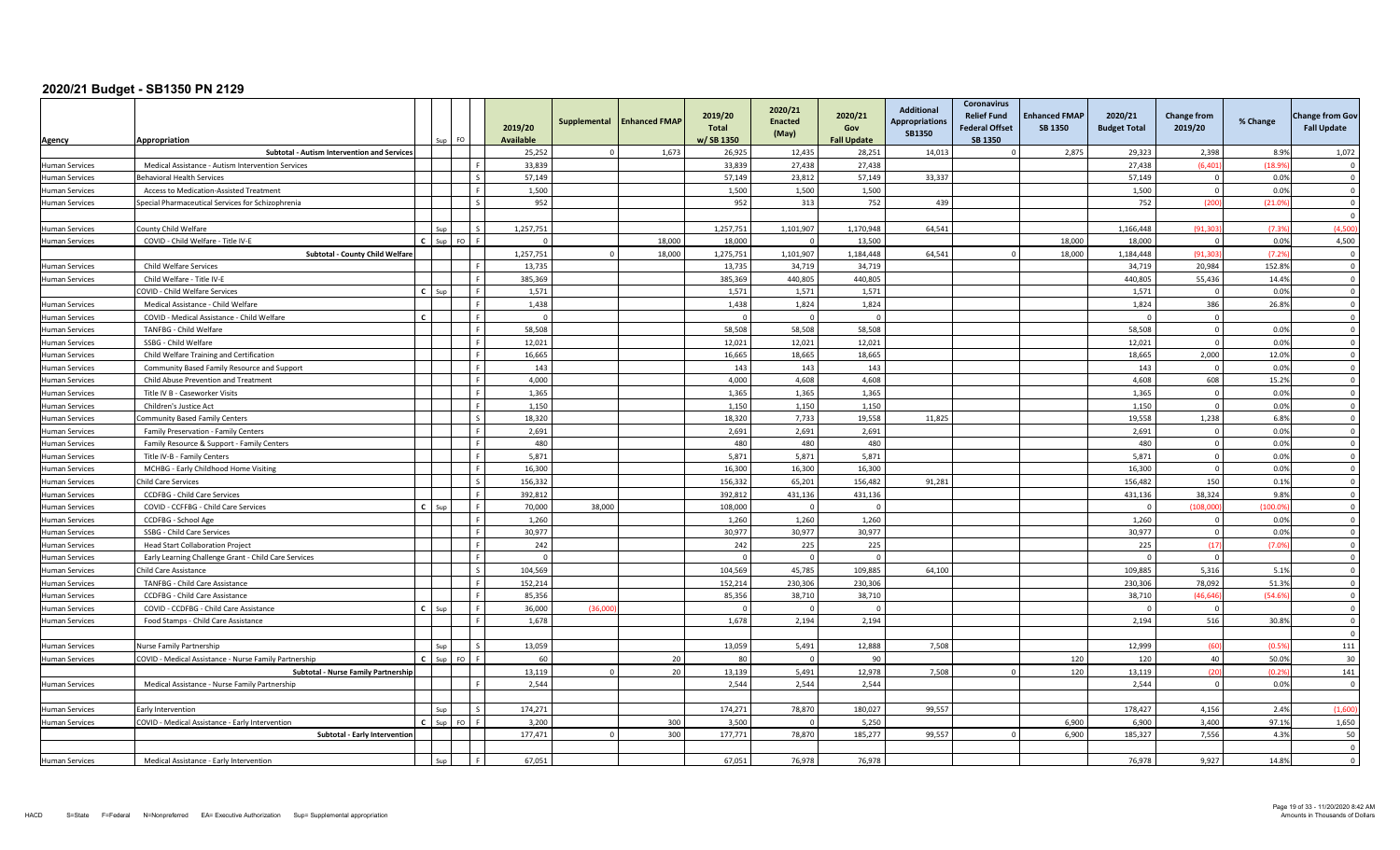|                                 | Appropriation                                               |   | FO |                          | 2019/20<br><b>Available</b> | Supplemental            | <b>Enhanced FMAP</b>    | 2019/20<br><b>Total</b><br>w/SB 1350 | 2020/21<br><b>Enacted</b><br>(May) | 2020/21<br>Gov<br><b>Fall Update</b> | Additional<br><b>Appropriations</b><br><b>SB1350</b> | <b>Coronavirus</b><br><b>Relief Fund</b><br><b>Federal Offset</b><br><b>SB 1350</b> | <b>Enhanced FMAP</b><br><b>SB 1350</b> | 2020/21<br><b>Budget Total</b> | <b>Change from</b><br>2019/20                                                 | % Change | <b>Change from Gov</b><br><b>Fall Update</b> |
|---------------------------------|-------------------------------------------------------------|---|----|--------------------------|-----------------------------|-------------------------|-------------------------|--------------------------------------|------------------------------------|--------------------------------------|------------------------------------------------------|-------------------------------------------------------------------------------------|----------------------------------------|--------------------------------|-------------------------------------------------------------------------------|----------|----------------------------------------------|
| Agency<br><b>Human Services</b> | Education for Children with Disabilities                    |   |    | - F                      | 15,136                      |                         |                         | 15,136                               | 15,026                             | 15,026                               |                                                      |                                                                                     |                                        | 15,026                         | (110)                                                                         | (0.79)   | $\Omega$                                     |
| <b>Human Services</b>           | Domestic Violence                                           |   |    | $\zeta$                  | 19,093                      |                         |                         | 19,093                               | 7,955                              | 19,093                               | 11,138                                               |                                                                                     |                                        | 19,093                         | $\Omega$                                                                      | 0.0%     | $\Omega$                                     |
| <b>Human Services</b>           | <b>Family Violence Prevention Services</b>                  |   |    | l F.                     | 3,739                       |                         |                         | 3,739                                | 3,739                              | 3,739                                |                                                      |                                                                                     |                                        | 3,739                          | $\overline{0}$                                                                | 0.0%     | $\overline{0}$                               |
| <b>Human Services</b>           | COVID - Family Violence Prevention Services                 | r |    | l F.                     | 1,346                       |                         |                         | 1,346                                | $\sqrt{ }$                         | $\Omega$                             |                                                      |                                                                                     |                                        | $\Omega$                       | (1.346)                                                                       | (100.09) | $\mathbf 0$                                  |
| <b>Human Services</b>           | SSBG - Domestic Violence Programs                           |   |    | l F.                     | 5,705                       |                         |                         | 5,705                                | 5,705                              | 5,705                                |                                                      |                                                                                     |                                        | 5,705                          | $\mathbf 0$                                                                   | 0.0%     | $\mathbf 0$                                  |
| <b>Human Services</b>           | Rape Crisis                                                 |   |    | $\overline{\phantom{a}}$ | 10.921                      |                         |                         | 10,921                               | 4.550                              | 10,921                               | 6.371                                                |                                                                                     |                                        | 10,921                         | $\Omega$                                                                      | 0.0%     | $\Omega$                                     |
| <b>Human Services</b>           | SSBG - Rape Crisis                                          |   |    | -F                       | 1,721                       |                         |                         | 1,721                                | 1,721                              | 1,721                                |                                                      |                                                                                     |                                        | 1,721                          | $\Omega$                                                                      | 0.0%     | $\Omega$                                     |
| <b>Human Services</b>           | <b>Sreast Cancer Screening</b>                              |   |    | $\overline{s}$           | 1,723                       |                         |                         | 1,723                                | 718                                | 1,723                                | 1,005                                                |                                                                                     |                                        | 1,723                          | $\overline{0}$                                                                | 0.0%     | $\Omega$                                     |
| <b>Human Services</b>           | SSBG - Family Planning                                      |   |    | l F.                     | 2,000                       |                         |                         | 2,000                                | 2,000                              | 2,000                                |                                                      |                                                                                     |                                        | 2,000                          | $\Omega$                                                                      | 0.0%     | $\overline{0}$                               |
| <b>Human Services</b>           | Iuman Services Development Fund                             |   |    | $\overline{\phantom{a}}$ | 13,460                      |                         |                         | 13,460                               | 5,608                              | 13,460                               | 7,852                                                |                                                                                     |                                        | 13,460                         | $\overline{0}$                                                                | 0.0%     | $\overline{0}$                               |
| <b>Human Services</b>           | egal Services                                               |   |    | $\mathsf{I}$             | 2,661                       |                         |                         | 2,661                                | 1,109                              | 2,661                                | 1,552                                                |                                                                                     |                                        | 2,661                          | $\overline{0}$                                                                | 0.0%     | $\overline{0}$                               |
| <b>Human Services</b>           | SSBG - Legal Services                                       |   |    | $\mathsf{F}$             | 5,049                       |                         |                         | 5,049                                | 5,049                              | 5,049                                |                                                      |                                                                                     |                                        | 5,049                          | $\Omega$                                                                      | 0.0%     | $\Omega$                                     |
| <b>Human Services</b>           | <b>Homeless Assistance</b>                                  |   |    | $\zeta$                  | 18.496                      |                         |                         | 18,496                               | 7,707                              | 18,496                               | 10,789                                               |                                                                                     |                                        | 18,496                         | $\Omega$                                                                      | 0.0%     | $\Omega$                                     |
| <b>Human Services</b>           | SSBG - Homeless Services                                    |   |    | -F                       | 4,183                       |                         |                         | 4,183                                | 4,183                              | 4,183                                |                                                      |                                                                                     |                                        | 4,183                          | $\Omega$                                                                      | 0.0%     | $\Omega$                                     |
| <b>Human Services</b>           | 211 Communications                                          |   |    | $\overline{s}$           | 750                         |                         |                         | 750                                  | 313                                | 750                                  | 437                                                  |                                                                                     |                                        | 750                            | $\overline{0}$                                                                | 0.0%     | $\Omega$                                     |
| <b>Human Services</b>           | <b>Health Program Assistance</b>                            |   |    | $\mathsf{L}$             | 13,325                      |                         |                         | 13,325                               | 5,552                              | 5,552                                | 8,063                                                |                                                                                     |                                        | 13,615                         | 290                                                                           | 2.2%     | 8,063                                        |
| <b>Human Services</b>           | Ilind and Visual Services                                   |   |    | Ιs                       | 3,102                       |                         |                         | 3,102                                | 1,293                              | 3,102                                | 1,809                                                |                                                                                     |                                        | 3,102                          | $\overline{0}$                                                                | 0.0%     | $\Omega$                                     |
| <b>Human Services Total</b>     |                                                             |   |    |                          | 36,396,938                  | 1,124                   | 1,137,446               | 37,532,343                           | 31,974,736                         | 39,233,946                           | 5,980,143                                            | 30,000                                                                              | 1,866,731                              | 39,851,610                     | 2,319,267                                                                     | 6.2%     | 617,664                                      |
|                                 | Human Services - State Subtota                              |   |    |                          | 12,593,276                  | $\mathbf{0}$            | $\Omega$                | 12,593,276                           | 7,769,863                          | 13,702,377                           | 4,913,510                                            | - 0                                                                                 |                                        | 12,683,373                     | 90,097                                                                        | 0.7%     | (1,019,004)                                  |
|                                 | Human Services - Federal Subtota                            |   |    |                          | 23,803,662                  | 1,124                   | 1,137,446               | 24,939,067                           | 24,204,873                         | 25,531,569                           | 1,066,633                                            | - 0                                                                                 | 1,866,731                              | 27,138,237                     | 2,199,170                                                                     | 8.8%     | 1,606,668                                    |
|                                 | Human Services - Coronavirus Relief Fund Restricted Subtota |   |    |                          |                             | $\mathbf{o}$            | $\Omega$                | <sup>o</sup>                         |                                    |                                      | $\mathbf{0}$                                         | 30,000                                                                              |                                        | 30.000                         | 30.000                                                                        |          | 30,000                                       |
|                                 |                                                             |   |    |                          |                             |                         |                         |                                      |                                    |                                      |                                                      |                                                                                     |                                        |                                | Vote: Additional \$199.6m in enhanced FMAP appropriated in May for capitation |          |                                              |
|                                 | <b>Federal Offset:</b>                                      |   |    |                          | 3,260                       | $\overline{\mathbf{0}}$ | 1,137,446               | 1,140,706                            | 199,645                            | 1,173,128                            | $\Omega$                                             | 30,000                                                                              | 1,866,731                              | 2,096,376                      | 955,670                                                                       | 83.8%    |                                              |
|                                 | State + Federal Offset:                                     |   |    |                          | 12,596,536                  | $\circ$                 | 1,137,446               | 13,733,982                           | 7,969,508                          | 14,875,505                           | 4,913,510                                            | 30,000                                                                              | 1,866,731                              | 14,779,749                     | 1,045,767                                                                     | 7.6%     |                                              |
|                                 |                                                             |   |    |                          |                             |                         |                         |                                      |                                    |                                      |                                                      |                                                                                     |                                        |                                |                                                                               |          |                                              |
| Insurance                       | <b>Premium Review</b>                                       |   |    | - F                      | 1.000                       |                         |                         | 1,000                                |                                    |                                      |                                                      |                                                                                     |                                        | $\Omega$                       | (1,000)                                                                       | (100.09) | $\Omega$                                     |
| surance                         | Insurance Market Reform                                     |   |    | l F                      | 5,000                       |                         |                         | 5,000                                | 5,000                              | 5,000                                |                                                      |                                                                                     |                                        | 5,000                          | $\overline{0}$                                                                | 0.0%     | $\Omega$                                     |
| Insurance                       | <b>JSTIF Loan Payment</b>                                   |   |    | l s                      | $\Omega$                    |                         |                         | $\Omega$                             | $\Omega$                           | $\Omega$                             |                                                      |                                                                                     |                                        | $\Omega$                       | $\Omega$                                                                      |          | $\overline{0}$                               |
| <b>Insurance Total</b>          |                                                             |   |    |                          | 6,000                       | $\mathbf{0}$            | $\mathbf{0}$            | 6,000                                | 5,000                              | 5,000                                | $\mathbf{0}$                                         |                                                                                     |                                        | 5,000                          | (1.000)                                                                       | (16.7%   | $\mathbf{0}$                                 |
|                                 | Insurance - State Subtota                                   |   |    |                          | $\Omega$                    | $\mathbf{o}$            | $\mathbf{0}$            | $\Omega$                             | $\Omega$                           |                                      | $\mathbf{0}$                                         |                                                                                     |                                        | - 0                            | $\mathbf{0}$                                                                  |          | $\mathbf{o}$                                 |
|                                 | <b>Insurance - Federal Subtota</b>                          |   |    |                          | 6,000                       | $\circ$                 | $\overline{\mathbf{0}}$ | 6,000                                | 5,000                              | 5,000                                | $\Omega$                                             |                                                                                     |                                        | 5,000                          | (1,000)                                                                       | (16.79)  | $\mathbf{o}$                                 |
|                                 |                                                             |   |    |                          |                             |                         |                         |                                      |                                    |                                      |                                                      |                                                                                     |                                        |                                |                                                                               |          |                                              |
| Labor and Industry              | <b>Seneral Government Operations</b>                        |   |    | Ιs                       | 13,799                      |                         |                         | 13,799                               | 5,750                              | 13,799                               | 7,874                                                |                                                                                     |                                        | 13.624                         | (175)                                                                         | (1.39)   | (175)                                        |
| Labor and Industry              | Workforce Investment Act - Administration                   |   |    | l F.                     | 13,000                      |                         |                         | 13,000                               | 11,000                             | 11,000                               |                                                      |                                                                                     |                                        | 11,000                         | (2.000)                                                                       | (15.49)  | $\overline{\mathbf{0}}$                      |
| Labor and Industry              | Community Service and Corps                                 |   |    | l F                      | 13,097                      |                         |                         | 13,097                               | 13,235                             | 13,235                               |                                                      |                                                                                     |                                        | 13,235                         | 138                                                                           | 1.1%     | $\mathbf 0$                                  |
| Labor and Industry              | <b>Disability Determination</b>                             |   |    | -F                       | 146,699                     |                         |                         | 146,699                              | 147,539                            | 154,039                              | 6,500                                                |                                                                                     |                                        | 154,039                        | 7,340                                                                         | 5.0%     | $\Omega$                                     |
| Labor and Industry              | <b>New Hires</b>                                            |   |    | F                        | 1,534                       |                         |                         | 1,534                                | 1,757                              | 1,757                                |                                                      |                                                                                     |                                        | 1,757                          | 223                                                                           | 14.5%    | $\Omega$                                     |
| Labor and Industry              | Occupational and Industrial Safety                          |   |    | l s                      | 2,947                       |                         |                         | 2,947                                | 1,228                              | 2,947                                | 1,717                                                |                                                                                     |                                        | 2,945                          | $\sqrt{2}$                                                                    | (0.1%    | (2)                                          |
| Labor and Industry              | Lead Certification and Accreditation                        |   |    | l F.                     | 507                         |                         |                         | 507                                  | 494                                | 494                                  |                                                      |                                                                                     |                                        | 494                            | (13)                                                                          | (2.69)   | $\overline{\mathbf{0}}$                      |
| Labor and Industry              | Occupational Disease Payments                               |   |    | $\mathsf{L}$             | 299                         |                         |                         | 299                                  | 89                                 | 213                                  | 124                                                  |                                                                                     |                                        | 213                            | (86)                                                                          | (28.89)  | $\overline{0}$                               |
| Labor and Industry              | Fransfer to Vocational Rehabilitation Fund                  |   |    | Ιs                       | 47,942                      |                         |                         | 47,942                               | 19,976                             | 47,942                               | 27,966                                               |                                                                                     |                                        | 47,942                         | $\overline{0}$                                                                | 0.0%     | $\Omega$                                     |
| Labor and Industry              | supported Employment                                        |   |    | $\zeta$                  | 397                         |                         |                         | 397                                  | 165                                | 397                                  | 232                                                  |                                                                                     |                                        | 397                            | $\Omega$                                                                      | 0.0%     | $\Omega$                                     |
| Labor and Industry              | Centers for Independent Living                              |   |    |                          | 1,950                       |                         |                         | 1,950                                | 813                                | 1,950                                | 1,137                                                |                                                                                     |                                        | 1,950                          | $\Omega$                                                                      | 0.0%     | $\Omega$                                     |
| Labor and Industry              | <b>Norkers' Compensation Payments</b>                       |   |    | $\mathsf{L}$             | 413                         |                         |                         | 413                                  | 160                                | 384                                  | 224                                                  |                                                                                     |                                        | 384                            | (29)                                                                          | (7.0%    | $\overline{\mathbf{0}}$                      |
| Labor and Industry              | ssistive Technology Financing                               |   |    | Ιs.                      | 475                         |                         |                         | 475                                  | 198                                | 475                                  | 277                                                  |                                                                                     |                                        | 475                            | $\Omega$                                                                      | 0.0%     | $\overline{\mathbf{0}}$                      |
| Labor and Industry              | Assistive Technology Demonstration and Training             |   |    | $\overline{\phantom{a}}$ | 450                         |                         |                         | 450                                  | 188                                | 450                                  | 262                                                  |                                                                                     |                                        | 450                            | $\overline{0}$                                                                | 0.0%     | $\overline{0}$                               |
| Labor and Industry              | Reed Act - Unemployment Insurance                           |   |    | l F                      | 5,000                       |                         |                         | 5,000                                | 5,000                              | 5,000                                |                                                      |                                                                                     |                                        | 5,000                          | $\Omega$                                                                      | 0.0%     | $\Omega$                                     |
| Labor and Industry              | Reed Act - Employment Services                              |   |    | -F                       | 72,000                      |                         |                         | 72,000                               | 72,000                             | 72,000                               |                                                      |                                                                                     |                                        | 72,000                         | $\Omega$                                                                      | 0.0%     | $\Omega$                                     |
| Labor and Industry              | WIOA - Adult Employment and Training                        |   |    |                          | 50.000                      |                         |                         | 50,000                               | 50,000                             | 50,000                               |                                                      |                                                                                     |                                        | 50,000                         | $\Omega$                                                                      | 0.0%     | $\Omega$                                     |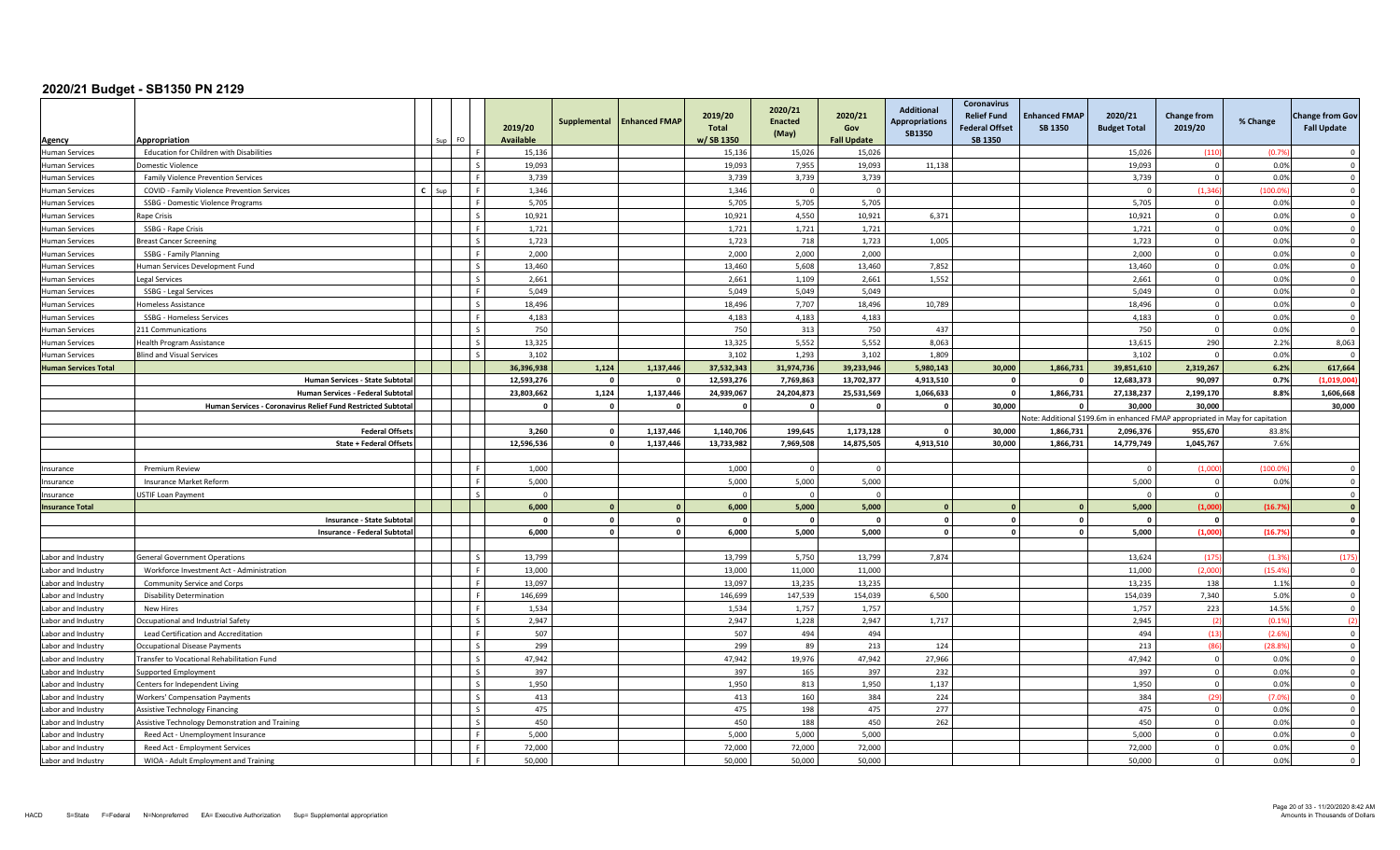| Appropriation<br>Agency                                                 | FO.<br>Sun                                                                                                      | 2019/20<br>Available |                         | Supplemental Enhanced FMAP | 2019/20<br><b>Total</b><br>w/SB 1350 | 2020/21<br><b>Enacted</b><br>(May) | 2020/21<br>Gov<br><b>Fall Update</b> | <b>Additional</b><br><b>Appropriations</b><br><b>SB1350</b> | Coronavirus<br><b>Relief Fund</b><br><b>Federal Offset</b><br>SB 1350 | <b>Enhanced FMAP</b><br><b>SB 1350</b> | 2020/21<br><b>Budget Total</b> | <b>Change from</b><br>2019/20 | % Change | <b>Change from Gov</b><br><b>Fall Update</b> |
|-------------------------------------------------------------------------|-----------------------------------------------------------------------------------------------------------------|----------------------|-------------------------|----------------------------|--------------------------------------|------------------------------------|--------------------------------------|-------------------------------------------------------------|-----------------------------------------------------------------------|----------------------------------------|--------------------------------|-------------------------------|----------|----------------------------------------------|
| Labor and Industry                                                      | WIOA - Youth Employment and Training                                                                            | 52,000               |                         |                            | 52,000                               | 52,000                             | 52,000                               |                                                             |                                                                       |                                        | 52,000                         | $\mathbf{0}$                  | 0.0%     | $\Omega$                                     |
| Labor and Industry<br>WIOA - Statewide Activities                       |                                                                                                                 | 25,000               |                         |                            | 25,000                               | 25,000                             | 25,000                               |                                                             |                                                                       |                                        | 25,000                         | $\circ$                       | 0.0%     | $\overline{\mathbf{0}}$                      |
| WIOA - Dislocated Workers<br>Labor and Industry                         |                                                                                                                 | 109,000              |                         |                            | 109,000                              | 109,000                            | 109,000                              |                                                             |                                                                       |                                        | 109,000                        | $\overline{0}$                | 0.0%     | $\overline{\mathbf{0}}$                      |
|                                                                         | $\epsilon$<br>COVID - WIOA - National Dislocated Worker                                                         | 21,000               | (1.60)                  |                            | 19,400                               | $\sqrt{ }$                         | 1.600                                | 1.600                                                       |                                                                       |                                        | 1.600                          | (17.800)                      | (91.89)  | $\Omega$                                     |
| Labor and Industry                                                      | TANFBG - Youth Employment and Training                                                                          | 25,105               |                         |                            | 25,105                               | 25,000                             | 25,000                               |                                                             |                                                                       |                                        | 25,000                         | (105)                         | (0.4%    | $\mathbf 0$                                  |
| Labor and Industry<br>New Choices / New Options                         |                                                                                                                 | 750                  |                         |                            | 750                                  | 313                                | 750                                  | 437                                                         |                                                                       |                                        | 750                            | $\mathbf 0$                   | 0.0%     | $\overline{0}$                               |
| Labor and Industry<br><b>Apprenticeship Training</b>                    |                                                                                                                 | 7.000                |                         |                            | 7.000                                | 2,917                              | 7,000                                | 4.083                                                       |                                                                       |                                        | 7.000                          | $\mathbf{0}$                  | 0.0%     | $\overline{0}$                               |
| Labor and Industry<br>ndustry Partnerships                              |                                                                                                                 | 4,813                |                         |                            | 4,813                                | 1,172                              | 2,813                                | 1,641                                                       |                                                                       |                                        | 2,813                          | (2.000)                       | (41.69)  | $\overline{\mathbf{0}}$                      |
| <b>Labor and Industry Total</b>                                         |                                                                                                                 | 615,177              | (1.60)                  | $\overline{0}$             | 613,577                              | 544,994                            | 599,245                              | 54,074                                                      |                                                                       |                                        | 599,068                        | (14.509                       | (2.49)   | (177)                                        |
|                                                                         | Labor and Industry - State Subtota                                                                              | 81,235               | $\Omega$                | $\mathbf{0}$               | 81,235                               | 32,969                             | 79,120                               | 45,974                                                      | $\mathbf{0}$                                                          |                                        | 78,943                         | (2, 292)                      | (2.8%    | (177)                                        |
|                                                                         | Labor and Industry - Federal Subtotal                                                                           | 533,942              | (1,600)                 | $\mathbf 0$                | 532,342                              | 512,025                            | 520,125                              | 8,100                                                       | $\mathbf{0}$                                                          | <sup>0</sup>                           | 520,125                        | (12, 217)                     | (2.39)   | $\overline{\mathbf{0}}$                      |
|                                                                         |                                                                                                                 |                      |                         |                            |                                      |                                    |                                      |                                                             |                                                                       |                                        |                                |                               |          |                                              |
| Military and Veterans Affairs General Government Operations             |                                                                                                                 | 33,143               |                         |                            | 33,143                               | 13,810                             | 33,143                               | 18,780                                                      |                                                                       |                                        | 32,590                         | (553)                         | (1.79)   | (553)                                        |
| Military and Veterans Affair<br><b>Facilities Maintenance</b>           |                                                                                                                 | 77.685               |                         |                            | 77.685                               | 84,000                             | 84.000                               |                                                             |                                                                       |                                        | 84.000                         | 6,315                         | 8.1%     | $\Omega$                                     |
|                                                                         | COVID- Facilities Maintenance Cares Act                                                                         | $\overline{0}$       | 409                     |                            | 409                                  |                                    | 1,039                                | 1,039                                                       |                                                                       |                                        | 1,039                          | 630                           | 154.0%   | $\overline{\mathbf{0}}$                      |
| <b>Federal Construction Grants</b><br>Military and Veterans Affairs     |                                                                                                                 | 25,000               |                         |                            | 25,000                               | 25,000                             | 25,000                               |                                                             |                                                                       |                                        | 25,000                         | $\Omega$                      | 0.0%     | $\overline{0}$                               |
| Military and Veterans Affairs National Guard Youth Challenge Program    |                                                                                                                 | 1,000                |                         |                            | 1.000                                | 417                                | 1,493                                | 1,076                                                       |                                                                       |                                        | 1,493                          | 493                           | 49.3%    | $\overline{0}$                               |
| Military and Veterans Affairs Armory Maintenance and Repair             |                                                                                                                 | 245                  |                         |                            | 245                                  | 102                                | 1,145                                | 1,043                                                       |                                                                       |                                        | 1,145                          | 900                           | 367.3%   | $\overline{\mathbf{0}}$                      |
| Military and Veterans Affairs Burial Detail Honor Guard                 |                                                                                                                 | 99                   |                         |                            | 99                                   | 41                                 | 99                                   | 58                                                          |                                                                       |                                        | 99                             | $\circ$                       | 0.0%     | $\Omega$                                     |
| Military and Veterans Affairs American Battle Monuments                 |                                                                                                                 | 50                   |                         |                            | 50                                   | 21                                 | 50                                   | 29                                                          |                                                                       |                                        | 50                             | $\circ$                       | 0.0%     | $\Omega$                                     |
| Military and Veterans Affairs<br>Special State Duty                     |                                                                                                                 | 35                   |                         |                            | 35                                   | 15                                 | 35                                   | 20                                                          |                                                                       |                                        | 35                             | $\Omega$                      | 0.0%     | $\Omega$                                     |
|                                                                         |                                                                                                                 |                      |                         |                            |                                      |                                    |                                      |                                                             |                                                                       |                                        |                                |                               |          | $^{\circ}$                                   |
| Military and Veterans Affairs Veterans Homes                            |                                                                                                                 | 101,580              |                         |                            | 101,580                              | 41,653                             | 103,080                              | 58,668                                                      |                                                                       |                                        | 100,321                        | (1.259)                       | (1.29)   | (2,759)                                      |
|                                                                         | Military and Veterans Affairs COVID - Veterans' Homes - Enhanced Veterans Reimbursements<br>$\mathbf{r}$<br>F∩. | $\Omega$             |                         | 1,610                      | 1.610                                | $\Omega$                           | 800                                  |                                                             |                                                                       | 3.200                                  | 3.200                          | 1.590                         | 98.8%    | 2,400                                        |
|                                                                         | <b>Subtotal - Veterans Homes</b>                                                                                | 101,580              | $\Omega$                | 1,610                      | 103,190                              | 41,653                             | 103,880                              | 58,668                                                      |                                                                       | 3,200                                  | 103,521                        | 331                           | 0.3%     | (359)                                        |
| Military and Veterans Affair<br><b>Operations and Maintenance</b>       |                                                                                                                 | 49,412               |                         |                            | 49,412                               | 56.844                             | 56.844                               |                                                             |                                                                       |                                        | 56,844                         | 7,432                         | 15.0%    | $\Omega$                                     |
| Military and Veterans Affai                                             | $\mathbf{c}$<br>COVID - Operations and Maintenance                                                              | 209                  | 200                     |                            | 409                                  | $\Omega$                           | 314                                  | 314                                                         |                                                                       |                                        | 314                            | (95)                          | (23.29)  | $\overline{\mathbf{0}}$                      |
| Military and Veterans Affair<br><b>Medical Reimbursements</b>           |                                                                                                                 | 177                  |                         |                            | 177                                  | 159                                | 159                                  |                                                             |                                                                       |                                        | 159                            | (18)                          | (10.29)  | $\mathbf 0$                                  |
| Military and Veterans Affair                                            | <b>Enhanced Veterans Reimbursement</b>                                                                          | 34,791               |                         |                            | 34.791                               | 34,791                             | 36.660                               | 1,869                                                       |                                                                       |                                        | 36,660                         | 1.869                         | 5.4%     | $\overline{0}$                               |
|                                                                         | <b>C</b><br>COVID - Direct Relief Providers/Veterans' Homes                                                     | $\mathbf 0$          | 3,223                   |                            | 3,223                                |                                    | 1,955                                | 1,955                                                       |                                                                       |                                        | 1,955                          | (1, 268)                      | (39.39)  | $\overline{\mathbf{0}}$                      |
| Military and Veterans Affairs Behavioral Health Support for Veterans    |                                                                                                                 | $\mathbf{0}$         |                         |                            |                                      | $\Omega$                           | $\Omega$                             |                                                             |                                                                       |                                        | - 0                            | $\overline{0}$                |          | $\Omega$                                     |
| Military and Veterans Affairs<br><b>Education of Veterans Children</b>  |                                                                                                                 | 125                  |                         |                            | 125                                  | 125                                | 125                                  |                                                             |                                                                       |                                        | 125                            | $\Omega$                      | 0.0%     | $\Omega$                                     |
| Military and Veterans Affairs                                           | Transfer to Educational Assistance Program Fund                                                                 | 13,265               |                         |                            | 13,265                               | 13,265                             | 13,265                               |                                                             |                                                                       |                                        | 13,265                         | $\mathbf{0}$                  | 0.0%     | $\overline{\mathbf{0}}$                      |
| Military and Veterans Affair<br><b>Blind Veterans Pension</b>           |                                                                                                                 | 222                  |                         |                            | 222                                  | 222                                | 222                                  |                                                             |                                                                       |                                        | 222                            | $\overline{0}$                | 0.0%     | $\overline{\mathbf{0}}$                      |
| Military and Veterans Affairs Paralyzed Veterans Pension                |                                                                                                                 | 3,714                |                         |                            | 3,714                                | 3,714                              | 3,714                                |                                                             |                                                                       |                                        | 3,714                          | $\overline{0}$                | 0.0%     | $\overline{0}$                               |
| Military and Veterans Affairs National Guard Pension                    |                                                                                                                 | $\overline{5}$       |                         |                            |                                      | -5                                 | $\overline{5}$                       |                                                             |                                                                       |                                        | - 5                            | $\circ$                       | 0.0%     | $\overline{0}$                               |
| Military and Veterans Affairs Supplemental Life Insurance Premiums      |                                                                                                                 | 164                  |                         |                            | 164                                  | 68                                 | 164                                  | 96                                                          |                                                                       |                                        | 164                            | $\mathbf 0$                   | 0.0%     | $\overline{\mathbf{0}}$                      |
| Military and Veterans Affairs<br>Civil Air Patrol                       |                                                                                                                 | 100                  |                         |                            | 100                                  | 42                                 | 100                                  | 58                                                          |                                                                       |                                        | 100                            | $\Omega$                      | 0.0%     | $\Omega$                                     |
| Military and Veterans Affairs Disabled American Veterans Transportation |                                                                                                                 | 336                  |                         |                            | 336                                  | 336                                | 336                                  |                                                             |                                                                       |                                        | 336                            | $\mathbf{0}$                  | 0.0%     | $\overline{0}$                               |
| Military and Veterans Affairs Veterans Outreach Services                |                                                                                                                 | 3,139                |                         |                            | 3,139                                | 1,570                              | 3,139                                | 1,569                                                       |                                                                       |                                        | 3,139                          | $\mathbf 0$                   | 0.0%     | $\overline{\mathbf{0}}$                      |
| <b>Military and Veterans Affairs Total</b>                              |                                                                                                                 | 344,496              | 3,832                   | 1,610                      | 349,938                              | 276,200                            | 366.886                              | 86,574                                                      | $\Omega$                                                              | 3,200                                  | 365,974                        | 16,036                        | 4.6%     | (912)                                        |
|                                                                         | Military and Veterans Affairs - State Subtotal                                                                  | 157,222              | $\Omega$                | $\mathbf{0}$               | 157,222                              | 75,406                             | 160,115                              | 81,397                                                      | $\mathbf{0}$                                                          | $\Omega$                               | 156,803                        | (419)                         | (0.3%    | (3, 312)                                     |
|                                                                         | Military and Veterans Affairs - Federal Subtotal                                                                | 187,274              | 3,832                   | 1,610                      | 192,716                              | 200,794                            | 206,771                              | 5,177                                                       | $\mathbf{o}$                                                          | 3,200                                  | 209,171                        | 16,455                        | 8.5%     | 2,400                                        |
|                                                                         |                                                                                                                 |                      |                         |                            |                                      |                                    |                                      |                                                             |                                                                       |                                        |                                |                               |          |                                              |
|                                                                         | <b>Federal Offsets</b>                                                                                          | $\mathbf{0}$         | $\mathbf{0}$            | 1,610                      | 1,610                                | - 0                                | 800                                  |                                                             | $\mathbf{0}$                                                          | 3,200                                  | 3,200                          | 1,590                         |          | 2,400                                        |
|                                                                         | <b>State + Federal Offsets</b>                                                                                  | 157,222              | $\overline{\mathbf{0}}$ | 1,610                      | 158,832                              | 75,406                             | 160,915                              | 81,397                                                      | $\mathbf{o}$                                                          | 3,200                                  | 160,003                        | 1,171                         | 0.7%     | (912)                                        |
|                                                                         |                                                                                                                 |                      |                         |                            |                                      |                                    |                                      |                                                             |                                                                       |                                        |                                |                               |          |                                              |
| Revenue                                                                 | General Government Operations + Enforcement                                                                     | 146.511              |                         |                            | 146,511                              | 61.880                             | 146.268                              | 81.074                                                      |                                                                       |                                        | 142,954                        | (3.557)                       | (2.49)   | (3, 31)                                      |
| Revenue                                                                 | <b>Technology and Process Modernization</b>                                                                     | 5,700                |                         |                            | 5,700                                | 2,083                              | 5,000                                | 2,667                                                       |                                                                       |                                        | 4,750                          | (950)                         | (16.79)  | (250)                                        |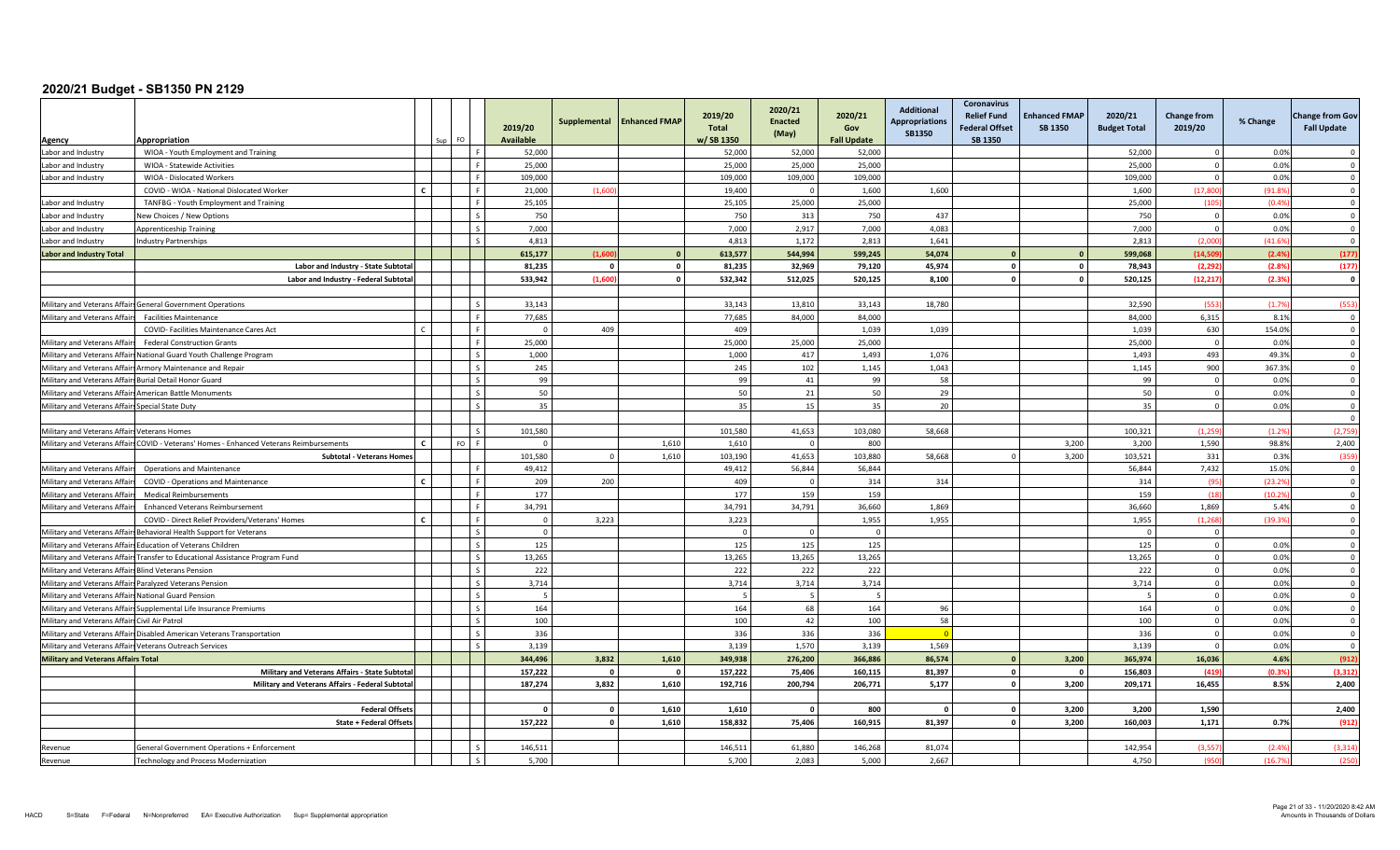| Agency                      | Appropriation<br>Sup                                    | FO.                      | 2019/20<br>Available | Supplemental | <b>Enhanced FMAP</b> | 2019/20<br><b>Total</b><br>w/SB 1350 | 2020/21<br><b>Enacted</b><br>(May) | 2020/21<br>Gov<br><b>Fall Update</b> | <b>Additional</b><br><b>Appropriations</b><br>SB1350 | Coronavirus<br><b>Relief Fund</b><br><b>Federal Offset</b><br><b>SB 1350</b> | <b>Enhanced FMAP</b><br>SB 1350 | 2020/21<br><b>Budget Total</b> | <b>Change from</b><br>2019/20 | % Change | <b>Change from Gov</b><br><b>Fall Update</b> |
|-----------------------------|---------------------------------------------------------|--------------------------|----------------------|--------------|----------------------|--------------------------------------|------------------------------------|--------------------------------------|------------------------------------------------------|------------------------------------------------------------------------------|---------------------------------|--------------------------------|-------------------------------|----------|----------------------------------------------|
| Revenue                     | EA<br>Commissions - Inheritance & Realty Transfer Taxes |                          | 13,007               |              |                      | 13,007                               | 3,651                              | 11,801                               | 8,150                                                |                                                                              |                                 | 11.801                         | (1, 206)                      | (9.39)   | $\Omega$                                     |
| Revenue                     | Distribution of Public Utility Realty Tax               |                          | 29.187               |              |                      | 29.187                               | 28,017                             | 29,213                               | 1,196                                                |                                                                              |                                 | 29.213                         | 26                            | 0.1%     | $\Omega$                                     |
| <b>Revenue Total</b>        |                                                         |                          | 194.405              | $\mathbf{0}$ |                      | 194,405                              | 95,631                             | 192,282                              | 93,087                                               | $\Omega$                                                                     |                                 | 188.718                        | (5.687)                       | (2.9%    | (3, 564)                                     |
|                             | Revenue - State Subtotal                                |                          | 194,405              | $\mathbf 0$  | $\mathbf{0}$         | 194,405                              | 95,631                             | 192,282                              | 93,087                                               | $^{\circ}$                                                                   | $\Omega$                        | 188.718                        | (5.687)                       | (2.9%    | (3,564)                                      |
|                             | Revenue - Federal Subtotal                              |                          | $\mathbf{0}$         | $\Omega$     | $\Omega$             |                                      | $\mathbf{0}$                       | $\mathbf{0}$                         | $\Omega$                                             | $\Omega$                                                                     |                                 | $\mathbf{0}$                   | $\mathbf{0}$                  |          | $\mathbf{o}$                                 |
|                             |                                                         |                          |                      |              |                      |                                      |                                    |                                      |                                                      |                                                                              |                                 |                                |                               |          |                                              |
| State                       | <b>General Government Operations</b>                    | $\zeta$                  | 4,319                |              |                      | 4,319                                | 1,800                              | 5,889                                | 2,439                                                |                                                                              |                                 | 4,239                          |                               | (1.99)   | (1,650)                                      |
| State                       | <b>Federal Election Reform</b>                          |                          | 20,046               |              |                      | 20,046                               | 30,194                             | 30,194                               |                                                      |                                                                              |                                 | 30,194                         | 10,148                        | 50.6%    | $\overline{\mathbf{0}}$                      |
| State                       | <b>Occupational Licensing Assessment</b>                | ΙF                       | 2,500                |              |                      | 2,500                                | $\Omega$                           | $\overline{0}$                       |                                                      |                                                                              |                                 | $\overline{0}$                 | (2.50)                        | (100.0)  | $\overline{\mathbf{0}}$                      |
| State                       | COVID - Election Security<br>$\mathbf{C}$               |                          | 14.156               |              |                      | 14,156                               | $\Omega$                           | $\overline{0}$                       |                                                      |                                                                              |                                 | $\overline{0}$                 | (14.156)                      | (100.09) | $\overline{0}$                               |
| State                       | Statewide Uniform Registry of Electors                  |                          | 7,305                |              |                      | 7,305                                | 3,044                              | 7,305                                | 4,261                                                |                                                                              |                                 | 7,305                          | $\Omega$                      | 0.0%     | $\overline{\mathbf{0}}$                      |
| State                       | Voter Registration                                      |                          | 494                  |              |                      | 494                                  | 206                                | 494                                  | 279                                                  |                                                                              |                                 | 485                            | (9)                           | (1.89)   | (9)                                          |
| State                       | Elections Assistance - Grants to Counties               |                          | $\overline{0}$       |              |                      |                                      | $\overline{0}$                     | $\Omega$                             |                                                      |                                                                              |                                 | $\overline{0}$                 | $\overline{0}$                |          | $\overline{0}$                               |
| State                       | EA<br><b>Publishing Constitutional Amendments</b>       | $\overline{\phantom{a}}$ | 1,375                |              |                      | 1,375                                | 531                                | 2,784                                | 2,253                                                |                                                                              |                                 | 2,784                          | 1,409                         | 102.5%   | $\overline{\mathbf{0}}$                      |
| State                       | Lobbying Disclosure                                     | $\sim$                   | 294                  |              |                      | 294                                  | 123                                | 294                                  | 160                                                  |                                                                              |                                 | 283                            | (11)                          | (3.79)   | (11)                                         |
| State                       | <b>Electoral College</b>                                | l s                      | $\overline{0}$       |              |                      |                                      | 10                                 | 10                                   |                                                      |                                                                              |                                 | 10                             | 10                            |          | $\overline{0}$                               |
|                             | <b>Election Code Debt Service</b>                       | $\mathcal{S}$            | $\mathbf 0$          |              |                      | $\Omega$                             | 5,250                              | 9,044                                | 3,794                                                |                                                                              |                                 | 9,044                          | 9,044                         |          | $\overline{\mathbf{0}}$                      |
| State                       | Voting of Citizens in Military Service                  |                          | 20                   |              |                      | 20                                   | 20                                 | 20                                   |                                                      |                                                                              |                                 | 20                             | $\Omega$                      | 0.0%     | $\Omega$                                     |
| State                       | EA<br><b>County Election Expenses</b>                   | $\overline{\phantom{a}}$ | 400                  |              |                      | 400                                  | 167                                | 567                                  | 233                                                  |                                                                              |                                 | 400                            | $\overline{0}$                | 0.0%     | (167)                                        |
| <b>State Total</b>          |                                                         |                          | 50,909               |              |                      | 50,909                               | 41,345                             | 56,601                               | 13,419                                               |                                                                              |                                 | 54,764                         | 3,855                         | 7.6%     | (1, 837)                                     |
|                             | State - State Subtotal                                  |                          | 14,207               | $\mathbf{o}$ | $\mathbf{o}$         | 14,207                               | 11,151                             | 26,407                               | 13,419                                               | $\mathbf{0}$                                                                 | $\mathbf{r}$                    | 24,570                         | 10.363                        | 72.9%    | (1,837)                                      |
|                             | State - Federal Subtotal                                |                          | 36,702               | $\mathbf 0$  | $\mathbf{0}$         | 36,702                               | 30,194                             | 30,194                               | $\mathbf{0}$                                         | $\mathbf 0$                                                                  | $\Omega$                        | 30,194                         | (6.508                        | (17.7%   | $\mathbf 0$                                  |
|                             |                                                         |                          |                      |              |                      |                                      |                                    |                                      |                                                      |                                                                              |                                 |                                |                               |          |                                              |
| ransportation               | FTA - Capital Improvement Grants                        |                          | 30,000               |              |                      | 30,000                               | 30,000                             | 30,000                               |                                                      |                                                                              |                                 | 30,000                         | $\Omega$                      | 0.0%     | $\Omega$                                     |
| Transportation              | TEA 21 - Access to Jobs                                 |                          | 2.000                |              |                      | 2.000                                | 2,000                              | 2,000                                |                                                      |                                                                              |                                 | 2.000                          | $\overline{0}$                | 0.0%     | $\Omega$                                     |
| Transportation              | Surface Transportation - Operating                      |                          | 15,000               |              |                      | 15,000                               | 15,000                             | 15,000                               |                                                      |                                                                              |                                 | 15,000                         | $\overline{0}$                | 0.0%     | $\Omega$                                     |
| ransportation               | <b>Surface Transportation Assistance</b>                | ء ا                      | 750                  |              |                      | 750                                  | 750                                | 750                                  |                                                      |                                                                              |                                 | 750                            | $\overline{0}$                | 0.0%     | $\mathbf 0$                                  |
| Transportation              | Surface Transportation Assistance Capital               | l c                      | 35,000               |              |                      | 35,000                               | 40,000                             | 40,000                               |                                                      |                                                                              |                                 | 40.000                         | 5,000                         | 14.3%    | $\overline{\mathbf{0}}$                      |
| Transportation              | FTA - Keystone Coridor Equipment and Purchases          |                          | 85,000               |              |                      | 85,000                               | 60.000                             | 60.000                               |                                                      |                                                                              |                                 | 60.000                         | (25.000)                      | (29.49)  | $\Omega$                                     |
|                             | COVID - FTA - Keystone Corridor Equipment and Purchases |                          | $\Omega$             |              |                      |                                      |                                    |                                      | 63,869                                               |                                                                              |                                 | 63,869                         | 63,869                        |          | 63,869                                       |
| Transportation              | FTA - Safety Oversight                                  |                          | 3.000                |              |                      | 3,000                                | 3,000                              | 3,000                                |                                                      |                                                                              |                                 | 3.000                          | $\Omega$                      | 0.0%     | $\Omega$                                     |
| Transportation              | FTA - Hybrid Mass Transit Vehicles                      |                          | 30,000               |              |                      | 30,000                               | 30,000                             | 30,000                               |                                                      |                                                                              |                                 | 30,000                         | $\overline{0}$                | 0.0%     | $\overline{\mathbf{0}}$                      |
| Transportation              | $\mathbf{c}$<br>COVID - FTA - Urbanized Formula         |                          | $\Omega$             |              |                      |                                      | $\Omega$                           | $\overline{0}$                       |                                                      |                                                                              |                                 | $\Omega$                       | $\Omega$                      |          | $\mathbf 0$                                  |
| Transportation              | $\mathbf{c}$<br>COVID - FTA - Non-Urbanized Formula     | ΙF                       | 81.000               |              |                      | 81,000                               | $\Omega$                           | $\Omega$                             |                                                      |                                                                              |                                 | $\Omega$                       | (81,000                       | (100.09) | $\overline{0}$                               |
| Transportation              | ARRA - High Speed Rail                                  |                          | $\Omega$             |              |                      |                                      | $\Omega$                           | $\Omega$                             |                                                      |                                                                              |                                 | $\Omega$                       | $\Omega$                      |          | $\overline{\mathbf{0}}$                      |
| ransportation               | Track and Line Improvement                              |                          | 3,000                |              |                      | 3,000                                | $\Omega$                           | $\Omega$                             | 3,000                                                |                                                                              |                                 | 3,000                          | $\mathbf{0}$                  | 0.0%     | 3,000                                        |
| Transportation              | FRA - State of Good Repair                              |                          | $\Omega$             |              |                      |                                      | 15,000                             | 15,000                               |                                                      |                                                                              |                                 | 15,000                         | 15,000                        |          | $\Omega$                                     |
| ransportation               | <b>Vehicle Sales Tax Collections</b>                    | $\zeta$                  | 1,025                |              |                      | 1,025                                | 273                                | 655                                  | 382                                                  |                                                                              |                                 | 655                            | (370)                         | (36.19)  | $\overline{\mathbf{0}}$                      |
| Transportation              | Voter Registration                                      | l s                      | 520                  |              |                      | 520                                  | 217                                | 573                                  | 356                                                  |                                                                              |                                 | 573                            | 53                            | 10.2%    | $\overline{\mathbf{0}}$                      |
| Transportation              | <b>Infrastructure Projects</b>                          | $\overline{\phantom{a}}$ | 1.900                |              |                      | 1.900                                | 792                                | 792                                  | 1,108                                                |                                                                              |                                 | 1.900                          | $\Omega$                      | 0.0%     | 1,108                                        |
| <b>Transportation Total</b> |                                                         |                          | 288,195              |              |                      | 288,195                              | 197,032                            | 197,770                              | 68,715                                               |                                                                              |                                 | 265,747                        | (22, 448)                     | (7.8%    | 67,977                                       |
|                             | <b>Transporation - State Subtotal</b>                   |                          | 3,445                | $\Omega$     | $^{\circ}$           | 3,445                                | 1,282                              | 2,020                                | 1,846                                                | $\Omega$                                                                     |                                 | 3,128                          | (317)                         | (9.2%    | 1,108                                        |
|                             | <b>Transportation - Federal Subtotal</b>                |                          | 284.750              |              |                      | 284,750                              | 195,750                            | 195,750                              | 66,869                                               | $\Omega$                                                                     |                                 | 262,619                        | (22, 131)                     | (7.8%    | 66,869                                       |
|                             |                                                         |                          |                      |              |                      |                                      |                                    |                                      |                                                      |                                                                              |                                 |                                |                               |          |                                              |
| <b>State Police</b>         | <b>General Government Operations</b>                    |                          | 342,100              |              |                      | 342,100                              | 172,123                            | 413,095                              | 11,130                                               |                                                                              |                                 | 183.253                        | (158.84)                      | (46.49)  | (229.84)                                     |
|                             | COVID Relief - State Police GGO                         | $FO$ R                   | $\Omega$             |              |                      |                                      |                                    |                                      |                                                      | 225.970                                                                      |                                 | 225.970                        | 225.970                       |          | 225,970                                      |
|                             | Subtotal - State Police GGO                             |                          | 342,100              |              |                      | 342,100                              | 172,123                            | 413,095                              | 11,130                                               | 225,970                                                                      |                                 | 409,223                        | 67,123                        | 19.6%    | (3,872)                                      |
|                             |                                                         |                          | $\Omega$             |              |                      |                                      |                                    |                                      |                                                      |                                                                              |                                 |                                |                               |          | $\Omega$                                     |
| <b>State Police</b>         | Area Computer Crime                                     |                          | 8,745                |              |                      | 8,745                                | 10,555                             | 10,555                               |                                                      |                                                                              |                                 | 10,555                         | 1,810                         | 20.7%    | $\Omega$                                     |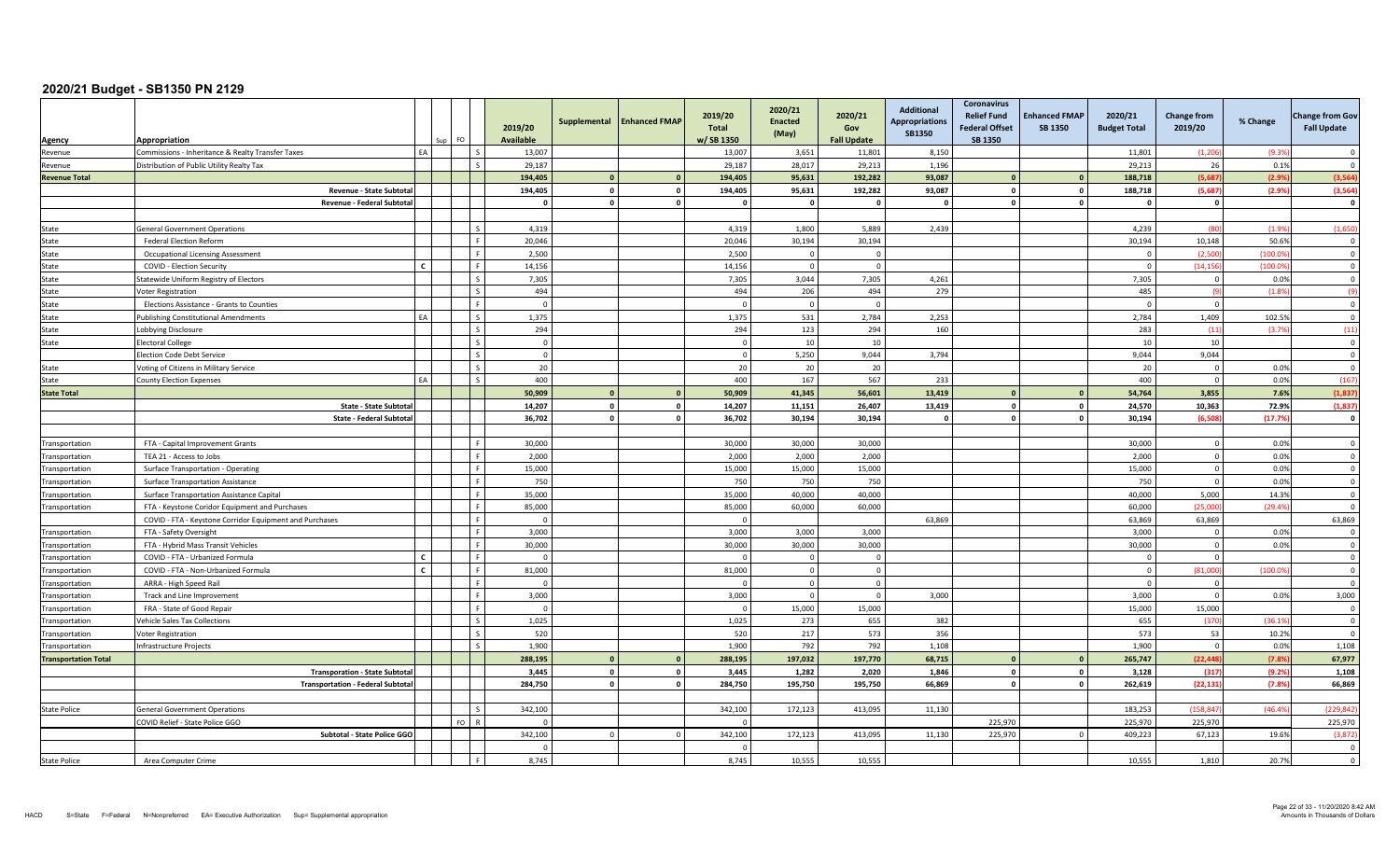| Agency                                                               | Appropriation                                                                         | FO.<br>sun. | 2019/20<br>Available         | Supplemental | <b>Enhanced FMAP</b> | 2019/20<br>Total<br>w/SB 1350 | 2020/21<br><b>Enacted</b><br>(May) | 2020/21<br>Gov<br><b>Fall Update</b> | <b>Additional</b><br><b>Appropriations</b><br><b>SB1350</b> | Coronavirus<br><b>Relief Fund</b><br><b>Federal Offset</b><br>SB 1350 | <b>Enhanced FMAP</b><br><b>SB 1350</b> | 2020/21<br><b>Budget Total</b> | <b>Change from</b><br>2019/20 | % Change      | <b>Change from Gov</b><br><b>Fall Update</b> |
|----------------------------------------------------------------------|---------------------------------------------------------------------------------------|-------------|------------------------------|--------------|----------------------|-------------------------------|------------------------------------|--------------------------------------|-------------------------------------------------------------|-----------------------------------------------------------------------|----------------------------------------|--------------------------------|-------------------------------|---------------|----------------------------------------------|
| <b>State Police</b>                                                  | Law Enforcement Information Technology                                                |             | 6,899                        |              |                      | 6,899                         | 2,875                              | 6,899                                | 4,024                                                       |                                                                       |                                        | 6,899                          | $\Omega$                      | 0.0%          | $\overline{0}$                               |
| <b>State Police</b>                                                  | Statewide Public Safety Radio System                                                  |             | 12,683                       |              |                      | 12,683                        | 5,022                              | 12,052                               | 7,011                                                       |                                                                       |                                        | 12,033                         | (650                          | (5.1%         | (19)                                         |
| <b>State Police</b>                                                  | <b>Broadband Network Planning</b>                                                     |             | 4,050                        |              |                      | 4,050                         | 4,050                              | 4,050                                |                                                             |                                                                       |                                        | 4,050                          | $\overline{0}$                | 0.0%          | $\overline{0}$                               |
| <b>State Police</b>                                                  | <b>Municipal Police Training</b>                                                      |             | 1.716                        |              |                      | 1.716                         | 712                                | 1.716                                | 996                                                         |                                                                       |                                        | 1.708                          | $\overline{18}$               | (0.5%         | (8)                                          |
| <b>State Police</b>                                                  | Automated Fingerprint Identification System                                           |             | 885                          |              |                      | 885                           | 369                                | 885                                  | 516                                                         |                                                                       |                                        | 885                            | $\overline{0}$                | 0.0%          | $\overline{0}$                               |
| <b>State Police</b>                                                  | Gun Checks (also funded from Restricted Account)                                      |             | 4,400                        |              |                      | 4,400                         | 1,833                              | 5,178                                | 2,567                                                       |                                                                       |                                        | 4,400                          | $\overline{0}$                | 0.0%          | (778)                                        |
| <b>State Police Total</b>                                            |                                                                                       |             | 381.478                      |              | $\mathbf{0}$         | 381.478                       | 197.539                            | 454.430                              | 26,244                                                      | 225,970                                                               |                                        | 449.753                        | 68.275                        | 17.9%         | (4, 677)                                     |
|                                                                      | <b>State Police - State Subtotal</b>                                                  |             | 368,683                      | $\mathbf{o}$ | $\mathbf 0$          | 368,683                       | 182.934                            | 439,825                              | 26,244                                                      | $\mathbf{0}$                                                          | $\mathbf{0}$                           | 209,178                        | (159,505                      | (43.3%        | (230, 647)                                   |
|                                                                      | <b>State Police - Federal Subtotal</b>                                                |             | 12,795                       | $\mathbf{0}$ | $\mathbf 0$          | 12,795                        | 14,605                             | 14.605                               | $\Omega$                                                    | $\mathbf{0}$                                                          | $\circ$                                | 14,605                         | 1,810                         | 14.1%         | $\Omega$                                     |
|                                                                      | State Police - Coronavirus Relief Fund Subtotal                                       |             | $\mathbf 0$                  | $\mathbf{0}$ | $\mathbf 0$          | $\Omega$                      | $\mathbf{0}$                       | $\mathbf{0}$                         | $\Omega$                                                    | 225,970                                                               | $\circ$                                | 225,970                        | 225,970                       |               | 225,970                                      |
|                                                                      |                                                                                       |             |                              |              |                      |                               |                                    |                                      |                                                             |                                                                       |                                        |                                |                               |               |                                              |
|                                                                      | <b>Federal Offsets</b>                                                                |             | $\Omega$                     | $\Omega$     | $\mathbf{0}$         | $\mathbf{r}$                  | $\Omega$                           | $\mathbf{0}$                         | $\Omega$                                                    | 225,970                                                               | $\mathbf{0}$                           | 225,970                        | 225,970                       |               |                                              |
|                                                                      | <b>State + Federal Offsets</b>                                                        |             | 368,683                      | $\mathbf{0}$ | $\mathbf{0}$         | 368.683                       | 182,934                            | 439,825                              | 26,244                                                      | 225,970                                                               | $\mathbf{0}$                           | 435,148                        | 66,465                        | 18.0%         |                                              |
|                                                                      |                                                                                       |             |                              |              |                      |                               |                                    |                                      |                                                             |                                                                       |                                        |                                |                               |               |                                              |
| Civil Service Commission                                             | <b>General Government Operations</b>                                                  |             |                              |              |                      |                               |                                    |                                      |                                                             |                                                                       |                                        |                                |                               |               |                                              |
| <b>Civil Service Commission Total</b>                                |                                                                                       |             | $\Omega$                     | $\mathbf{r}$ | $\Omega$             | $\mathbf{r}$                  | $\Omega$                           | $\Omega$                             |                                                             |                                                                       | $\sqrt{2}$                             |                                | $\sqrt{2}$                    |               |                                              |
|                                                                      | Civil Service Commission - State Subtota                                              |             | $\mathbf 0$                  | $\mathbf 0$  | $\mathbf{0}$         | $\Omega$                      | $\mathbf{0}$                       | $\mathbf{0}$                         | $\Omega$                                                    | $\mathbf{0}$                                                          | $\mathbf{0}$                           | $\mathbf{0}$                   | $\mathbf 0$                   |               | $\mathbf{0}$                                 |
|                                                                      | Civil Service Commission - Federal Subtotal                                           |             | $\mathbf 0$                  | $\mathbf{0}$ | $\mathbf{0}$         | $\Omega$                      | $\mathbf{0}$                       | $\mathbf{0}$                         |                                                             | $\Omega$                                                              | $\mathbf{0}$                           |                                | $\mathbf{0}$                  |               | $\mathbf{0}$                                 |
|                                                                      |                                                                                       |             |                              |              |                      |                               | 5.634                              |                                      |                                                             |                                                                       |                                        |                                | (134)                         |               |                                              |
|                                                                      | <b>Emergency Management an General Government Operations</b>                          |             | 13.521                       |              |                      | 13,521                        | 21.000                             | 13.521<br>21.000                     | 7,753                                                       |                                                                       |                                        | 13,387                         | $\Omega$                      | (1.0%<br>0.0% | (134)                                        |
| <b>Emergency Management an</b><br><b>Emergency Management an</b>     | Civil Preparedness<br>Hazardous Materials Planning and Training                       |             | 21,000<br>1,500              |              |                      | 21,000<br>1,500               | 1,500                              | 1,500                                |                                                             |                                                                       |                                        | 21,000<br>1,500                | $\overline{0}$                | 0.0%          | $\overline{0}$<br>$\overline{0}$             |
| <b>Emergency Management an State Fire Commissioner</b>               |                                                                                       |             | 2,848                        |              |                      | 2,848                         | 1,187                              | 2,848                                | 1,620                                                       |                                                                       |                                        | 2,807                          | (41)                          | (1.4%         | (41)                                         |
| <b>Emergency Management an</b>                                       | Fire Prevention                                                                       |             | 42                           |              |                      | 42                            | 42                                 | 42                                   |                                                             |                                                                       |                                        | 42                             | $\overline{0}$                | 0.0%          | $\overline{0}$                               |
| Emergency Management an Firefighters' Memorial Flag                  |                                                                                       |             | 10                           |              |                      | 10                            | $\overline{a}$                     | 10                                   |                                                             |                                                                       |                                        | 10                             | $\overline{0}$                | 0.0%          | $\overline{0}$                               |
|                                                                      | Emergency Management an Red Cross Extended Care Program                               |             | 250                          |              |                      | 250                           | 104                                | 250                                  | 146                                                         |                                                                       |                                        | 250                            | $\Omega$                      | 0.0%          | $\Omega$                                     |
| <b>Emergency Management an Search and Rescue</b>                     |                                                                                       |             | 250                          |              |                      | 250                           | 104                                | 104                                  | 146                                                         |                                                                       |                                        | 250                            | $\overline{0}$                | 0.0%          | 146                                          |
|                                                                      | Emergency Management an Emergency Management Assistance Compact                       |             | $\mathbf 0$                  |              |                      | $\Omega$                      | $\Omega$                           | $\mathbf 0$                          |                                                             |                                                                       |                                        |                                | $\Omega$                      |               | $\overline{0}$                               |
| <b>Emergency Management an Hazard Mitigation</b>                     |                                                                                       |             | $\Omega$                     |              |                      | $\Omega$                      | $\Omega$                           | $\Omega$                             |                                                             |                                                                       |                                        | - 0                            | $\Omega$                      |               | $\Omega$                                     |
| <b>Emergency Management an Disaster Relief</b>                       |                                                                                       |             | 18,800                       |              |                      | 18,800                        | 16,700                             | 41,549                               |                                                             |                                                                       |                                        | 16,700                         | (2.100)                       | (11.2)        | (24, 849)                                    |
|                                                                      | Disaster Relief                                                                       |             | $\Omega$                     |              |                      |                               |                                    | 104.849                              |                                                             |                                                                       |                                        |                                | $\Omega$                      |               | (104.849)                                    |
| Emergency Management an COVID - PA Disaster Relief                   | $\mathbf{c}$                                                                          |             | 55,000                       |              |                      | 55,000                        | $\Omega$                           | 50,000                               |                                                             |                                                                       |                                        | $\Omega$                       | (55.000                       | (100.09)      | (50,000)                                     |
|                                                                      | $\mathbf c$<br>Emergency Management an COVID - Emergency Performance Management Grant |             | 3,065                        |              |                      | 3,065                         | $\Omega$                           | $\mathbf 0$                          |                                                             |                                                                       |                                        |                                | (3,065)                       | (100.09)      | $\mathbf 0$                                  |
|                                                                      | $\mathbf{c}$<br>Emergency Management an COVID - Emergency Food and Shelter Program    |             | 8,266                        |              |                      | 8,266                         | $\overline{0}$                     | $\Omega$                             |                                                             |                                                                       |                                        | - 0                            | (8.266)                       | (100.0)       | $\Omega$                                     |
| <b>Emergency Management and Homeland Security Total</b>              |                                                                                       |             | 124,552                      | $\Omega$     | $\mathbf{0}$         | 124,552                       | 46,275                             | 235,673                              | 9,671                                                       |                                                                       |                                        | 55,946                         | (68.606                       | (55.1%        | (179, 727)                                   |
|                                                                      | <b>Emergency Management and Homeland Security - State Subtotal</b>                    |             | 35,679                       | $\mathbf 0$  | $\mathbf 0$          | 35.679                        | 23.733                             | 58.282                               | 9,671                                                       | $\mathbf{0}$                                                          | $\mathbf{0}$                           | 33.404                         | (2.275)                       | (6.4%         | (24.878                                      |
|                                                                      | <b>Emergency Management and Homeland Security - Federal Subtotal</b>                  |             | 88,873                       | $\Omega$     | $\mathbf{0}$         | 88,873                        | 22,542                             | 177,391                              | $\sqrt{2}$                                                  | $\Omega$                                                              | $\mathbf{0}$                           | 22,542                         | (66, 331)                     | (74.6%        | (154, 849)                                   |
|                                                                      |                                                                                       |             |                              |              |                      |                               |                                    |                                      |                                                             |                                                                       |                                        |                                |                               |               |                                              |
|                                                                      | Historical and Museum Com General Government Operations                               |             | 21.555                       |              |                      | 21.555                        | 8.981                              | 21.555                               | 12,169                                                      |                                                                       |                                        | 21,150                         | (405                          | (1.9%         | (405                                         |
| <b>Historical and Museum Com</b>                                     | <b>Historic Preservation</b>                                                          |             | 1,300                        |              |                      | 1,300                         | 2,050                              | 2,050                                |                                                             |                                                                       |                                        | 2,050                          | 750                           | 57.7%         | $\overline{0}$                               |
| <b>Historical and Museum Con</b>                                     | <b>Surface Mining Review</b>                                                          |             | 150                          |              |                      | 150                           | 150                                | 150                                  |                                                             |                                                                       |                                        | 150                            | $\overline{0}$                | 0.0%          | $\overline{0}$                               |
| <b>Historical and Museum Con</b>                                     | <b>Environmental Review</b>                                                           |             | 375                          |              |                      | 375                           | 348                                | 348                                  |                                                             |                                                                       |                                        | 348                            | (27)                          | (7.2%         | $\overline{0}$                               |
| Historical and Museum Con                                            | Institute of Museum Library Services                                                  |             | $\mathbf{0}$                 |              |                      | $\Omega$                      | $\Omega$                           | $\Omega$                             |                                                             |                                                                       |                                        |                                | $\overline{0}$                |               | $\overline{0}$                               |
| <b>Historical and Museum Com</b>                                     | Coastal Zone Management                                                               |             | 50                           |              |                      | 50                            | $\Omega$                           | $\Omega$                             |                                                             |                                                                       |                                        |                                | (50)                          | (100.09)      | $\Omega$                                     |
| <b>Historical and Museum Com</b>                                     | Highway Planning and Construction                                                     |             | $\mathbf{0}$                 |              |                      | $\Omega$                      | $\Omega$<br>$\Omega$               | $\Omega$<br>$\Omega$                 |                                                             |                                                                       |                                        |                                | $\overline{0}$<br>$\Omega$    |               | $\overline{0}$                               |
| <b>Historical and Museum Con</b>                                     | National Endownment for the Humanities<br>National Endowment for the Arts             |             | $\mathbf{0}$<br>$\mathbf{0}$ |              |                      | $\Omega$                      | $\Omega$                           | $\circ$                              |                                                             |                                                                       |                                        |                                | $\Omega$                      |               | $\overline{0}$<br>$\Omega$                   |
| <b>Historical and Museum Con</b><br><b>Historical and Museum Com</b> |                                                                                       |             |                              |              |                      |                               | 2.000                              | 2.000                                |                                                             |                                                                       |                                        | 2.000                          | (1.000)                       | (33.39)       | $\Omega$                                     |
|                                                                      | American Battlefield Protection Program<br><b>Historic Property Partnerships</b>      |             | 3,000<br>30                  |              |                      | 3,000<br>30                   | $\Omega$                           | $\Omega$                             |                                                             |                                                                       |                                        |                                | (30)                          | (100.0)       | $\overline{0}$                               |
| <b>Historical and Museum Com</b>                                     |                                                                                       |             |                              |              |                      |                               |                                    |                                      |                                                             |                                                                       |                                        |                                |                               |               |                                              |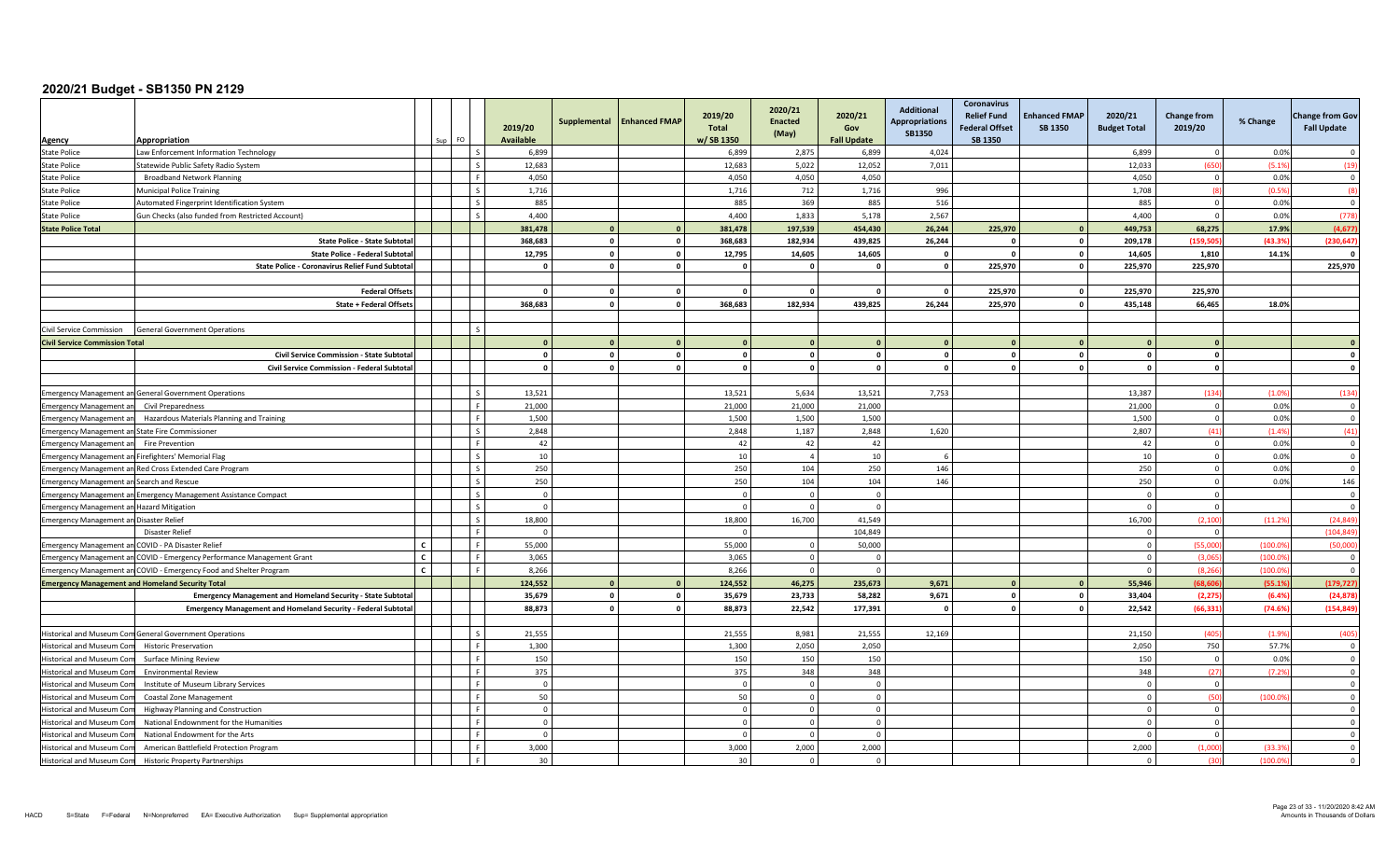| Agency                                            | Appropriation                                              |  | FO.                      | 2019/20<br><b>Available</b> | Supplemental | <b>Enhanced FMAP</b>    | 2019/20<br>Total<br>w/SB 1350 | 2020/21<br><b>Enacted</b><br>(May) | 2020/21<br>Gov<br><b>Fall Update</b> | <b>Additional</b><br><b>Appropriations</b><br><b>SB1350</b> | <b>Coronavirus</b><br><b>Relief Fund</b><br><b>Federal Offset</b><br>SB 1350 | <b>Enhanced FMAP</b><br><b>SB 1350</b> | 2020/21<br><b>Budget Total</b> | <b>Change from</b><br>2019/20 | % Change | <b>Change from Gov</b><br><b>Fall Update</b> |
|---------------------------------------------------|------------------------------------------------------------|--|--------------------------|-----------------------------|--------------|-------------------------|-------------------------------|------------------------------------|--------------------------------------|-------------------------------------------------------------|------------------------------------------------------------------------------|----------------------------------------|--------------------------------|-------------------------------|----------|----------------------------------------------|
| Historical and Museum Com                         | Maritime Heritage                                          |  | l F                      | 500                         |              |                         | 500                           |                                    |                                      |                                                             |                                                                              |                                        | $\sqrt{ }$                     | (500                          | (100.09) | $\Omega$                                     |
| <b>Historical and Museum Com</b>                  | Appalachian Development                                    |  |                          | 70                          |              |                         | 70                            | 100                                | 100                                  |                                                             |                                                                              |                                        | 100                            | 30                            | 42.9%    | $\Omega$                                     |
|                                                   | COVID- PA History To-Go                                    |  | Iя                       | $\overline{0}$              |              |                         | $\Omega$                      |                                    | 198                                  | 198                                                         |                                                                              |                                        | 198                            | 198                           |          | $\overline{0}$                               |
|                                                   | Historical and Museum Com Cultural and Historical Support  |  | $\mathsf{I}$             | 2,000                       |              |                         | 2,000                         | 833                                | 2,000                                | 1,167                                                       |                                                                              |                                        | 2,000                          | $\Omega$                      | 0.0%     | $\overline{0}$                               |
| <b>Historical and Museum Commission Total</b>     |                                                            |  |                          | 29,030                      | $\mathbf{0}$ | $\overline{\mathbf{0}}$ | 29,030                        | 14,462                             | 28,401                               | 13,534                                                      |                                                                              | $\Omega$                               | 27,996                         | (1,034)                       | (3.6%    | (405)                                        |
|                                                   | Historical and Museum Commission - State Subtota           |  |                          | 23.555                      | $\Omega$     | $\circ$                 | 23.555                        | 9.814                              | 23.555                               | 13,336                                                      |                                                                              | $\Omega$                               | 23.150                         | (405)                         | (1.7%    | (405)                                        |
|                                                   | Historical and Museum Commission - Federal Subtotal        |  |                          | 5,475                       | $\Omega$     | $\circ$                 | 5,475                         | 4,648                              | 4,846                                | 198                                                         | $\Omega$                                                                     |                                        | 4,846                          | (629)                         | (11.5%   | $\mathbf{0}$                                 |
|                                                   |                                                            |  |                          |                             |              |                         |                               |                                    |                                      |                                                             |                                                                              |                                        |                                |                               |          |                                              |
| Infrastructure Investment Ar                      | Sewage Projects Revolving Loan Fund                        |  | Iя                       | 127,200                     |              |                         | 127,200                       | 127,200                            | 127,200                              |                                                             |                                                                              |                                        | 127.200                        | $\overline{0}$                | 0.0%     | $\Omega$                                     |
| Infrastructure Investment A                       | Drinking Water Projects Revolving Loan Fund                |  | l F                      | 66,982                      |              |                         | 66,982                        | 66,982                             | 66,982                               |                                                             |                                                                              |                                        | 66,982                         | $\Omega$                      | 0.0%     | $\overline{\mathbf{0}}$                      |
|                                                   | Infrastructure Improvement Projects                        |  | Iя                       | $\Omega$                    |              |                         | $\Omega$                      | 1,740                              | 1,740                                |                                                             |                                                                              |                                        | 1.740                          | 1,740                         |          | $\overline{0}$                               |
| <b>Infrastructure Investment Authority Total</b>  |                                                            |  |                          | 194,182                     | $\Omega$     | $\circ$                 | 194,182                       | 195,922                            | 195,922                              | $\mathbf{0}$                                                |                                                                              |                                        | 195,922                        | 1,740                         | 0.9%     | $\mathbf{o}$                                 |
|                                                   | Infrastructure Investment Authority - State Subtota        |  |                          |                             | $\Omega$     | $\mathbf 0$             |                               | $\Omega$                           |                                      | $\Omega$                                                    |                                                                              |                                        | - 0                            | $\Omega$                      |          | $\mathbf 0$                                  |
|                                                   | Infrastructure Investment Authority - Federal Subtotal     |  |                          | 194,182                     | $\Omega$     | $\circ$                 | 194,182                       | 195,922                            | 195,922                              | $\mathbf{0}$                                                |                                                                              |                                        | 195,922                        | 1,740                         | 0.9%     | $\mathbf{o}$                                 |
|                                                   |                                                            |  |                          |                             |              |                         |                               |                                    |                                      |                                                             |                                                                              |                                        |                                |                               |          |                                              |
|                                                   | State Environmental Hearing General Government Operations  |  | l s                      | 2,574                       |              |                         | 2,574                         | 1,073                              | 2,574                                | 1,481                                                       |                                                                              |                                        | 2,554                          | (20)                          | (0.89)   | (20)                                         |
| <b>State Environmental Hearing Board Total</b>    |                                                            |  |                          | 2,574                       | $\mathbf{0}$ | $\mathbf{0}$            | 2,574                         | 1,073                              | 2,574                                | 1,481                                                       |                                                                              |                                        | 2,554                          | (20)                          | (0.8%    | (20)                                         |
|                                                   | State Environmental Hearing Board - State Subtota          |  |                          | 2,574                       | $\mathbf{0}$ | $\circ$                 | 2,574                         | 1,073                              | 2,574                                | 1,481                                                       |                                                                              | $\Omega$                               | 2,554                          | (20)                          | (0.89)   | (20)                                         |
|                                                   | State Environmental Hearing Board - Federal Subtotal       |  |                          | $\mathbf{0}$                | $\Omega$     | $\circ$                 | $\Omega$                      | $\Omega$                           | $\Omega$                             | $\mathbf{0}$                                                |                                                                              |                                        | $\Omega$                       | $\mathbf{0}$                  |          | $\Omega$                                     |
|                                                   |                                                            |  |                          |                             |              |                         |                               |                                    |                                      |                                                             |                                                                              |                                        |                                |                               |          |                                              |
|                                                   |                                                            |  |                          |                             |              |                         |                               |                                    |                                      |                                                             |                                                                              |                                        |                                |                               |          |                                              |
| PHC4                                              | Health Care Cost Containment Council                       |  | $\overline{\phantom{a}}$ | 3,355                       |              |                         | 3,355                         | 1,398                              | 3,355                                | 1,769                                                       |                                                                              |                                        | 3,167                          | (188)                         | (5.69)   | (188)                                        |
| <b>Health Care Cost Containment Council Total</b> |                                                            |  |                          | 3,355                       | $\Omega$     | $\mathbf{0}$            | 3,355                         | 1,398                              | 3,355                                | 1,769                                                       |                                                                              |                                        | 3,167                          | (188)                         | (5.69)   | (188)                                        |
|                                                   | Health Care Cost Containment Council - State Subtota       |  |                          | 3,355                       | $\mathbf{0}$ | $\circ$                 | 3,355                         | 1,398                              | 3,355                                | 1,769                                                       | $\Omega$                                                                     |                                        | 3,167                          | (188)                         | (5.6%    | (188)                                        |
|                                                   | Health Care Cost Containment Council - Federal Subtotal    |  |                          | $\Omega$                    | $\Omega$     | $\mathbf 0$             | $\Omega$                      | $\Omega$                           | $\Omega$                             | $\Omega$                                                    | $\Omega$                                                                     |                                        | $\Omega$                       | $\mathbf 0$                   |          | $\mathbf 0$                                  |
|                                                   |                                                            |  |                          |                             |              |                         |                               |                                    |                                      |                                                             |                                                                              |                                        |                                |                               |          |                                              |
| <b>State Ethics Commission</b>                    | <b>General Government Operations</b>                       |  | $\overline{\phantom{a}}$ | 3,015                       |              |                         | 3.015                         | 1.256                              | 3.015                                | 1,676                                                       |                                                                              |                                        | 2,932                          | (83)                          | (2.89)   | (83)                                         |
| <b>State Ethics Commission Total</b>              |                                                            |  |                          | 3,015                       |              | $\mathbf{0}$            | 3,015                         | 1,256                              | 3,015                                | 1,676                                                       |                                                                              |                                        | 2,932                          | (83)                          | (2.89)   | (83)                                         |
|                                                   | <b>State Ethics Commission - State Subtota</b>             |  |                          | 3,015                       | $\mathbf{0}$ | $\circ$                 | 3,015                         | 1,256                              | 3,015                                | 1,676                                                       |                                                                              |                                        | 2,932                          | (83)                          | (2.8%    | (83)                                         |
|                                                   | <b>State Ethics Commission - Federal Subtota</b>           |  |                          | $\Omega$                    | $\Omega$     | $\circ$                 | $\Omega$                      | $\Omega$                           |                                      | $\mathbf{0}$                                                |                                                                              |                                        | $\Omega$                       | $\mathbf{0}$                  |          | $\mathbf 0$                                  |
|                                                   |                                                            |  |                          |                             |              |                         |                               |                                    |                                      |                                                             |                                                                              |                                        |                                |                               |          |                                              |
|                                                   |                                                            |  |                          |                             |              |                         |                               |                                    |                                      |                                                             |                                                                              |                                        |                                |                               |          |                                              |
| <b>Supreme Court</b>                              | Salaries & Expenses                                        |  | $\overline{\phantom{a}}$ | 17,150                      |              |                         | 17,150                        | 7,146                              | 17,150                               | 10,004                                                      |                                                                              |                                        | 17,150                         | $\Omega$                      | 0.0%     | $\Omega$                                     |
| Supreme Court                                     | <b>Justices Expenses</b>                                   |  | l s                      | 118                         |              |                         | 118                           | 49                                 | 118                                  | 69                                                          |                                                                              |                                        | 118                            | $\overline{0}$                | 0.0%     | $\overline{\mathbf{0}}$                      |
| Supreme Court                                     | <b>Judicial Center Operations</b>                          |  | l s                      | 814                         |              |                         | 814                           | 339                                | 814                                  | 475                                                         |                                                                              |                                        | 814                            | $\mathbf{0}$                  | 0.0%     | $\mathbf 0$                                  |
| Supreme Court                                     | <b>Judicial Council</b>                                    |  | I۶                       | 141                         |              |                         | 141                           | 59                                 | 141                                  | 82                                                          |                                                                              |                                        | 141                            | $\Omega$                      | 0.0%     | $\Omega$                                     |
| Supreme Court                                     | <b>District Court Administrators</b>                       |  | I۶                       | 19,657                      |              |                         | 19,657                        | 8,190                              | 19,657                               | 11,467                                                      |                                                                              |                                        | 19,657                         | $\overline{0}$                | 0.0%     | $\Omega$                                     |
| Supreme Court                                     | <b>Interbranch Commission</b>                              |  | Ιs                       | 350                         |              |                         | 350                           | 146                                | 350                                  | 204                                                         |                                                                              |                                        | 350                            | $\mathbf{0}$                  | 0.0%     | $\overline{0}$                               |
| Supreme Court                                     | Court Management Education                                 |  | l s                      | 73                          |              |                         | 73                            | 30                                 | 73                                   | 43                                                          |                                                                              |                                        | 73                             | $\overline{0}$                | 0.0%     | $\overline{\mathbf{0}}$                      |
| Supreme Court                                     | <b>Rules Committees</b>                                    |  | l s                      | 1,595                       |              |                         | 1,595                         | 665                                | 1,595                                | 930                                                         |                                                                              |                                        | 1,595                          | $\overline{0}$                | 0.0%     | $\overline{0}$                               |
| Supreme Court                                     | Court Administrator                                        |  | l s                      | 11,577                      |              |                         | 11,577                        | 4,824                              | 11,577                               | 6,753                                                       |                                                                              |                                        | 11,577                         | $\overline{0}$                | 0.0%     | $\Omega$                                     |
| Supreme Court                                     | Court Improvement Project                                  |  | l F                      | 1,130                       |              |                         | 1,130                         | 1,130                              | 1,130                                |                                                             |                                                                              |                                        | 1,130                          | $\Omega$                      | 0.0%     | $\Omega$                                     |
| Supreme Court                                     | Smart Defense                                              |  |                          | $\Omega$                    |              |                         |                               | $\Omega$                           | $\Omega$                             |                                                             |                                                                              |                                        | - 0                            | $\Omega$                      |          | $\Omega$                                     |
| Supreme Court                                     | PA Weighted Caseload Project - CP Judges                   |  | Iя                       | $\overline{0}$              |              |                         | $\Omega$                      | $\Omega$                           | $\Omega$                             |                                                             |                                                                              |                                        | $\overline{\mathbf{0}}$        | $\overline{0}$                |          | $\overline{\mathbf{0}}$                      |
| Supreme Court                                     | Adult Drug Court Outcome Evaluation                        |  | ΙF                       | 225                         |              |                         | 225                           | 225                                | 225                                  |                                                             |                                                                              |                                        | 225                            | $\mathbf 0$                   | 0.0%     | $\mathbf 0$                                  |
| Supreme Court                                     | Language Access Grant                                      |  | I F                      | 50                          |              |                         | 50                            | 50                                 | 50                                   |                                                             |                                                                              |                                        | 50                             | $\overline{0}$                | 0.0%     | $\overline{\mathbf{0}}$                      |
| Supreme Court                                     | PA Reestablishment Analysis of Magisterial District Courts |  | l F                      | $\Omega$                    |              |                         | $\Omega$                      | 80                                 | 80                                   |                                                             |                                                                              |                                        | 80                             | 80                            |          | $\mathbf 0$                                  |
| Supreme Court                                     | Integrated Criminal Justice System                         |  | I۶                       | 2,372                       |              |                         | 2,372                         | 988                                | 2,372                                | 1,384                                                       |                                                                              |                                        | 2,372                          | $\Omega$                      | 0.0%     | $\Omega$                                     |
| Supreme Court                                     | Unified Judicial System Security                           |  |                          | 2,002                       |              |                         | 2,002                         | 834                                | 2,002                                | 1,168                                                       |                                                                              |                                        | 2,002                          | $\Omega$                      | 0.0%     | $\Omega$                                     |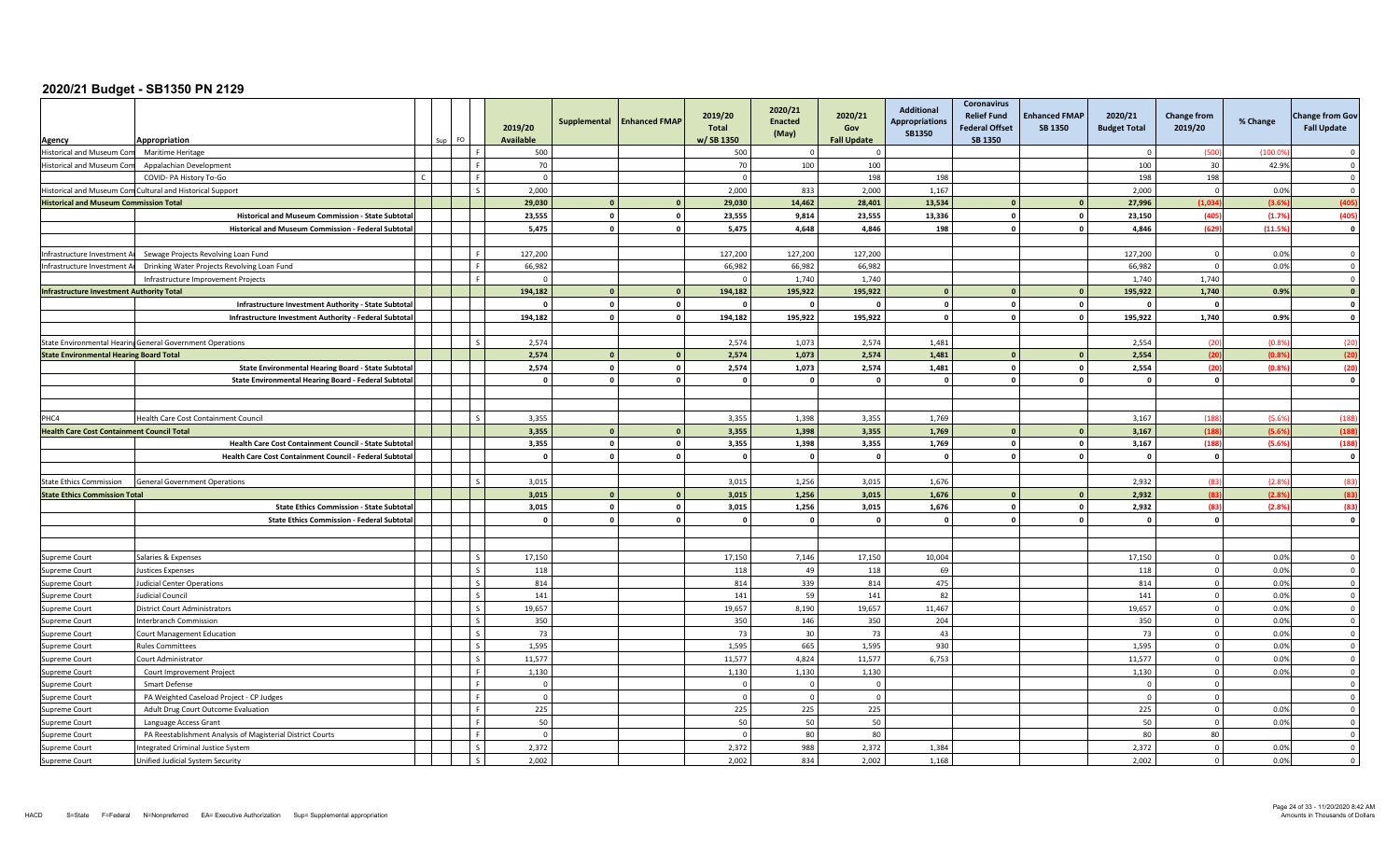| Agency                                                | Appropriation                                                           | FO. |        | 2019/20<br><b>Available</b> | Supplemental            | <b>Enhanced FMAP</b> | 2019/20<br><b>Total</b><br>w/SB 1350 | 2020/21<br><b>Enacted</b><br>(May) | 2020/21<br>Gov<br><b>Fall Update</b> | <b>Additional</b><br><b>Appropriations</b><br>SB1350 | <b>Coronavirus</b><br><b>Relief Fund</b><br><b>Federal Offset</b><br>SB 1350 | <b>Enhanced FMAP</b><br>SB 1350 | 2020/21<br><b>Budget Total</b> | <b>Change from</b><br>2019/20 | % Change | <b>Change from Gov</b><br><b>Fall Update</b> |
|-------------------------------------------------------|-------------------------------------------------------------------------|-----|--------|-----------------------------|-------------------------|----------------------|--------------------------------------|------------------------------------|--------------------------------------|------------------------------------------------------|------------------------------------------------------------------------------|---------------------------------|--------------------------------|-------------------------------|----------|----------------------------------------------|
| Supreme Court                                         | Office of Elder Justice in the Courts                                   |     | ΙS     | 496                         |                         |                      | 496                                  | 207                                | 496                                  | 289                                                  |                                                                              |                                 | 496                            | $\Omega$                      | 0.0%     | $\Omega$                                     |
| <b>Supreme Court Total</b>                            |                                                                         |     |        | 57.750                      |                         | $\mathbf{0}$         | 57.750                               | 24.962                             | 57.830                               | 32.868                                               |                                                                              |                                 | 57.830                         | 80                            | 0.1%     | $\mathbf{0}$                                 |
|                                                       | Supreme Court - State Subtota                                           |     |        | 56,345                      | $\mathbf{o}$            | $\mathbf 0$          | 56,345                               | 23,477                             | 56,345                               | 32,868                                               |                                                                              | $\Omega$                        | 56,345                         | $\mathbf 0$                   | 0.0%     | $\mathbf 0$                                  |
|                                                       | Supreme Court - Federal Subtota                                         |     |        | 1,405                       | $\sqrt{2}$              | $\circ$              | 1,405                                | 1,485                              | 1,485                                | - 0                                                  |                                                                              | $\sqrt{2}$                      | 1,485                          | 80                            | 5.7%     | $\Omega$                                     |
|                                                       |                                                                         |     |        |                             |                         |                      |                                      |                                    |                                      |                                                      |                                                                              |                                 |                                |                               |          |                                              |
| <b>Superior Court</b>                                 | Salaries & Expenses                                                     |     | l s    | 32,377                      |                         |                      | 32,377                               | 13,490                             | 32,377                               | 18,887                                               |                                                                              |                                 | 32,377                         | $\overline{0}$                | 0.0%     | $\overline{\mathbf{0}}$                      |
| uperior Court                                         | Judges Expenses                                                         |     | $\sim$ | 183                         |                         |                      | 183                                  | 76                                 | 183                                  | 107                                                  |                                                                              |                                 | 183                            | $\overline{0}$                | 0.0%     | $\Omega$                                     |
| <b>Superior Court Total</b>                           |                                                                         |     |        | 32,560                      | $\Omega$                | $\mathbf{0}$         | 32,560                               | 13.566                             | 32,560                               | 18.994                                               |                                                                              |                                 | 32.560                         | $\mathbf{0}$                  | 0.0%     | $\overline{0}$                               |
|                                                       | Superior Court - State Subtota                                          |     |        | 32.560                      | $\mathbf{0}$            | $\circ$              | 32.560                               | 13.566                             | 32,560                               | 18,994                                               |                                                                              | $\mathbf{r}$                    | 32.560                         | $\mathbf{0}$                  | 0.0%     | $\mathbf{0}$                                 |
|                                                       | <b>Superior Court - Federal Subtota</b>                                 |     |        | $\Omega$                    | $\mathbf{0}$            | $\mathbf{0}$         | $\mathbf{0}$                         | $\overline{\mathbf{0}}$            | $\Omega$                             | $\mathbf{0}$                                         | $\Omega$                                                                     | $\Omega$                        | $\mathbf{0}$                   | $\mathbf 0$                   |          | $\overline{\mathbf{0}}$                      |
|                                                       |                                                                         |     |        |                             |                         |                      |                                      |                                    |                                      |                                                      |                                                                              |                                 |                                |                               |          |                                              |
| Commonwealth Court                                    | Salaries & Expenses                                                     |     | l s    | 21,192                      |                         |                      | 21,192                               | 8,830                              | 21,192                               | 12,362                                               |                                                                              |                                 | 21,192                         | $\overline{0}$                | 0.0%     | $\Omega$                                     |
| Commonwealth Court                                    | <b>Judges Expenses</b>                                                  |     | l s    | 132                         |                         |                      | 132                                  | 55                                 | 132                                  | 77                                                   |                                                                              |                                 | 132                            | $\overline{0}$                | 0.0%     | $\Omega$                                     |
| <b>Commonwealth Court Total</b>                       |                                                                         |     |        | 21.324                      |                         | $\mathbf{0}$         | 21.324                               | 8.885                              | 21.324                               | 12.439                                               |                                                                              |                                 | 21.324                         | $\Omega$                      | 0.0%     | $\overline{0}$                               |
|                                                       | Commonwealth Court - State Subtota                                      |     |        | 21,324                      | $\mathbf{0}$            | $\circ$              | 21,324                               | 8,885                              | 21,324                               | 12,439                                               |                                                                              | $\Omega$                        | 21,324                         | $\mathbf{0}$                  | 0.0%     | $\mathbf{0}$                                 |
|                                                       | Commonwealth Court - Federal Subtota                                    |     |        | $\Omega$                    | $\mathbf{r}$            | $\mathbf 0$          | $\mathbf{r}$                         | $\sqrt{2}$                         | $\mathbf{a}$                         | $\Omega$                                             |                                                                              |                                 | $\Omega$                       | $\Omega$                      |          | $\mathbf{0}$                                 |
|                                                       |                                                                         |     |        |                             |                         |                      |                                      |                                    |                                      |                                                      |                                                                              |                                 |                                |                               |          |                                              |
| Courts of Common Pleas                                | Salaries & Expenses                                                     |     | l s    | 117,739                     |                         |                      | 117,739                              | 49,058                             | 117,739                              | 68,681                                               |                                                                              |                                 | 117,739                        | $\Omega$                      | 0.0%     | $\overline{0}$                               |
| Courts of Common Pleas                                | Senior Judge Reimbursement                                              |     | l s    | 4,004                       |                         |                      | 4,004                                | 1.668                              | 4.004                                | 2.336                                                |                                                                              |                                 | 4.004                          | $\overline{0}$                | 0.0%     | $\Omega$                                     |
| Courts of Common Pleas                                | Judicial Education                                                      |     | I۰     | 1,247                       |                         |                      | 1,247                                | 520                                | 1,247                                | 727                                                  |                                                                              |                                 | 1,247                          | $\overline{0}$                | 0.0%     | $\Omega$                                     |
| Courts of Common Pleas                                | <b>Ethics Committee</b>                                                 |     | l s    | 62                          |                         |                      | 62                                   | 26                                 | 62                                   | 36                                                   |                                                                              |                                 | 62                             | $\overline{0}$                | 0.0%     | $\Omega$                                     |
| Courts of Common Pleas                                | <b>Problem Solving Courts</b>                                           |     | l s    | 1,103                       |                         |                      | 1,103                                | 460                                | 1,103                                | 643                                                  |                                                                              |                                 | 1,103                          | $\mathbf 0$                   | 0.0%     | $\mathbf 0$                                  |
| <b>Courts of Common Pleas Total</b>                   |                                                                         |     |        | 124,155                     |                         | $\mathbf{0}$         | 124,155                              | 51,732                             | 124,155                              | 72,423                                               |                                                                              |                                 | 124,155                        | $\Omega$                      | 0.0%     | $\bullet$                                    |
|                                                       | Court of Common Pleas - State Subtota                                   |     |        | 124,155                     | $\mathbf{0}$            | $\circ$              | 124.155                              | 51.732                             | 124.155                              | 72,423                                               |                                                                              | $\Omega$                        | 124.155                        | $\mathbf{0}$                  | 0.0%     | $\mathbf{o}$                                 |
|                                                       | Court of Common Pleas - Federal Subtotal                                |     |        | $\Omega$                    | $\Omega$                | $\circ$              | $^{\circ}$                           | $\Omega$                           | $\Omega$                             | $\mathbf{0}$                                         |                                                                              |                                 | $\mathbf{0}$                   | $\mathbf{0}$                  |          | $\mathbf{o}$                                 |
|                                                       |                                                                         |     |        |                             |                         |                      |                                      |                                    |                                      |                                                      |                                                                              |                                 |                                |                               |          |                                              |
| Community Courts - MDJs Salaries & Expenses           |                                                                         |     | l s    | 82.802                      |                         |                      | 82.802                               | 34.501                             | 82.802                               | 48.301                                               |                                                                              |                                 | 82.802                         | $\overline{0}$                | 0.0%     | $\Omega$                                     |
|                                                       | Community Courts - MDJs   Magisterial District Judge Education          |     | Ιc     | 744                         |                         |                      | 744                                  | 310                                | 744                                  | 434                                                  |                                                                              |                                 | 744                            | $\mathbf 0$                   | 0.0%     | $\overline{\mathbf{0}}$                      |
| <b>Community Courts - Magisterial District Judges</b> |                                                                         |     |        | 83,546                      | $\sqrt{2}$              | $\mathbf{0}$         | 83,546                               | 34,811                             | 83,546                               | 48,735                                               |                                                                              |                                 | 83,546                         | $\mathbf{0}$                  | 0.0%     | $\overline{\mathbf{0}}$                      |
|                                                       | <b>Community Courts - Magisterial District Judges - State Subtota</b>   |     |        | 83,546                      | $\overline{\mathbf{0}}$ | $\mathbf{0}$         | 83,546                               | 34,811                             | 83,546                               | 48,735                                               | $\Omega$                                                                     | $\Omega$                        | 83,546                         | $\mathbf 0$                   | 0.0%     | $\mathbf{o}$                                 |
|                                                       | <b>Community Courts - Magisterial District Judges - Federal Subtota</b> |     |        | $\Omega$                    | $\Omega$                | $\circ$              | $\Omega$                             | $\Omega$                           | $\Omega$                             | $\mathbf{0}$                                         |                                                                              |                                 | $\Omega$                       | $\mathbf{0}$                  |          | $\mathbf{o}$                                 |
|                                                       |                                                                         |     |        |                             |                         |                      |                                      |                                    |                                      |                                                      |                                                                              |                                 |                                |                               |          |                                              |
| Philadelphia Courts                                   | <b>Municipal Court</b>                                                  |     |        | 7,794                       |                         |                      | 7,794                                | 3,248                              | 7,794                                | 4,546                                                |                                                                              |                                 | 7.794                          | $\Omega$                      | 0.0%     | $\Omega$                                     |
| <b>Philadelphia Courts Total</b>                      |                                                                         |     |        | 7,794                       | $\mathbf{0}$            | $\mathbf{0}$         | 7,794                                | 3,248                              | 7,794                                | 4,546                                                |                                                                              |                                 | 7,794                          | $\mathbf{0}$                  | 0.0%     | $\overline{0}$                               |
|                                                       | Philadelphia Courts - State Subtota                                     |     |        | 7,794                       | $\mathbf 0$             | $\mathbf{0}$         | 7,794                                | 3,248                              | 7,794                                | 4,546                                                | $\Omega$                                                                     | $\Omega$                        | 7,794                          | $\mathbf 0$                   | 0.0%     | $\mathbf 0$                                  |
|                                                       | Philadelphia Courts - Federal Subtota                                   |     |        | $\Omega$                    | $\mathbf{0}$            | $\circ$              | $\Omega$                             | $\mathbf{0}$                       | $\Omega$                             | $\Omega$                                             |                                                                              | $\sqrt{2}$                      | - 0                            | $\Omega$                      |          | $\Omega$                                     |
|                                                       |                                                                         |     |        |                             |                         |                      |                                      |                                    |                                      |                                                      |                                                                              |                                 |                                |                               |          |                                              |
| Judicial Conduct Board                                | Salaries & Expenses                                                     |     | $\sim$ | 2,468                       |                         |                      | 2,468                                | 1,028                              | 2,468                                | 1,440                                                |                                                                              |                                 | 2,468                          | $^{\circ}$                    | 0.0%     | $\Omega$                                     |
| <b>Judicial Conduct Board Total</b>                   |                                                                         |     |        | 2,468                       | $\Omega$                | $\mathbf{0}$         | 2,468                                | 1,028                              | 2,468                                | 1,440                                                |                                                                              |                                 | 2,468                          | $\Omega$                      | 0.0%     | $\mathbf{0}$                                 |
|                                                       | Judicial Conduct Board - State Subtota                                  |     |        | 2,468                       | $\mathbf{0}$            | $\circ$              | 2,468                                | 1,028                              | 2,468                                | 1,440                                                |                                                                              |                                 | 2,468                          | $\mathbf 0$                   | 0.0%     | $\mathbf{0}$                                 |
|                                                       | Judicial Conduct Board - Federal Subtota                                |     |        | $\mathbf{0}$                | $\mathbf{0}$            | $\circ$              | $\mathbf{o}$                         | $\mathbf{0}$                       | $\Omega$                             | $\mathbf{0}$                                         | $\Omega$                                                                     | $\mathbf{r}$                    | $\mathbf{0}$                   | $\mathbf{0}$                  |          | $\mathbf 0$                                  |
|                                                       |                                                                         |     |        |                             |                         |                      |                                      |                                    |                                      |                                                      |                                                                              |                                 |                                |                               |          |                                              |
| Court Of Judicial Discipline Salaries & Expenses      |                                                                         |     | l s    | 468                         |                         |                      | 468                                  | 195                                | 468                                  | 273                                                  |                                                                              |                                 | 468                            |                               | 0.0%     | $\Omega$                                     |
| <b>Court Of Judicial Discipline Total</b>             |                                                                         |     |        | 468                         | $\sqrt{2}$              | $\mathbf{0}$         | 468                                  | 195                                | 468                                  | 273                                                  |                                                                              |                                 | 468                            | $\Omega$                      | 0.0%     | $\overline{0}$                               |
|                                                       | Court of Judicial Dicipline - State Subtota                             |     |        | 468                         | $\mathbf{0}$            | $\mathbf 0$          | 468                                  | 195                                | 468                                  | 273                                                  |                                                                              |                                 | 468                            | $\mathbf{0}$                  | 0.0%     | $\mathbf{0}$                                 |
|                                                       | Court of Judicial Dicipline - Federal Subtota                           |     |        | $\mathbf{0}$                | $\Omega$                | $\mathbf 0$          | $\Omega$                             | $\mathbf{0}$                       |                                      | $\mathbf 0$                                          |                                                                              |                                 | $\Omega$                       | $\Omega$                      |          | $\Omega$                                     |
|                                                       |                                                                         |     |        |                             |                         |                      |                                      |                                    |                                      |                                                      |                                                                              |                                 |                                |                               |          |                                              |
| <b>Other Courts</b>                                   | Juror Cost Reimbursement                                                |     |        | 1,118                       |                         |                      | 1,118                                | 466                                | 1,118                                | 652                                                  |                                                                              |                                 | 1,118                          | $\Omega$                      | 0.0%     | $\Omega$                                     |
| Other Courts                                          | <b>County Court Reimbursement</b>                                       |     | $\sim$ | 23.136                      |                         |                      | 23.136                               | 9.640                              | 23.136                               | 13.496                                               |                                                                              |                                 | 23.136                         | $\overline{0}$                | 0.0%     | $\overline{0}$                               |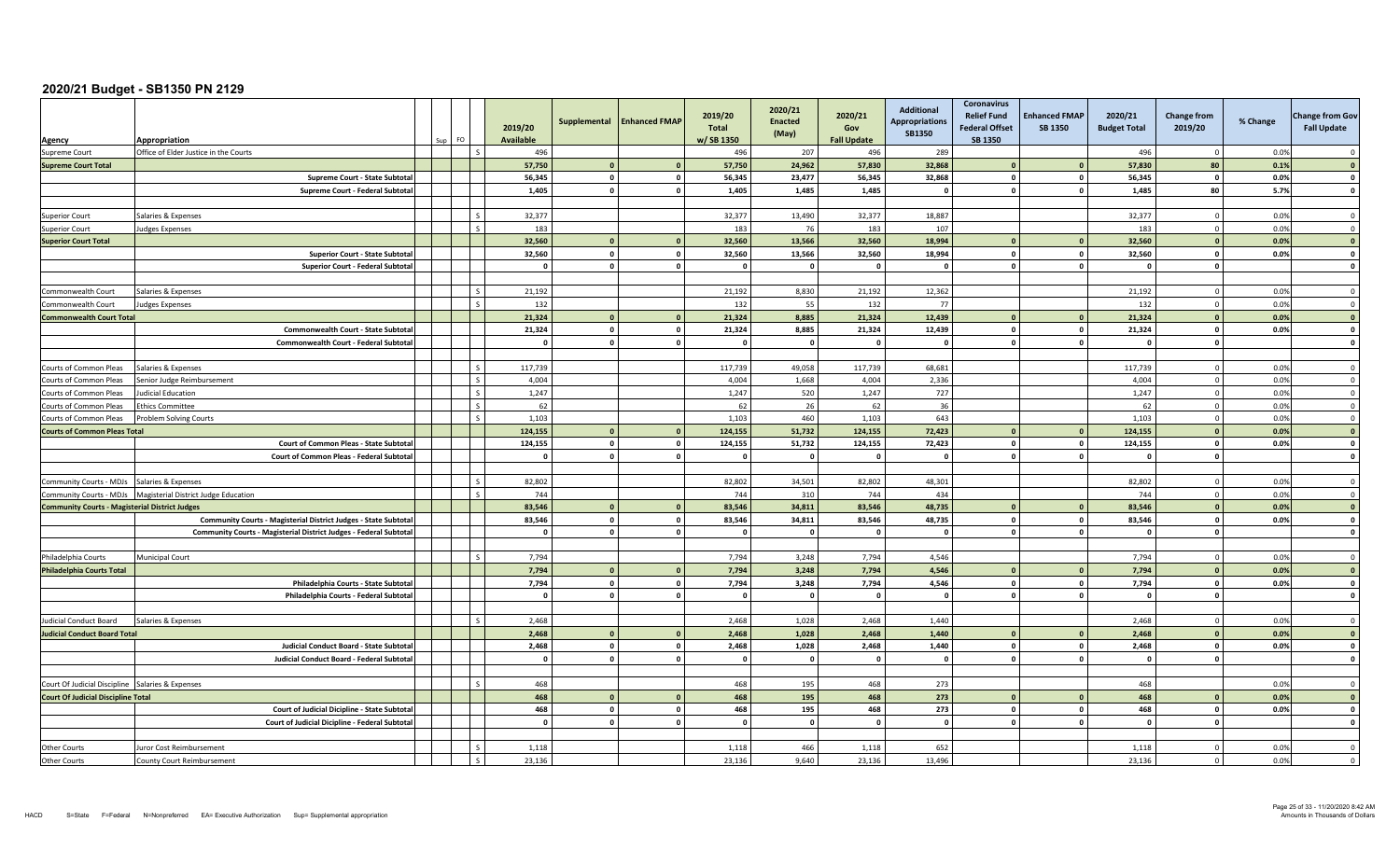| Agency                                       | Appropriation                                                                     | ≘∩                       | 2019/20<br><b>Available</b> | Supplemental   | <b>Enhanced FMAP</b> | 2019/20<br>Total<br>w/SB 1350 | 2020/21<br><b>Enacted</b><br>(May) | 2020/21<br>Gov<br><b>Fall Update</b> | <b>Additional</b><br><b>Appropriations</b><br><b>SB1350</b> | Coronavirus<br><b>Relief Fund</b><br><b>Federal Offset</b><br>SB 1350 | <b>Enhanced FMAP</b><br><b>SB 1350</b> | 2020/21<br><b>Budget Total</b> | <b>Change from</b><br>2019/20 | % Change | <b>Change from Gov</b><br><b>Fall Update</b> |
|----------------------------------------------|-----------------------------------------------------------------------------------|--------------------------|-----------------------------|----------------|----------------------|-------------------------------|------------------------------------|--------------------------------------|-------------------------------------------------------------|-----------------------------------------------------------------------|----------------------------------------|--------------------------------|-------------------------------|----------|----------------------------------------------|
| <b>Other Courts</b>                          | Senior Judge Operational Support Grants                                           |                          | 1,375                       |                |                      | 1,375                         | 573                                | 1,375                                | 802                                                         |                                                                       |                                        | 1,375                          | $\overline{0}$                | 0.0%     | $\Omega$                                     |
| <b>Other Courts</b>                          | Court Interpreter County Grant                                                    | $\zeta$                  | 1,500                       |                |                      | 1.500                         | 625                                | 1,500                                | 875                                                         |                                                                       |                                        | 1.500                          | $\overline{0}$                | 0.0%     | $\Omega$                                     |
| <b>Other Courts Total</b>                    |                                                                                   |                          | 27,129                      | $\mathbf{0}$   | $\mathbf{0}$         | 27,129                        | 11,304                             | 27,129                               | 15,825                                                      |                                                                       | $\mathbf{a}$                           | 27,129                         | $\mathbf{0}$                  | 0.0%     | $\overline{\mathbf{0}}$                      |
|                                              | Other Courts - State Subtota                                                      |                          | 27,129                      | $\circ$        | $\mathbf{0}$         | 27,129                        | 11,304                             | 27,129                               | 15,825                                                      |                                                                       | $\Omega$                               | 27,129                         | $\mathbf{0}$                  | 0.0%     | $\mathbf{0}$                                 |
|                                              | <b>Other Courts - Federal Subtota</b>                                             |                          | $\mathbf{0}$                | $\mathbf{o}$   | $\mathbf{o}$         | <sup>o</sup>                  | $\Omega$                           | n                                    | $\mathbf{0}$                                                |                                                                       |                                        | $\Omega$                       | $\mathbf{0}$                  |          | $\Omega$                                     |
|                                              |                                                                                   |                          |                             |                |                      |                               |                                    |                                      |                                                             |                                                                       |                                        |                                |                               |          |                                              |
| <b>Total Judiciary (State)</b>               |                                                                                   |                          | 355,789                     | $\mathbf{r}$   | $\mathbf{0}$         | 355,789                       | 148,246                            | 355,789                              | 207,543                                                     |                                                                       |                                        | 355,789                        |                               | 0.0%     |                                              |
|                                              |                                                                                   |                          |                             |                |                      |                               |                                    |                                      |                                                             |                                                                       |                                        |                                |                               |          |                                              |
| Senate                                       | <b>Fifty Senators</b>                                                             | $\overline{\mathsf{s}}$  | 8,864                       |                |                      | 8,864                         | 3,693                              | 8,864                                | 5,171                                                       |                                                                       |                                        | 8,864                          | $\Omega$                      | 0.0%     | $\overline{0}$                               |
| Senate                                       | Senate President - Personnel Expenses                                             | $\overline{\phantom{a}}$ | $\overline{0}$              |                |                      | $\Omega$                      | $\overline{0}$                     | $\Omega$                             |                                                             |                                                                       |                                        | $\Omega$                       | $\overline{0}$                |          | $\overline{0}$                               |
| Senate                                       | <b>Employees of Chief Clerk</b>                                                   | l s                      | 3,085                       |                |                      | 3,085                         | 1,285                              | 3,085                                | 1,800                                                       |                                                                       |                                        | 3,085                          | $\Omega$                      | 0.0%     | $\overline{0}$                               |
| Senate                                       | Salaried Officers and Employees                                                   | $\zeta$                  | 13,973                      |                |                      | 13,973                        | 5,822                              | 13,973                               | 8,151                                                       |                                                                       |                                        | 13,973                         | $\Omega$                      | 0.0%     | $\Omega$                                     |
| Senate                                       | ncidental Expenses                                                                | $\overline{\mathbf{s}}$  | 3.595                       |                |                      | 3.595                         | 1.498                              | 3.595                                | 2.097                                                       |                                                                       |                                        | 3.595                          | $\overline{0}$                | 0.0%     | $\Omega$                                     |
| Senate                                       | Expenses - Senators                                                               | l s                      | 1,416                       |                |                      | 1,416                         | 590                                | 1,416                                | 826                                                         |                                                                       |                                        | 1,416                          | $\Omega$                      | 0.0%     | $\mathbf 0$                                  |
| Senate                                       | egislative Printing and Expenses                                                  | $\mathsf{S}$             | 8,048                       |                |                      | 8,048                         | 3,353                              | 8,048                                | 4,695                                                       |                                                                       |                                        | 8,048                          | $\mathbf 0$                   | 0.0%     | $\mathbf 0$                                  |
| Senate                                       | Committee on Appropriations (R) and (D)                                           | $\mathsf{I}$             | 3,015                       |                |                      | 3.015                         | 1.256                              | 3,015                                | 1,759                                                       |                                                                       |                                        | 3.015                          | $\overline{0}$                | 0.0%     | $\mathbf{0}$                                 |
| Senate                                       | Caucus Operations (R) and (D)                                                     | l s                      | 79,861                      |                |                      | 79,861                        | 33,275                             | 79,861                               | 46,586                                                      |                                                                       |                                        | 79,861                         | $\mathbf 0$                   | 0.0%     | $\overline{0}$                               |
| <b>Senate Total</b>                          |                                                                                   |                          | 121,857                     | $\sqrt{2}$     | $\mathbf{0}$         | 121,857                       | 50,772                             | 121,857                              | 71,085                                                      |                                                                       |                                        | 121,857                        | $\Omega$                      | 0.0%     | $\mathbf{o}$                                 |
|                                              | Senate - State Subtota                                                            |                          | 121,857                     | $\mathbf{o}$   | $\mathbf{0}$         | 121,857                       | 50,772                             | 121,857                              | 71,085                                                      |                                                                       |                                        | 121,857                        | $\mathbf{0}$                  | 0.0%     | $\mathbf{o}$                                 |
|                                              | Senate - Federal Subtota                                                          |                          | $\mathbf{0}$                | $\circ$        | $\mathbf 0$          | 0                             | $\mathbf{0}$                       | $\Omega$                             | $\mathbf{0}$                                                |                                                                       |                                        | $\mathbf{0}$                   | $\mathbf{0}$                  |          | $\mathbf{0}$                                 |
|                                              |                                                                                   |                          |                             |                |                      |                               |                                    |                                      |                                                             |                                                                       |                                        |                                |                               |          |                                              |
| House of Representatives                     | Members' Compensation                                                             | $\overline{\mathsf{s}}$  | 35,290                      |                |                      | 35,290                        | 14,704                             | 35,290                               | 20,586                                                      |                                                                       |                                        | 35,290                         | $\overline{0}$                | 0.0%     | $\overline{0}$                               |
| House of Representatives                     | Caucus Operations (R and D)                                                       | l s                      | 133,375                     |                |                      | 133,375                       | 55,573                             | 133,375                              | 77,802                                                      |                                                                       |                                        | 133,375                        | $\mathbf{0}$                  | 0.0%     | $\overline{0}$                               |
| House of Representatives                     | Speaker's Office                                                                  | $\overline{\mathbf{s}}$  | 1,810                       |                |                      | 1,810                         | 754                                | 1,810                                | 1,056                                                       |                                                                       |                                        | 1,810                          | $\mathbf 0$                   | 0.0%     | $\Omega$                                     |
| <b>House of Representatives</b>              | 3i-Partisan Committee, Chief Clerk, Comptroller & EMS                             | l s                      | 14,834                      |                |                      | 14,834                        | 6,181                              | 14,834                               | 8,653                                                       |                                                                       |                                        | 14,834                         | $\overline{0}$                | 0.0%     | $\Omega$                                     |
| House of Representatives                     | Mileage - Representatives, Officers and Employees                                 | l s                      | 572                         |                |                      | 572                           | 238                                | 572                                  | 334                                                         |                                                                       |                                        | 572                            | $\Omega$                      | 0.0%     | $\Omega$                                     |
| <b>House of Representatives</b>              | 'ostage: Chief Clerk and Legislative Journal                                      | $\overline{\phantom{a}}$ | 2,816                       |                |                      | 2,816                         | 1,173                              | 2,816                                | 1,643                                                       |                                                                       |                                        | 2,816                          | $\mathbf 0$                   | 0.0%     | $\mathbf 0$                                  |
| <b>House of Representatives</b>              | Contingent Expenses (R) and (D)                                                   | $\mathsf{S}$             | 1,209                       |                |                      | 1,209                         | 504                                | 1,209                                | 705                                                         |                                                                       |                                        | 1,209                          | $\overline{0}$                | 0.0%     | $\overline{0}$                               |
| <b>House of Representatives</b>              | ncidental Expenses                                                                | $\overline{\phantom{a}}$ | 7.569                       |                |                      | 7.569                         | 3.154                              | 7.569                                | 4.415                                                       |                                                                       |                                        | 7.569                          | $\overline{0}$                | 0.0%     | $\Omega$                                     |
| House of Representatives                     | xpenses - Representatives                                                         | $\zeta$                  | 4,251                       |                |                      | 4,251                         | 1,771                              | 4,251                                | 2,480                                                       |                                                                       |                                        | 4,251                          | $\Omega$                      | 0.0%     | $\overline{0}$                               |
| House of Representatives                     | egislative Printing and Expenses                                                  | $\zeta$                  | 10,674                      |                |                      | 10,674                        | 4,448                              | 10,674                               | 6,226                                                       |                                                                       |                                        | 10,674                         | $\overline{0}$                | 0.0%     | $\Omega$                                     |
| <b>House of Representatives</b>              | <b>National Legislative Conference - Expenses</b>                                 | $\overline{s}$           | $\overline{0}$              |                |                      | $\Omega$                      | $\Omega$                           | $\Omega$                             |                                                             |                                                                       |                                        | $\Omega$                       | $\overline{0}$                |          | $\overline{0}$                               |
| House of Representatives                     | ommittee on Appropriations (R)                                                    | l s                      | 3,223                       |                |                      | 3,223                         | 1,343                              | 3,223                                | 1,880                                                       |                                                                       |                                        | 3,223                          | $\mathbf 0$                   | 0.0%     | $\overline{0}$                               |
| <b>House of Representatives</b>              | Committee on Appropriations (D)                                                   | $\mathsf{L}$             | 3,223                       |                |                      | 3,223                         | 1.343                              | 3,223                                | 1,880                                                       |                                                                       |                                        | 3,223                          | $\overline{0}$                | 0.0%     | $\overline{0}$                               |
| <b>House of Representatives</b>              | Special Leadership Account (R)                                                    | l s                      | 6,045                       |                |                      | 6,045                         | 2,519                              | 6,045                                | 3,526                                                       |                                                                       |                                        | 6,045                          | $\overline{0}$                | 0.0%     | $\overline{0}$                               |
| House of Representatives                     | Special Leadership Account (D)                                                    |                          | 6,045                       |                |                      | 6,045                         | 2,519                              | 6,045                                | 3,526                                                       |                                                                       |                                        | 6,045                          | $\mathbf{0}$                  | 0.0%     | $\overline{0}$                               |
| <b>House of Representatives Total</b>        |                                                                                   |                          | 230.936                     | $\Omega$       | $\mathbf{0}$         | 230,936                       | 96.224                             | 230,936                              | 134,712                                                     |                                                                       |                                        | 230,936                        | $\Omega$                      | 0.0%     | $\overline{0}$                               |
|                                              | House of Representatives - State Subtota                                          |                          | 230,936                     | $\overline{0}$ | $\mathbf 0$          | 230,936                       | 96,224                             | 230,936                              | 134,712                                                     |                                                                       | $\mathbf{a}$                           | 230,936                        | $\mathbf{0}$                  | 0.0%     | $\mathbf{0}$                                 |
|                                              | House of Representatives - Federal Subtota                                        |                          | $\mathbf 0$                 | $\circ$        | $\mathbf 0$          | $\mathbf{0}$                  | $\mathbf{0}$                       | $\mathbf{0}$                         | $\mathbf 0$                                                 |                                                                       | $\sqrt{2}$                             | $\mathbf 0$                    | $\mathbf 0$                   |          | $\mathbf 0$                                  |
|                                              |                                                                                   |                          |                             |                |                      |                               |                                    |                                      |                                                             |                                                                       |                                        |                                |                               |          |                                              |
|                                              | Government Support Agenc Legislative Reference Bureau - Salaries & Expenses       | $\mathcal{S}$            | 9,691                       |                |                      | 9,691                         | 4,038                              | 9,691                                | 5,653                                                       |                                                                       |                                        | 9,691                          | $\mathbf{0}$                  | 0.0%     | $\mathbf 0$                                  |
|                                              | Government Support Agenc LRB -Printing of PA Bulletin and PA Code                 | $\sim$                   | 886                         |                |                      | 886                           | 369                                | 886                                  | 517                                                         |                                                                       |                                        | 886                            | $\Omega$                      | 0.0%     | $\Omega$                                     |
| Government Support Agenc Contingent Expenses |                                                                                   |                          | 25                          |                |                      | 25                            | 10                                 | 25                                   | 15                                                          |                                                                       |                                        | 25                             | $\Omega$                      | 0.0%     | $\Omega$                                     |
|                                              | Government Support Agenc Legis. Budget and Finance Committee -Salaries & Expenses | $\mathsf{I}$ s           | 2,020                       |                |                      | 2,020                         | 842                                | 2,020                                | 1,178                                                       |                                                                       |                                        | 2,020                          | $\mathbf 0$                   | 0.0%     | $\overline{0}$                               |
|                                              | Government Support Agenc Legislative Data Processing Center                       | $\overline{\phantom{a}}$ | 32.255                      |                |                      | 32.255                        | 13.440                             | 32,255                               | 18,815                                                      |                                                                       |                                        | 32,255                         | $\Omega$                      | 0.0%     | $\Omega$                                     |
|                                              | Government Support Agenc LDP - Information Technology Modernization               | $\overline{\phantom{a}}$ | 2,500                       |                |                      | 2,500                         | 1,042                              | 2,500                                | 1,458                                                       |                                                                       |                                        | 2,500                          | $\overline{0}$                | 0.0%     | $\overline{0}$                               |
|                                              | Government Support Agenc Joint State Government Commission                        | $\mathsf{I}$ s           | 1,701                       |                |                      | 1,701                         | 709                                | 1,701                                | 992                                                         |                                                                       |                                        | 1,701                          | $\mathbf{0}$                  | 0.0%     | $\overline{0}$                               |
| Legislative Miscellaneous                    | Local Government Commission                                                       | $\zeta$                  | 1,283                       |                |                      | 1,283                         | 535                                | 1.283                                | 748                                                         |                                                                       |                                        | 1,283                          | $\Omega$                      | 0.0%     | $\Omega$                                     |
| Legislative Miscellaneous                    | <b>Local Government Codes</b>                                                     |                          | 24                          |                |                      | 24                            | 10                                 | 24                                   | 14                                                          |                                                                       |                                        | 24                             | $\Omega$                      | 0.0%     | $\Omega$                                     |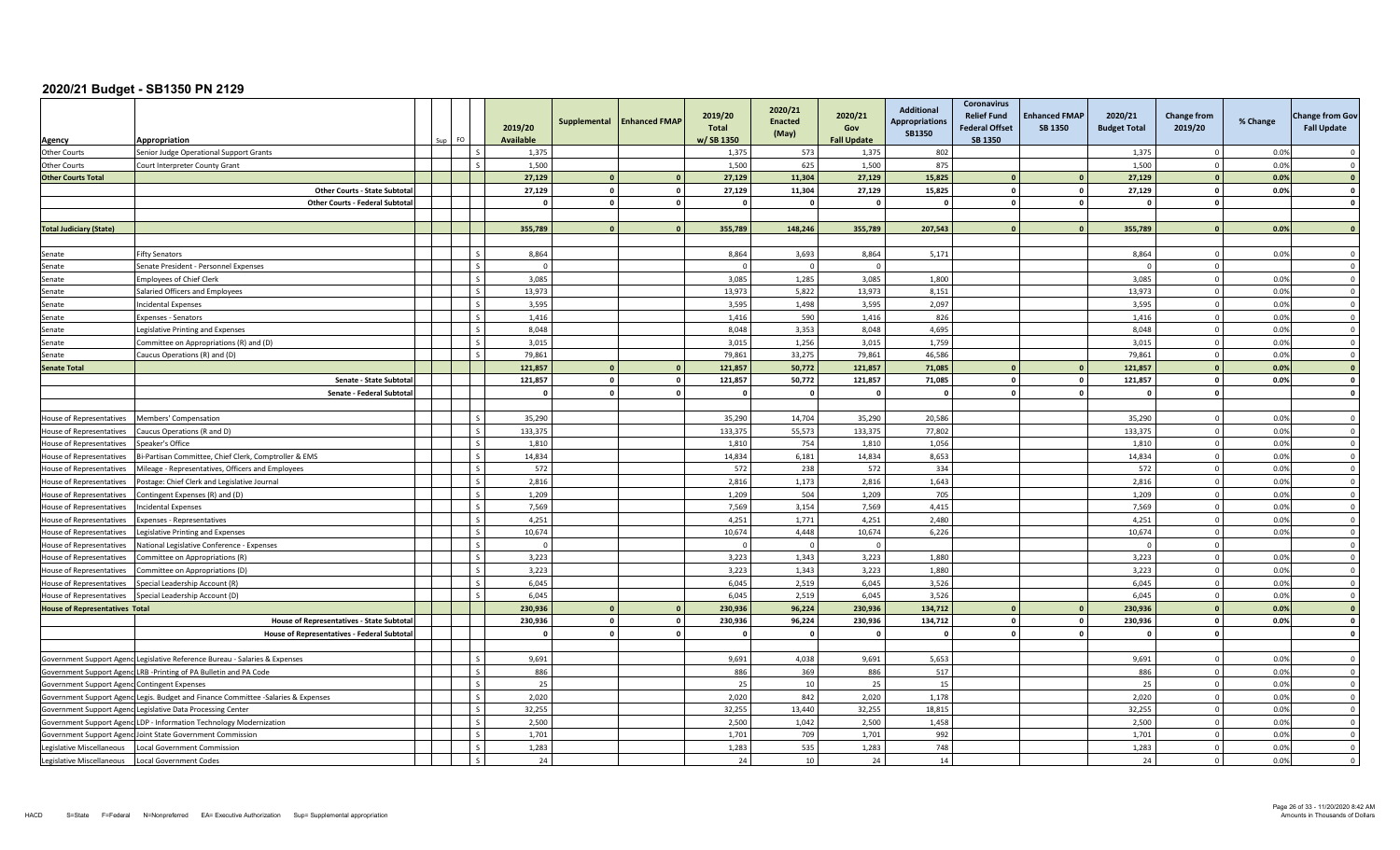| Agency                                               | Appropriation                                               | Sup | 2019/20<br><b>Available</b> | Supplemental Enhanced FMAP | 2019/20<br><b>Total</b><br>w/ SB 1350 | 2020/21<br>Enacted<br>(May) | 2020/21<br>Gov<br><b>Fall Update</b> | <b>Additional</b><br><b>Appropriations</b><br><b>SB1350</b> | Coronavirus<br><b>Relief Fund</b><br><b>Federal Offset</b><br>SB 1350 | <b>Enhanced FMAP</b><br><b>SB 1350</b> | 2020/21<br><b>Budget Total</b> | <b>Change from</b><br>2019/20 | % Change | <b>Change from Gov</b><br><b>Fall Update</b> |
|------------------------------------------------------|-------------------------------------------------------------|-----|-----------------------------|----------------------------|---------------------------------------|-----------------------------|--------------------------------------|-------------------------------------------------------------|-----------------------------------------------------------------------|----------------------------------------|--------------------------------|-------------------------------|----------|----------------------------------------------|
| Legislative Miscellaneous                            | Joint Legislative Air and Water Pollution Control Committee |     | 582                         |                            | 582                                   |                             |                                      |                                                             |                                                                       |                                        |                                | (582)                         | (100.09) |                                              |
| Legislative Miscellaneous                            | Legislative Audit Advisory Commission                       |     | 285                         |                            | 285                                   | 119                         | 285                                  | 166                                                         |                                                                       |                                        | 285                            |                               | 0.0%     |                                              |
| Legislative Miscellaneous                            | Independent Regulatory Review Commission                    |     | 2,155                       |                            | 2,155                                 |                             | 2,155                                | 1,257                                                       |                                                                       |                                        | 2,155                          |                               | 0.0%     |                                              |
| Legislative Miscellaneous                            | <b>Capitol Preservation Committee</b>                       |     | 827                         |                            | 827                                   | 345                         | 827                                  | 482                                                         |                                                                       |                                        | 827                            |                               | 0.0%     |                                              |
| Legislative Miscellaneous                            | <b>Capitol Restoration</b>                                  |     | 3,157                       |                            | 3,157                                 | 1,315                       | 3,157                                | 1,842                                                       |                                                                       |                                        | 3,157                          |                               | 0.0%     |                                              |
| Legislative Miscellaneous                            | Commission on Sentencing                                    |     | 2,553                       |                            | 2,553                                 | 1,064                       | 2.553                                | 1,489                                                       |                                                                       |                                        | 2,553                          |                               | 0.0%     |                                              |
| Legislative Miscellaneous                            | Center For Rural Pennsylvania                               |     | 1,128                       |                            | 1,128                                 | 470                         | 1,128                                | 658                                                         |                                                                       |                                        | 1,128                          |                               | 0.0%     |                                              |
| Legislative Miscellaneous                            | Commonwealth Mail Processing Center                         |     | 3,583                       |                            | 3,583                                 | 1,493                       | 3.583                                | 2,090                                                       |                                                                       |                                        | 3,583                          |                               | 0.0%     |                                              |
| Legislative Miscellaneous                            | Legislative Reapportionment Commission                      |     | 1,053                       |                            | 1,053                                 | 439                         | 1,053                                | 614                                                         |                                                                       |                                        | 1,053                          |                               | 0.0%     |                                              |
| Legislative Miscellaneous  Independent Fiscal Office |                                                             |     | 2,343                       |                            | 2,343                                 | 976                         | 2.343                                | 1,367                                                       |                                                                       |                                        | 2,343                          |                               | 0.0%     |                                              |
| <b>Government Support Agencies Total</b>             |                                                             |     | 68,051                      |                            | 68,051                                | 28,114                      | 67.469                               | 39,355                                                      |                                                                       |                                        | 67,469                         | (582)                         | (0.9%    |                                              |
|                                                      | <b>Government Support Agencies - State Subtotal</b>         |     | 68,051                      |                            | 68,051                                | 28,114                      | 67.469                               | 39,355                                                      |                                                                       |                                        | 67,469                         | (582)                         | (0.9%    |                                              |
|                                                      | Government Support Agencies - Federal Subtotal              |     |                             |                            |                                       |                             |                                      |                                                             |                                                                       |                                        |                                |                               |          |                                              |
|                                                      |                                                             |     |                             |                            |                                       |                             |                                      |                                                             |                                                                       |                                        |                                |                               |          |                                              |
|                                                      |                                                             |     |                             |                            |                                       |                             |                                      |                                                             |                                                                       |                                        |                                |                               |          |                                              |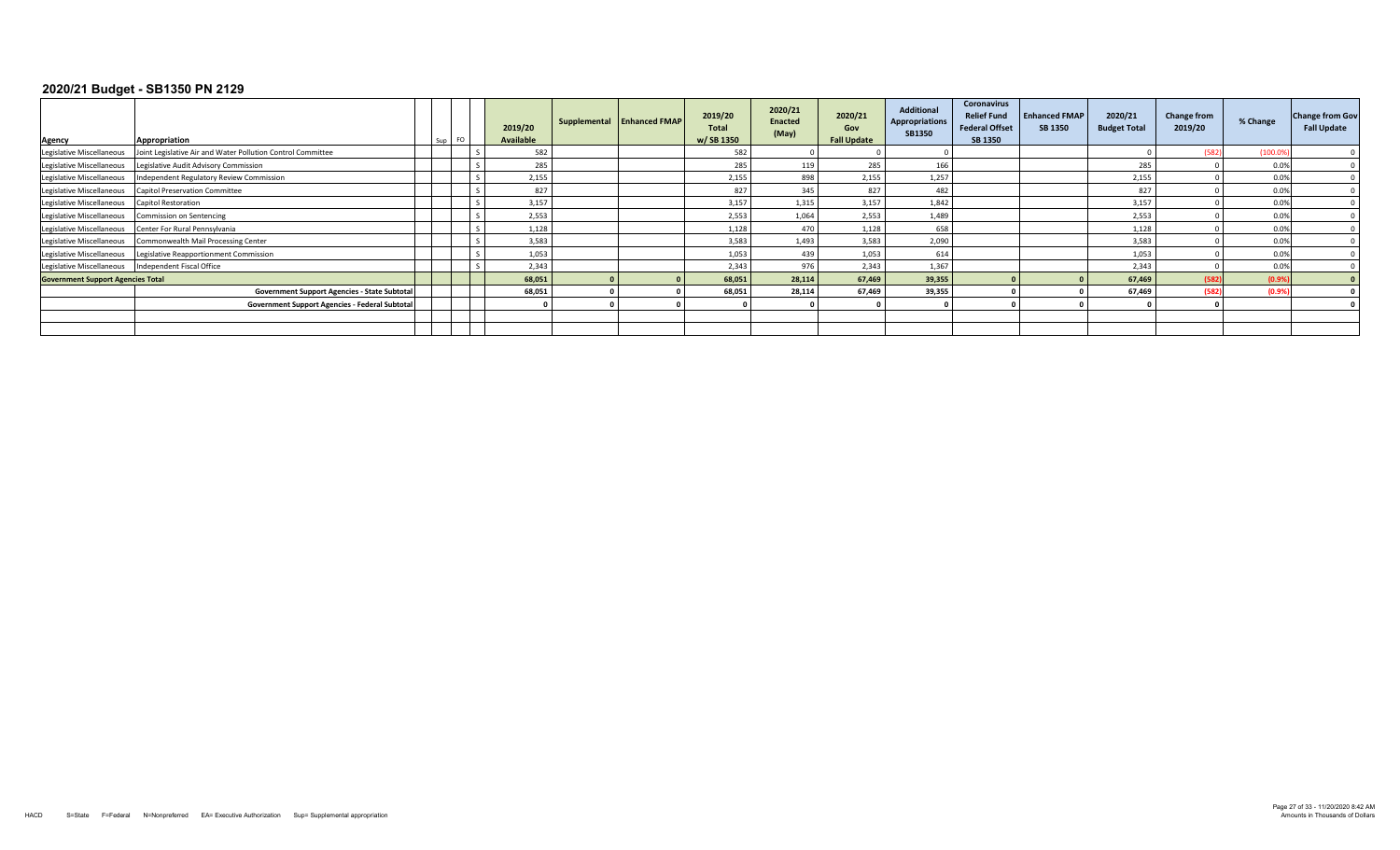| Agency                                           | Appropriation                                                                                                                       |              |     | FO.            | 2019/20<br><b>Available</b> | Supplemental            | <b>Enhanced FMAP</b> | 2019/20<br><b>Total</b><br>w/SB 1350 | 2020/21<br><b>Enacted</b><br>(May) | 2020/21<br>Gov<br><b>Fall Update</b> | <b>Additional</b><br><b>Appropriations</b><br><b>SB1350</b> | <b>Coronavirus</b><br><b>Relief Fund</b><br><b>Federal Offset</b><br>SB 1350 | <b>Enhanced FMAP</b><br><b>SB 1350</b> | 2020/21<br><b>Budget Total</b>                                                                       | <b>Change from</b><br>2019/20 | % Change | <b>Change from Gov</b><br><b>Fall Update</b> |
|--------------------------------------------------|-------------------------------------------------------------------------------------------------------------------------------------|--------------|-----|----------------|-----------------------------|-------------------------|----------------------|--------------------------------------|------------------------------------|--------------------------------------|-------------------------------------------------------------|------------------------------------------------------------------------------|----------------------------------------|------------------------------------------------------------------------------------------------------|-------------------------------|----------|----------------------------------------------|
|                                                  |                                                                                                                                     |              |     |                |                             |                         |                      |                                      |                                    |                                      |                                                             |                                                                              |                                        |                                                                                                      |                               |          |                                              |
|                                                  |                                                                                                                                     |              |     |                |                             |                         |                      |                                      |                                    |                                      |                                                             |                                                                              |                                        |                                                                                                      |                               |          |                                              |
|                                                  | Nonpreferreds and EAs do not appear in the General Appropriations bill.                                                             |              |     |                |                             |                         |                      |                                      |                                    |                                      |                                                             |                                                                              |                                        |                                                                                                      |                               |          |                                              |
|                                                  |                                                                                                                                     |              |     |                |                             |                         |                      |                                      |                                    |                                      |                                                             |                                                                              |                                        |                                                                                                      |                               |          |                                              |
|                                                  | <b>Preferred State Total</b>                                                                                                        |              |     |                | 33,437,927                  | $\Omega$                | $\overline{0}$       | 33,437,927                           | 25,140,761                         | 34,840,946                           | 7,348,074                                                   |                                                                              |                                        | 32,488,835                                                                                           | (949,092                      | (2.8%    | (2, 352, 11)                                 |
|                                                  | Nonpreferred State Total                                                                                                            |              |     |                | 629,012                     | $\circ$                 | $\mathbf 0$          | 629,012                              | 629,012                            | 629,012                              |                                                             |                                                                              |                                        | 629,012                                                                                              | $\Omega$                      | 0.0%     |                                              |
|                                                  | <b>Executive Authorizations Tota</b>                                                                                                |              |     |                | 23,289                      | $\circ$                 | $\mathbf 0$          | 23,289                               | 19,349                             | 22,952                               | 3,474                                                       | $\Omega$                                                                     | $\Omega$                               | 22,823                                                                                               | (466)                         | (2.09)   | (129)                                        |
|                                                  | <b>General Fund Subtota</b>                                                                                                         |              |     |                | 34,090,228                  | $\overline{\mathbf{0}}$ | $\mathbf 0$          | 34,090,228                           | 25,789,122                         | 35,492,910                           | 7,351,548                                                   | $\mathbf{0}$                                                                 | $\Omega$                               | 33,140,670                                                                                           | (949, 558)                    | (2.8%    | (2, 352, 240)                                |
|                                                  |                                                                                                                                     |              |     |                |                             |                         |                      |                                      |                                    |                                      |                                                             |                                                                              |                                        |                                                                                                      |                               |          |                                              |
|                                                  | General Fund Federal Tota                                                                                                           |              |     |                | 30,273,383                  | 683,437                 | 1,139,246            | 32,096,066                           | 29,779,883                         | 31,443,923                           | 1,320,800                                                   |                                                                              | 1,870,291                              | 32,970,974                                                                                           |                               | 0.0%     |                                              |
|                                                  | Coronavirus Relief Fund Offset                                                                                                      |              |     |                |                             |                         |                      |                                      |                                    |                                      |                                                             | 1,332,970                                                                    | $\sim$                                 |                                                                                                      |                               |          |                                              |
|                                                  |                                                                                                                                     |              |     |                |                             |                         |                      |                                      |                                    |                                      |                                                             |                                                                              |                                        |                                                                                                      |                               |          |                                              |
|                                                  | COVID-19 Federal Offsets                                                                                                            |              |     |                | 3,260                       | $\overline{0}$          | 1,139,246            | 1,142,506                            | 199,645                            | 1,174,198                            |                                                             | 1,332,970                                                                    | 1,870,291                              | 3,402,906                                                                                            | 2,260,400                     |          |                                              |
|                                                  |                                                                                                                                     |              |     |                |                             |                         |                      |                                      |                                    |                                      |                                                             |                                                                              |                                        | 1\$ Note: Only enhanced FMAP appropriated in May - \$199.6 million for Capitation should be added to |                               |          |                                              |
|                                                  |                                                                                                                                     |              |     |                |                             |                         |                      |                                      |                                    |                                      |                                                             |                                                                              |                                        |                                                                                                      |                               |          |                                              |
|                                                  | Federal totals do not include PUC Federal appropriations made that augment restricted General Fund revenues appropriated to the PUC |              |     |                |                             |                         |                      |                                      |                                    |                                      |                                                             |                                                                              |                                        |                                                                                                      |                               |          |                                              |
|                                                  |                                                                                                                                     |              |     |                |                             |                         |                      |                                      |                                    |                                      |                                                             |                                                                              |                                        |                                                                                                      |                               |          |                                              |
| <b>Special Funds</b>                             |                                                                                                                                     |              |     |                |                             |                         |                      |                                      |                                    |                                      |                                                             |                                                                              |                                        |                                                                                                      |                               |          |                                              |
| <b>Lottery Fund</b>                              |                                                                                                                                     |              |     |                |                             |                         |                      |                                      |                                    |                                      |                                                             |                                                                              |                                        |                                                                                                      |                               |          |                                              |
|                                                  | <b>General Government Operations</b>                                                                                                |              |     |                | 8.743                       |                         |                      | 8,743                                | 9,966                              | 9,966                                |                                                             |                                                                              |                                        | 9.966                                                                                                | 1,223                         | 14.0%    | $\Omega$                                     |
| Aging<br>Aging                                   | PENNCARE                                                                                                                            |              |     |                | 293,043                     |                         |                      | 293,043                              | 285,726                            | 285,726                              |                                                             |                                                                              |                                        | 285,726                                                                                              | (7, 317)                      | (2.5%    | $\overline{\mathbf{0}}$                      |
| Aging                                            | Pre-Admission Assessment                                                                                                            |              |     |                | 8,750                       |                         |                      | 8,750                                | 8,750                              | 8,750                                |                                                             |                                                                              |                                        | 8,750                                                                                                | $\overline{0}$                | 0.0%     | $\overline{\mathbf{0}}$                      |
| Aging                                            | amily Caregiver                                                                                                                     |              |     | $\zeta$        | 12,103                      |                         |                      | 12,103                               | 12,103                             | 12,103                               |                                                             |                                                                              |                                        | 12,103                                                                                               | $\mathsf 0$                   | 0.0%     | $\overline{0}$                               |
| Aging                                            | Transfer - Pharmaceutical Assistance Fund                                                                                           |              |     | $\varsigma$    | 145,000                     |                         |                      | 145,000                              | 145,000                            | 155,000                              | 10,000                                                      |                                                                              |                                        | 155,000                                                                                              | 10,000                        | 6.9%     | $\mathbf 0$                                  |
| Aging                                            | Alzheimer's Outreach                                                                                                                |              |     |                | 250                         |                         |                      | 250                                  | 250                                | 250                                  |                                                             |                                                                              |                                        | 250                                                                                                  | $\overline{0}$                | 0.0%     | $\overline{0}$                               |
| Aging                                            | <b>Grants to Senior Centers</b>                                                                                                     |              |     |                | 2,000                       |                         |                      | 2,000                                | 2,000                              | 2,000                                |                                                             |                                                                              |                                        | 2,000                                                                                                | $\overline{0}$                | 0.0%     | $\overline{0}$                               |
| <b>Human Services</b>                            | MA - Long-Term Care                                                                                                                 |              |     |                | $\overline{0}$              |                         |                      | $\Omega$                             | $\sqrt{ }$                         | $\Omega$                             |                                                             |                                                                              |                                        | $\Omega$                                                                                             | $\overline{0}$                |          | $\Omega$                                     |
| <b>Human Services</b>                            | <b>Home and Community Based Services</b>                                                                                            |              |     |                | $\overline{0}$              |                         |                      |                                      | $\Omega$                           | $\Omega$                             |                                                             |                                                                              |                                        | $\Omega$                                                                                             | $\mathsf 0$                   |          | $\overline{\mathbf{0}}$                      |
| <b>Human Services</b>                            | Medical Assistance - Transportation Services                                                                                        |              |     | $\zeta$        | 3,500                       |                         |                      | 3,500                                | 3,500                              | 3,500                                |                                                             |                                                                              |                                        | 3,500                                                                                                | $\overline{0}$                | 0.0%     | $\overline{\mathbf{0}}$                      |
| <b>Human Services</b>                            | Medical Assistance - Community HealthChoices                                                                                        |              | Sun | $\varsigma$    | 334,013                     |                         |                      | 334,013                              | 348,966                            | 348,966                              |                                                             |                                                                              |                                        | 348,966                                                                                              | 14,953                        | 4.5%     | $\overline{\mathbf{0}}$                      |
|                                                  |                                                                                                                                     |              |     |                | 807,402                     | $\mathbf{0}$            | $\mathbf{0}$         | 807,402                              | 816,261                            | 826,261                              | 10,000                                                      |                                                                              |                                        | 826,261                                                                                              | 18,859                        | 2.3%     | $\mathbf{0}$                                 |
|                                                  | Lottery Fund - State Subtota                                                                                                        |              |     |                | 807,402                     | $\overline{0}$          | $\pmb{0}$            | 807,402                              | 816,261                            | 826,261                              | 10,000                                                      | $\Omega$                                                                     | $\mathbf{a}$                           | 826,261                                                                                              | 18,859                        | 2.3%     | $\mathbf{0}$                                 |
|                                                  | <b>Lottery Fund - Federal Subtotal</b>                                                                                              |              |     |                | $\mathbf{0}$                | $\circ$                 | $\mathbf 0$          |                                      |                                    | $\mathbf{o}$                         |                                                             | $\Omega$                                                                     |                                        |                                                                                                      | $\mathbf{0}$                  |          | $\mathbf 0$                                  |
|                                                  |                                                                                                                                     |              |     |                |                             |                         |                      |                                      |                                    |                                      |                                                             |                                                                              |                                        |                                                                                                      |                               |          |                                              |
| <b>Tobacco Settlement Fund</b>                   |                                                                                                                                     |              |     |                |                             |                         |                      |                                      |                                    |                                      |                                                             |                                                                              |                                        |                                                                                                      |                               |          |                                              |
| Community and Economic D                         | Life Sciences Greenhouse                                                                                                            |              |     | $\varsigma$    | 3,000                       |                         |                      | 3.000                                | 3.000                              | 3,000                                |                                                             |                                                                              |                                        | 3.000                                                                                                | $\overline{0}$                | 0.0%     | $\overline{0}$                               |
| <b>Human Services</b>                            | Medical Assistance - Community HealthChoices                                                                                        |              |     |                | 165,878                     |                         |                      | 165,878                              | 139,551                            | 139,551                              |                                                             |                                                                              |                                        | 139,551                                                                                              | (26, 327)                     | (15.99)  | $\overline{\mathbf{0}}$                      |
| <b>Human Services</b>                            | MA - Long Term Care                                                                                                                 |              |     |                | $\Omega$                    |                         |                      |                                      |                                    | $\Omega$                             |                                                             |                                                                              |                                        | $\Omega$                                                                                             | $\overline{0}$                |          | $\Omega$                                     |
| <b>Human Services</b>                            | COVID - Medical Assistance - Workers with Disabilities                                                                              | $\epsilon$   |     | $\blacksquare$ | 13,111                      |                         |                      | 13,111                               | $\Omega$                           | 7,500                                | 7,500                                                       |                                                                              |                                        | 7,500                                                                                                | (5,611)                       | (42.8)   | $\Omega$                                     |
| <b>Human Services</b>                            | COVID - Medical Assistance - Uncompensated Care                                                                                     | $\mathbf{c}$ | Sup | $\mathbf{F}$   | 4,003                       |                         |                      | 4,003                                |                                    | $\Omega$                             |                                                             |                                                                              |                                        | $\Omega$                                                                                             | (4.003)                       | (100.09) | $\overline{0}$                               |
|                                                  |                                                                                                                                     |              |     |                | 185,992                     | $\mathbf{0}$            | $\mathbf{0}$         | 185,992                              | 142,551                            | 150,051                              | 7,500                                                       |                                                                              |                                        | 150,051                                                                                              | (35, 941)                     | (19.39)  | $\mathbf{0}$                                 |
|                                                  | <b>Tobacco Settlement Fund - State Subtotal</b>                                                                                     |              |     |                | 168,878                     | $\circ$                 | $\mathbf 0$          | 168,878                              | 142,551                            | 142,551                              | $\Omega$                                                    | $\mathbf{0}$                                                                 |                                        | 142,551                                                                                              | (26, 327)                     | (15.69)  | $\mathbf 0$                                  |
|                                                  | Tobacco Settlement Fund - Federal Subtotal                                                                                          |              |     |                | 17,114                      | $\mathbf{o}$            | $\mathbf 0$          | 17,114                               | $\mathbf{0}$                       | 7,500                                | 7,500                                                       | $\mathbf{0}$                                                                 |                                        | 7,500                                                                                                | (9,614)                       | (56.2%   | $\mathbf{0}$                                 |
|                                                  |                                                                                                                                     |              |     |                |                             |                         |                      |                                      |                                    |                                      |                                                             |                                                                              |                                        |                                                                                                      |                               |          |                                              |
|                                                  | <b>Judicial Computer System Augmentation Account</b>                                                                                |              |     |                |                             |                         |                      |                                      |                                    |                                      |                                                             |                                                                              |                                        |                                                                                                      |                               |          |                                              |
| Supreme Court                                    | Statewide Judicial Computer System                                                                                                  |              |     |                | 57,048                      |                         |                      | 57,048                               | 45,626                             | 45,626                               |                                                             |                                                                              |                                        | 45,626                                                                                               | (11, 422)                     | (20.0)   | $\overline{0}$                               |
|                                                  |                                                                                                                                     |              |     |                | 57,048                      | $\mathbf{r}$            | $\mathbf{o}$         | 57,048                               | 45,626                             | 45,626                               |                                                             |                                                                              |                                        | 45,626                                                                                               | (11, 422)                     | (20.0)   | $\mathbf{0}$                                 |
|                                                  |                                                                                                                                     |              |     |                |                             |                         |                      |                                      |                                    |                                      |                                                             |                                                                              |                                        |                                                                                                      |                               |          |                                              |
| <b>Emergency Medical Services Operating Fund</b> |                                                                                                                                     |              |     |                |                             |                         |                      |                                      |                                    |                                      |                                                             |                                                                              |                                        |                                                                                                      |                               |          |                                              |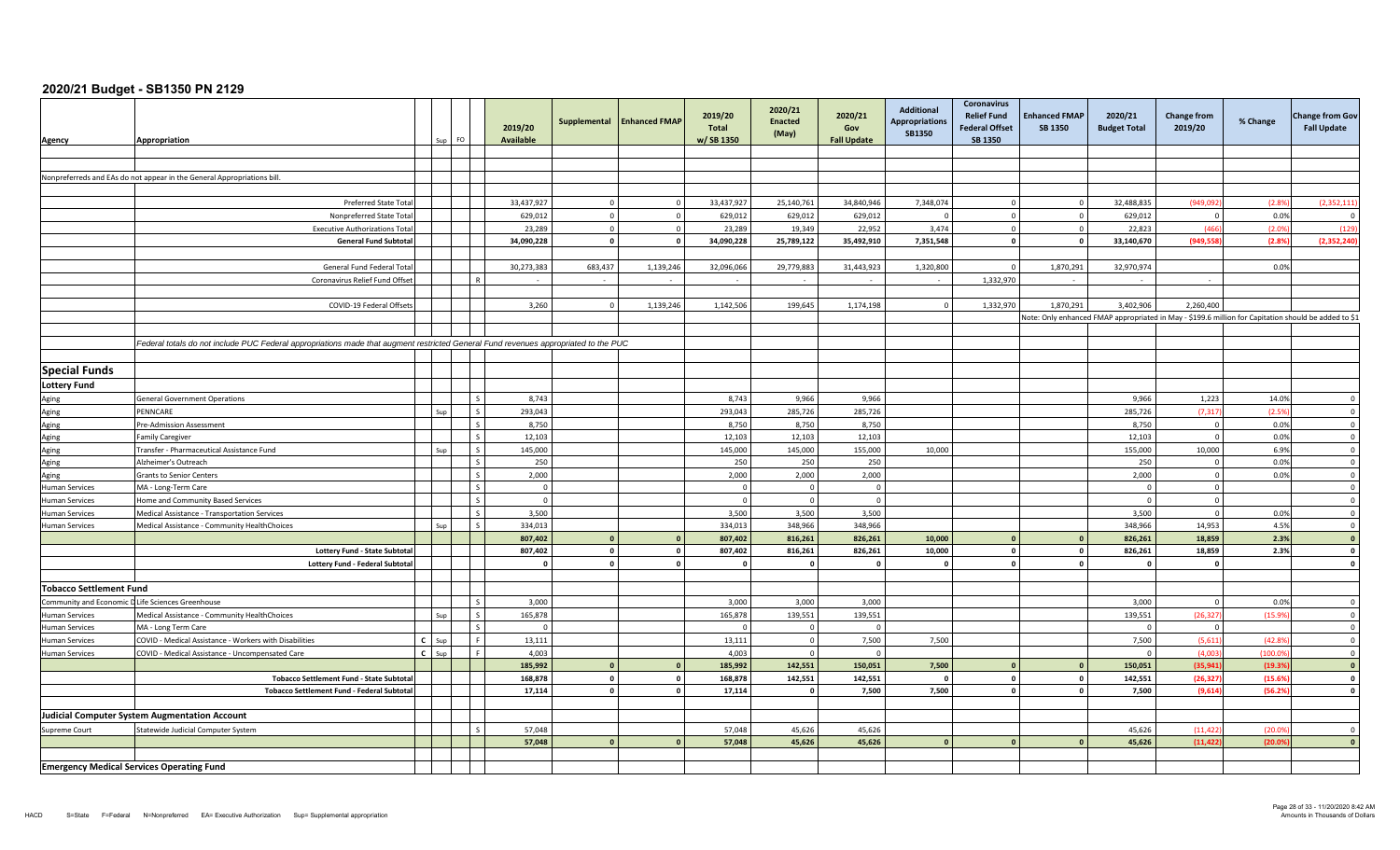| Agency                                     | Appropriation                                                   | FO. | 2019/20<br><b>Available</b> | Supplemental | <b>Enhanced FMAP</b> | 2019/20<br><b>Total</b><br>w/SB 1350 | 2020/21<br><b>Enacted</b><br>(May) | 2020/21<br>Gov<br><b>Fall Update</b> | <b>Additional</b><br><b>Appropriations</b><br><b>SB1350</b> | Coronavirus<br><b>Relief Fund</b><br><b>Federal Offset</b><br><b>SB 1350</b> | <b>Enhanced FMAP</b><br><b>SB 1350</b> | 2020/21<br><b>Budget Total</b> | <b>Change from</b><br>2019/20 | % Change      | <b>Change from Gov</b><br><b>Fall Update</b> |
|--------------------------------------------|-----------------------------------------------------------------|-----|-----------------------------|--------------|----------------------|--------------------------------------|------------------------------------|--------------------------------------|-------------------------------------------------------------|------------------------------------------------------------------------------|----------------------------------------|--------------------------------|-------------------------------|---------------|----------------------------------------------|
| Health                                     | mergency Medical Services                                       |     | 10,450                      |              |                      | 10,450                               | 9,200                              | 9,200                                |                                                             |                                                                              |                                        | 9,200                          | (1,250)                       | (12.09)       | $\Omega$                                     |
| Health                                     | Catastrophic Medical Rehabilitation Program                     |     | 4,300                       |              |                      | 4,300                                | 4,100                              | 4,100                                |                                                             |                                                                              |                                        | 4,100                          | (200)                         | (4.79)        | $\Omega$                                     |
|                                            |                                                                 |     | 14,750                      | $\mathbf{a}$ | $\Omega$             | 14,750                               | 13,300                             | 13,300                               |                                                             |                                                                              |                                        | 13,300                         | (1.450)                       | (9.89)        | $\Omega$                                     |
|                                            |                                                                 |     |                             |              |                      |                                      |                                    |                                      |                                                             |                                                                              |                                        |                                |                               |               |                                              |
| <b>State Stores Fund</b>                   |                                                                 |     |                             |              |                      |                                      |                                    |                                      |                                                             |                                                                              |                                        |                                |                               |               |                                              |
| <b>State Police</b>                        | iquor Control Enforcement                                       |     | 32,875                      |              |                      | 32,875                               | 33,167                             | 33,167                               |                                                             |                                                                              |                                        | 33,167                         |                               | 0.0%          | $\Omega$                                     |
|                                            |                                                                 |     | 32,875                      |              | $\Omega$             | 32,875                               | 33,167                             | 33,167                               |                                                             |                                                                              |                                        | 33,167                         |                               | 0.0%          | $\mathbf{0}$                                 |
|                                            |                                                                 |     |                             |              |                      |                                      |                                    |                                      |                                                             |                                                                              |                                        |                                |                               |               |                                              |
| Motor License Fund                         |                                                                 |     |                             |              |                      |                                      |                                    |                                      |                                                             |                                                                              |                                        |                                |                               |               |                                              |
| Transportation                             | <b>General Government Operations</b>                            |     | 62,421                      |              |                      | 62,421                               | 63.900                             | 63.900                               |                                                             |                                                                              |                                        | 63,900                         | 1,479                         | 2.4%          | $\Omega$                                     |
| Transportation                             | <b>Nelcome Centers Operations</b>                               |     | 4,115                       |              |                      | 4,115                                | 4,115                              | 4,115                                |                                                             |                                                                              |                                        | 4,115                          | $\Omega$                      | 0.0%          | $\overline{\mathbf{0}}$                      |
| Transportation                             | lighway and Safety Improvement                                  |     | 190,000                     |              |                      | 190,000                              | 45,000                             | 170,000                              | 125,000                                                     |                                                                              |                                        | 170,000                        | (20.000)                      | (10.5%        | $\overline{0}$                               |
| Transportation                             | xpanded Highway and Bridge Program                              |     | $\Omega$                    |              |                      |                                      | $\Omega$                           | $\Omega$                             |                                                             |                                                                              |                                        | $\Omega$                       | $\Omega$                      |               | $\Omega$                                     |
| Transportation                             | Rural Commerical Routes                                         |     | $\mathbf{0}$                |              |                      |                                      |                                    | $\Omega$                             |                                                             |                                                                              |                                        | - 0                            | $\overline{0}$                |               | $\Omega$                                     |
| Transportation                             | Municipal Bridge Improvements and Bundling                      |     | $\Omega$                    |              |                      |                                      |                                    | $\Omega$                             |                                                             |                                                                              |                                        |                                | $\overline{0}$                |               | $\Omega$                                     |
| Transportation                             | Highway Maintenance                                             |     | 882,054                     |              |                      | 882,054                              | 840,546                            | 840,546                              |                                                             |                                                                              |                                        | 840,546                        | (41, 508)                     | (4.79)        | $\Omega$                                     |
| Transportation                             | <b>Expanded Maintenance Improvements</b>                        |     | $\Omega$                    |              |                      | $\sqrt{ }$                           | $\Omega$                           | $\Omega$                             |                                                             |                                                                              |                                        | $\Omega$                       | $\overline{0}$                |               | $\overline{0}$                               |
| Transportation                             | Highway Systems Technology and Innovation                       |     | 16,000                      |              |                      | 16,000                               | 16,000                             | 16,000                               |                                                             |                                                                              |                                        | 16,000                         | $\overline{0}$                | 0.0%          | $\overline{0}$                               |
| Transportation                             | Reinvestment in Department of Transportation Facilities         |     | 16,000                      |              |                      | 16,000                               | 5,000                              | 5,000                                |                                                             |                                                                              |                                        | 5,000                          | (11,000)                      | (68.89)       | $\Omega$                                     |
| Transportation                             | Safety Administration and Licensing                             |     | 186,403                     |              |                      | 186,403                              | 208,403                            | 208,403                              |                                                             |                                                                              |                                        | 208,403                        | 22.000                        | 11.8%         | $\Omega$                                     |
| Transportation                             | Iomeland Security - Real ID                                     |     | 29.599                      |              |                      | 29.599                               | 25.901                             | 25.901                               |                                                             |                                                                              |                                        | 25.901                         | (3.698)                       | (12.5%        | $\Omega$                                     |
| Transportation                             | iquid Fuels Tax Municipal Allocation Payment                    |     | 30,000                      |              |                      | 30,000                               | 30,000                             | 30,000                               |                                                             |                                                                              |                                        | 30,000                         | $\mathbf 0$                   | 0.0%          | $\overline{0}$                               |
| Transportation                             | Maintenance and Construction Costs of Roads                     |     | 253,576                     |              |                      | 253,576                              | 239,816                            | 239,816                              |                                                             |                                                                              |                                        | 239,816                        | (13, 760)                     | (5.4%         | $\overline{0}$                               |
| Transportation                             | Supplemental - Maintenance and Construction Costs of Roads      |     | 5,000                       |              |                      | 5,000                                | 5,000                              | 5,000                                |                                                             |                                                                              |                                        | 5,000                          | $\overline{0}$                | 0.0%          | $\overline{0}$                               |
| Transportation                             | Maintenance and Construction of County Bridges                  |     | 5,000                       |              |                      | 5,000                                | 5,000                              | 5,000                                |                                                             |                                                                              |                                        | 5,000                          | $\overline{0}$                | 0.0%          | $\overline{0}$                               |
| Transportation                             | <b>Municipal Traffic Signals</b>                                |     | 10,000                      |              |                      | 10,000                               | 10,000                             | 10,000                               |                                                             |                                                                              |                                        | 10,000                         | $\overline{0}$                | 0.0%          | $\Omega$                                     |
| <b>Executive Offices</b>                   | Commonwealth Technology Services                                |     | $\Omega$                    |              |                      |                                      | $\Omega$                           | $\Omega$                             |                                                             |                                                                              |                                        | - 0                            | $\overline{0}$                |               | $\overline{0}$                               |
| Treasury                                   | Refunds of Liquid Fuels Taxes - Administration                  |     | 533                         |              |                      | 533                                  | 551                                | 551                                  |                                                             |                                                                              |                                        | 551                            | 18                            | 3.4%          | $\overline{\mathbf{0}}$                      |
| Treasury                                   | General Obligation Bonds Issued for Transportation              |     | 35,661                      |              |                      | 35,661                               | 35,736                             | 35,736                               |                                                             |                                                                              |                                        | 35,736                         | 75                            | 0.2%          | $\overline{0}$                               |
| Treasury                                   | General Obligation Bonds Issued for Public Improvements         |     | 17,748                      |              |                      | 17,748                               | 17,859                             | 17,859                               |                                                             |                                                                              |                                        | 17,859                         | 111                           | 0.6%          | $\overline{0}$                               |
| Treasury                                   | oan and Transfer Agent                                          |     | 40                          |              |                      | 40                                   | 40                                 | 40                                   |                                                             |                                                                              |                                        | 40                             | $\overline{0}$                | 0.0%          | $\mathbf 0$                                  |
| Agriculture                                | <b>Neights and Measures</b>                                     |     | 5,228                       |              |                      | 5,228                                | 5,817                              | 5,817                                |                                                             |                                                                              |                                        | 5,817                          | 589                           | 11.3%         | $\Omega$                                     |
| Agriculture                                | Maintenance and Improvement of Dirt and Gravel Roads            |     | 28,000                      |              |                      | 28,000                               | 28,000                             | 28,000                               |                                                             |                                                                              |                                        | 28,000                         | $\mathbf 0$                   | 0.0%          | $\mathbf 0$                                  |
|                                            | Community and Economic D Appalachian Regional Commission        |     | 500                         |              |                      | 500                                  | 500                                | 500                                  |                                                             |                                                                              |                                        | 500                            | $\overline{0}$                | 0.0%          | $\overline{0}$                               |
| Conservation and Natural Re Forestry Roads |                                                                 |     | 7,000                       |              |                      | 7.000                                | 7,000                              | 7,000                                |                                                             |                                                                              |                                        | 7,000                          | $\Omega$                      | 0.0%          | $\overline{0}$                               |
| Education                                  | Safe Driving Program                                            |     | 1,100                       |              |                      | 1,100                                | 1,100                              | 1,100                                |                                                             |                                                                              |                                        | 1,100                          | $\mathbf 0$                   | 0.0%          | $\mathbf 0$                                  |
| <b>General Services</b>                    | ort Claims                                                      |     | 9,000                       |              |                      | 9,000                                | 9,000                              | 9,000                                |                                                             |                                                                              |                                        | 9,000                          | $\Omega$                      | 0.0%          | $\overline{0}$                               |
| Revenue                                    | Collections - Liquid Fuels Tax - Administration and Enforcement |     | 19,285                      |              |                      | 19,285                               | 23.136                             | 23.136                               |                                                             |                                                                              |                                        | 23,136                         | 3,851                         | 20.0%         | $\Omega$                                     |
| <b>State Police</b>                        | General Government Operations                                   |     | 647,395                     |              |                      | 647,395                              | 617,164                            | 617,164                              |                                                             |                                                                              |                                        | 617,164                        | (30, 231)                     | (4.7%         | $\overline{0}$                               |
| <b>State Police</b>                        | aw Enforcement Information Technology                           |     | 20,697                      |              |                      | 20,697                               | 20,697                             | 20,697                               |                                                             |                                                                              |                                        | 20,697                         | $\mathbf 0$                   | 0.0%          | $\overline{0}$                               |
| <b>State Police</b>                        | Statewide Public Safety Radio System                            |     | 38,076                      |              |                      | 38,076                               | 36,153                             | 36,153                               |                                                             |                                                                              |                                        | 36,153                         | (1.923)                       | (5.1%         | $\overline{0}$                               |
| <b>State Police</b>                        | <b>Municipal Police Training</b>                                |     | 1,724                       |              |                      | 1,724                                | 1,708                              | 1,708                                |                                                             |                                                                              |                                        | 1,708                          | (16)                          | (0.99)        | $\overline{0}$                               |
| <b>State Police</b>                        | Patrol Vehicles                                                 |     | 12,000                      |              |                      | 12,000                               | 12,000                             | 12,000<br>$\Omega$                   |                                                             |                                                                              |                                        | 12,000                         | $\overline{0}$                | 0.0%          | $\mathbf 0$<br>$\Omega$                      |
| State Police                               | AFIS                                                            |     | $\Omega$                    |              |                      |                                      |                                    |                                      |                                                             |                                                                              |                                        | - 0                            | $\Omega$                      |               | $\overline{0}$                               |
| tate Police                                | Commercial Vehicle Inspection                                   |     | 12,708                      |              |                      | 12,708                               | 12,808                             | 12,808                               |                                                             |                                                                              |                                        | 12,808                         | 100<br>(232)                  | 0.8%<br>(2.5% |                                              |
| State Police                               | Motor Carrier Safety                                            |     | 9,186                       |              |                      | 9,186<br>5,000                       | 8,954<br>5,000                     | 8,954                                |                                                             |                                                                              |                                        | 8,954<br>5,000                 | $\Omega$                      | 0.0%          | $\overline{\mathbf{0}}$<br>$\Omega$          |
| <b>State Police</b>                        | Municipal Police Training Grants                                |     | 5,000<br>2,561,049          | $\Omega$     | $\mathbf{0}$         | 2,561,049                            | 2,341,904                          | 5,000<br>2,466,904                   | 125,000                                                     |                                                                              |                                        | 2,466,904                      | (94, 145)                     | (3.7%         | $\mathbf{o}$                                 |
|                                            | Motor License Fund - State Subtotal                             |     | 2,551,863                   | 0            | $\mathbf 0$          | 2,551,863                            | 2,332,950                          | 2,457,950                            | 125,000                                                     | $\mathbf{0}$                                                                 | $\Omega$                               | 2,457,950                      | (93, 913)                     | (3.7%         | $\mathbf{o}$                                 |
|                                            |                                                                 |     |                             |              |                      |                                      |                                    |                                      |                                                             |                                                                              |                                        |                                |                               |               |                                              |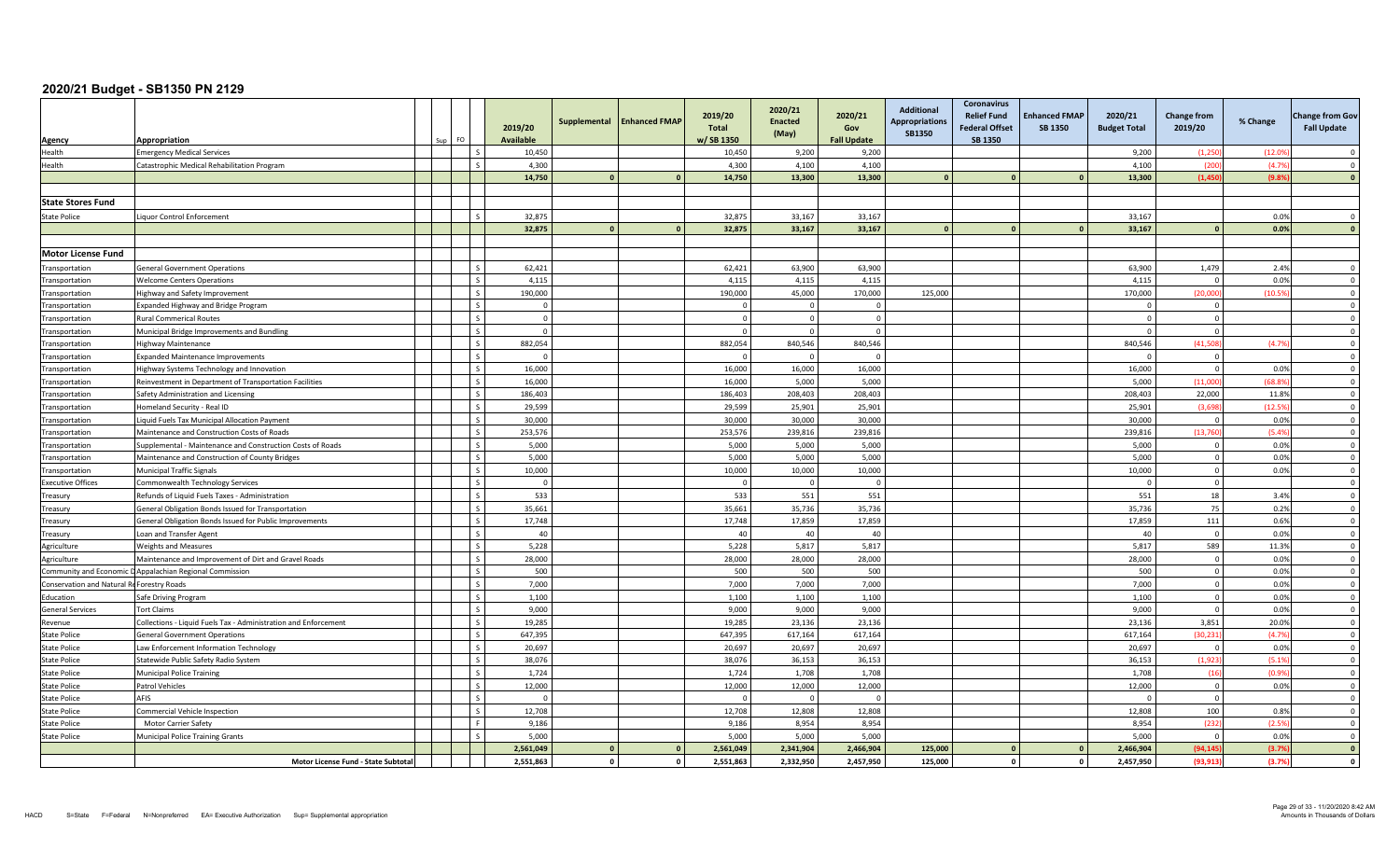| 8,954<br>Motor License Fund - Federal Subtotal<br>9,186<br>9,186<br>8,954<br>8,954<br>(232)<br>(2.5%<br>$\Omega$<br>$\mathbf{0}$<br>$\Omega$<br><b>Aviation Restricted Revenue Account</b><br>6,228<br>3,814<br>3,814<br>3,814<br>(2.414)<br><b>Aviation Operations</b><br>6,228<br>(38.8)<br>$\Omega$<br>6,500<br>6,500<br>6,500<br>6,500<br>6,500<br>0.0%<br>Airport Construction and Development<br>$\overline{0}$<br>$\overline{\mathbf{0}}$<br>250<br>250<br>$\overline{0}$<br>0.0%<br>Real Estate Tax Rebate Payments<br>250<br>250<br>250<br>$\overline{\mathbf{0}}$<br>(2, 414)<br>(18.6%<br>12,978<br>12,978<br>10,564<br>10,564<br>10,564<br>$\Omega$<br>- 0<br><b>Hazardous Material Response Fund</b><br>180<br>180<br>180<br>180<br>180<br>$\overline{0}$<br>0.0%<br><b>Emergency Management an General Operations</b><br>$\Omega$<br>180<br>180<br>180<br>180<br>$\overline{0}$<br>0.0%<br>180<br>$\overline{\mathbf{0}}$<br>Emergency Management an Hazardous Materials Response Team<br>$\zeta$<br>0.0%<br>1,260<br>1,260<br>1,260<br>1,260<br>1,260<br>$\overline{0}$<br>$\Omega$<br><b>Emergency Management an Grants to Counties</b><br>$\overline{\phantom{a}}$<br>$\overline{0}$<br>Emergency Management an Public and Facilities Owners Education<br>180<br>180<br>180<br>180<br>180<br>0.0%<br>$\Omega$<br>1,800<br>$\mathbf{a}$<br>1,800<br>1,800<br>1,800<br>1,800<br>$\mathbf{0}$<br>0.0%<br>$\mathbf{0}$<br>$\overline{\mathbf{0}}$<br><b>Milk Marketing Fund</b><br>2,840<br>2,840<br>2,840<br>2,840<br>2,840<br>0.0%<br>Operations of Milk Marketing Board<br>$\mathbf{0}$<br>2,840<br>2,840<br>0.0%<br>2,840<br>2,840<br>2,840<br>$\mathbf{0}$<br>$\Omega$<br>- 0<br><b>Home Investment Trust Fund</b><br>$\overline{0}$<br>Community and Economic D Home Program<br>$\Omega$<br>$\Omega$<br>$\Omega$<br>$\Omega$<br>$\overline{0}$<br>Community and Economic D Affordable Housing Act - Administration<br>F.<br>4.000<br>4,000<br>4,000<br>4,000<br>4,000<br>0.0%<br>$\overline{0}$<br>4,000<br>$\mathbf{0}$<br>0.0%<br>4,000<br>$\overline{0}$<br>$\mathbf{0}$<br>4,000<br>4,000<br>4,000<br>$\overline{\mathbf{0}}$<br>$\circ$<br>$\mathbf 0$<br>$\mathbf 0$<br>$\mathbf 0$<br><b>Subtotal State</b><br>$\overline{\mathbf{0}}$<br>$\mathbf{0}$<br>$\Omega$<br>$\Omega$<br>$\Omega$<br>$\Omega$<br>$\circ$<br>4,000<br>$\mathbf 0$<br>4,000<br>4,000<br>4,000<br>$\mathbf{o}$<br><b>Subtotal Federal</b><br>4,000<br>0.0%<br>$\mathbf{0}$<br>$\mathbf{0}$<br><b>Tuition Account Guaranteed Savings Program Fund</b><br>3,039<br>3,039<br>3,339<br>3,339<br>3,339<br>300<br>9.9%<br><b>Fuition Account Program Bureau</b><br>$\Omega$<br>Treasury<br>3,039<br>3,339<br>300<br>9.9%<br>$\mathbf{0}$<br>3,039<br>3,339<br>3,339<br>$\Omega$<br>$\mathbf{0}$<br>$\Omega$<br><b>Banking Department Fund</b><br>24,848<br>23,786<br>(1,062)<br>24,848<br>23,786<br>23,786<br>(4.39)<br>Banking<br><b>General Government Operations</b><br>$\Omega$<br>24,848<br>24,848<br>23,786<br>23,786<br>23,786<br>(1.062)<br>(4.3%<br>$\overline{0}$<br>n.<br>$\Omega$<br><b>Firearms Records Check Fund</b><br>3,956<br>2,500<br>575<br>3,075<br>(881)<br>(22.39)<br>575<br>irearms Records Check<br>3,956<br>2,500<br><b>State Police</b><br>(881)<br>3,956<br>3,956<br>2,500<br>2,500<br>575<br>3,075<br>(22.39)<br>575<br>$\mathbf{0}$<br>Ben Franklin Technology Development Authority Fund<br>Community and Economic D Ben Franklin Technology Development Authority Fund<br>30,000<br>30,000<br>35,000<br>35,000<br>5,000<br>16.7%<br>35,000<br>$\Omega$<br>$\mathbf{0}$<br>16.7%<br>30,000<br>30,000<br>35,000<br>35,000<br>35,000<br>5,000<br>$\overline{0}$<br>$\Omega$<br>$\Omega$<br>$\circ$<br>5,000<br>16.7%<br>30,000<br>$\mathbf{0}$<br>30,000<br>35,000<br>35,000<br>35,000<br>$\mathbf 0$<br><b>Subtotal State</b><br>$\Omega$<br>$\overline{\mathbf{0}}$<br>$\Omega$<br>$\overline{0}$<br>$\mathbf 0$<br><b>Subtotal Federal</b><br>$\mathbf{0}$<br>$\mathbf 0$<br>$\mathbf{0}$<br>$\Omega$<br>$\Omega$<br>$\Omega$<br>$\Omega$<br>$\mathbf{C}$<br>Oil and Gas Lease Fund<br>Conservation and Natural ReGeneral Operations<br>S.<br>37,786<br>37,786<br>14,827<br>14,827<br>14,827<br>(22, 959)<br>(60.89)<br>$\overline{0}$<br>$\varsigma$<br>17,706<br>17,706<br>20,000<br>17,000<br>(3,000)<br>17,000<br>$\mathbf 0$<br>Conservation and Natural ReState Park Operations<br>(706)<br>(4.09)<br>Conservation and Natural ReForest Pest Management<br>$\mathbf 0$<br>$\overline{0}$<br>$\overline{0}$<br>$\Omega$<br>$\Omega$<br>$\Omega$<br>14,282<br>2,718<br>Conservation and Natural ReState Forest Operations<br>14,282<br>20,000<br>17,000<br>17,000<br>(3,000)<br>19.0%<br>$\overline{0}$ | Agency               | Appropriation | FO. | 2019/20<br><b>Available</b> | Supplemental | <b>Enhanced FMAP</b> | 2019/20<br><b>Total</b><br>w/SB 1350 | 2020/21<br><b>Enacted</b><br>(May) | 2020/21<br>Gov<br><b>Fall Update</b> | <b>Additional</b><br><b>Appropriations</b><br><b>SB1350</b> | <b>Coronavirus</b><br><b>Relief Fund</b><br><b>Federal Offset</b><br>SB 1350 | <b>Enhanced FMAP</b><br><b>SB 1350</b> | 2020/21<br><b>Budget Total</b> | <b>Change from</b><br>2019/20 | % Change | <b>Change from Gov</b><br><b>Fall Update</b> |
|---------------------------------------------------------------------------------------------------------------------------------------------------------------------------------------------------------------------------------------------------------------------------------------------------------------------------------------------------------------------------------------------------------------------------------------------------------------------------------------------------------------------------------------------------------------------------------------------------------------------------------------------------------------------------------------------------------------------------------------------------------------------------------------------------------------------------------------------------------------------------------------------------------------------------------------------------------------------------------------------------------------------------------------------------------------------------------------------------------------------------------------------------------------------------------------------------------------------------------------------------------------------------------------------------------------------------------------------------------------------------------------------------------------------------------------------------------------------------------------------------------------------------------------------------------------------------------------------------------------------------------------------------------------------------------------------------------------------------------------------------------------------------------------------------------------------------------------------------------------------------------------------------------------------------------------------------------------------------------------------------------------------------------------------------------------------------------------------------------------------------------------------------------------------------------------------------------------------------------------------------------------------------------------------------------------------------------------------------------------------------------------------------------------------------------------------------------------------------------------------------------------------------------------------------------------------------------------------------------------------------------------------------------------------------------------------------------------------------------------------------------------------------------------------------------------------------------------------------------------------------------------------------------------------------------------------------------------------------------------------------------------------------------------------------------------------------------------------------------------------------------------------------------------------------------------------------------------------------------------------------------------------------------------------------------------------------------------------------------------------------------------------------------------------------------------------------------------------------------------------------------------------------------------------------------------------------------------------------------------------------------------------------------------------------------------------------------------------------------------------------------------------------------------------------------------------------------------------------------------------------------------------------------------------------------------------------------------------------------------------------------------------------------------------------------------------------------------------------------------------------------------------------------------------------------------------------------------------------------------------------------------------------------------------------------------------------------------------------------------------------------------------------------------------------------------------------------------------------------------------------------------------------------------------------------------------------------------------------------------------------------------------------------------------------------------------------------------------------------------|----------------------|---------------|-----|-----------------------------|--------------|----------------------|--------------------------------------|------------------------------------|--------------------------------------|-------------------------------------------------------------|------------------------------------------------------------------------------|----------------------------------------|--------------------------------|-------------------------------|----------|----------------------------------------------|
|                                                                                                                                                                                                                                                                                                                                                                                                                                                                                                                                                                                                                                                                                                                                                                                                                                                                                                                                                                                                                                                                                                                                                                                                                                                                                                                                                                                                                                                                                                                                                                                                                                                                                                                                                                                                                                                                                                                                                                                                                                                                                                                                                                                                                                                                                                                                                                                                                                                                                                                                                                                                                                                                                                                                                                                                                                                                                                                                                                                                                                                                                                                                                                                                                                                                                                                                                                                                                                                                                                                                                                                                                                                                                                                                                                                                                                                                                                                                                                                                                                                                                                                                                                                                                                                                                                                                                                                                                                                                                                                                                                                                                                                                                                                                       |                      |               |     |                             |              |                      |                                      |                                    |                                      |                                                             |                                                                              |                                        |                                |                               |          |                                              |
|                                                                                                                                                                                                                                                                                                                                                                                                                                                                                                                                                                                                                                                                                                                                                                                                                                                                                                                                                                                                                                                                                                                                                                                                                                                                                                                                                                                                                                                                                                                                                                                                                                                                                                                                                                                                                                                                                                                                                                                                                                                                                                                                                                                                                                                                                                                                                                                                                                                                                                                                                                                                                                                                                                                                                                                                                                                                                                                                                                                                                                                                                                                                                                                                                                                                                                                                                                                                                                                                                                                                                                                                                                                                                                                                                                                                                                                                                                                                                                                                                                                                                                                                                                                                                                                                                                                                                                                                                                                                                                                                                                                                                                                                                                                                       |                      |               |     |                             |              |                      |                                      |                                    |                                      |                                                             |                                                                              |                                        |                                |                               |          |                                              |
|                                                                                                                                                                                                                                                                                                                                                                                                                                                                                                                                                                                                                                                                                                                                                                                                                                                                                                                                                                                                                                                                                                                                                                                                                                                                                                                                                                                                                                                                                                                                                                                                                                                                                                                                                                                                                                                                                                                                                                                                                                                                                                                                                                                                                                                                                                                                                                                                                                                                                                                                                                                                                                                                                                                                                                                                                                                                                                                                                                                                                                                                                                                                                                                                                                                                                                                                                                                                                                                                                                                                                                                                                                                                                                                                                                                                                                                                                                                                                                                                                                                                                                                                                                                                                                                                                                                                                                                                                                                                                                                                                                                                                                                                                                                                       |                      |               |     |                             |              |                      |                                      |                                    |                                      |                                                             |                                                                              |                                        |                                |                               |          |                                              |
|                                                                                                                                                                                                                                                                                                                                                                                                                                                                                                                                                                                                                                                                                                                                                                                                                                                                                                                                                                                                                                                                                                                                                                                                                                                                                                                                                                                                                                                                                                                                                                                                                                                                                                                                                                                                                                                                                                                                                                                                                                                                                                                                                                                                                                                                                                                                                                                                                                                                                                                                                                                                                                                                                                                                                                                                                                                                                                                                                                                                                                                                                                                                                                                                                                                                                                                                                                                                                                                                                                                                                                                                                                                                                                                                                                                                                                                                                                                                                                                                                                                                                                                                                                                                                                                                                                                                                                                                                                                                                                                                                                                                                                                                                                                                       | Transportation       |               |     |                             |              |                      |                                      |                                    |                                      |                                                             |                                                                              |                                        |                                |                               |          |                                              |
|                                                                                                                                                                                                                                                                                                                                                                                                                                                                                                                                                                                                                                                                                                                                                                                                                                                                                                                                                                                                                                                                                                                                                                                                                                                                                                                                                                                                                                                                                                                                                                                                                                                                                                                                                                                                                                                                                                                                                                                                                                                                                                                                                                                                                                                                                                                                                                                                                                                                                                                                                                                                                                                                                                                                                                                                                                                                                                                                                                                                                                                                                                                                                                                                                                                                                                                                                                                                                                                                                                                                                                                                                                                                                                                                                                                                                                                                                                                                                                                                                                                                                                                                                                                                                                                                                                                                                                                                                                                                                                                                                                                                                                                                                                                                       | Transportation       |               |     |                             |              |                      |                                      |                                    |                                      |                                                             |                                                                              |                                        |                                |                               |          |                                              |
|                                                                                                                                                                                                                                                                                                                                                                                                                                                                                                                                                                                                                                                                                                                                                                                                                                                                                                                                                                                                                                                                                                                                                                                                                                                                                                                                                                                                                                                                                                                                                                                                                                                                                                                                                                                                                                                                                                                                                                                                                                                                                                                                                                                                                                                                                                                                                                                                                                                                                                                                                                                                                                                                                                                                                                                                                                                                                                                                                                                                                                                                                                                                                                                                                                                                                                                                                                                                                                                                                                                                                                                                                                                                                                                                                                                                                                                                                                                                                                                                                                                                                                                                                                                                                                                                                                                                                                                                                                                                                                                                                                                                                                                                                                                                       | Transportation       |               |     |                             |              |                      |                                      |                                    |                                      |                                                             |                                                                              |                                        |                                |                               |          |                                              |
|                                                                                                                                                                                                                                                                                                                                                                                                                                                                                                                                                                                                                                                                                                                                                                                                                                                                                                                                                                                                                                                                                                                                                                                                                                                                                                                                                                                                                                                                                                                                                                                                                                                                                                                                                                                                                                                                                                                                                                                                                                                                                                                                                                                                                                                                                                                                                                                                                                                                                                                                                                                                                                                                                                                                                                                                                                                                                                                                                                                                                                                                                                                                                                                                                                                                                                                                                                                                                                                                                                                                                                                                                                                                                                                                                                                                                                                                                                                                                                                                                                                                                                                                                                                                                                                                                                                                                                                                                                                                                                                                                                                                                                                                                                                                       |                      |               |     |                             |              |                      |                                      |                                    |                                      |                                                             |                                                                              |                                        |                                |                               |          |                                              |
|                                                                                                                                                                                                                                                                                                                                                                                                                                                                                                                                                                                                                                                                                                                                                                                                                                                                                                                                                                                                                                                                                                                                                                                                                                                                                                                                                                                                                                                                                                                                                                                                                                                                                                                                                                                                                                                                                                                                                                                                                                                                                                                                                                                                                                                                                                                                                                                                                                                                                                                                                                                                                                                                                                                                                                                                                                                                                                                                                                                                                                                                                                                                                                                                                                                                                                                                                                                                                                                                                                                                                                                                                                                                                                                                                                                                                                                                                                                                                                                                                                                                                                                                                                                                                                                                                                                                                                                                                                                                                                                                                                                                                                                                                                                                       |                      |               |     |                             |              |                      |                                      |                                    |                                      |                                                             |                                                                              |                                        |                                |                               |          |                                              |
|                                                                                                                                                                                                                                                                                                                                                                                                                                                                                                                                                                                                                                                                                                                                                                                                                                                                                                                                                                                                                                                                                                                                                                                                                                                                                                                                                                                                                                                                                                                                                                                                                                                                                                                                                                                                                                                                                                                                                                                                                                                                                                                                                                                                                                                                                                                                                                                                                                                                                                                                                                                                                                                                                                                                                                                                                                                                                                                                                                                                                                                                                                                                                                                                                                                                                                                                                                                                                                                                                                                                                                                                                                                                                                                                                                                                                                                                                                                                                                                                                                                                                                                                                                                                                                                                                                                                                                                                                                                                                                                                                                                                                                                                                                                                       |                      |               |     |                             |              |                      |                                      |                                    |                                      |                                                             |                                                                              |                                        |                                |                               |          |                                              |
|                                                                                                                                                                                                                                                                                                                                                                                                                                                                                                                                                                                                                                                                                                                                                                                                                                                                                                                                                                                                                                                                                                                                                                                                                                                                                                                                                                                                                                                                                                                                                                                                                                                                                                                                                                                                                                                                                                                                                                                                                                                                                                                                                                                                                                                                                                                                                                                                                                                                                                                                                                                                                                                                                                                                                                                                                                                                                                                                                                                                                                                                                                                                                                                                                                                                                                                                                                                                                                                                                                                                                                                                                                                                                                                                                                                                                                                                                                                                                                                                                                                                                                                                                                                                                                                                                                                                                                                                                                                                                                                                                                                                                                                                                                                                       |                      |               |     |                             |              |                      |                                      |                                    |                                      |                                                             |                                                                              |                                        |                                |                               |          |                                              |
|                                                                                                                                                                                                                                                                                                                                                                                                                                                                                                                                                                                                                                                                                                                                                                                                                                                                                                                                                                                                                                                                                                                                                                                                                                                                                                                                                                                                                                                                                                                                                                                                                                                                                                                                                                                                                                                                                                                                                                                                                                                                                                                                                                                                                                                                                                                                                                                                                                                                                                                                                                                                                                                                                                                                                                                                                                                                                                                                                                                                                                                                                                                                                                                                                                                                                                                                                                                                                                                                                                                                                                                                                                                                                                                                                                                                                                                                                                                                                                                                                                                                                                                                                                                                                                                                                                                                                                                                                                                                                                                                                                                                                                                                                                                                       |                      |               |     |                             |              |                      |                                      |                                    |                                      |                                                             |                                                                              |                                        |                                |                               |          |                                              |
|                                                                                                                                                                                                                                                                                                                                                                                                                                                                                                                                                                                                                                                                                                                                                                                                                                                                                                                                                                                                                                                                                                                                                                                                                                                                                                                                                                                                                                                                                                                                                                                                                                                                                                                                                                                                                                                                                                                                                                                                                                                                                                                                                                                                                                                                                                                                                                                                                                                                                                                                                                                                                                                                                                                                                                                                                                                                                                                                                                                                                                                                                                                                                                                                                                                                                                                                                                                                                                                                                                                                                                                                                                                                                                                                                                                                                                                                                                                                                                                                                                                                                                                                                                                                                                                                                                                                                                                                                                                                                                                                                                                                                                                                                                                                       |                      |               |     |                             |              |                      |                                      |                                    |                                      |                                                             |                                                                              |                                        |                                |                               |          |                                              |
|                                                                                                                                                                                                                                                                                                                                                                                                                                                                                                                                                                                                                                                                                                                                                                                                                                                                                                                                                                                                                                                                                                                                                                                                                                                                                                                                                                                                                                                                                                                                                                                                                                                                                                                                                                                                                                                                                                                                                                                                                                                                                                                                                                                                                                                                                                                                                                                                                                                                                                                                                                                                                                                                                                                                                                                                                                                                                                                                                                                                                                                                                                                                                                                                                                                                                                                                                                                                                                                                                                                                                                                                                                                                                                                                                                                                                                                                                                                                                                                                                                                                                                                                                                                                                                                                                                                                                                                                                                                                                                                                                                                                                                                                                                                                       |                      |               |     |                             |              |                      |                                      |                                    |                                      |                                                             |                                                                              |                                        |                                |                               |          |                                              |
|                                                                                                                                                                                                                                                                                                                                                                                                                                                                                                                                                                                                                                                                                                                                                                                                                                                                                                                                                                                                                                                                                                                                                                                                                                                                                                                                                                                                                                                                                                                                                                                                                                                                                                                                                                                                                                                                                                                                                                                                                                                                                                                                                                                                                                                                                                                                                                                                                                                                                                                                                                                                                                                                                                                                                                                                                                                                                                                                                                                                                                                                                                                                                                                                                                                                                                                                                                                                                                                                                                                                                                                                                                                                                                                                                                                                                                                                                                                                                                                                                                                                                                                                                                                                                                                                                                                                                                                                                                                                                                                                                                                                                                                                                                                                       |                      |               |     |                             |              |                      |                                      |                                    |                                      |                                                             |                                                                              |                                        |                                |                               |          |                                              |
|                                                                                                                                                                                                                                                                                                                                                                                                                                                                                                                                                                                                                                                                                                                                                                                                                                                                                                                                                                                                                                                                                                                                                                                                                                                                                                                                                                                                                                                                                                                                                                                                                                                                                                                                                                                                                                                                                                                                                                                                                                                                                                                                                                                                                                                                                                                                                                                                                                                                                                                                                                                                                                                                                                                                                                                                                                                                                                                                                                                                                                                                                                                                                                                                                                                                                                                                                                                                                                                                                                                                                                                                                                                                                                                                                                                                                                                                                                                                                                                                                                                                                                                                                                                                                                                                                                                                                                                                                                                                                                                                                                                                                                                                                                                                       |                      |               |     |                             |              |                      |                                      |                                    |                                      |                                                             |                                                                              |                                        |                                |                               |          |                                              |
|                                                                                                                                                                                                                                                                                                                                                                                                                                                                                                                                                                                                                                                                                                                                                                                                                                                                                                                                                                                                                                                                                                                                                                                                                                                                                                                                                                                                                                                                                                                                                                                                                                                                                                                                                                                                                                                                                                                                                                                                                                                                                                                                                                                                                                                                                                                                                                                                                                                                                                                                                                                                                                                                                                                                                                                                                                                                                                                                                                                                                                                                                                                                                                                                                                                                                                                                                                                                                                                                                                                                                                                                                                                                                                                                                                                                                                                                                                                                                                                                                                                                                                                                                                                                                                                                                                                                                                                                                                                                                                                                                                                                                                                                                                                                       |                      |               |     |                             |              |                      |                                      |                                    |                                      |                                                             |                                                                              |                                        |                                |                               |          |                                              |
|                                                                                                                                                                                                                                                                                                                                                                                                                                                                                                                                                                                                                                                                                                                                                                                                                                                                                                                                                                                                                                                                                                                                                                                                                                                                                                                                                                                                                                                                                                                                                                                                                                                                                                                                                                                                                                                                                                                                                                                                                                                                                                                                                                                                                                                                                                                                                                                                                                                                                                                                                                                                                                                                                                                                                                                                                                                                                                                                                                                                                                                                                                                                                                                                                                                                                                                                                                                                                                                                                                                                                                                                                                                                                                                                                                                                                                                                                                                                                                                                                                                                                                                                                                                                                                                                                                                                                                                                                                                                                                                                                                                                                                                                                                                                       | Milk Marketing Board |               |     |                             |              |                      |                                      |                                    |                                      |                                                             |                                                                              |                                        |                                |                               |          |                                              |
|                                                                                                                                                                                                                                                                                                                                                                                                                                                                                                                                                                                                                                                                                                                                                                                                                                                                                                                                                                                                                                                                                                                                                                                                                                                                                                                                                                                                                                                                                                                                                                                                                                                                                                                                                                                                                                                                                                                                                                                                                                                                                                                                                                                                                                                                                                                                                                                                                                                                                                                                                                                                                                                                                                                                                                                                                                                                                                                                                                                                                                                                                                                                                                                                                                                                                                                                                                                                                                                                                                                                                                                                                                                                                                                                                                                                                                                                                                                                                                                                                                                                                                                                                                                                                                                                                                                                                                                                                                                                                                                                                                                                                                                                                                                                       |                      |               |     |                             |              |                      |                                      |                                    |                                      |                                                             |                                                                              |                                        |                                |                               |          |                                              |
|                                                                                                                                                                                                                                                                                                                                                                                                                                                                                                                                                                                                                                                                                                                                                                                                                                                                                                                                                                                                                                                                                                                                                                                                                                                                                                                                                                                                                                                                                                                                                                                                                                                                                                                                                                                                                                                                                                                                                                                                                                                                                                                                                                                                                                                                                                                                                                                                                                                                                                                                                                                                                                                                                                                                                                                                                                                                                                                                                                                                                                                                                                                                                                                                                                                                                                                                                                                                                                                                                                                                                                                                                                                                                                                                                                                                                                                                                                                                                                                                                                                                                                                                                                                                                                                                                                                                                                                                                                                                                                                                                                                                                                                                                                                                       |                      |               |     |                             |              |                      |                                      |                                    |                                      |                                                             |                                                                              |                                        |                                |                               |          |                                              |
|                                                                                                                                                                                                                                                                                                                                                                                                                                                                                                                                                                                                                                                                                                                                                                                                                                                                                                                                                                                                                                                                                                                                                                                                                                                                                                                                                                                                                                                                                                                                                                                                                                                                                                                                                                                                                                                                                                                                                                                                                                                                                                                                                                                                                                                                                                                                                                                                                                                                                                                                                                                                                                                                                                                                                                                                                                                                                                                                                                                                                                                                                                                                                                                                                                                                                                                                                                                                                                                                                                                                                                                                                                                                                                                                                                                                                                                                                                                                                                                                                                                                                                                                                                                                                                                                                                                                                                                                                                                                                                                                                                                                                                                                                                                                       |                      |               |     |                             |              |                      |                                      |                                    |                                      |                                                             |                                                                              |                                        |                                |                               |          |                                              |
|                                                                                                                                                                                                                                                                                                                                                                                                                                                                                                                                                                                                                                                                                                                                                                                                                                                                                                                                                                                                                                                                                                                                                                                                                                                                                                                                                                                                                                                                                                                                                                                                                                                                                                                                                                                                                                                                                                                                                                                                                                                                                                                                                                                                                                                                                                                                                                                                                                                                                                                                                                                                                                                                                                                                                                                                                                                                                                                                                                                                                                                                                                                                                                                                                                                                                                                                                                                                                                                                                                                                                                                                                                                                                                                                                                                                                                                                                                                                                                                                                                                                                                                                                                                                                                                                                                                                                                                                                                                                                                                                                                                                                                                                                                                                       |                      |               |     |                             |              |                      |                                      |                                    |                                      |                                                             |                                                                              |                                        |                                |                               |          |                                              |
|                                                                                                                                                                                                                                                                                                                                                                                                                                                                                                                                                                                                                                                                                                                                                                                                                                                                                                                                                                                                                                                                                                                                                                                                                                                                                                                                                                                                                                                                                                                                                                                                                                                                                                                                                                                                                                                                                                                                                                                                                                                                                                                                                                                                                                                                                                                                                                                                                                                                                                                                                                                                                                                                                                                                                                                                                                                                                                                                                                                                                                                                                                                                                                                                                                                                                                                                                                                                                                                                                                                                                                                                                                                                                                                                                                                                                                                                                                                                                                                                                                                                                                                                                                                                                                                                                                                                                                                                                                                                                                                                                                                                                                                                                                                                       |                      |               |     |                             |              |                      |                                      |                                    |                                      |                                                             |                                                                              |                                        |                                |                               |          |                                              |
|                                                                                                                                                                                                                                                                                                                                                                                                                                                                                                                                                                                                                                                                                                                                                                                                                                                                                                                                                                                                                                                                                                                                                                                                                                                                                                                                                                                                                                                                                                                                                                                                                                                                                                                                                                                                                                                                                                                                                                                                                                                                                                                                                                                                                                                                                                                                                                                                                                                                                                                                                                                                                                                                                                                                                                                                                                                                                                                                                                                                                                                                                                                                                                                                                                                                                                                                                                                                                                                                                                                                                                                                                                                                                                                                                                                                                                                                                                                                                                                                                                                                                                                                                                                                                                                                                                                                                                                                                                                                                                                                                                                                                                                                                                                                       |                      |               |     |                             |              |                      |                                      |                                    |                                      |                                                             |                                                                              |                                        |                                |                               |          |                                              |
|                                                                                                                                                                                                                                                                                                                                                                                                                                                                                                                                                                                                                                                                                                                                                                                                                                                                                                                                                                                                                                                                                                                                                                                                                                                                                                                                                                                                                                                                                                                                                                                                                                                                                                                                                                                                                                                                                                                                                                                                                                                                                                                                                                                                                                                                                                                                                                                                                                                                                                                                                                                                                                                                                                                                                                                                                                                                                                                                                                                                                                                                                                                                                                                                                                                                                                                                                                                                                                                                                                                                                                                                                                                                                                                                                                                                                                                                                                                                                                                                                                                                                                                                                                                                                                                                                                                                                                                                                                                                                                                                                                                                                                                                                                                                       |                      |               |     |                             |              |                      |                                      |                                    |                                      |                                                             |                                                                              |                                        |                                |                               |          |                                              |
|                                                                                                                                                                                                                                                                                                                                                                                                                                                                                                                                                                                                                                                                                                                                                                                                                                                                                                                                                                                                                                                                                                                                                                                                                                                                                                                                                                                                                                                                                                                                                                                                                                                                                                                                                                                                                                                                                                                                                                                                                                                                                                                                                                                                                                                                                                                                                                                                                                                                                                                                                                                                                                                                                                                                                                                                                                                                                                                                                                                                                                                                                                                                                                                                                                                                                                                                                                                                                                                                                                                                                                                                                                                                                                                                                                                                                                                                                                                                                                                                                                                                                                                                                                                                                                                                                                                                                                                                                                                                                                                                                                                                                                                                                                                                       |                      |               |     |                             |              |                      |                                      |                                    |                                      |                                                             |                                                                              |                                        |                                |                               |          |                                              |
|                                                                                                                                                                                                                                                                                                                                                                                                                                                                                                                                                                                                                                                                                                                                                                                                                                                                                                                                                                                                                                                                                                                                                                                                                                                                                                                                                                                                                                                                                                                                                                                                                                                                                                                                                                                                                                                                                                                                                                                                                                                                                                                                                                                                                                                                                                                                                                                                                                                                                                                                                                                                                                                                                                                                                                                                                                                                                                                                                                                                                                                                                                                                                                                                                                                                                                                                                                                                                                                                                                                                                                                                                                                                                                                                                                                                                                                                                                                                                                                                                                                                                                                                                                                                                                                                                                                                                                                                                                                                                                                                                                                                                                                                                                                                       |                      |               |     |                             |              |                      |                                      |                                    |                                      |                                                             |                                                                              |                                        |                                |                               |          |                                              |
|                                                                                                                                                                                                                                                                                                                                                                                                                                                                                                                                                                                                                                                                                                                                                                                                                                                                                                                                                                                                                                                                                                                                                                                                                                                                                                                                                                                                                                                                                                                                                                                                                                                                                                                                                                                                                                                                                                                                                                                                                                                                                                                                                                                                                                                                                                                                                                                                                                                                                                                                                                                                                                                                                                                                                                                                                                                                                                                                                                                                                                                                                                                                                                                                                                                                                                                                                                                                                                                                                                                                                                                                                                                                                                                                                                                                                                                                                                                                                                                                                                                                                                                                                                                                                                                                                                                                                                                                                                                                                                                                                                                                                                                                                                                                       |                      |               |     |                             |              |                      |                                      |                                    |                                      |                                                             |                                                                              |                                        |                                |                               |          |                                              |
|                                                                                                                                                                                                                                                                                                                                                                                                                                                                                                                                                                                                                                                                                                                                                                                                                                                                                                                                                                                                                                                                                                                                                                                                                                                                                                                                                                                                                                                                                                                                                                                                                                                                                                                                                                                                                                                                                                                                                                                                                                                                                                                                                                                                                                                                                                                                                                                                                                                                                                                                                                                                                                                                                                                                                                                                                                                                                                                                                                                                                                                                                                                                                                                                                                                                                                                                                                                                                                                                                                                                                                                                                                                                                                                                                                                                                                                                                                                                                                                                                                                                                                                                                                                                                                                                                                                                                                                                                                                                                                                                                                                                                                                                                                                                       |                      |               |     |                             |              |                      |                                      |                                    |                                      |                                                             |                                                                              |                                        |                                |                               |          |                                              |
|                                                                                                                                                                                                                                                                                                                                                                                                                                                                                                                                                                                                                                                                                                                                                                                                                                                                                                                                                                                                                                                                                                                                                                                                                                                                                                                                                                                                                                                                                                                                                                                                                                                                                                                                                                                                                                                                                                                                                                                                                                                                                                                                                                                                                                                                                                                                                                                                                                                                                                                                                                                                                                                                                                                                                                                                                                                                                                                                                                                                                                                                                                                                                                                                                                                                                                                                                                                                                                                                                                                                                                                                                                                                                                                                                                                                                                                                                                                                                                                                                                                                                                                                                                                                                                                                                                                                                                                                                                                                                                                                                                                                                                                                                                                                       |                      |               |     |                             |              |                      |                                      |                                    |                                      |                                                             |                                                                              |                                        |                                |                               |          |                                              |
|                                                                                                                                                                                                                                                                                                                                                                                                                                                                                                                                                                                                                                                                                                                                                                                                                                                                                                                                                                                                                                                                                                                                                                                                                                                                                                                                                                                                                                                                                                                                                                                                                                                                                                                                                                                                                                                                                                                                                                                                                                                                                                                                                                                                                                                                                                                                                                                                                                                                                                                                                                                                                                                                                                                                                                                                                                                                                                                                                                                                                                                                                                                                                                                                                                                                                                                                                                                                                                                                                                                                                                                                                                                                                                                                                                                                                                                                                                                                                                                                                                                                                                                                                                                                                                                                                                                                                                                                                                                                                                                                                                                                                                                                                                                                       |                      |               |     |                             |              |                      |                                      |                                    |                                      |                                                             |                                                                              |                                        |                                |                               |          |                                              |
|                                                                                                                                                                                                                                                                                                                                                                                                                                                                                                                                                                                                                                                                                                                                                                                                                                                                                                                                                                                                                                                                                                                                                                                                                                                                                                                                                                                                                                                                                                                                                                                                                                                                                                                                                                                                                                                                                                                                                                                                                                                                                                                                                                                                                                                                                                                                                                                                                                                                                                                                                                                                                                                                                                                                                                                                                                                                                                                                                                                                                                                                                                                                                                                                                                                                                                                                                                                                                                                                                                                                                                                                                                                                                                                                                                                                                                                                                                                                                                                                                                                                                                                                                                                                                                                                                                                                                                                                                                                                                                                                                                                                                                                                                                                                       |                      |               |     |                             |              |                      |                                      |                                    |                                      |                                                             |                                                                              |                                        |                                |                               |          |                                              |
|                                                                                                                                                                                                                                                                                                                                                                                                                                                                                                                                                                                                                                                                                                                                                                                                                                                                                                                                                                                                                                                                                                                                                                                                                                                                                                                                                                                                                                                                                                                                                                                                                                                                                                                                                                                                                                                                                                                                                                                                                                                                                                                                                                                                                                                                                                                                                                                                                                                                                                                                                                                                                                                                                                                                                                                                                                                                                                                                                                                                                                                                                                                                                                                                                                                                                                                                                                                                                                                                                                                                                                                                                                                                                                                                                                                                                                                                                                                                                                                                                                                                                                                                                                                                                                                                                                                                                                                                                                                                                                                                                                                                                                                                                                                                       |                      |               |     |                             |              |                      |                                      |                                    |                                      |                                                             |                                                                              |                                        |                                |                               |          |                                              |
|                                                                                                                                                                                                                                                                                                                                                                                                                                                                                                                                                                                                                                                                                                                                                                                                                                                                                                                                                                                                                                                                                                                                                                                                                                                                                                                                                                                                                                                                                                                                                                                                                                                                                                                                                                                                                                                                                                                                                                                                                                                                                                                                                                                                                                                                                                                                                                                                                                                                                                                                                                                                                                                                                                                                                                                                                                                                                                                                                                                                                                                                                                                                                                                                                                                                                                                                                                                                                                                                                                                                                                                                                                                                                                                                                                                                                                                                                                                                                                                                                                                                                                                                                                                                                                                                                                                                                                                                                                                                                                                                                                                                                                                                                                                                       |                      |               |     |                             |              |                      |                                      |                                    |                                      |                                                             |                                                                              |                                        |                                |                               |          |                                              |
|                                                                                                                                                                                                                                                                                                                                                                                                                                                                                                                                                                                                                                                                                                                                                                                                                                                                                                                                                                                                                                                                                                                                                                                                                                                                                                                                                                                                                                                                                                                                                                                                                                                                                                                                                                                                                                                                                                                                                                                                                                                                                                                                                                                                                                                                                                                                                                                                                                                                                                                                                                                                                                                                                                                                                                                                                                                                                                                                                                                                                                                                                                                                                                                                                                                                                                                                                                                                                                                                                                                                                                                                                                                                                                                                                                                                                                                                                                                                                                                                                                                                                                                                                                                                                                                                                                                                                                                                                                                                                                                                                                                                                                                                                                                                       |                      |               |     |                             |              |                      |                                      |                                    |                                      |                                                             |                                                                              |                                        |                                |                               |          |                                              |
|                                                                                                                                                                                                                                                                                                                                                                                                                                                                                                                                                                                                                                                                                                                                                                                                                                                                                                                                                                                                                                                                                                                                                                                                                                                                                                                                                                                                                                                                                                                                                                                                                                                                                                                                                                                                                                                                                                                                                                                                                                                                                                                                                                                                                                                                                                                                                                                                                                                                                                                                                                                                                                                                                                                                                                                                                                                                                                                                                                                                                                                                                                                                                                                                                                                                                                                                                                                                                                                                                                                                                                                                                                                                                                                                                                                                                                                                                                                                                                                                                                                                                                                                                                                                                                                                                                                                                                                                                                                                                                                                                                                                                                                                                                                                       |                      |               |     |                             |              |                      |                                      |                                    |                                      |                                                             |                                                                              |                                        |                                |                               |          |                                              |
|                                                                                                                                                                                                                                                                                                                                                                                                                                                                                                                                                                                                                                                                                                                                                                                                                                                                                                                                                                                                                                                                                                                                                                                                                                                                                                                                                                                                                                                                                                                                                                                                                                                                                                                                                                                                                                                                                                                                                                                                                                                                                                                                                                                                                                                                                                                                                                                                                                                                                                                                                                                                                                                                                                                                                                                                                                                                                                                                                                                                                                                                                                                                                                                                                                                                                                                                                                                                                                                                                                                                                                                                                                                                                                                                                                                                                                                                                                                                                                                                                                                                                                                                                                                                                                                                                                                                                                                                                                                                                                                                                                                                                                                                                                                                       |                      |               |     |                             |              |                      |                                      |                                    |                                      |                                                             |                                                                              |                                        |                                |                               |          |                                              |
|                                                                                                                                                                                                                                                                                                                                                                                                                                                                                                                                                                                                                                                                                                                                                                                                                                                                                                                                                                                                                                                                                                                                                                                                                                                                                                                                                                                                                                                                                                                                                                                                                                                                                                                                                                                                                                                                                                                                                                                                                                                                                                                                                                                                                                                                                                                                                                                                                                                                                                                                                                                                                                                                                                                                                                                                                                                                                                                                                                                                                                                                                                                                                                                                                                                                                                                                                                                                                                                                                                                                                                                                                                                                                                                                                                                                                                                                                                                                                                                                                                                                                                                                                                                                                                                                                                                                                                                                                                                                                                                                                                                                                                                                                                                                       |                      |               |     |                             |              |                      |                                      |                                    |                                      |                                                             |                                                                              |                                        |                                |                               |          |                                              |
|                                                                                                                                                                                                                                                                                                                                                                                                                                                                                                                                                                                                                                                                                                                                                                                                                                                                                                                                                                                                                                                                                                                                                                                                                                                                                                                                                                                                                                                                                                                                                                                                                                                                                                                                                                                                                                                                                                                                                                                                                                                                                                                                                                                                                                                                                                                                                                                                                                                                                                                                                                                                                                                                                                                                                                                                                                                                                                                                                                                                                                                                                                                                                                                                                                                                                                                                                                                                                                                                                                                                                                                                                                                                                                                                                                                                                                                                                                                                                                                                                                                                                                                                                                                                                                                                                                                                                                                                                                                                                                                                                                                                                                                                                                                                       |                      |               |     |                             |              |                      |                                      |                                    |                                      |                                                             |                                                                              |                                        |                                |                               |          |                                              |
|                                                                                                                                                                                                                                                                                                                                                                                                                                                                                                                                                                                                                                                                                                                                                                                                                                                                                                                                                                                                                                                                                                                                                                                                                                                                                                                                                                                                                                                                                                                                                                                                                                                                                                                                                                                                                                                                                                                                                                                                                                                                                                                                                                                                                                                                                                                                                                                                                                                                                                                                                                                                                                                                                                                                                                                                                                                                                                                                                                                                                                                                                                                                                                                                                                                                                                                                                                                                                                                                                                                                                                                                                                                                                                                                                                                                                                                                                                                                                                                                                                                                                                                                                                                                                                                                                                                                                                                                                                                                                                                                                                                                                                                                                                                                       |                      |               |     |                             |              |                      |                                      |                                    |                                      |                                                             |                                                                              |                                        |                                |                               |          |                                              |
|                                                                                                                                                                                                                                                                                                                                                                                                                                                                                                                                                                                                                                                                                                                                                                                                                                                                                                                                                                                                                                                                                                                                                                                                                                                                                                                                                                                                                                                                                                                                                                                                                                                                                                                                                                                                                                                                                                                                                                                                                                                                                                                                                                                                                                                                                                                                                                                                                                                                                                                                                                                                                                                                                                                                                                                                                                                                                                                                                                                                                                                                                                                                                                                                                                                                                                                                                                                                                                                                                                                                                                                                                                                                                                                                                                                                                                                                                                                                                                                                                                                                                                                                                                                                                                                                                                                                                                                                                                                                                                                                                                                                                                                                                                                                       |                      |               |     |                             |              |                      |                                      |                                    |                                      |                                                             |                                                                              |                                        |                                |                               |          |                                              |
|                                                                                                                                                                                                                                                                                                                                                                                                                                                                                                                                                                                                                                                                                                                                                                                                                                                                                                                                                                                                                                                                                                                                                                                                                                                                                                                                                                                                                                                                                                                                                                                                                                                                                                                                                                                                                                                                                                                                                                                                                                                                                                                                                                                                                                                                                                                                                                                                                                                                                                                                                                                                                                                                                                                                                                                                                                                                                                                                                                                                                                                                                                                                                                                                                                                                                                                                                                                                                                                                                                                                                                                                                                                                                                                                                                                                                                                                                                                                                                                                                                                                                                                                                                                                                                                                                                                                                                                                                                                                                                                                                                                                                                                                                                                                       |                      |               |     |                             |              |                      |                                      |                                    |                                      |                                                             |                                                                              |                                        |                                |                               |          |                                              |
|                                                                                                                                                                                                                                                                                                                                                                                                                                                                                                                                                                                                                                                                                                                                                                                                                                                                                                                                                                                                                                                                                                                                                                                                                                                                                                                                                                                                                                                                                                                                                                                                                                                                                                                                                                                                                                                                                                                                                                                                                                                                                                                                                                                                                                                                                                                                                                                                                                                                                                                                                                                                                                                                                                                                                                                                                                                                                                                                                                                                                                                                                                                                                                                                                                                                                                                                                                                                                                                                                                                                                                                                                                                                                                                                                                                                                                                                                                                                                                                                                                                                                                                                                                                                                                                                                                                                                                                                                                                                                                                                                                                                                                                                                                                                       |                      |               |     |                             |              |                      |                                      |                                    |                                      |                                                             |                                                                              |                                        |                                |                               |          |                                              |
|                                                                                                                                                                                                                                                                                                                                                                                                                                                                                                                                                                                                                                                                                                                                                                                                                                                                                                                                                                                                                                                                                                                                                                                                                                                                                                                                                                                                                                                                                                                                                                                                                                                                                                                                                                                                                                                                                                                                                                                                                                                                                                                                                                                                                                                                                                                                                                                                                                                                                                                                                                                                                                                                                                                                                                                                                                                                                                                                                                                                                                                                                                                                                                                                                                                                                                                                                                                                                                                                                                                                                                                                                                                                                                                                                                                                                                                                                                                                                                                                                                                                                                                                                                                                                                                                                                                                                                                                                                                                                                                                                                                                                                                                                                                                       |                      |               |     |                             |              |                      |                                      |                                    |                                      |                                                             |                                                                              |                                        |                                |                               |          |                                              |
|                                                                                                                                                                                                                                                                                                                                                                                                                                                                                                                                                                                                                                                                                                                                                                                                                                                                                                                                                                                                                                                                                                                                                                                                                                                                                                                                                                                                                                                                                                                                                                                                                                                                                                                                                                                                                                                                                                                                                                                                                                                                                                                                                                                                                                                                                                                                                                                                                                                                                                                                                                                                                                                                                                                                                                                                                                                                                                                                                                                                                                                                                                                                                                                                                                                                                                                                                                                                                                                                                                                                                                                                                                                                                                                                                                                                                                                                                                                                                                                                                                                                                                                                                                                                                                                                                                                                                                                                                                                                                                                                                                                                                                                                                                                                       |                      |               |     |                             |              |                      |                                      |                                    |                                      |                                                             |                                                                              |                                        |                                |                               |          |                                              |
|                                                                                                                                                                                                                                                                                                                                                                                                                                                                                                                                                                                                                                                                                                                                                                                                                                                                                                                                                                                                                                                                                                                                                                                                                                                                                                                                                                                                                                                                                                                                                                                                                                                                                                                                                                                                                                                                                                                                                                                                                                                                                                                                                                                                                                                                                                                                                                                                                                                                                                                                                                                                                                                                                                                                                                                                                                                                                                                                                                                                                                                                                                                                                                                                                                                                                                                                                                                                                                                                                                                                                                                                                                                                                                                                                                                                                                                                                                                                                                                                                                                                                                                                                                                                                                                                                                                                                                                                                                                                                                                                                                                                                                                                                                                                       |                      |               |     |                             |              |                      |                                      |                                    |                                      |                                                             |                                                                              |                                        |                                |                               |          |                                              |
|                                                                                                                                                                                                                                                                                                                                                                                                                                                                                                                                                                                                                                                                                                                                                                                                                                                                                                                                                                                                                                                                                                                                                                                                                                                                                                                                                                                                                                                                                                                                                                                                                                                                                                                                                                                                                                                                                                                                                                                                                                                                                                                                                                                                                                                                                                                                                                                                                                                                                                                                                                                                                                                                                                                                                                                                                                                                                                                                                                                                                                                                                                                                                                                                                                                                                                                                                                                                                                                                                                                                                                                                                                                                                                                                                                                                                                                                                                                                                                                                                                                                                                                                                                                                                                                                                                                                                                                                                                                                                                                                                                                                                                                                                                                                       |                      |               |     |                             |              |                      |                                      |                                    |                                      |                                                             |                                                                              |                                        |                                |                               |          |                                              |
|                                                                                                                                                                                                                                                                                                                                                                                                                                                                                                                                                                                                                                                                                                                                                                                                                                                                                                                                                                                                                                                                                                                                                                                                                                                                                                                                                                                                                                                                                                                                                                                                                                                                                                                                                                                                                                                                                                                                                                                                                                                                                                                                                                                                                                                                                                                                                                                                                                                                                                                                                                                                                                                                                                                                                                                                                                                                                                                                                                                                                                                                                                                                                                                                                                                                                                                                                                                                                                                                                                                                                                                                                                                                                                                                                                                                                                                                                                                                                                                                                                                                                                                                                                                                                                                                                                                                                                                                                                                                                                                                                                                                                                                                                                                                       |                      |               |     |                             |              |                      |                                      |                                    |                                      |                                                             |                                                                              |                                        |                                |                               |          |                                              |
|                                                                                                                                                                                                                                                                                                                                                                                                                                                                                                                                                                                                                                                                                                                                                                                                                                                                                                                                                                                                                                                                                                                                                                                                                                                                                                                                                                                                                                                                                                                                                                                                                                                                                                                                                                                                                                                                                                                                                                                                                                                                                                                                                                                                                                                                                                                                                                                                                                                                                                                                                                                                                                                                                                                                                                                                                                                                                                                                                                                                                                                                                                                                                                                                                                                                                                                                                                                                                                                                                                                                                                                                                                                                                                                                                                                                                                                                                                                                                                                                                                                                                                                                                                                                                                                                                                                                                                                                                                                                                                                                                                                                                                                                                                                                       |                      |               |     |                             |              |                      |                                      |                                    |                                      |                                                             |                                                                              |                                        |                                |                               |          |                                              |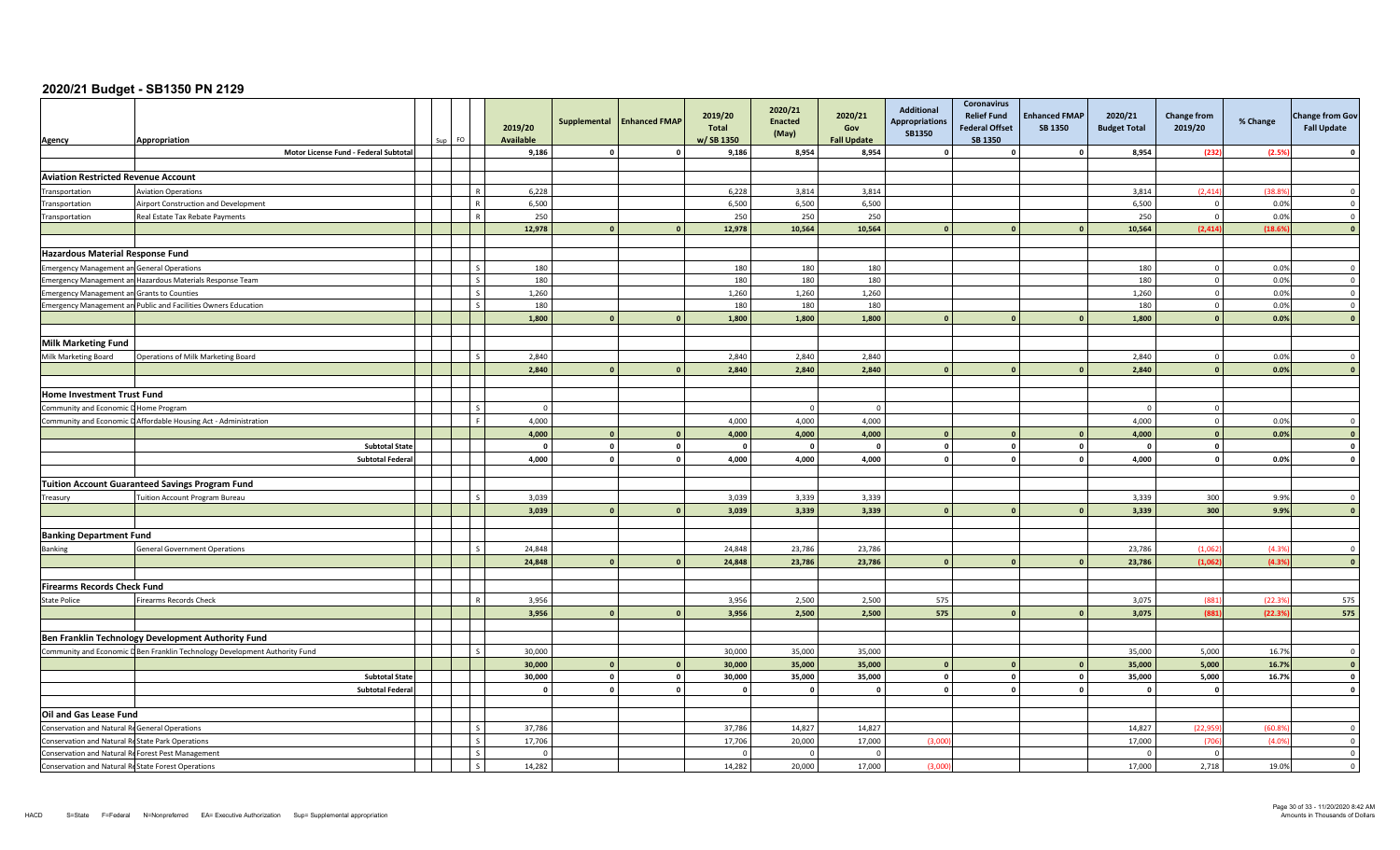| Agency                                         | Appropriation                                                                           | Sun | FO.                     | 2019/20<br><b>Available</b> |                | Supplemental Enhanced FMAP | 2019/20<br>Total<br>w/SB 1350 | 2020/21<br><b>Enacted</b><br>(May) | 2020/21<br>Gov<br><b>Fall Update</b> | Additional<br><b>Appropriations</b><br>SB1350 | Coronavirus<br><b>Relief Fund</b><br><b>Federal Offset</b><br>SB 1350 | <b>Enhanced FMAP</b><br><b>SB 1350</b> | 2020/21<br><b>Budget Total</b> | <b>Change from</b><br>2019/20 | % Change | <b>Change from Gov</b><br><b>Fall Update</b> |
|------------------------------------------------|-----------------------------------------------------------------------------------------|-----|-------------------------|-----------------------------|----------------|----------------------------|-------------------------------|------------------------------------|--------------------------------------|-----------------------------------------------|-----------------------------------------------------------------------|----------------------------------------|--------------------------------|-------------------------------|----------|----------------------------------------------|
|                                                |                                                                                         |     |                         | 69,774                      |                |                            | 69,774                        | 54,827                             | 48,827                               | (6,00)                                        |                                                                       |                                        | 48,827                         | (20, 947)                     | (30.05)  |                                              |
|                                                |                                                                                         |     |                         |                             |                |                            |                               |                                    |                                      |                                               |                                                                       |                                        |                                |                               |          |                                              |
|                                                |                                                                                         |     |                         |                             |                |                            |                               |                                    |                                      |                                               |                                                                       |                                        |                                |                               |          |                                              |
|                                                |                                                                                         |     |                         |                             |                |                            |                               |                                    |                                      |                                               |                                                                       |                                        |                                |                               |          |                                              |
| <b>Home Improvement Account</b>                |                                                                                         |     |                         |                             |                |                            |                               |                                    |                                      |                                               |                                                                       |                                        |                                |                               |          |                                              |
| <b>Attorney General</b>                        | Home Improvement Consumer Protection                                                    |     | $\mathsf{L}$            | 2,733                       |                |                            | 2,733                         | 2,893                              | 2,893                                |                                               |                                                                       |                                        | 2,893                          | 160                           | 5.9%     | $\overline{0}$                               |
|                                                |                                                                                         |     |                         | 2,733                       | $\mathbf{0}$   | $\mathbf{0}$               | 2,733                         | 2,893                              | 2,893                                |                                               | $\mathbf{0}$                                                          |                                        | 2,893                          | 160                           | 5.9%     | $\mathbf{0}$                                 |
|                                                |                                                                                         |     |                         |                             |                |                            |                               |                                    |                                      |                                               |                                                                       |                                        |                                |                               |          |                                              |
|                                                | Cigarette Fire Safety and Firefighter Protection Act Enforcement Fund                   |     |                         |                             |                |                            |                               |                                    |                                      |                                               |                                                                       |                                        |                                |                               |          |                                              |
| <b>Attorney General</b>                        | Cigarette Fire Safety and Firefighter Protection                                        |     | l s                     | 100                         |                |                            | 100                           | 100                                | 100                                  |                                               |                                                                       |                                        | 100                            | $\overline{0}$                | 0.0%     | $\overline{0}$                               |
|                                                |                                                                                         |     |                         | 100                         | $\mathbf{a}$   | $\mathbf{0}$               | 100                           | 100                                | 100                                  |                                               |                                                                       |                                        | 100                            | $\mathbf{0}$                  | 0.0%     | $\mathbf{0}$                                 |
|                                                |                                                                                         |     |                         |                             |                |                            |                               |                                    |                                      |                                               |                                                                       |                                        |                                |                               |          |                                              |
| <b>Insurance Regulation and Oversight Fund</b> |                                                                                         |     | l s                     |                             |                |                            |                               |                                    |                                      |                                               |                                                                       |                                        |                                |                               |          |                                              |
| Insurance Department                           | <b>General Government Operations</b>                                                    |     |                         | $\sqrt{2}$                  | $\Omega$       | $\mathbf{0}$               | $\Omega$<br>$\Omega$          | 30.871<br>30,871                   | 30.871<br>30,871                     |                                               | $\Omega$                                                              |                                        | 30.871<br>30,871               | 30.871<br>30,871              |          | $\Omega$<br>$\Omega$                         |
|                                                |                                                                                         |     |                         |                             |                |                            |                               |                                    |                                      |                                               |                                                                       |                                        |                                |                               |          |                                              |
|                                                | Pennsylvania Racehorse Development Restricted Receipt Account                           |     |                         |                             |                |                            |                               |                                    |                                      |                                               |                                                                       |                                        |                                |                               |          |                                              |
| Agriculture                                    | Transfer to State Farm Products Show Fund                                               |     | $\mathsf{L}$            | 5,000                       |                |                            | 5,000                         | 5,000                              | 5,000                                |                                               |                                                                       |                                        | 5,000                          | $\Omega$                      | 0.0%     | $\mathbf 0$                                  |
| Agriculture                                    | Animal Health Commission                                                                |     | $\overline{\mathbf{s}}$ | 5,350                       |                |                            | 5,350                         | 5,350                              | 5,350                                |                                               |                                                                       |                                        | 5,350                          | $\overline{0}$                | 0.0%     | $\overline{0}$                               |
| Agriculture                                    | Pennsylvania Veterinary Laboratory System                                               |     | l s                     | 5,309                       |                |                            | 5,309                         | 5,309                              | 5,309                                |                                               |                                                                       |                                        | 5,309                          | $\overline{0}$                | 0.0%     | $\overline{0}$                               |
| Agriculture                                    | Pennsylvania Fairs                                                                      |     | $\sim$                  | 4,000                       |                |                            | 4,000                         | 4,000                              | 4,000                                |                                               |                                                                       |                                        | 4,000                          | $\overline{0}$                | 0.0%     | $\overline{0}$                               |
| Agriculture                                    | Transfer to the Racing Fund                                                             |     |                         | $\Omega$                    |                |                            | $\sqrt{ }$                    | $\Omega$                           | $\overline{0}$                       |                                               |                                                                       |                                        | - 0                            | $\mathbf 0$                   |          | $\overline{0}$                               |
|                                                |                                                                                         |     |                         | 19,659                      | <sup>n</sup>   | $\Omega$                   | 19.659                        | 19,659                             | 19,659                               |                                               |                                                                       |                                        | 19,659                         | $\mathbf{0}$                  | 0.0%     |                                              |
|                                                |                                                                                         |     |                         |                             |                |                            |                               |                                    |                                      |                                               |                                                                       |                                        |                                |                               |          |                                              |
| Justice Reinvestment Fund                      |                                                                                         |     |                         |                             |                |                            |                               |                                    |                                      |                                               |                                                                       |                                        |                                |                               |          |                                              |
| <b>Executive Offices</b>                       | Pennsylvania Commission on Crime and Delinquency                                        |     | $\mathsf{I}$            |                             |                |                            |                               |                                    |                                      |                                               |                                                                       |                                        |                                |                               |          |                                              |
| <b>Executive Offices</b>                       | <b>Victim Services</b>                                                                  |     | $\mathsf{I}$            | $\overline{0}$              |                |                            | $\sqrt{ }$                    | $\Omega$                           | $\overline{0}$                       |                                               |                                                                       |                                        |                                | $\overline{0}$                |          | $\Omega$                                     |
| <b>Executive Offices</b>                       | <b>Innovative Policing Grants</b>                                                       |     | $\mathsf{L}$            | 357                         |                |                            | 357                           | 556                                | 556                                  |                                               |                                                                       |                                        | 556                            | 199                           | 55.7%    | $\Omega$                                     |
| <b>Executive Offices</b>                       | <b>County Probation Grants</b>                                                          |     | $\vert s$               | $\overline{0}$              |                |                            |                               |                                    | $\Omega$                             |                                               |                                                                       |                                        |                                | $\overline{0}$                |          | $\overline{0}$                               |
| Corrections                                    | Medium and Short-Minimum Offender Diversion                                             |     | $\mathsf{I}$            | $\mathbf 0$                 |                |                            | $\Omega$                      |                                    | $\overline{0}$                       |                                               |                                                                       |                                        |                                | $\Omega$                      |          | $\overline{0}$                               |
| Corrections                                    | <b>Coordinated Community Reentry</b>                                                    |     | $\mathsf{L}$            | $\overline{0}$              |                |                            | $\Omega$                      | $\Omega$                           | $\overline{0}$                       |                                               |                                                                       |                                        | - 0                            | $\overline{0}$                |          | $\Omega$                                     |
| <b>Probation and Parole</b>                    | <b>Streamline State Parole Process</b>                                                  |     | $\vert s$               | $\mathbf 0$                 |                |                            | $\Omega$                      | $\Omega$                           | $\overline{0}$                       |                                               |                                                                       |                                        |                                | $\overline{0}$                |          | $\mathbf 0$                                  |
| Comission on Sentencing                        | <b>Risk Assessment</b>                                                                  |     | $\mathsf{L}$            | $\overline{0}$              |                |                            | $\Omega$                      | $\Omega$                           | $\overline{0}$                       |                                               |                                                                       |                                        | - 0                            | $\overline{0}$                |          | $\Omega$                                     |
|                                                |                                                                                         |     |                         | 357                         |                | $\Omega$                   | 357                           | 556                                | 556                                  |                                               |                                                                       |                                        | 556                            | 199                           | 55.7%    |                                              |
|                                                |                                                                                         |     |                         |                             |                |                            |                               |                                    |                                      |                                               |                                                                       |                                        |                                |                               |          |                                              |
| <b>Multimodal Fund</b>                         |                                                                                         |     | $\mathsf{L}$            |                             |                |                            |                               |                                    |                                      |                                               |                                                                       |                                        |                                |                               |          |                                              |
| Transportation                                 | PennPORTS - Philadelphia Regional Port Authority Debt Service                           |     |                         | 4.607                       | $\Omega$       |                            | 4.607                         | 4.608                              | 4.608                                |                                               |                                                                       |                                        | 4.608                          | $\overline{1}$                | 0.0%     | $\Omega$                                     |
|                                                |                                                                                         |     |                         | 4,607                       |                | $\mathbf{o}$               | 4,607                         | 4,608                              | 4,608                                |                                               | $\Omega$                                                              |                                        | 4,608                          | $\overline{1}$                | 0.0%     | $\mathbf{0}$                                 |
| <b>State Racing Fund</b>                       |                                                                                         |     |                         |                             |                |                            |                               |                                    |                                      |                                               |                                                                       |                                        |                                |                               |          |                                              |
|                                                |                                                                                         |     | $\mathsf{L}$            | 7,796                       |                |                            | 7,796                         | 7,365                              | 7,365                                |                                               |                                                                       |                                        | 7,365                          | (431)                         | (5.5%    | $\mathbf 0$                                  |
| Agriculture                                    | <b>State Racing Commission</b><br>Pennsyvania Equine Toxicology and Research Laboratory |     | $\mathsf{L}$            | 13,769                      |                |                            | 13,769                        | 13,065                             | 13,065                               |                                               |                                                                       |                                        | 13,065                         | (704)                         | (5.1%    | $\overline{0}$                               |
| Agriculture<br>Agriculture                     | <b>Horse Racing Promotion</b>                                                           |     | l s                     | 2,393                       |                |                            | 2,393                         | 1,656                              | 1,711                                | 55                                            |                                                                       |                                        | 1,711                          | (682)                         | (28.5%   | $\overline{0}$                               |
| Agriculture                                    | Administration of State Fairs                                                           |     | Ιs                      | $\overline{0}$              |                |                            |                               | $\sqrt{ }$                         | $\mathbf{0}$                         |                                               |                                                                       |                                        |                                | $\mathbf 0$                   |          | $\overline{0}$                               |
| Revenue                                        | Administration of Racing Revenue Collections                                            |     | l s                     | 246                         |                |                            | 246                           | 261                                | 261                                  |                                               |                                                                       |                                        | 261                            | 15                            | 6.1%     | $\overline{0}$                               |
|                                                |                                                                                         |     |                         | 24,204                      | $\overline{0}$ | $\mathbf{0}$               | 24,204                        | 22,347                             | 22,402                               | 55                                            | $\Omega$                                                              |                                        | 22,402                         | (1,802)                       | (7.4%    | $\mathbf{0}$                                 |
|                                                |                                                                                         |     |                         |                             |                |                            |                               |                                    |                                      |                                               |                                                                       |                                        |                                |                               |          |                                              |
| <b>ABLE Savings Program Fund</b>               |                                                                                         |     |                         |                             |                |                            |                               |                                    |                                      |                                               |                                                                       |                                        |                                |                               |          |                                              |
| Treasury                                       | Operation of Pennsylvania ABLE Savings Program                                          |     | l s                     | 1,130                       |                |                            | 1,130                         | 1,130                              | 1,130                                |                                               |                                                                       |                                        | 1,130                          | $\mathbf 0$                   | 0.0%     | $\Omega$                                     |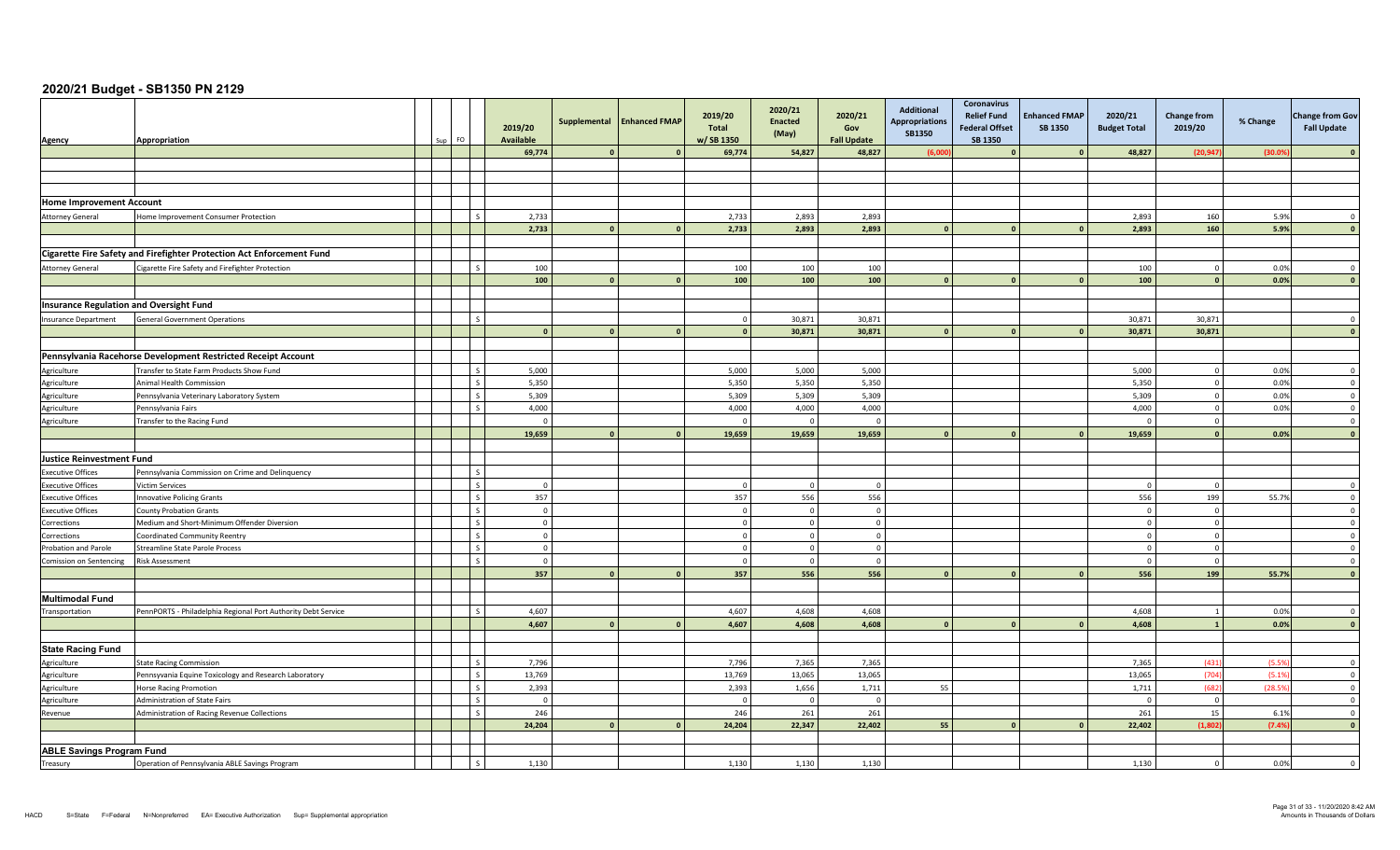| Agency                                                             | Appropriation                                                          |                | FO.<br>Sun |     | 2019/20<br><b>Available</b> | Supplemental   | <b>Enhanced FMAP</b> | 2019/20<br>Total<br>w/SB 1350 | 2020/21<br><b>Enacted</b><br>(May) | 2020/21<br>Gov<br><b>Fall Update</b> | Additional<br><b>Appropriations</b><br>SB1350 | <b>Coronavirus</b><br><b>Relief Fund</b><br><b>Federal Offset</b><br>SB 1350 | <b>Enhanced FMAP</b><br><b>SB 1350</b> | 2020/21<br><b>Budget Total</b> | Change from<br>2019/20 | % Change | <b>Change from Gov</b><br><b>Fall Update</b> |
|--------------------------------------------------------------------|------------------------------------------------------------------------|----------------|------------|-----|-----------------------------|----------------|----------------------|-------------------------------|------------------------------------|--------------------------------------|-----------------------------------------------|------------------------------------------------------------------------------|----------------------------------------|--------------------------------|------------------------|----------|----------------------------------------------|
|                                                                    |                                                                        |                |            |     | 1,130                       |                |                      | 1,130                         | 1,130                              | 1,130                                |                                               |                                                                              |                                        | 1,130                          | $\sqrt{2}$             | 0.0%     |                                              |
|                                                                    |                                                                        |                |            |     |                             |                |                      |                               |                                    |                                      |                                               |                                                                              |                                        |                                |                        |          |                                              |
|                                                                    | <b>Tourism Promotion Fund Restricted Account</b>                       |                |            |     |                             |                |                      |                               |                                    |                                      |                                               |                                                                              |                                        |                                |                        |          |                                              |
| DCED                                                               | Marketing to Attract Tourists                                          |                |            |     | 6,000                       |                |                      | 6,000                         | 5,000                              | 5,000                                |                                               |                                                                              |                                        | 5,000                          | (1.000)                | (16.79)  | $\sqrt{ }$                                   |
| <b>DCED</b>                                                        | <b>Marketing to Attract Business</b>                                   |                |            |     | $\Omega$                    |                |                      |                               | $\Omega$                           | $\Omega$                             |                                               |                                                                              |                                        | $\sqrt{ }$                     | $\overline{0}$         |          | $\Omega$                                     |
|                                                                    |                                                                        |                |            |     | 6,000                       | $\Omega$       |                      | 6,000                         | 5,000                              | 5,000                                |                                               |                                                                              |                                        | 5,000                          | (1.000)                | (16.79)  |                                              |
|                                                                    |                                                                        |                |            |     |                             |                |                      |                               |                                    |                                      |                                               |                                                                              |                                        |                                |                        |          |                                              |
| <b>Enhanced Revenue Collection Account</b>                         |                                                                        |                |            |     |                             |                |                      |                               |                                    |                                      |                                               |                                                                              |                                        |                                |                        |          |                                              |
| Revenue                                                            | <b>Expanded Tax Return Reviews and Collection Activities</b>           |                |            |     | 30,000                      |                |                      | 30,000                        | 30,000                             | 30,000                               |                                               |                                                                              |                                        | 30,000                         | $\mathbf 0$            | 0.0%     | $\Omega$                                     |
| <b>Enhanced Revenue Collection Account Total</b>                   |                                                                        |                |            |     | 30,000                      | $\mathbf{a}$   |                      | 30,000                        | 30,000                             | 30,000                               |                                               |                                                                              |                                        | 30,000                         | $\Omega$               | 0.0%     | $\sqrt{2}$                                   |
|                                                                    |                                                                        |                |            |     |                             |                |                      |                               |                                    |                                      |                                               |                                                                              |                                        |                                |                        |          |                                              |
|                                                                    |                                                                        |                |            |     |                             |                |                      |                               |                                    |                                      |                                               |                                                                              |                                        |                                |                        |          |                                              |
| <b>Environmental Stewardship Fund</b>                              |                                                                        |                |            |     |                             |                |                      |                               |                                    |                                      |                                               |                                                                              |                                        |                                |                        |          |                                              |
|                                                                    | Conservation and Natural Re Heritage and Other Parks                   |                |            |     | 2,250                       |                |                      | 2,250                         | $\Omega$                           | $\Omega$                             |                                               |                                                                              |                                        |                                | (2, 250)               | (100.0)  | $\Omega$                                     |
| <b>Environmental Protection</b>                                    | <b>General Government Operations</b>                                   |                |            |     | 773                         |                |                      | 773                           | $\mathbf{0}$                       | $\circ$                              |                                               |                                                                              |                                        |                                | (773)                  | (100.09) | $\overline{0}$                               |
| <b>Environmental Protection</b>                                    | <b>Environmental Program Management</b>                                |                |            |     | 1,790                       |                |                      | 1,790                         | $\mathbf 0$                        | $\circ$                              |                                               |                                                                              |                                        |                                | (1,790)                | (100.09) | $\overline{\mathbf{0}}$                      |
| <b>Environmental Protection</b>                                    | Chesapeake Bay Agricultural Source Abatement                           |                |            |     | 2,974                       |                |                      | 2,974                         | $\Omega$                           | $\circ$                              |                                               |                                                                              |                                        | $\sqrt{ }$                     | (2,974)                | (100.09) | $\overline{0}$                               |
| <b>Environmental Protection</b>                                    | <b>Environmental Protection Operations</b>                             |                |            |     | 4.886                       |                |                      | 4.886                         | $\Omega$                           | $\Omega$                             |                                               |                                                                              |                                        | $\Omega$                       | (4.886)                | (100.09) | $\overline{0}$                               |
| <b>Environmental Protection</b>                                    | Delaware River Master                                                  |                |            |     | 38                          |                |                      | 38                            | $\Omega$                           | $\mathbf 0$                          |                                               |                                                                              |                                        |                                | (38)                   | (100.09) | $\overline{0}$                               |
| <b>Environmental Protection</b>                                    | Susquehanna River Basin Commission                                     |                |            |     | 205                         |                |                      | 205                           | $\Omega$                           | $\Omega$                             |                                               |                                                                              |                                        |                                | (205)                  | (100.09) | $\Omega$                                     |
| <b>Environmental Protection</b>                                    | nterstate Commission on the Potomac River                              |                |            |     | 23                          |                |                      | 23                            | $\Omega$                           | $\Omega$                             |                                               |                                                                              |                                        |                                | (23)                   | (100.09) | $\overline{0}$                               |
| <b>Environmental Protection</b>                                    | Delaware River Basin Commission                                        |                |            |     | 217                         |                |                      | 217                           | $\mathbf 0$                        | $\overline{0}$                       |                                               |                                                                              |                                        |                                | (217)                  | (100.09) | $\overline{0}$                               |
| <b>Environmental Protection</b>                                    | Ohio River Valley Water Sanitation Commission                          |                |            |     | 68                          |                |                      | 68                            | $\Omega$                           | $\Omega$                             |                                               |                                                                              |                                        |                                | (68)                   | (100.09) | $\overline{0}$                               |
| <b>Environmental Protection</b>                                    | Chesapeake Bay Commission                                              |                |            |     | 300                         |                |                      | 300                           | $\overline{0}$                     | $\circ$                              |                                               |                                                                              |                                        | $\Omega$                       | (300)                  | (100.09) | $\overline{0}$                               |
| <b>Environmental Protection</b>                                    | Fransfer to Conservation District Fund                                 |                |            |     | 2,506                       |                |                      | 2,506                         | $\Omega$                           | $\Omega$                             |                                               |                                                                              |                                        |                                | (2.506)                | (100.09) | $\overline{0}$                               |
| <b>Environmental Protection</b>                                    | <b>Interstate Mining Commission</b>                                    |                |            |     | 15                          |                |                      | 15                            | $\Omega$                           | $\Omega$                             |                                               |                                                                              |                                        |                                | (15)                   | (100.09) | $\overline{0}$                               |
| <b>Environmental Stewardship Fund Total</b>                        |                                                                        |                |            |     | 16,045                      | $\mathbf{0}$   |                      | 16,045                        | $\Omega$                           | $\mathbf{0}$                         |                                               |                                                                              |                                        |                                | (16.045)               | (100.09) | $\mathbf{0}$                                 |
|                                                                    | <b>Subtotal State</b>                                                  |                |            |     | 16,045                      | $\mathbf{0}$   | $\mathbf{0}$         | 16,045                        | $\mathbf{0}$                       | $\mathbf{0}$                         |                                               | $\mathbf{0}$                                                                 | $\circ$                                |                                | (16, 045)              | (100.09) | $\mathbf{0}$                                 |
|                                                                    | <b>Subtotal Federa</b>                                                 |                |            |     | $\Omega$                    | $\mathbf{0}$   | $\Omega$             | $\mathbf{a}$                  | $\mathbf{0}$                       | $\mathbf{0}$                         |                                               | $\mathbf{0}$                                                                 | $\circ$                                |                                | $\mathbf{o}$           |          | $\Omega$                                     |
|                                                                    |                                                                        |                |            |     |                             |                |                      |                               |                                    |                                      |                                               |                                                                              |                                        |                                |                        |          |                                              |
| <b>Recycling Fund</b>                                              |                                                                        |                |            |     |                             |                |                      | 1,037                         | $\Omega$                           | $\Omega$                             |                                               |                                                                              |                                        |                                | (1,037)                | (100.09) | $\Omega$                                     |
| <b>Environmental Protection</b>                                    | <b>General Government Operations</b>                                   |                |            |     | 1,037<br>2,403              |                |                      | 2,403                         | $\Omega$                           | $\Omega$                             |                                               |                                                                              |                                        |                                | (2.403)                | (100.09) | $\Omega$                                     |
| <b>Environmental Protection</b><br><b>Environmental Protection</b> | Invironmental Program Management<br>nvironmental Protection Operations |                |            |     | 6,560                       |                |                      | 6,560                         | $\mathbf{0}$                       | $\circ$                              |                                               |                                                                              |                                        |                                | (6, 560)               | (100.09) | $\overline{0}$                               |
| <b>Recycling Fund Total</b>                                        |                                                                        |                |            |     | 10,000                      | $\sqrt{2}$     | $\sqrt{2}$           | 10,000                        | $\mathbf{0}$                       | $\mathbf{0}$                         |                                               |                                                                              |                                        |                                | (10,000)               | (100.09) | $\sqrt{ }$                                   |
|                                                                    | <b>Subtotal State</b>                                                  |                |            |     | 10,000                      | $\overline{0}$ | $\mathbf{0}$         | 10,000                        | $\Omega$                           | $\Omega$                             | $\sqrt{2}$                                    | $\mathbf{0}$                                                                 | $\Omega$                               | $\Omega$                       | (10,000)               | (100.09) | $\Omega$                                     |
|                                                                    | <b>Subtotal Federal</b>                                                |                |            |     | $\mathbf{0}$                | $\mathbf{0}$   | $\mathbf{0}$         | $\Omega$                      | $\mathbf{0}$                       | $\mathbf{0}$                         |                                               | $\mathbf{0}$                                                                 | $\mathbf{0}$                           |                                | $\mathbf{0}$           |          | $\mathbf{0}$                                 |
|                                                                    |                                                                        |                |            |     |                             |                |                      |                               |                                    |                                      |                                               |                                                                              |                                        |                                |                        |          |                                              |
|                                                                    | <b>COVID-19 Response Restricted Account Appropriations</b>             |                |            |     |                             |                |                      |                               |                                    |                                      |                                               |                                                                              |                                        |                                |                        |          |                                              |
| PCCD                                                               | COVID Relief - Transfer to School Safety and Security Fund             | $\epsilon$     |            |     | 150,000                     |                |                      |                               |                                    |                                      |                                               |                                                                              |                                        |                                |                        |          |                                              |
| Agriculture                                                        | COVID Relief - State Food Purchase Program                             | $\mathfrak{c}$ |            | Lε  | 20,000                      |                |                      |                               |                                    |                                      |                                               |                                                                              |                                        |                                |                        |          |                                              |
| Agriculture                                                        | COVID Relief - Dairy Assistance Program                                | $\epsilon$     |            |     | 20,000                      |                |                      |                               |                                    |                                      |                                               |                                                                              |                                        |                                |                        |          |                                              |
| DCED                                                               | COVID Relief - County Block Grant                                      | $\mathsf{C}$   |            |     | 625,000                     |                |                      |                               |                                    |                                      |                                               |                                                                              |                                        |                                |                        |          |                                              |
| <b>DCED</b>                                                        | COVID Relief - Cultural and Museum Preservation Grant Program          |                |            |     | 20,000                      |                |                      |                               |                                    |                                      |                                               |                                                                              |                                        |                                |                        |          |                                              |
| <b>DCED</b>                                                        | COVID Relief - Statewide Small Business Assistance                     |                |            |     | 225,000                     |                |                      |                               |                                    |                                      |                                               |                                                                              |                                        |                                |                        |          |                                              |
| <b>DCED</b>                                                        | COVID Relief - Hazard Pay                                              | $\epsilon$     |            |     | 50.000                      |                |                      |                               |                                    |                                      |                                               |                                                                              |                                        |                                |                        |          |                                              |
| DCED                                                               | COVID Relief - Food Access Initiative                                  | $\mathcal{C}$  |            |     | 10,000                      |                |                      |                               |                                    |                                      |                                               |                                                                              |                                        |                                |                        |          |                                              |
| Education                                                          | COVID Relief - Pre-K Counts Program                                    | $\epsilon$     |            |     | 7,000                       |                |                      |                               |                                    |                                      |                                               |                                                                              |                                        |                                |                        |          |                                              |
| Education                                                          | COVID Relief - Head Start Supplemental Assistance Program              | $\mathsf{C}$   |            | l F | 2.000                       |                |                      |                               |                                    |                                      |                                               |                                                                              |                                        |                                |                        |          |                                              |